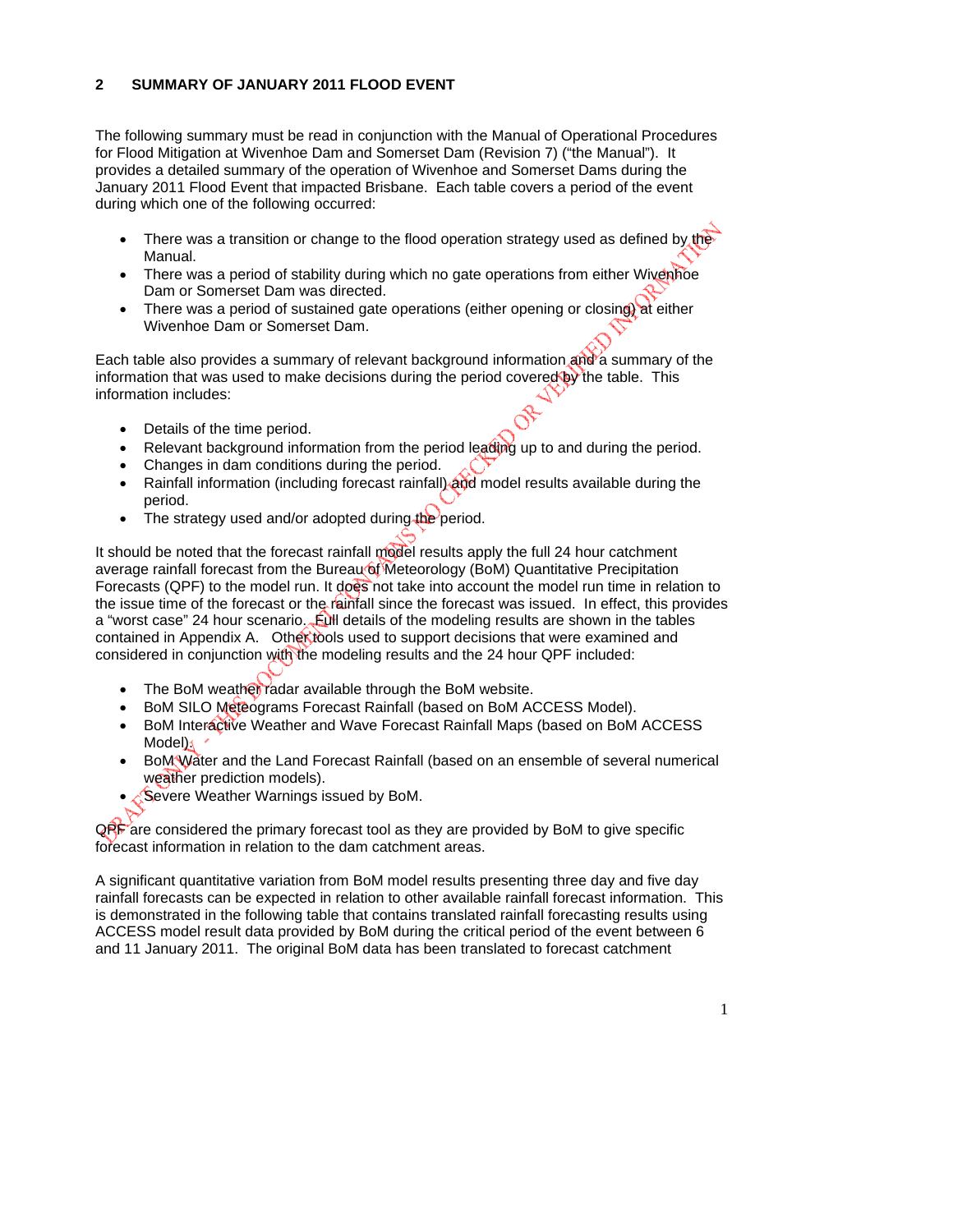average rainfall results, based on a derived catchment centroid rainfall estimated by using Seqwater's Flood Early Warning Modeling System.

| <b>COMPARISON OF ACTUAL AND FORECAST RAINFALL FROM BOM ACCESS MODEL</b> |                                                                                                                                              |                                                            |     |                              |                            |                              |                            |                                         |  |
|-------------------------------------------------------------------------|----------------------------------------------------------------------------------------------------------------------------------------------|------------------------------------------------------------|-----|------------------------------|----------------------------|------------------------------|----------------------------|-----------------------------------------|--|
|                                                                         | <b>Wivenhoe Dam Catchment Average</b><br><b>Somerset Dam Catchment Average</b><br>Rainfall<br>Rainfall<br>(excluding Somerset Dam Catchment) |                                                            |     |                              |                            |                              |                            |                                         |  |
| <b>Forecast Date</b><br>and Time                                        |                                                                                                                                              | 3 Days from                                                |     | 5 Days from                  |                            | 3 Days from                  |                            | 5 Days from                             |  |
|                                                                         | Actual<br>Rainfall<br>(mm)                                                                                                                   | Forecast<br>Actual<br>Rainfall<br>Rainfall<br>(mm)<br>(mm) |     | Forecast<br>Rainfall<br>(mm) | Actual<br>Rainfall<br>(mm) | Forecast<br>Rainfall<br>(mm) | Actual<br>Rainfall<br>(mm) | Forecast<br>Rainfall<br>$(m\mathbf{r})$ |  |
| 06/01/2011 00:00                                                        | 90                                                                                                                                           | 73                                                         | 403 | 115                          | 79                         | 90                           | 275                        | YM.                                     |  |
| 06/01/2011 12:00                                                        | 150                                                                                                                                          | 85                                                         | 515 | 133                          | 87                         | 51                           | 335                        | 78                                      |  |
| 07/01/2011 00:00                                                        | 298                                                                                                                                          | 189                                                        | 568 | 206                          | 180                        | 133                          | $34\overline{6}$           | 144                                     |  |
| 07/01/2011 12:00                                                        | 321                                                                                                                                          | 123                                                        | 536 | 137                          | 183                        | 79                           | 322                        | 89                                      |  |
| 08/01/2011 00:00                                                        | 332                                                                                                                                          | 191                                                        | 527 | 206                          | 205                        | 207                          | 309                        | 218                                     |  |
| 08/01/2011 12:00                                                        | 447                                                                                                                                          | 165                                                        | 527 | 169                          | 284                        | 136                          | 309                        | 139                                     |  |
| 09/01/2011 00:00                                                        | 500                                                                                                                                          | 230                                                        | 510 | 231                          | 298                        | 267                          | 301                        | 268                                     |  |
| 09/01/2011 12:00                                                        | 441                                                                                                                                          | 140                                                        | 446 | 141                          | 271                        | 170                          | 273                        | 171                                     |  |
| 10/01/2011 00:00                                                        | 278                                                                                                                                          | 463                                                        | 280 | 465                          | 169.                       | 171                          | 170                        | 171                                     |  |
| 10/01/2011 12:00                                                        | 218                                                                                                                                          | 59                                                         | 219 | 60                           | 140.                       | 389                          | 141                        | 390                                     |  |
| 11/01/2011 00:00                                                        | 196                                                                                                                                          | 19                                                         | 197 | 19                           | 105                        | 231                          | 105                        | 231                                     |  |

The table above shows:

- There are variations in excess of 700% between successive three day catchment average rainfall forecasts made 12 hours apart.
- There are variations in excess of  $200\%$  between successive five day catchment average rainfall forecasts made 12 hours apart.
- There are eight instances in which actual rainfall recorded is greater than 200% (highest is more than 1,000%) of the three day forecast rainfall.
- There are three instances in which the three day forecast rainfall is greater than 150% (highest is 280%) of the actual rainfall recorded.
- There are nine instances in which actual rainfall recorded is greater than 300% (highest is over 1,000%) of the five day forecast rainfall.
- There are two instances in which the five day forecast actual rainfall is greater than 200% (highest is 280%) of the actual rainfall recorded.

These results clearly show three day and five day forecasts only provide an indication of future rainfall and these forecasts cannot be used as a basis of flood operations decision making where public safety in both rural and urban areas is directly impacted. This forecasting information uses the most up-to-date scientific information available at the present time. Future improvements in this area will be examined with interest in order to maximise the flood mitigation benefits of the dams. This issue is discussed further in Section 6.0.

The source data for the information shown in the tables below is contained in the following Appendices of this report:

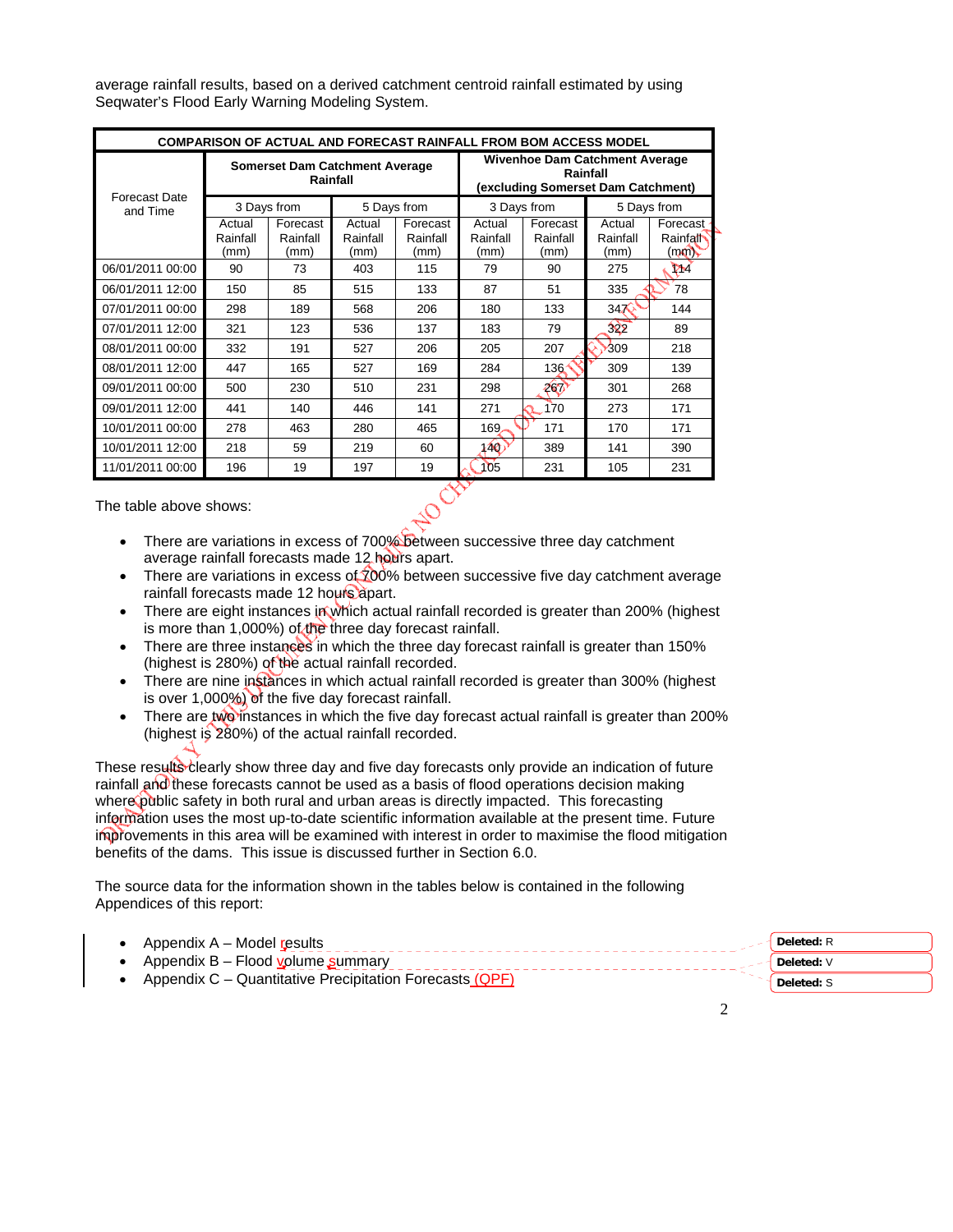| Appendix D - Catchment rainfall             |  |
|---------------------------------------------|--|
| Appendix $E -$ Situation reports            |  |
| Appendix G - Severe weather warnings        |  |
| Appendix H - Flood event notification email |  |
| Appendix $L -$ Flood operations directives  |  |
| Appendix $M$ – Flood event log              |  |
|                                             |  |
|                                             |  |
|                                             |  |
|                                             |  |
|                                             |  |

| Deleted: R |  |
|------------|--|
| Deleted: R |  |
| Deleted: W |  |
| Deleted: W |  |
| Deleted: E |  |
| Deleted: N |  |
| Deleted: E |  |
| Deleted: O |  |
| Deleted: D |  |
| Deleted: E |  |
| Deleted: L |  |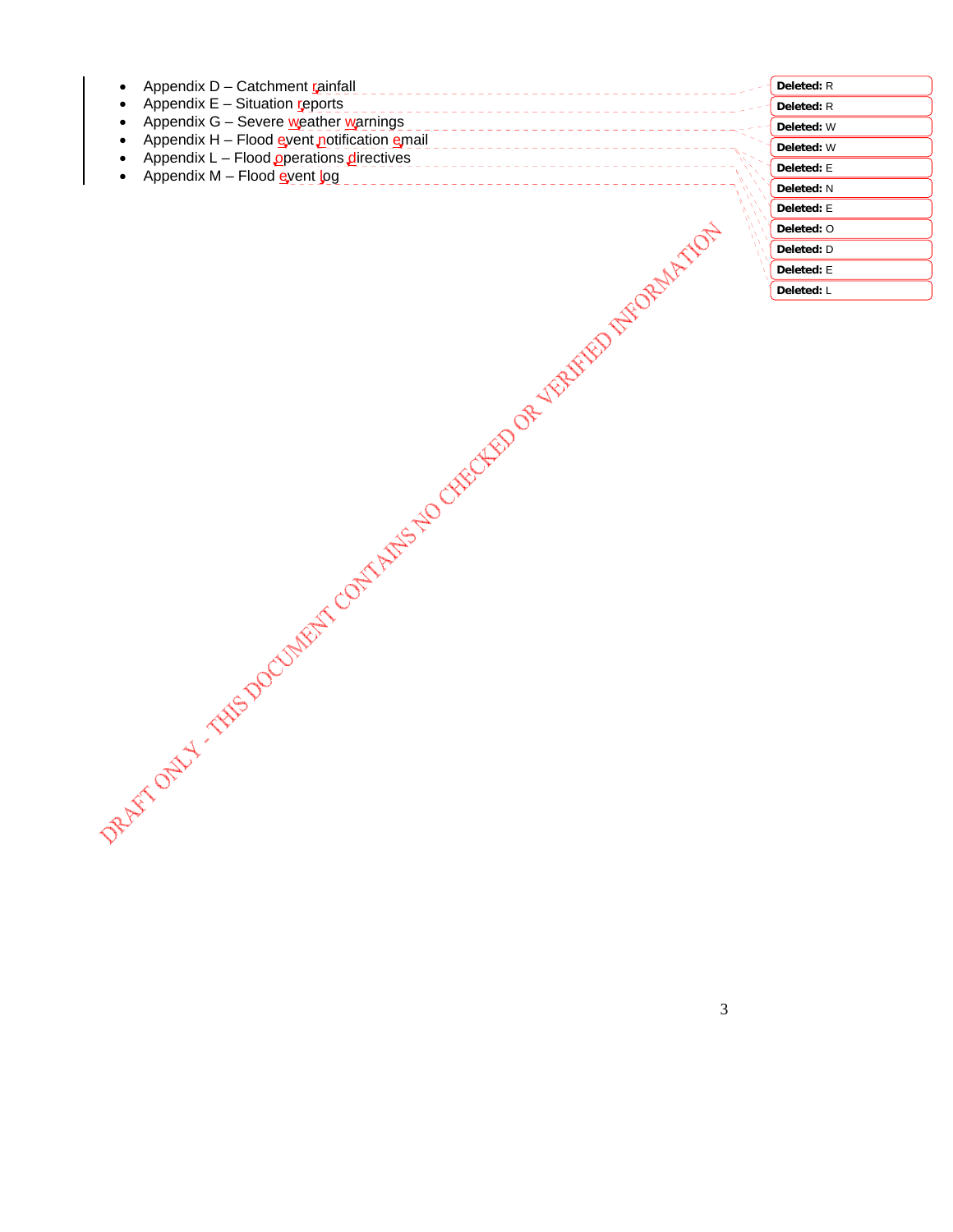**Formatted:** Top: 18 pt, Bottom: 27 pt

|                                                                      | JANUARY 2011 FLOOD EVENT - PERIOD 1 OF 20                                                                                                                                                 |                                                                                                                                            |                                                                                                                                                                                     |                                                                                                                                                                                                                      |                                                                        |
|----------------------------------------------------------------------|-------------------------------------------------------------------------------------------------------------------------------------------------------------------------------------------|--------------------------------------------------------------------------------------------------------------------------------------------|-------------------------------------------------------------------------------------------------------------------------------------------------------------------------------------|----------------------------------------------------------------------------------------------------------------------------------------------------------------------------------------------------------------------|------------------------------------------------------------------------|
| <b>DATE/TIME</b>                                                     | <b>BACKGROUND</b>                                                                                                                                                                         | <b>DAM CONDITIONS</b>                                                                                                                      | <b>RAINFALL AND MODEL RESULTS</b>                                                                                                                                                   | <b>STRATEGY-</b>                                                                                                                                                                                                     | <b>Formatted Table</b>                                                 |
|                                                                      | <b>Strategy W1A and Strategy W1B;</b><br>and Strategy S2                                                                                                                                  |                                                                                                                                            |                                                                                                                                                                                     | Strategy W1A and Strategy W1B; and<br><b>Strategy S2</b><br>(Lake level greater than 67.25,<br>maximum release 110m <sup>3</sup> /s)                                                                                 | Deleted:                                                               |
| Commenced<br>Thursday<br>06 Jan 2011<br>07:42<br>Completed<br>Friday | Catchment conditions prior to the<br>event are as described in<br>Section 6.0. The event was<br>considered a continuation of the<br>ongoing wet period that<br>commenced in October 2010. | Total rainfall from<br>08:00 on 6 Jan<br>2011 to the end of<br>this period:<br>Wivenhoe Dam<br>$\circ$<br>53mm;<br>Somerset Dam<br>$\circ$ | Catchment average rainfalls during<br>this period were:<br>o Wivenhoe Dam 28mm<br>Somerset Dam 23000;<br>$\circ$<br>Lockyer Creek 30mm;<br>$\circ$<br>Bremer River 31mm.<br>$\circ$ | Peak inflows into the Brisbane River<br>from Lockyer Creek, were estimated<br>to be in the order of 400m <sup>3</sup> /s. These<br>flows would not inundate Colleges<br>Crossing until the morning of 7 Jan<br>2011. | Deleted: are   will                                                    |
| 07 Jan 2011<br>02:00                                                 | No significant rainfall occurred in<br>the 24 hours to 09:00 on<br>5 Jan 2011.                                                                                                            | 44mm:<br>Lockyer Creek<br>$\circ$<br>53mm;                                                                                                 | Forecast 24 hour catchment average<br>$\bullet$<br>rainfall at 10;00 on 6/11 was 25mm.                                                                                              | Lake level was not expected to reach<br>$\bullet$<br>67.50 (Strategy W1B) until 7 Jan<br>2011. Lake level may not exceed                                                                                             | Formatted: Highlight                                                   |
|                                                                      | Catchment average rainfalls in                                                                                                                                                            | <b>Bremer River</b><br>$\circ$<br>54mm.                                                                                                    | Estimated peak Wivenhoe Dam level:<br>$\bullet$<br>68.2 (excluding forecast);                                                                                                       | 68.5.                                                                                                                                                                                                                | Deleted: is                                                            |
|                                                                      | the 24 hours to 08:00 on<br>6 Jan 2011 were:<br>o Wivenhoe Dam 25mm;                                                                                                                      | Wivenhoe Dam<br>level rose from                                                                                                            | 687 (including forecast).<br>Estimated peak Somerset Dam level:<br>$\bullet$ $\bullet$                                                                                              | Endeavoured to keep Colleges<br>Crossing trafficable by limiting<br>combined flows from Wivenhoe Dam                                                                                                                 | Deleted: '<br>$\overline{\ldots}$ [2]<br>Deleted: ises                 |
|                                                                      | Somerset Dam 21mm;<br>$\circ$<br>Lockyer Creek 23mm;<br>$\circ$<br>Bremer River 23mm.<br>$\circ$                                                                                          | 67.31 to 67.52 over<br>the 18 hour period.                                                                                                 | 99.7 (excluding forecast);<br>100.1 (including forecast).                                                                                                                           | and Lockyer Creek to a maximum of<br>$175m^3/s.$                                                                                                                                                                     | Deleted: is<br>$\ldots$ [3]                                            |
|                                                                      | Event mobilisation occurred at<br>07:42 on 6 Jan 2011, using                                                                                                                              | Somerset Dam<br>level rose from<br>99.34 to 99.55 over<br>the 18 hour period.                                                              | Estimated total dam inflow;<br>204,000ML (excluding forecast);<br>343,000ML (including forecast).                                                                                   | Water held in Wivenhoe Dam in an<br>attempt to keep Colleges Crossing<br>trafficable in accordance with                                                                                                              | Deleted: is<br>Deleted: rises                                          |
|                                                                      | Strategies W1A and S2.<br>Once mobilisation occurs, 24/7                                                                                                                                  |                                                                                                                                            | $\bullet$<br>Estimated peak flow at Lowood<br>excluding Wivenhoe Dam releases:                                                                                                      | Strategy W1A. Low level releases<br>continued from the Mini-Hydro at this<br>time and at various stages during the                                                                                                   | Deleted: '<br>$\ldots$ [4]<br>Deleted: is                              |
|                                                                      | staffing of the Flood Operations<br>Centre and dams continues until<br>official de-mobilisation is                                                                                        |                                                                                                                                            | 470m <sup>3</sup> /s (excluding forecast);<br>720m <sup>3</sup> /s (including forecast).                                                                                            | event. However, these releases (in<br>the order of $13m3/s$ ) have low relative<br>significance and are not referred to                                                                                              | Deleted: 3/s<br>$\overline{ [5]}$<br>Deleted: 3/s<br>$\overline{ [6]}$ |
|                                                                      | announced. This occurred at<br>12:00 on 19 Jan 2011.                                                                                                                                      |                                                                                                                                            | Estimated peak flow at Moggill<br>$\bullet$<br>excluding Wivenhoe Dam releases:<br>550m <sup>3</sup> /s (excluding forecast);                                                       | specifically in the remainder of this<br>summary document.                                                                                                                                                           | Deleted: is<br>Deleted: 3/s<br>$\ldots$ [7]                            |
|                                                                      | Duty Engineer called back early<br>from holidays to assist with the<br>management of the Event.                                                                                           |                                                                                                                                            | 960m <sup>3</sup> /s (including forecast).<br>These peaks were not expected to<br>occur for more than 24 hours beyond                                                               | In accordance with Strategy S2, the<br>crest gates at Somerset Dam were<br>raised to enable uncontrolled                                                                                                             | Deleted: 3/s<br>$\overline{}$ [8]<br>Deleted: Therefore                |
|                                                                      | Transition from Strategy W1A to<br>W1B once the Wivenhoe Lake                                                                                                                             |                                                                                                                                            | period end. College's Crossing<br>remained open in the short term.                                                                                                                  | discharge. The low level sluices were<br>kept closed. Some regulator<br>releases continued from XX                                                                                                                   | Formatted: Highlight<br>Deleted:                                       |
|                                                                      | level exceeded 67.50.                                                                                                                                                                     |                                                                                                                                            | Estimated peak Wivenhoe Dam<br>$\bullet$<br>outflow:                                                                                                                                | December as part of previous event<br>drain down, (in the order of $35m^3/s$ ).                                                                                                                                      | Deleted: is                                                            |
|                                                                      |                                                                                                                                                                                           |                                                                                                                                            | 1220m <sup>3</sup> /s (excluding forecast);<br>1260m <sup>3</sup> /s (including forecast).                                                                                          | These were shut down at 18:00.                                                                                                                                                                                       | Deleted: 3/s<br>$\overline{\ldots}$ [9]<br>Deleted: 3/s                |
|                                                                      |                                                                                                                                                                                           |                                                                                                                                            |                                                                                                                                                                                     |                                                                                                                                                                                                                      | $\boxed{10}$                                                           |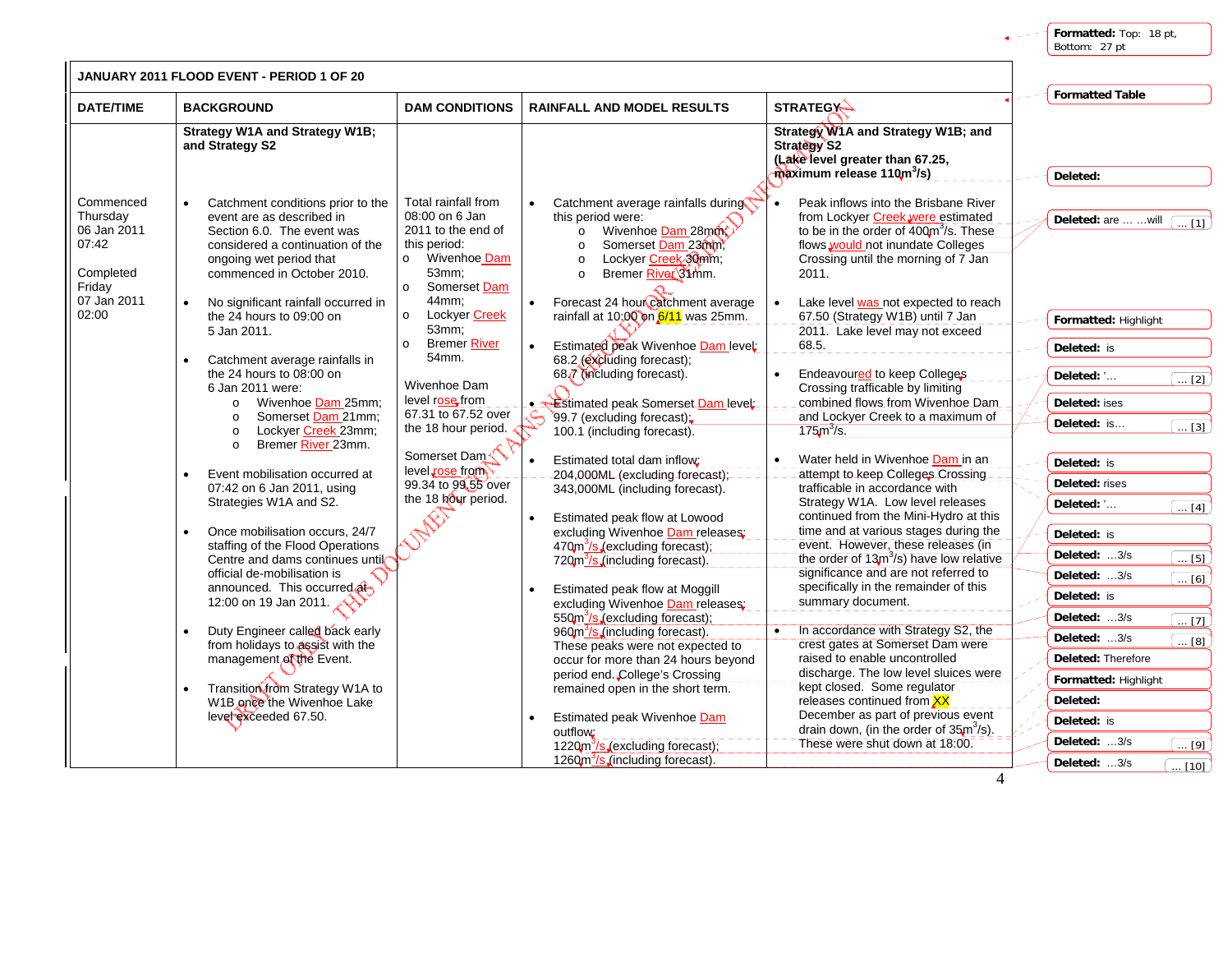|                                                                                            | JANUARY 2011 FLOOD EVENT - PERIOD 2 OF 20                                                                                                                                                                                                                                                         |                                                                                                                                                                                                                                                                                                                                                                                      |                                                                                                                                                                                                                                                                                                                                                                                                                                                                                                                                                                                                                                                                                                                                                                                                                                                                                                                                                                                                                                                            |                                                                                                                                                                                                                                                                                                                                                                                                                                                                                                                                                                                                                                                                                                                                                                                                                                                 |                                                                                                                                                                                                                                                                                                                                                                                                                   |
|--------------------------------------------------------------------------------------------|---------------------------------------------------------------------------------------------------------------------------------------------------------------------------------------------------------------------------------------------------------------------------------------------------|--------------------------------------------------------------------------------------------------------------------------------------------------------------------------------------------------------------------------------------------------------------------------------------------------------------------------------------------------------------------------------------|------------------------------------------------------------------------------------------------------------------------------------------------------------------------------------------------------------------------------------------------------------------------------------------------------------------------------------------------------------------------------------------------------------------------------------------------------------------------------------------------------------------------------------------------------------------------------------------------------------------------------------------------------------------------------------------------------------------------------------------------------------------------------------------------------------------------------------------------------------------------------------------------------------------------------------------------------------------------------------------------------------------------------------------------------------|-------------------------------------------------------------------------------------------------------------------------------------------------------------------------------------------------------------------------------------------------------------------------------------------------------------------------------------------------------------------------------------------------------------------------------------------------------------------------------------------------------------------------------------------------------------------------------------------------------------------------------------------------------------------------------------------------------------------------------------------------------------------------------------------------------------------------------------------------|-------------------------------------------------------------------------------------------------------------------------------------------------------------------------------------------------------------------------------------------------------------------------------------------------------------------------------------------------------------------------------------------------------------------|
| <b>DATE/TIME</b>                                                                           | <b>BACKGROUND</b>                                                                                                                                                                                                                                                                                 | <b>DAM CONDITIONS</b>                                                                                                                                                                                                                                                                                                                                                                | <b>RAINFALL AND MODEL RESULTS</b>                                                                                                                                                                                                                                                                                                                                                                                                                                                                                                                                                                                                                                                                                                                                                                                                                                                                                                                                                                                                                          | <b>STRATEGA</b>                                                                                                                                                                                                                                                                                                                                                                                                                                                                                                                                                                                                                                                                                                                                                                                                                                 | <b>Formatted Table</b>                                                                                                                                                                                                                                                                                                                                                                                            |
|                                                                                            | <b>Strategy W1B and Strategy S2</b>                                                                                                                                                                                                                                                               |                                                                                                                                                                                                                                                                                                                                                                                      |                                                                                                                                                                                                                                                                                                                                                                                                                                                                                                                                                                                                                                                                                                                                                                                                                                                                                                                                                                                                                                                            | <b>Strategy W1B and Strategy S2</b><br>(Lake level greater than 67.50,<br>maximum release 110m <sup>3</sup> /s).                                                                                                                                                                                                                                                                                                                                                                                                                                                                                                                                                                                                                                                                                                                                | Deleted:                                                                                                                                                                                                                                                                                                                                                                                                          |
| Commenced<br>Friday<br>07 Jan 2011<br>02:00<br>Completed<br>Friday<br>07 Jan 2011<br>09:00 | Transition from Strategy W1A to<br>W1B due to the Wivenhoe Lake<br>level exceeding 67.50.<br>Transition from Strategy W1B to<br>W1C once the Wivenhoe Lake<br>level exceeds 67.75.<br>Colleges Crossing was<br>inundated by natural river flows<br>during this period.<br>Retrict only 1 Hits Day | Total rainfall from<br>08:00 on 6 Jan.<br>2011 to the end of<br>this period:<br>Wivenhoe Dam<br>64mm;<br>Somerset Dam<br>60mm<br>Lockyer Creek<br>$57min$ ;<br><b>Bremer River</b><br>60mm.<br>Wivenhoe Dam<br>level rose from<br>67.52 to 67.75 over<br>the seven hour<br>period.<br>Somerset Dam <sup></sup><br>level rose from<br>99.55 to 99.65 over<br>the seven hour<br>period | Catchment average rainfalls during this<br>period were:<br>Wivenhoe Dam 11mm<br>$\circ$<br>Somerset Dam 15mm<br>$\circ$<br>Lockyer Creek 4mm<br>$\circ$<br>Bremer River 5000.<br>$\circ$<br>Forecast 24 hour catchment average<br>rainfall at 10:00 on 6/11 was 25mm.<br>Estimated peak Wivenhoe Dam leve;<br>68.2 (excluding forecast);<br>68.5 (including forecast).<br><b>Estimated peak Somerset Dam level:</b><br>99.7 (excluding forecast);<br>100.2 (including forecast).<br>Estimated total Dam inflow:<br>242,000ML (excluding forecast);<br>380,000ML (including forecast).<br>Estimated peak flow at Lowood -<br>excluding Wivenhoe Dam releases;<br>470m <sup>3</sup> /s (excluding forecast);<br>670m <sup>3</sup> /s (including forecast).<br>Estimated peak flow at Moggill<br>excluding Wivenhoe Dam releases:<br>570m <sup>3</sup> /s (excluding forecast);<br>970m <sup>3</sup> /s (including forecast).<br>Estimated peak Wivenhoe Dam<br>outflow:<br>1,220m <sup>3</sup> /s (excluding forecast);<br>$1.250m3/s$ (including forecast). | <b>Endeavoured to keep Burtons</b><br>Bridge trafficable by limiting<br>combined flows from Wivenhoe<br>Dam and Lockyer Creek to a<br>maximum of 430m <sup>3</sup> /s.<br>Peak inflows into the Brisbane<br>River from Lockyer Creek, were<br>estimated to be in the order of<br>470m <sup>3</sup> /s. These flows may not be<br>sufficient to inundate Burtons<br>Bridge.<br>Lake level was not expected to<br>reach 67.75 (Strategy W1C) for at<br>least six hours. Lake level may not<br>exceed 68.5.<br>Water was held in Wivenhoe Dam<br>in an attempt to keep Burtons<br>Bridge trafficable in accordance<br>with Strategy W1B.<br>In accordance with Strategy S2, the<br>crest gates at Somerset Dam were<br>raised to enable uncontrolled<br>discharge and the low level<br>regulators and sluices at Somerset<br>Dam were kept closed. | Deleted: uary<br>Deleted: L<br>Deleted:<br>Deleted:<br>Deleted: L<br>Deleted: are<br>Deleted: '<br>Formatted: Highlight<br>Deleted:<br>Deleted: I is<br>Deleted: rises<br>Deleted: is<br>Deleted: 6<br>Deleted: 7<br>Deleted: d<br>Deleted: is<br>Deleted: rises<br>Deleted: 7<br>Deleted: is<br>Deleted:<br>Deleted:<br>Deleted: is<br>Deleted:<br>Deleted:<br>Deleted: is<br>Deleted:<br>Deleted:<br>Deleted: ¶ |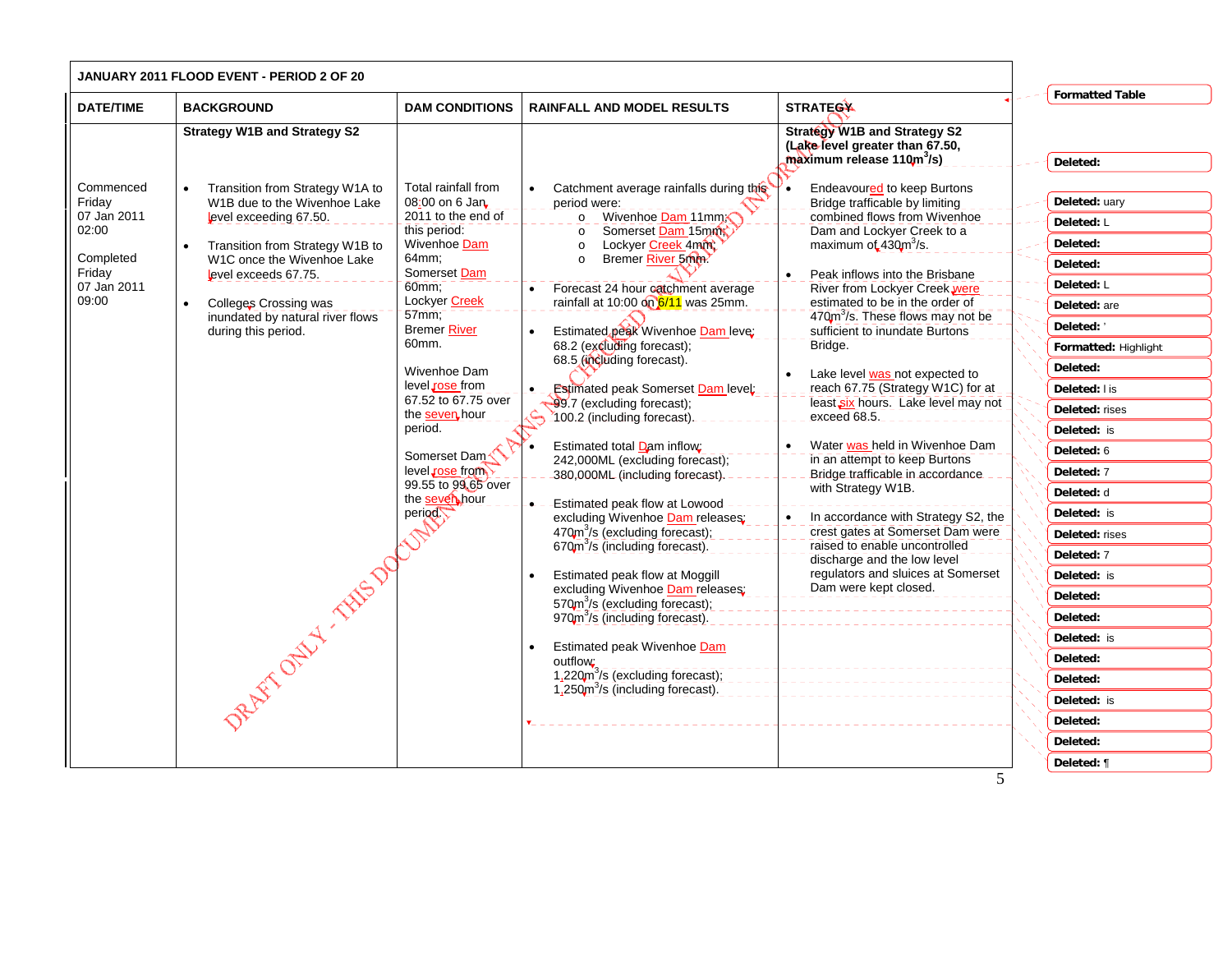|                       | <b>JANUARY 2011 FLOOD EVENT - PERIOD 3 OF 20</b>                   |                               |                                                              |                                                                          |                                                     |
|-----------------------|--------------------------------------------------------------------|-------------------------------|--------------------------------------------------------------|--------------------------------------------------------------------------|-----------------------------------------------------|
| <b>DATE/TIME</b>      | <b>BACKGROUND</b>                                                  | <b>DAM CONDITIONS</b>         | <b>RAINFALL AND MODEL RESULTS</b>                            | <b>STRATEGY-</b>                                                         | <b>Formatted Table</b>                              |
|                       |                                                                    |                               |                                                              |                                                                          |                                                     |
|                       | <b>Strategy W1C and Strategy S2</b>                                |                               |                                                              | <b>Strategy W1C</b>                                                      |                                                     |
|                       |                                                                    |                               |                                                              | (Lake Level greater than 68.00,                                          |                                                     |
|                       |                                                                    |                               |                                                              | maximum release 1,900m <sup>3</sup> /s)                                  | Deleted:                                            |
|                       |                                                                    |                               |                                                              |                                                                          |                                                     |
| Commenced             | At around 09:00 it became.                                         | Total rainfall from           | Catchment average rainfalls during                           | Due to the further rain and observed<br>Y                                | Deleted: osthat  will                               |
| Friday<br>07 Jan 2011 | apparent flows from Lockyer<br>Creek into the Brisbane River.      | 08:00 on 6 Jan 2011           | this period were:                                            | stream rises, it became apparent                                         | was<br>$\left[\ldots\left[11\right]\right]$         |
| 09:00                 | combined with local Brisbane                                       | to the end of this<br>period: | Wivenhoe Dam 24mm<br>$\circ$<br>Somerset Dam 30mm<br>$\circ$ | flows from Lockyer Creek into the<br>Brisbane River, combined with local | Deleted: uary                                       |
|                       | River inflows downstream of                                        | Wivenhoe Dam                  | Lockyer Creek 14mm,<br>$\circ$                               | Brisbane River inflows downstream of                                     | Deleted: has othat will                             |
| Completed             | Wivenhoe Dam, would be                                             | 89mm:                         | Bremer River 12mm.<br>$\circ$                                | Wivenhoe Dam, would be sufficient to                                     | d<br>$\boxed{12}$                                   |
| Friday                | sufficient to inundate all bridges                                 | Somerset Dam                  |                                                              | inundate all bridges downstream of                                       |                                                     |
| 07 Jan 2011           | below the Dam, with the                                            | 90mm;                         | Forecast 24 hour catchment average                           | the Dam, with the exception of the Mt                                    |                                                     |
| 15:00                 | exception of Mt Crosby Weir                                        | Lockyer Creek 71mm;           | rainfall at 10:00 on 7/11 was 25mm.                          | Crosby Weir Bridge and Fernvale                                          | Formatted: Highlight                                |
|                       | Bridge and Fernvale Bridge.                                        | Bremer River 71mm.            |                                                              | Bridge.                                                                  |                                                     |
|                       | Burtons Bridge which were                                          |                               | Estimated peak Wivenhoe Dam level:                           |                                                                          | Deleted: is                                         |
|                       | inundated by natural river flows                                   | Wivenhoe Dam level            | 68.4 (excluding forecast);                                   | Releases from Wivenhoe Dam were                                          |                                                     |
|                       | near the end of this period.                                       | rose from 67.75 to            | 68.9 (including forecast).                                   | managed in an attempt to ensure Mt                                       | Deleted: rises 6<br>$\overline{1131}$               |
|                       |                                                                    | 68.03 over the six            |                                                              | Crosby Weir Bridge and Fernvale                                          | Deleted: maintain                                   |
|                       | All impacted Councils were                                         | hour period.                  | <b>Estimated peak Somerset Dam level:</b><br>$\bullet$       | Bridge remained trafficable in                                           |                                                     |
|                       | notified of the situation and that<br>releases would commence from | Somerset Dam level            | 400.3 (excluding forecast);<br>ሬ                             | accordance with Strategies W1D and<br>W1E.                               | Deleted: are  will    be<br>d The timing of release |
|                       | Wivenhoe Dam, Releases were                                        | Jose from 99.65 to            | 100.6 (including forecast).                                  |                                                                          | commencement was also                               |
|                       | timed to occur at 15:00 to allow                                   | 99.94 over the six            | Estimated total dam inflow;                                  | In accordance with Strategy S2, the<br>$\bullet$                         | maintaining able¶ [ [14]                            |
|                       | bridges to be closed and                                           | hour period.                  | 346,000ML (excluding forecast);                              | crest gates at Somerset Dam were                                         | Deleted: is                                         |
|                       | arrangements to be made to                                         |                               | 483,000ML (including forecast).                              | raised to enable uncontrolled                                            |                                                     |
|                       | cater for rural community                                          |                               |                                                              | discharge, and the low level                                             | Deleted: rises 6<br>$\overline{\ldots}$ [15]        |
|                       | isolation. The impacted rural                                      |                               | Estimated peak flow at Lowood                                | regulators and sluices at Somerset                                       | Deleted: is                                         |
|                       | communities had been isolated                                      | $\widehat{\mathscr{S}}$       | excluding Wivenhoe Dam releases:                             | Dam were kept closed.                                                    | Deleted: is                                         |
|                       | over the Christmas period and                                      |                               | 530m <sup>3</sup> /s (excluding forecast);                   |                                                                          |                                                     |
|                       | time was needed for suitable                                       |                               | 710m <sup>3</sup> /s (including forecast).                   |                                                                          | Deleted:                                            |
|                       | arrangements to be made to                                         |                               |                                                              |                                                                          | Deleted:                                            |
|                       | allow these communities to                                         |                               | Estimated peak flow at Moggill                               |                                                                          |                                                     |
|                       | prepare for another potentially<br>extended period of isolation    |                               | excluding Wivenhoe Dam releases:                             |                                                                          | Deleted: is                                         |
|                       | Releases were timed to start in                                    |                               | 660m <sup>3</sup> /s (excluding forecast);                   |                                                                          | Deleted:                                            |
|                       | accordance with the Manual                                         |                               | 1,040m <sup>3</sup> /s (including forecast).                 |                                                                          |                                                     |
|                       | requirements of keeping Burtons                                    |                               | Estimated peak Wivenhoe Dam                                  |                                                                          | Deleted:                                            |
|                       | Bridge and Kholo Bridge open to                                    |                               | outflow:                                                     |                                                                          |                                                     |
|                       | traffic when operating under                                       |                               | $1,240$ m <sup>3</sup> /s (excluding forecast);              |                                                                          | Deleted: is<br>$\ldots$ [16]                        |
|                       | Strategy W <sub>1</sub> C                                          |                               | 1,270m <sup>3</sup> /s (including forecast).                 |                                                                          | Deleted:                                            |
|                       | Transitioned from Strategy W1C                                     |                               |                                                              |                                                                          |                                                     |
|                       | to Strategy W1D once the                                           |                               |                                                              |                                                                          |                                                     |
|                       | Wivenhoe Dam Lake level                                            |                               |                                                              |                                                                          | Deleted: Is<br>[17]                                 |
|                       | exceeded 68.0                                                      |                               |                                                              |                                                                          |                                                     |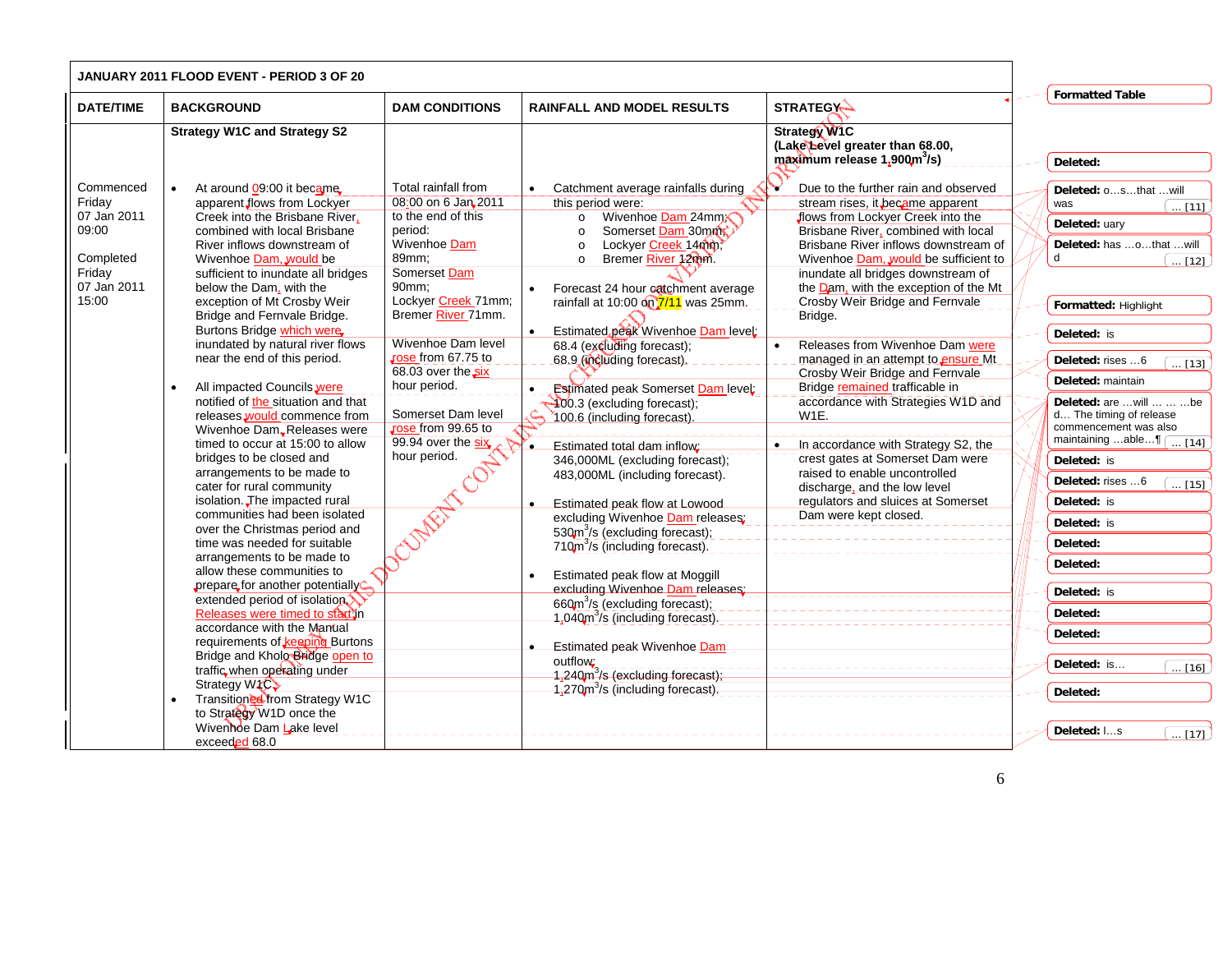|                         | JANUARY 2011 FLOOD EVENT - PERIOD 4 OF 20                                 |                                    |                                                                           |                                                                       |                                           |
|-------------------------|---------------------------------------------------------------------------|------------------------------------|---------------------------------------------------------------------------|-----------------------------------------------------------------------|-------------------------------------------|
| <b>DATE/TIME</b>        | <b>BACKGROUND</b>                                                         | <b>DAM CONDITIONS</b>              | <b>RAINFALL AND MODEL RESULTS</b>                                         | <b>STRATEGY</b>                                                       | <b>Formatted Table</b>                    |
|                         | <b>Transition from Strategy W1D to</b><br>W1E to W3; and Strategy S2      |                                    |                                                                           | <b>Strategy W3 and Strategy S2</b><br>(Lake Level greater than 68.50, | Deleted:                                  |
|                         | Wivenhoe Directives #1 to #4.                                             |                                    |                                                                           | $maximum$ release $4,000m^3/s$ )                                      | Deleted: uary                             |
|                         | Somerset Directives #1 to #3.                                             |                                    |                                                                           |                                                                       | Deleted: the                              |
| Commenced               | Gates opened continuously at                                              | Total rainfall from                | Catchment average rainfalls during this<br>$\bullet$                      | Inflows from Lockyer Creek into                                       | Deleted: d                                |
| Friday                  | Wivenhoe Dam for 23 hours, in                                             | 0800 on 6 Jan 2011                 | period were:                                                              | the Brisbane River have                                               | Deleted: sonce othat                      |
| 07 Jan 2011             | accordance with standard gate                                             | to the end of this                 | Wivenhoe Dam 3mm<br>$\circ$                                               | inundated all bridges                                                 | the $i$ cannot $\ldots$<br>[18]           |
| 15:00                   | opening sequence at a rate or<br>0.5 metres of opening per hour.          | period:<br>Wivenhoe Dam            | Somerset Dam 5mm:<br>$\circ$<br>Lockyer Creek 1mm;<br>$\circ$             | downstream of the $Dam$ , with the<br>exception of the Mt Crosby Weir | Deleted: once s<br>$\ldots$ [19]          |
| Completed               |                                                                           | 92mm;                              | Bremer River 1mm.<br>$\circ$                                              | Bridge and Fernvale Bridge.                                           | Formatted: Highlight                      |
| Saturday<br>08 Jan 2011 | Transitioned from Strategy W1D                                            | Somerset Dam<br>95mm;              |                                                                           |                                                                       | Deleted: is                               |
| 14:00                   | to W1E <sub>when</sub> the Wivenhoe Dam<br>level exceeded 68.25 (22:00 on | Lockyer Creek                      | Forecast 24 hour catchment average<br>rainfall at 10;00 on 8/11 was 40mm. | The Strategy transitioned from<br>W1 to W3 as it becames              | Deleted: once othat the                   |
|                         | 7 Jan 2011).                                                              | 72mm;                              |                                                                           | apparent Wivenhoe Dam level                                           | ill meet the intent                       |
|                         |                                                                           | <b>Bremer</b>                      | Estimated peak Wivenhoe Dam level:<br>$\bullet$                           | was likely to exceed 68.5 and                                         | ofs  d $\sqrt{1.20}$                      |
|                         | Transitioned from Strategy W1E                                            | River72mm.                         | 68.7 (excluding forecast);                                                | Strategy W2 could not be                                              | Deleted: es<br>$\sqrt{21}$                |
|                         | to W3 as it becames apparent                                              | <b>Wivenhoe Dam</b>                | 69.1 (including forecast).                                                | applied. $\Box$                                                       | Deleted: rises                            |
|                         | Wivenhoe Dam level would<br>exceed 68.50 (08:00 on 8 Jan                  | level rose from                    | Estimated peak Somerset Dam level:<br>$\bullet$                           | Strategy W3 required the flow at<br>Moggill to be lowered to          | Deleted: is                               |
|                         | 2011). Strategy W2 was by-                                                | 68.03 to 68.61 over                | 100.5 (excluding forecast);                                               | $4.000$ m <sup>3</sup> /s as soon as possible                         |                                           |
|                         | passed as it was not possible to                                          | the 23 hour period.                | 100.6 (including forecast).                                               | after the naturally occurring peak                                    | Deleted: d is<br>$\overline{\ldots}$ [22] |
|                         | achieve this Strategy by limiting                                         |                                    |                                                                           | at Moggill (excluding Wivenhoe                                        | Deleted: rises                            |
|                         | the flow in the Brisbane River to                                         | Somerset Dam                       | Estimated total Dam inflow; 420,000ML<br>$\bullet$                        | Dam releases). This was already                                       | Deleted: ¶                                |
|                         | less than the naturally occurring                                         | level rose from<br>99.94 to 100.44 | (excluding forecast); 662,000ML                                           | achieved.                                                             | sconsideration of                         |
|                         | peaks at Lowood and Moggill.<br>This is because the calculated            | over the 23 hour                   | (including forecast).                                                     | Strategy W3 also required Jower<br>level Manual objectives to be      | during this period<br>zendeavoringmain    |
|                         | naturally occurring peaks at                                              | period                             | $\bullet$<br>Estimated peak flow at Lowood excluding                      | considered. Therefore                                                 | $\overline{\phantom{1}}$ [23]             |
|                         | Lowood and Moggill were                                                   |                                    | Wivenhoe Dam releases:                                                    | consideration was given to                                            | Deleted: is                               |
|                         | 530 $\text{m}^3$ /s and 800 $\text{m}^3$ /s                               |                                    | $530m3/s$ (excluding forecast),                                           | minimising disruption to                                              | Deleted:                                  |
|                         | respectively, whereas the                                                 |                                    | $530m$ <sup>3</sup> /s (including forecast),                              | downstream rural life and                                             | Deleted: ¶                                |
|                         | release rate from the Dam was                                             |                                    | Estimated peak flow at Moggill excluding<br>$\bullet$                     | endeavouring to keep Mt Crosby                                        | $\ldots$ [24]                             |
|                         | already 940m <sup>3</sup> /s. Limiting<br>$C_{\rm max}$                   |                                    | Wivenhoe Dam releases:                                                    | Weir Bridge and Fernvale Bridge                                       | Deleted: is                               |
|                         | releases to these naturally                                               |                                    | 550m <sup>3</sup> /s (excluding forecast);                                | trafficable.                                                          | Deleted:                                  |
|                         | occurring peak flows would also                                           |                                    | 960m <sup>3</sup> /s (including forecast).                                | Due to rainfall on the ground, it                                     | Deleted:                                  |
|                         | have compromised the Dam                                                  |                                    | This peak is estimated to have occurred                                   | was apparent the Somerset Dam                                         |                                           |
|                         | drain down requirements.                                                  |                                    | at 05:00 on 8 Jan 2011.                                                   | level would exceed 100.45.                                            | Deleted: that d<br>$\overline{[25]}$      |
|                         | At 14:00 on 08 Jan 2011,                                                  |                                    | Estimated peak Wivenhoe Dam outflow<br>$\bullet$                          | Accordingly, two sluice gates                                         | Deleted: was uary<br>$\sqrt{26}$          |
|                         | Wivenhoe <b>Dam</b> discharge was                                         |                                    | $1,480m3/s$ (excluding forecast);                                         | were opened during this period                                        |                                           |
|                         | 1,239m <sup>3</sup> /s. All rural bridges                                 |                                    | 1,540m <sup>3</sup> /s (including forecast).                              | to allow Dam levels to move                                           | Deleted: uaryi                            |
|                         | below the Dam, with the                                                   |                                    | This flow was significantly greater than                                  | towards the Wivenhoe/Somerset                                         | dthe are<br>[27]                          |
|                         | exception of Mt Crosby Weir<br>Bridge and Fernvale Bridge,                |                                    | the calculated natural peak that excluded<br>Wivenhoe Dam releases.       | <b>Operating Target Line in</b><br>accordance with Strategy S2.       | Deleted: is<br>$\ldots$ [28]              |
|                         | were flooded.                                                             |                                    |                                                                           |                                                                       | Deleted:                                  |
|                         |                                                                           |                                    |                                                                           |                                                                       | Deleted: i                                |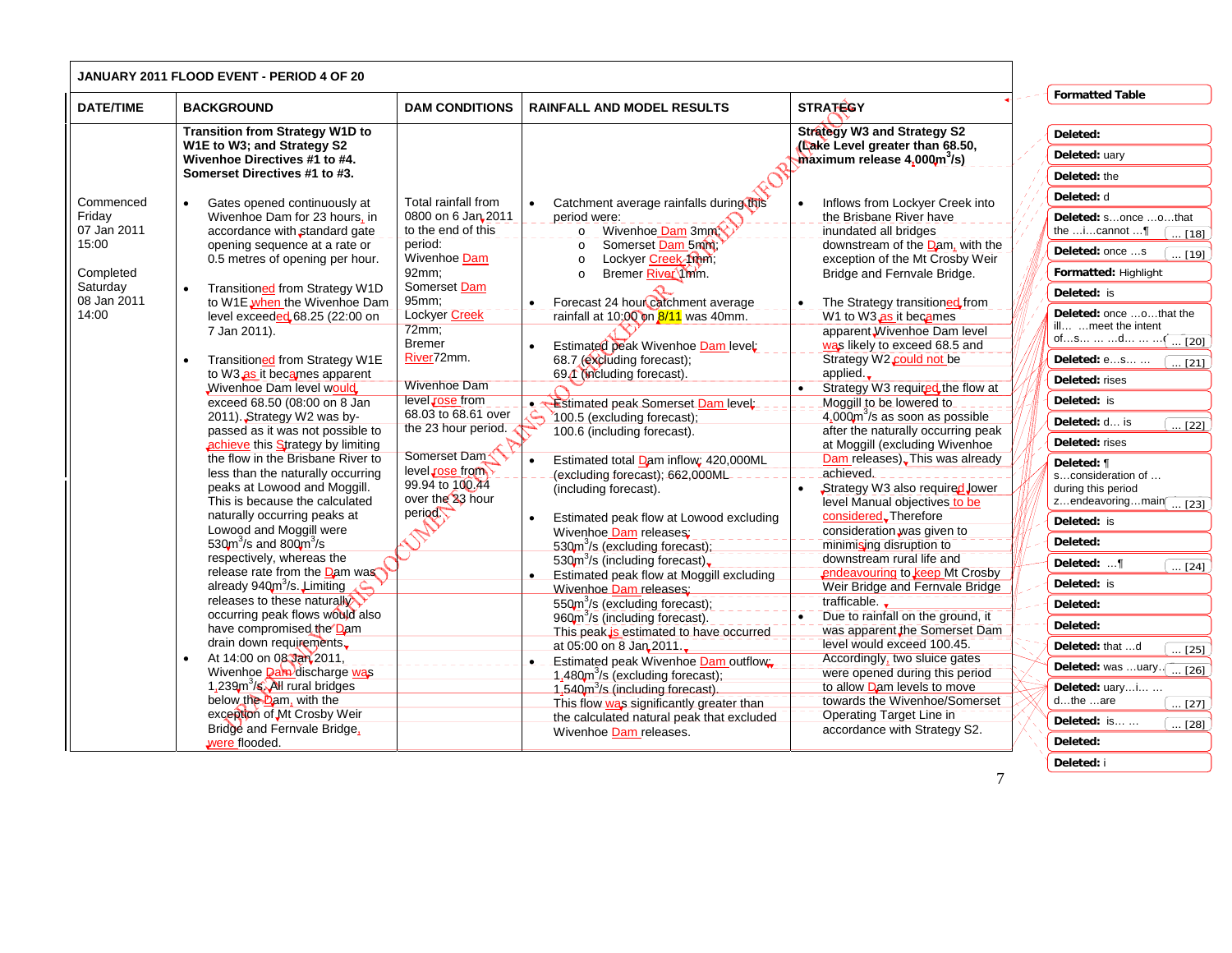|                                                                                              | <b>JANUARY 2011 FLOOD EVENT - PERIOD 5 OF 20</b>                                                                                                                                                                                                                                                                                                                                                                    |                                                                                                                                                                                                                                                                                                                                                                                            |                                                                                                                                                                                                                                                                                                                                                                                                                                                                                                                                                                                                                                                                                                                                                                                                                                                                                                                                                                                                                                                                                                                                                                                                                                                                                                            |                                                                                                                                                                                                                                                                                                                                                                                                                                                                                                                                                                                                                                                                                                                                                                                                                                                                                                                                                                                                           |                                                                                                                                                                                                                                                                                                                                                                                                                                                                                                                                 |
|----------------------------------------------------------------------------------------------|---------------------------------------------------------------------------------------------------------------------------------------------------------------------------------------------------------------------------------------------------------------------------------------------------------------------------------------------------------------------------------------------------------------------|--------------------------------------------------------------------------------------------------------------------------------------------------------------------------------------------------------------------------------------------------------------------------------------------------------------------------------------------------------------------------------------------|------------------------------------------------------------------------------------------------------------------------------------------------------------------------------------------------------------------------------------------------------------------------------------------------------------------------------------------------------------------------------------------------------------------------------------------------------------------------------------------------------------------------------------------------------------------------------------------------------------------------------------------------------------------------------------------------------------------------------------------------------------------------------------------------------------------------------------------------------------------------------------------------------------------------------------------------------------------------------------------------------------------------------------------------------------------------------------------------------------------------------------------------------------------------------------------------------------------------------------------------------------------------------------------------------------|-----------------------------------------------------------------------------------------------------------------------------------------------------------------------------------------------------------------------------------------------------------------------------------------------------------------------------------------------------------------------------------------------------------------------------------------------------------------------------------------------------------------------------------------------------------------------------------------------------------------------------------------------------------------------------------------------------------------------------------------------------------------------------------------------------------------------------------------------------------------------------------------------------------------------------------------------------------------------------------------------------------|---------------------------------------------------------------------------------------------------------------------------------------------------------------------------------------------------------------------------------------------------------------------------------------------------------------------------------------------------------------------------------------------------------------------------------------------------------------------------------------------------------------------------------|
| <b>DATE/TIME</b>                                                                             | <b>BACKGROUND</b>                                                                                                                                                                                                                                                                                                                                                                                                   | <b>DAM CONDITIONS</b>                                                                                                                                                                                                                                                                                                                                                                      | <b>RAINFALL AND MODEL RESULTS</b>                                                                                                                                                                                                                                                                                                                                                                                                                                                                                                                                                                                                                                                                                                                                                                                                                                                                                                                                                                                                                                                                                                                                                                                                                                                                          | <b>STRATEGY</b>                                                                                                                                                                                                                                                                                                                                                                                                                                                                                                                                                                                                                                                                                                                                                                                                                                                                                                                                                                                           | <b>Formatted Table</b>                                                                                                                                                                                                                                                                                                                                                                                                                                                                                                          |
|                                                                                              | <b>Strategy W3 and Strategy S2</b>                                                                                                                                                                                                                                                                                                                                                                                  |                                                                                                                                                                                                                                                                                                                                                                                            |                                                                                                                                                                                                                                                                                                                                                                                                                                                                                                                                                                                                                                                                                                                                                                                                                                                                                                                                                                                                                                                                                                                                                                                                                                                                                                            | <b>Strategy W3 and Strategy S2</b><br>(Lake Level greater than 68.50,<br>$maximum$ release 4,000 $m^3$ /s)                                                                                                                                                                                                                                                                                                                                                                                                                                                                                                                                                                                                                                                                                                                                                                                                                                                                                                | Deleted:                                                                                                                                                                                                                                                                                                                                                                                                                                                                                                                        |
| Commenced<br>Saturday<br>08 Jan 2011<br>14:00<br>Completed<br>Sunday<br>09 Jan 2011<br>01:00 | Releases maintained from both<br>Wivenhoe and Somerset dams to<br>ensure Mt Crosby Weir Bridge<br>and Fernvale Bridge remained<br>trafficable.<br>No change to gate settings over<br>this period. Wivenhoe Dam<br>discharge was 1,240m <sup>3</sup> /s. All<br>rural bridges below the Dam,<br>with the exception of the Mt<br>Crosby Weir Bridge and Fernvale<br>Bridge, were flooded.<br>REAT-OFFER THIS DOCUMENT | Total rainfall from<br>08:00 on 6 Jan<br>2011 to the end of<br>this period:<br>Wivenhoe Dam<br>100mm;<br>Somerset Dam<br>$111mm$ :<br>Lockyer Creek<br>75mm;<br><b>Bremer River</b><br>75mm.<br><b>Wivenhoe Dam</b><br>level rose very<br>slightly from 68.61<br>to 68.63 over the 13<br>hour period.<br>Somerset Dam<br>level fell from<br>100.44 to 100.32<br>over the 13 hour<br>period | Catchment average rainfalls during this<br>period were:<br>Wivenhoe Dam 8mm;<br>$\circ$<br>Somerset Dam 16mm<br>$\circ$<br>Lockyer Creel 3mm<br>$\circ$<br>Bremer River 2mm?<br>$\circ$<br>Forecast 24 hour catchment average<br>$\bullet$<br>rainfall at 16:00 on 8/11 was 40mm.<br>Estimated peak Wivenhoe Dam level:<br>$\bullet$<br>68.7 (excluding forecast);<br>69.9 (including forecast).<br><b>Estimated peak Somerset Dam level:</b><br>400.5 (excluding forecast);<br>100.6 (including forecast).<br>Estimated total Dam inflow; 457,000ML<br>(excluding forecast); 697,000ML<br>(including forecast). $- - -$<br>Estimated peak flow at Lowood excluding<br>$\bullet$<br>Wivenhoe Dam releases:<br>530m <sup>3</sup> /s (excluding forecast);<br>530m <sup>3</sup> /s (including forecast).<br>Estimated peak flow at Moggill excluding<br>Wivenhoe Dam releases:<br>770m <sup>3</sup> /s (excluding forecast);<br>840m <sup>3</sup> /s (including forecast).<br>This peak is estimated to have occurred<br>at 05:00 on 8 Jan 2011.<br>Estimated peak Wivenhoe Dam outflow;<br>$\downarrow$ 1,480 $\text{m}^3$ /s (excluding forecast);<br>$1,520m3/s$ (including forecast).<br>This flow was significantly greater than<br>the calculated natural peak that excluded<br>Wivenhoe Dam releases. | Strategy W3 required the flow at<br>Moggill to be lowered to<br>$4.000 \text{m}^3/\text{s}$ as soon as possible<br>after the naturally occurring peak<br>at Moggill (excluding Wivenhoe<br>Dam releases). This was already<br>achieved.<br>Strategy W3 also required Jower<br>level Manual objectives to be<br>considered. Therefore, with Lake<br>levels rising slightly (Wivenhoe<br>Dam) and falling (Somerset<br>Dam) consideration during this<br>period remained on minimising<br>disruption to downstream rural<br>life and endeavouring to keep Mt<br>Crosby Weir Bridge and Fernvale<br>Bridge trafficable.<br>With the Somerset Lake Dam<br>level still expected to exceed<br>100.45, and the level in<br>Wivenhoe Dam remaining<br>relatively static, releases from<br>Somerset Dam continued.<br>Closing of the sluices would have<br>resulted in Dam levels quickly<br>moving under the<br>Wivenhoe/Somerset Operating<br>Target Line requiring sluice re-<br>opening within a short period. | Deleted: s<br>$\overline{129}$<br>Deleted: uary<br>Deleted: d<br>Deleted:  is d. $\boxed{ [30]}$<br>Deleted: sconsideration of<br>lzmaintain<br>$\ldots$ [31] $\rfloor$<br>Formatted: Highlight<br>Deleted: is<br>Deleted: rises<br>Deleted: is<br>Deleted: d is<br>$\overline{\ldots}$ [32]<br>Deleted: falls<br>Deleted: Ld<br>$\overline{\ldots}$ [33]<br>Deleted: is<br>Deleted:<br>Deleted:<br>Deleted: is<br>Deleted:<br>Deleted:<br>Deleted: was uary<br>[34]<br>Deleted: is<br>$\ldots$ [35]<br>Deleted:<br>Deleted: is |
|                                                                                              |                                                                                                                                                                                                                                                                                                                                                                                                                     |                                                                                                                                                                                                                                                                                                                                                                                            |                                                                                                                                                                                                                                                                                                                                                                                                                                                                                                                                                                                                                                                                                                                                                                                                                                                                                                                                                                                                                                                                                                                                                                                                                                                                                                            | 8                                                                                                                                                                                                                                                                                                                                                                                                                                                                                                                                                                                                                                                                                                                                                                                                                                                                                                                                                                                                         |                                                                                                                                                                                                                                                                                                                                                                                                                                                                                                                                 |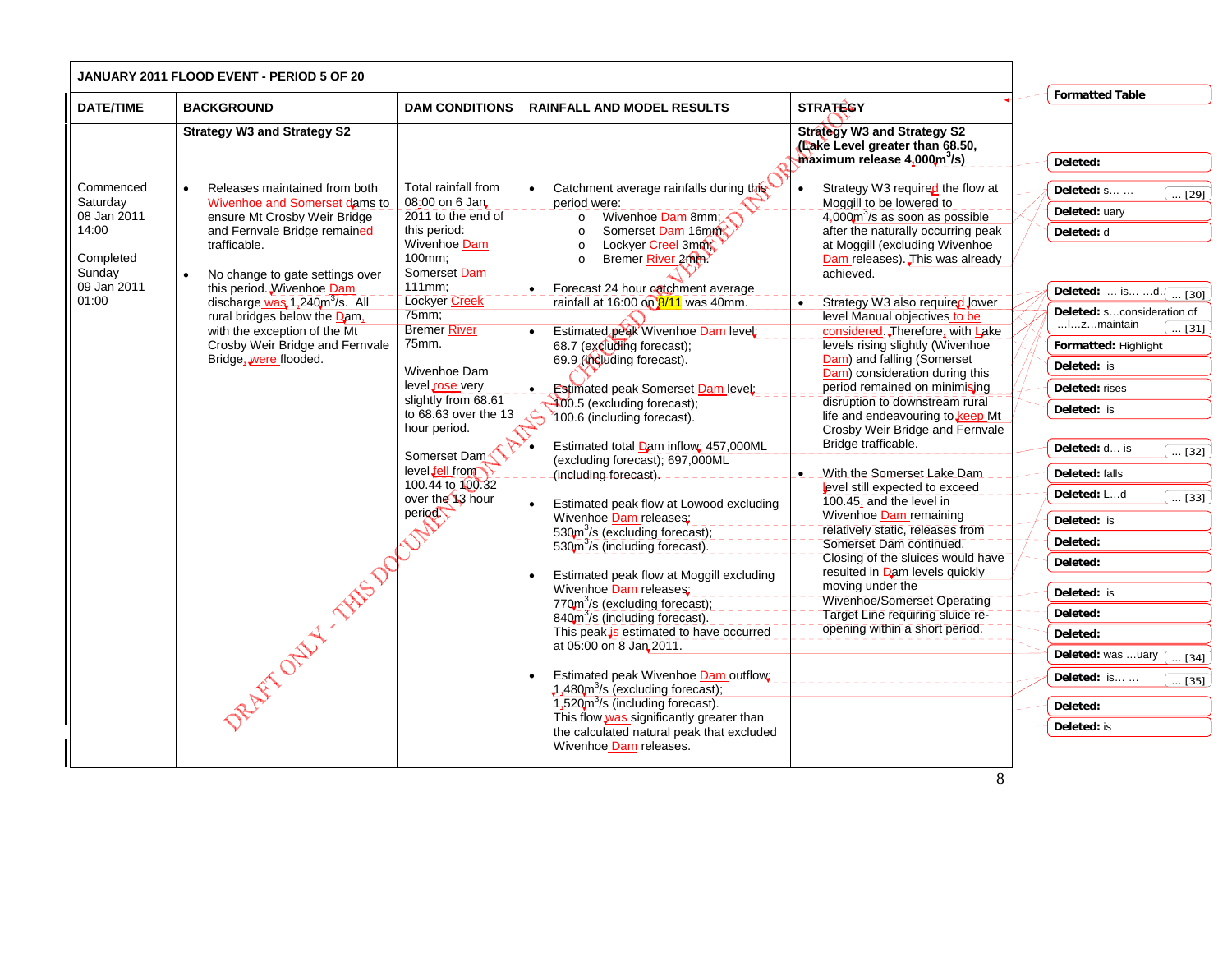| <b>Formatted Table</b><br><b>DATE/TIME</b><br><b>STRATEGY</b><br><b>BACKGROUND</b><br><b>DAM CONDITIONS</b><br><b>RAINFALL AND MODEL RESULTS</b><br><b>Strategy W3 and Strategy S2</b><br><b>Strategy W3 and Strategy S2</b><br>Wivenhoe Directives #5 to #7.<br>(Lake Level greater than 68.50,<br>$maximum$ release $4,000m^3/s$ )<br>Deleted:<br>Commenced<br>Total rainfall from<br>Catchment average rainfalls during this<br>Releases increased marginally<br>Strategy W3 required the flow at<br>Deleted: s<br>08:00 on 6 Jan<br>Sunday<br>from Wivenhoe Dam to account<br>Moggill to be lowered to<br>period were:<br>Deleted: uary<br>09 Jan 2011<br>2011 to the end of<br>Wivenhoe Dam 12mm<br>$4,000$ m <sup>3</sup> /s as soon as possible<br>for the passing of the Lockyer<br>$\circ$<br>01:00<br>this period:<br>Somerset Dam 36mm<br>after the naturally occurring peak<br>Creek peak while ensuring Mt<br>$\circ$<br>Deleted: maintaining<br>Wivenhoe Dam<br>Crosby Weir Bridge and Fernvale<br>Lockyer Creek 1mm<br>at Moggill (excluding Wivenhoe<br>$\circ$<br>Completed<br>112mm:<br>Bridge remained trafficable.<br>Bremer River 0mm?<br>Dam releases). This was already<br>$\circ$<br>Sunday<br>Somerset Dam<br>achieved.<br>09 Jan 2011<br>146mm;<br>Forecast 24 hour catchment average<br>Wivenhoe Dam discharge<br>$\bullet$<br>08:00<br><b>Lockyer Creel</b><br>increased from $1,240\text{m}^3\text{/s}$ to<br>rainfall at 16:00 on 8/11 was 40mm.<br>Strategy W3 also required Jower<br>$76$ mm;<br>1,334 $m^3$ /s.<br>level Manual objectives to be<br>Izmaintain<br><b>Bremer River</b><br>Estimated peak Wivenhoe Dam level:<br>considered Therefore, with Lake<br>Deleted:<br>75mm.<br>levels falling at both dams,<br>68.7 (excluding forecast);<br>There were no change to<br>consideration during this period<br>Formatted: Highlight<br>Somerset Dam gate settings<br>69.3 (including forecast).<br>Wivenhoe Dam<br>remained on minimising<br>over this period.<br>Deleted: is<br>level fell from 68.63<br>disruption to downstream rural<br><b>Estimated peak Somerset Dam level:</b><br>to 68.56 over the<br>Deleted: N<br>life and endeavouring to keep Mt<br>400.5 (excluding forecast);<br>All rural bridges below the Dam,<br>seven hour period.<br>Crosby Weir Bridge and Fernvale<br>101.0 (including forecast).<br>with the exception of the Mt<br>Deleted: falls 7<br>Bridge trafficable.<br>Crosby Weir Bridge and Fernvale<br>Somerset Dam<br>Deleted: is<br>Bridge, were flooded.<br>Estimated total Dam inflow:<br>level fell from<br>With the Somerset Lake Dam<br>$-569,000$ ML (excluding forecast); $---$<br>$\bullet$<br>Deleted: d are<br>100.32 to 100.28<br>level still expected to exceed<br>814,000ML (including forecast).<br>Deleted: d is<br>over the seven hour<br>100.45, and the level in<br>period.<br>Wivenhoe Dam falling, releases<br>$\bullet$<br>Estimated peak flow at Lowood excluding<br>Deleted: falls 7<br>from Somerset Dam continued.<br>Wivenhoe Dam releases;<br>Deleted: Ld<br>Closing of the sluices would have<br>530m <sup>3</sup> /s (excluding forecast);<br>resulted in dam levels quickly<br>530m <sup>3</sup> /s (including forecast).<br>Deleted: is<br>moving under the<br>Deleted:<br>Wivenhoe/Somerset Operating<br>Estimated peak flow at Moggill excluding<br>Target Line requiring sluice re-<br>Deleted:<br>Wivenhoe Dam releases: | JANUARY 2011 FLOOD EVENT - PERIOD 6 OF 20 |                                            |                                |                                                                                                                                                                                                                                                                                           |
|---------------------------------------------------------------------------------------------------------------------------------------------------------------------------------------------------------------------------------------------------------------------------------------------------------------------------------------------------------------------------------------------------------------------------------------------------------------------------------------------------------------------------------------------------------------------------------------------------------------------------------------------------------------------------------------------------------------------------------------------------------------------------------------------------------------------------------------------------------------------------------------------------------------------------------------------------------------------------------------------------------------------------------------------------------------------------------------------------------------------------------------------------------------------------------------------------------------------------------------------------------------------------------------------------------------------------------------------------------------------------------------------------------------------------------------------------------------------------------------------------------------------------------------------------------------------------------------------------------------------------------------------------------------------------------------------------------------------------------------------------------------------------------------------------------------------------------------------------------------------------------------------------------------------------------------------------------------------------------------------------------------------------------------------------------------------------------------------------------------------------------------------------------------------------------------------------------------------------------------------------------------------------------------------------------------------------------------------------------------------------------------------------------------------------------------------------------------------------------------------------------------------------------------------------------------------------------------------------------------------------------------------------------------------------------------------------------------------------------------------------------------------------------------------------------------------------------------------------------------------------------------------------------------------------------------------------------------------------------------------------------------------------------------------------------------------------------------------------------------------------------------------------------------------------------------------------------------------------------------------------------------------------------------------------------------------------------------------------------------------------------------------------------------------------------------|-------------------------------------------|--------------------------------------------|--------------------------------|-------------------------------------------------------------------------------------------------------------------------------------------------------------------------------------------------------------------------------------------------------------------------------------------|
|                                                                                                                                                                                                                                                                                                                                                                                                                                                                                                                                                                                                                                                                                                                                                                                                                                                                                                                                                                                                                                                                                                                                                                                                                                                                                                                                                                                                                                                                                                                                                                                                                                                                                                                                                                                                                                                                                                                                                                                                                                                                                                                                                                                                                                                                                                                                                                                                                                                                                                                                                                                                                                                                                                                                                                                                                                                                                                                                                                                                                                                                                                                                                                                                                                                                                                                                                                                                                                       |                                           |                                            |                                |                                                                                                                                                                                                                                                                                           |
|                                                                                                                                                                                                                                                                                                                                                                                                                                                                                                                                                                                                                                                                                                                                                                                                                                                                                                                                                                                                                                                                                                                                                                                                                                                                                                                                                                                                                                                                                                                                                                                                                                                                                                                                                                                                                                                                                                                                                                                                                                                                                                                                                                                                                                                                                                                                                                                                                                                                                                                                                                                                                                                                                                                                                                                                                                                                                                                                                                                                                                                                                                                                                                                                                                                                                                                                                                                                                                       |                                           |                                            |                                |                                                                                                                                                                                                                                                                                           |
| particularly given the rainfall that<br>780m <sup>3</sup> /s (including forecast).<br>occurred in the Somerset Dam<br>Deleted:<br>This peak is estimated to have occurred<br>catchment during this period.<br>at 05:00 on 8 Jan 2011.<br>Deleted:<br>Deleted: was uary<br>Estimated peak Wivenhoe Dam outflow;<br>$1.500 \text{m}^3/\text{s}$ (excluding forecast);<br>Deleted: is<br>1,550m <sup>3</sup> /s (including forecast).<br>Deleted:<br>This flow is significantly greater than the<br>calculated natural peak that excluded                                                                                                                                                                                                                                                                                                                                                                                                                                                                                                                                                                                                                                                                                                                                                                                                                                                                                                                                                                                                                                                                                                                                                                                                                                                                                                                                                                                                                                                                                                                                                                                                                                                                                                                                                                                                                                                                                                                                                                                                                                                                                                                                                                                                                                                                                                                                                                                                                                                                                                                                                                                                                                                                                                                                                                                                                                                                                                | DRAFT OF SHIP TO COMPANY                  | 770m <sup>3</sup> /s (excluding forecast); | opening within a short period, | $\overline{\ldots$ [36]<br>Deleted: sconsideration of<br>$\ldots$ [37] $\,$<br>$\ldots$ [38]<br>$\overline{\ldots}$ [39]<br>$\overline{\ldots}$ [40]<br>$\overline{\ldots}$ [41]<br>$\overline{\ldots}$ [42]<br>$\overline{\ldots [43]}$<br>Deleted: is<br>[44]<br>$\ldots$ [45] $\ldots$ |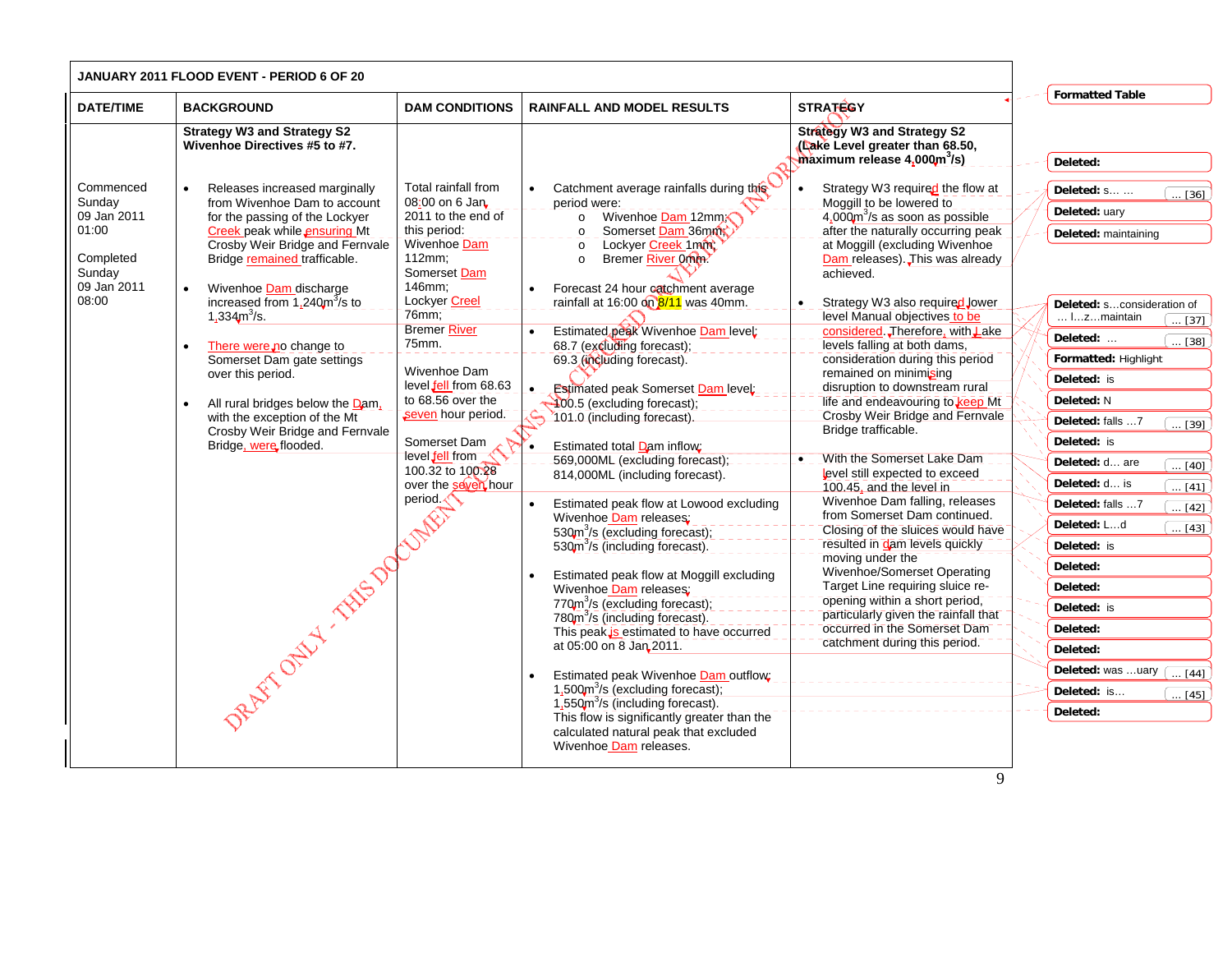|                                                                                            | <b>JANUARY 2011 FLOOD EVENT - PERIOD 7 OF 20</b>                                                                                                                                                                                                                                                                                                                                                                                                                                                                                                                                                                                                              |                                                                                                                                                                                                                                                                                                                                                                         |                                                                                                                                                                                                                                                                                                                                                                                                                                                                                                                                                                                                                                                                                                                                                                                                                                                                                                                                                                                                                                                                                                                                                                                                                                                                                                 |                                                                                                                                                                                                                                                                                                                                                                                                                                                                                                                                                                                                                                                                                                                                                                                                                                                                                             |                                                                                                                                                                                                                                                                                                                                                                                                                                                                                                                                                                                                                    |
|--------------------------------------------------------------------------------------------|---------------------------------------------------------------------------------------------------------------------------------------------------------------------------------------------------------------------------------------------------------------------------------------------------------------------------------------------------------------------------------------------------------------------------------------------------------------------------------------------------------------------------------------------------------------------------------------------------------------------------------------------------------------|-------------------------------------------------------------------------------------------------------------------------------------------------------------------------------------------------------------------------------------------------------------------------------------------------------------------------------------------------------------------------|-------------------------------------------------------------------------------------------------------------------------------------------------------------------------------------------------------------------------------------------------------------------------------------------------------------------------------------------------------------------------------------------------------------------------------------------------------------------------------------------------------------------------------------------------------------------------------------------------------------------------------------------------------------------------------------------------------------------------------------------------------------------------------------------------------------------------------------------------------------------------------------------------------------------------------------------------------------------------------------------------------------------------------------------------------------------------------------------------------------------------------------------------------------------------------------------------------------------------------------------------------------------------------------------------|---------------------------------------------------------------------------------------------------------------------------------------------------------------------------------------------------------------------------------------------------------------------------------------------------------------------------------------------------------------------------------------------------------------------------------------------------------------------------------------------------------------------------------------------------------------------------------------------------------------------------------------------------------------------------------------------------------------------------------------------------------------------------------------------------------------------------------------------------------------------------------------------|--------------------------------------------------------------------------------------------------------------------------------------------------------------------------------------------------------------------------------------------------------------------------------------------------------------------------------------------------------------------------------------------------------------------------------------------------------------------------------------------------------------------------------------------------------------------------------------------------------------------|
| <b>DATE/TIME</b>                                                                           | <b>BACKGROUND</b>                                                                                                                                                                                                                                                                                                                                                                                                                                                                                                                                                                                                                                             | <b>DAM CONDITIONS</b>                                                                                                                                                                                                                                                                                                                                                   | <b>RAINFALL AND MODEL RESULTS</b>                                                                                                                                                                                                                                                                                                                                                                                                                                                                                                                                                                                                                                                                                                                                                                                                                                                                                                                                                                                                                                                                                                                                                                                                                                                               | <b>STRATEGY</b>                                                                                                                                                                                                                                                                                                                                                                                                                                                                                                                                                                                                                                                                                                                                                                                                                                                                             | <b>Formatted Table</b>                                                                                                                                                                                                                                                                                                                                                                                                                                                                                                                                                                                             |
|                                                                                            | <b>Strategy W3 and Strategy S2</b><br><b>Wivenhoe Directives #7.</b><br>Somerset Directives #4 to #5.                                                                                                                                                                                                                                                                                                                                                                                                                                                                                                                                                         |                                                                                                                                                                                                                                                                                                                                                                         |                                                                                                                                                                                                                                                                                                                                                                                                                                                                                                                                                                                                                                                                                                                                                                                                                                                                                                                                                                                                                                                                                                                                                                                                                                                                                                 | <b>Strategy W3 and Strategy S2</b><br>(Lake Level greater than 68.50,<br>$maximum$ release 4,000 $m^3/s$ )                                                                                                                                                                                                                                                                                                                                                                                                                                                                                                                                                                                                                                                                                                                                                                                  | Deleted:                                                                                                                                                                                                                                                                                                                                                                                                                                                                                                                                                                                                           |
| Commenced<br>Sunday<br>09 Jan 2011<br>08:00<br>Completed<br>Sunday<br>09 Jan 2011<br>14:00 | Releases increased marginally<br>from Wivenhoe Dam to account<br>for the passing of the Lockyer<br>Creek peak while ensuring Mt<br>Crosby Weir Bridge and Fernvale<br>Bridge remained trafficable.<br>Wivenhoe Dam discharge<br>increased from $1.334m^3$ /s to<br>1,386 $m^3$ /s.<br>Somerset Dam sluice gates<br>opened progressively over this<br>period to allow Dam levels to<br>move towards the<br>Wivenhoe/Somerset Operating<br>Target Line in accordance with<br>Strategy S2.<br>All rural bridges below the <b>Dam</b> ,<br>with the exception of the Mt<br>Crosby Weir Bridge and Fernvale<br>Bridge, were flooded.<br>DRAFT OF MY TANKS DOCUMENT | Total rainfall from<br>08:00 on 6 Jan<br>2011 to the end of<br>this period:<br>Wivenhoe Dam<br>146mm;<br>Somerset Dam<br>199mm;<br>Lockyer Creek<br>94mm<br><b>Bremer River</b><br>90mm.<br>Wivenhoe Dam<br>level rose very<br>slightly from 68.56<br>to 68.58 over the<br>six hour period.<br>Somerset Dam<br>level rose from<br>100.28 to 100.47<br>over the six hour | Catchment average rainfalls during this<br>period were:<br>Wivenhoe Dam 34mm<br>$\circ$<br>Somerset Dam 53mm<br>$\circ$<br>Lockyer Creek 18mm<br>$\circ$<br>Bremer River 15mm.<br>$\circ$<br>Forecast 24 hour eatchment average<br>rainfall at 10:00 on $9/11$ was 50mm.<br>Estimated peak Wivenhoe Dam level:<br>70.0 (excluding forecast);<br>71.3 (including forecast).<br><b>Estimated peak Somerset Dam level:</b><br>400.7 (excluding forecast);<br>$\hat{\Theta}$<br>101.1 (including forecast).<br>Estimated total Dam inflow: 804,000ML<br>$\bullet$<br>(excluding forecast); 1,108,000ML<br>(including forecast).<br>Estimated peak flow at Lowood excluding<br>Wivenhoe Dam releases:<br>530 $m^3$ /s (excluding forecast);<br>690m <sup>3</sup> /s (including forecast).<br>Estimated peak flow at Moggill excluding<br>Wivenhoe Dam releases:<br>770m <sup>3</sup> /s (excluding forecast);<br>1,210m <sup>3</sup> /s (including forecast).<br>This peak was estimated to have<br>occurred at 05:00 on 8 Jan 2011.<br>Estimated peak Wivenhoe Dam outflow:<br>$1.490 \text{m}^3/\text{s}$ (excluding forecast);<br>1,560m <sup>3</sup> /s (including forecast).<br>This flow was significantly greater than<br>the calculated natural peak that excluded<br>Wivenhoe Dam releases. | With Lake levels rising at both<br>Dams and heavy rain being<br>experienced in the <b>Dam</b><br>catchments, consideration was<br>given to transitioning from<br>minimising disruption to<br>downstream rural life to<br>protecting urban areas from<br>inundation.<br>However, using the BoM rainfall<br>forecasts, a three day<br>assessment showed the lower<br>limit of three day forecast inflow<br>to be similar to the October 2010<br>Flood Eyent, with the upper limit<br>similar to the February 1999<br>Flood Event. Therefore, during<br>this period, consideration<br>remained on minimising<br>disruption to downstream rural<br>life and endeavouring to keep Mt<br>Crosby Weir Bridge and Fernvale<br>Bridge trafficable.<br>With Dam levels under the<br>Wivenhoe/Somerset Operating<br>Target Line at the end of this<br>period, releases continued from<br>Somerset Dam. | Deleted: Idd  i the<br>consideration z<br>$\ldots$ [46] $\ldots$<br>Deleted: January<br>Deleted: maintaining<br>Deleted:<br>$\sqrt{47}$<br>Formatted: Highlight<br>Deleted: Oee<br>zmaintain<br>$\ldots$ [48]<br>Deleted: is<br>Deleted: d<br>Deleted: rises 6<br>$\sqrt{49}$<br>Deleted: is<br>Deleted: d is<br>$\overline{\ldots}$ [50]<br>Deleted: dare<br>$\overline{\ldots}$ [51]<br>Deleted: rises 6<br>$\overline{\ldots}$ [52]<br>Deleted: is<br>Deleted:<br>Deleted: d<br>Deleted:<br>Deleted: is<br>Deleted:<br>Deleted:<br>Deleted: uary<br>Deleted: is<br>$\overline{ [53]}$<br>Deleted:<br>Deleted: i |
|                                                                                            |                                                                                                                                                                                                                                                                                                                                                                                                                                                                                                                                                                                                                                                               |                                                                                                                                                                                                                                                                                                                                                                         |                                                                                                                                                                                                                                                                                                                                                                                                                                                                                                                                                                                                                                                                                                                                                                                                                                                                                                                                                                                                                                                                                                                                                                                                                                                                                                 | 10                                                                                                                                                                                                                                                                                                                                                                                                                                                                                                                                                                                                                                                                                                                                                                                                                                                                                          |                                                                                                                                                                                                                                                                                                                                                                                                                                                                                                                                                                                                                    |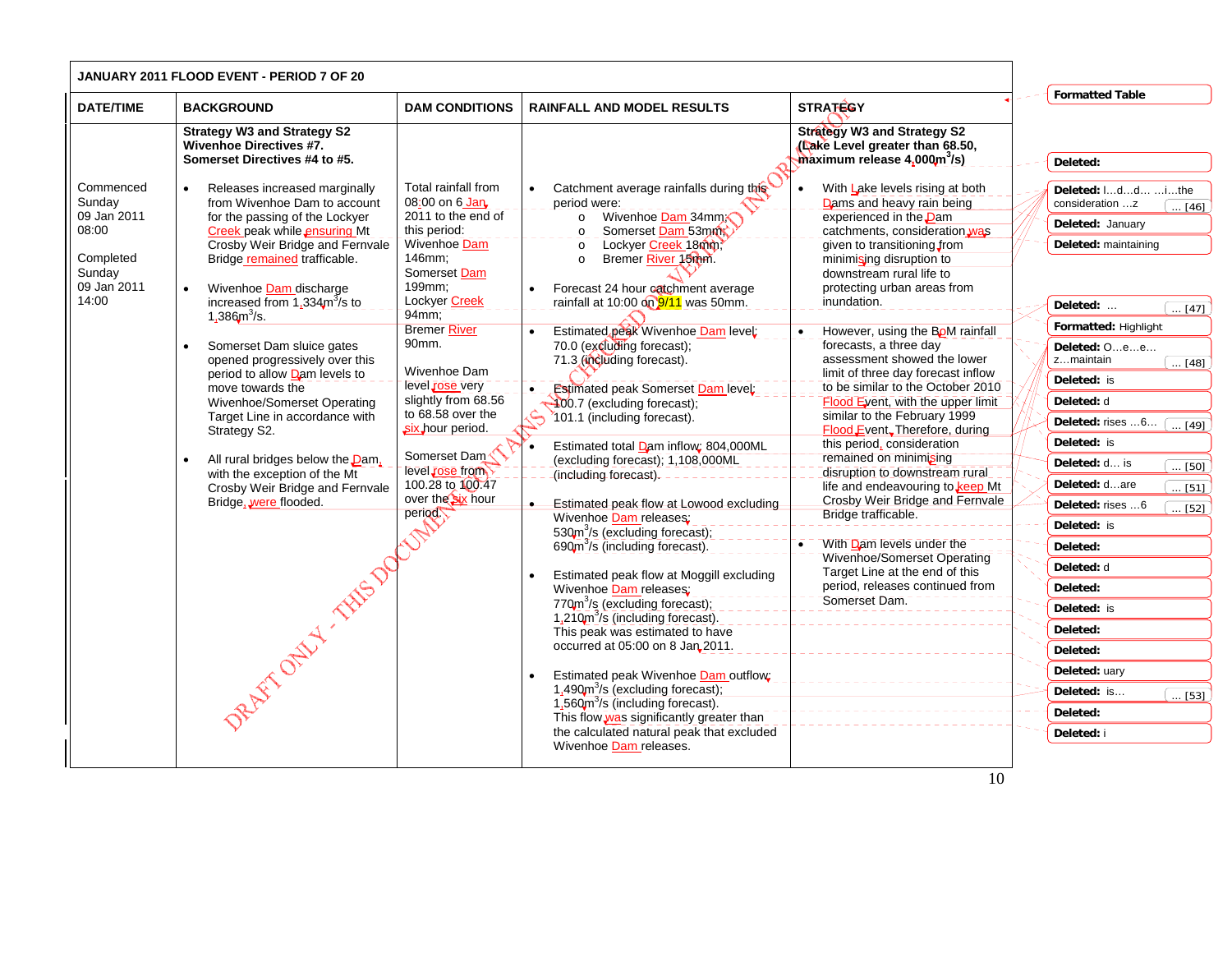|                                                                                            | <b>JANUARY 2011 FLOOD EVENT - PERIOD 8 OF 20</b>                                                                                                                                                                                                                                                                                                                                                                                                                                                                                                                                                                                                                                                                                                                                                                                                                                                                                                                                                                                                                                                                                                                                                                                                           |                                                                                                                                                                                                                                                                                                                                                                        |                                                                                                                                                                                                                                                                                                                                                                                                                                                                                                                                                                                                                                                                                                                                                                                                                                                                                                                                                                                         |                                                                                                                                                                                                                                                                                                                                                                                                                                                                                                                                                                                                                                                                                                                                                                                                                                                                                                                                                                                                                                                                                                                                                                                                                                                                                                                                   |                                                                                                                                                                                                                                                                                                                                                                                                                                                                                                                                                                                                                                                                                                                                                                                                                                  |
|--------------------------------------------------------------------------------------------|------------------------------------------------------------------------------------------------------------------------------------------------------------------------------------------------------------------------------------------------------------------------------------------------------------------------------------------------------------------------------------------------------------------------------------------------------------------------------------------------------------------------------------------------------------------------------------------------------------------------------------------------------------------------------------------------------------------------------------------------------------------------------------------------------------------------------------------------------------------------------------------------------------------------------------------------------------------------------------------------------------------------------------------------------------------------------------------------------------------------------------------------------------------------------------------------------------------------------------------------------------|------------------------------------------------------------------------------------------------------------------------------------------------------------------------------------------------------------------------------------------------------------------------------------------------------------------------------------------------------------------------|-----------------------------------------------------------------------------------------------------------------------------------------------------------------------------------------------------------------------------------------------------------------------------------------------------------------------------------------------------------------------------------------------------------------------------------------------------------------------------------------------------------------------------------------------------------------------------------------------------------------------------------------------------------------------------------------------------------------------------------------------------------------------------------------------------------------------------------------------------------------------------------------------------------------------------------------------------------------------------------------|-----------------------------------------------------------------------------------------------------------------------------------------------------------------------------------------------------------------------------------------------------------------------------------------------------------------------------------------------------------------------------------------------------------------------------------------------------------------------------------------------------------------------------------------------------------------------------------------------------------------------------------------------------------------------------------------------------------------------------------------------------------------------------------------------------------------------------------------------------------------------------------------------------------------------------------------------------------------------------------------------------------------------------------------------------------------------------------------------------------------------------------------------------------------------------------------------------------------------------------------------------------------------------------------------------------------------------------|----------------------------------------------------------------------------------------------------------------------------------------------------------------------------------------------------------------------------------------------------------------------------------------------------------------------------------------------------------------------------------------------------------------------------------------------------------------------------------------------------------------------------------------------------------------------------------------------------------------------------------------------------------------------------------------------------------------------------------------------------------------------------------------------------------------------------------|
| <b>DATE/TIME</b>                                                                           | <b>BACKGROUND</b>                                                                                                                                                                                                                                                                                                                                                                                                                                                                                                                                                                                                                                                                                                                                                                                                                                                                                                                                                                                                                                                                                                                                                                                                                                          | <b>DAM CONDITIONS</b>                                                                                                                                                                                                                                                                                                                                                  | <b>RAINFALL AND MODEL RESULTS</b>                                                                                                                                                                                                                                                                                                                                                                                                                                                                                                                                                                                                                                                                                                                                                                                                                                                                                                                                                       | <b>STRATEGY-</b>                                                                                                                                                                                                                                                                                                                                                                                                                                                                                                                                                                                                                                                                                                                                                                                                                                                                                                                                                                                                                                                                                                                                                                                                                                                                                                                  | <b>Formatted Table</b>                                                                                                                                                                                                                                                                                                                                                                                                                                                                                                                                                                                                                                                                                                                                                                                                           |
|                                                                                            | <b>Strategy W3 and Strategy S2</b>                                                                                                                                                                                                                                                                                                                                                                                                                                                                                                                                                                                                                                                                                                                                                                                                                                                                                                                                                                                                                                                                                                                                                                                                                         |                                                                                                                                                                                                                                                                                                                                                                        |                                                                                                                                                                                                                                                                                                                                                                                                                                                                                                                                                                                                                                                                                                                                                                                                                                                                                                                                                                                         | <b>Strategy W3 and Strategy S2</b><br>(Lake Level greater than 68.50,<br>maximum release 4,000m <sup>3</sup> /s)                                                                                                                                                                                                                                                                                                                                                                                                                                                                                                                                                                                                                                                                                                                                                                                                                                                                                                                                                                                                                                                                                                                                                                                                                  | Deleted:                                                                                                                                                                                                                                                                                                                                                                                                                                                                                                                                                                                                                                                                                                                                                                                                                         |
| Commenced<br>Sunday<br>09 Jan 2011<br>14:00<br>Completed<br>Sunday<br>09 Jan 2011<br>19:00 | During this period, releases<br>continued from both Dams at a<br>level that ensured Mt Crosby Weir<br><b>Bridge and Fernvale Bridge</b><br>remained trafficable. Gate settings<br>were unchanged and the Wivenhoe<br>Dam discharge was $1.411$ m <sup>3</sup> /s.<br>Due to rainfall on the ground and<br>the modelled rapid Lake level rises,<br>a decision was made to focus on<br>protecting urban areas from<br>inundation at 19:00.<br>Councils, the Dam Safety<br>Regulator and Seqwater's CEO<br>were notified of the decision soon<br>after 19:00. The ramifications of the<br>decision were that the new<br>estimated peak flow at Moggill of<br>3,300m <sup>3</sup> /s would impact properties<br>and begin to damage urban areas<br>below Moggill. Brisbane City<br>Council damage tables indicated at<br>flows of $3,000m^3/s$ , damage costs<br>would exceed \$5.0 million, and<br>2,600 properties would be<br>impacted in some way. The level of<br>impact would increase significantly<br>as flows increased and therefore<br>the focus was on minimising the<br>flow at Moggill.<br>A decision was made at 19:00, to<br>staff the Flood Operations Centre<br>with at least two Duty Engineers at<br>all times antil the peak of the Event | Total rainfall from<br>08:00 on 6 Jan 2011<br>to the end of this<br>period:<br>Wivenhoe Dam<br>208mm;<br>Somerset Dam<br>305mm;<br>Lockyer Creek<br>116mm;<br>Bremer River 96mm.<br>Wivenhoe Dam level<br>rose from 68.58 to<br>68.97 over the five<br>hour period.<br>Somerset Dam level<br>Jose from 100.47to<br>101.43 over the five<br>hour period<br>$\bigotimes$ | Catchment average rainfalls<br>$\bullet$<br>during this period were:<br>Wivenhoe Dam 62mm;<br>$\circ$<br>Somerset Dam 106mm:<br>$\Omega$<br>Lockyer Creek 22mm;<br>$\circ$<br>Bremer River 6mm.<br>$\circ$<br>Forecast 24 hour catchment<br>average rainfall at 16:00 on 9/11<br>was $65 \text{mm}$<br>Estimated peak Wivenhoe Dam<br>level<br>72.1 (excluding forecast);<br>73.9 (including forecast).<br><b>Estimated peak Somerset Dam</b><br>leveL<br>102.3 (excluding forecast);<br>103.0 (including forecast)<br>Estimated total Dam inflow:<br>$\bullet$<br>1,272,000ML (excluding<br>forecast);<br>1,712,000ML (including forecast).<br>Estimated peak flow at Moggill<br>$\bullet$<br>excluding Wivenhoe Dam<br>releases:<br>770m <sup>3</sup> /s (excluding forecast);<br>1,940m <sup>3</sup> /s (including forecast).<br>This peak was estimated to have<br>occurred at 05:00 on 8 Jan 2011.<br><b>Estimated peak flow at Moggill</b><br>including Wivenhoe Dam<br>releases: | Lake levels continuing to rise at both<br>dams, and combined with heavy rain<br>in the Dam catchments during this<br>period, it was decided at the end of<br>the period to no longer consider<br>minimising disruption to downstream<br>rural life and to focus only on<br>protecting urban areas from<br>inundation.<br>Towards the end of this period, it<br>$\bullet$<br>became apparent Moggill was likely<br>to experience a second naturally<br>occurring peak on 10 Jan 2011 or<br>later. The Manual required the flow at<br>Moggill to be minimised prior to this<br>peak occurring. This requirement<br>competed with the need to protect<br>urban areas by not allowing the<br>Wivenhoe Dam to reach a level that<br>invoked Strategy W4. It was decided<br>the best course of action was to<br>increase releases as quickly as<br>possible to the limit of non-damaging<br>flows at Moggill. However, before this<br>could occur, Councils needed to be<br>advised, bridges needed to be closed<br>and actions needed to be taken to<br>prepare rural communities for<br>isolation and urban areas below<br>Moggill for river flows approaching<br>$3,500m$ <sup>3</sup> /s.<br>With Dam Tevels under the<br><b>Wivenhoe/Somerset Operating</b><br>Target Line during this period,<br>releases continued from Somerset | Deleted: With  I d d the<br>decision was made at the end<br>of this period z<br>. [54]<br>Deleted: uary<br>Deleted: dmaintaine<br>$\ldots$ [55]<br>Formatted: Highlight<br>Deleted: Iito trans [ [56]<br>Deleted: was becoming<br>that uary andthat tz<br>was competing  level  After<br>considering these issues<br>ithat would be $\boxed{ [57]}$<br>Deleted: is<br>Deleted: rises 5<br>$\overline{}$ [58]<br>Deleted: the<br>commence to cause to<br>Damage tables supplied by the<br>that   M  se  s rise<br>steeply, so z<br>[59]<br>Deleted: is<br>Deleted: rises 5<br>$\overline{[60]}$<br>Deleted: d is<br>$\ldots$ [61]<br>Deleted: is<br>Deleted:<br>Deleted:<br>Deleted: uary<br>Deleted: d<br>Deleted: ialso that<br>because of the serious nature<br>of the event,  will be staffed<br>at least es<br>$\ldots$ [62] |
|                                                                                            | had occurred.                                                                                                                                                                                                                                                                                                                                                                                                                                                                                                                                                                                                                                                                                                                                                                                                                                                                                                                                                                                                                                                                                                                                                                                                                                              |                                                                                                                                                                                                                                                                                                                                                                        | 3,300m <sup>3</sup> /s (excluding forecast);<br>$4.400m^{3}/s$ (including forecast).                                                                                                                                                                                                                                                                                                                                                                                                                                                                                                                                                                                                                                                                                                                                                                                                                                                                                                    | Dam.                                                                                                                                                                                                                                                                                                                                                                                                                                                                                                                                                                                                                                                                                                                                                                                                                                                                                                                                                                                                                                                                                                                                                                                                                                                                                                                              | Deleted: is<br>Deleted:                                                                                                                                                                                                                                                                                                                                                                                                                                                                                                                                                                                                                                                                                                                                                                                                          |

**Deleted:**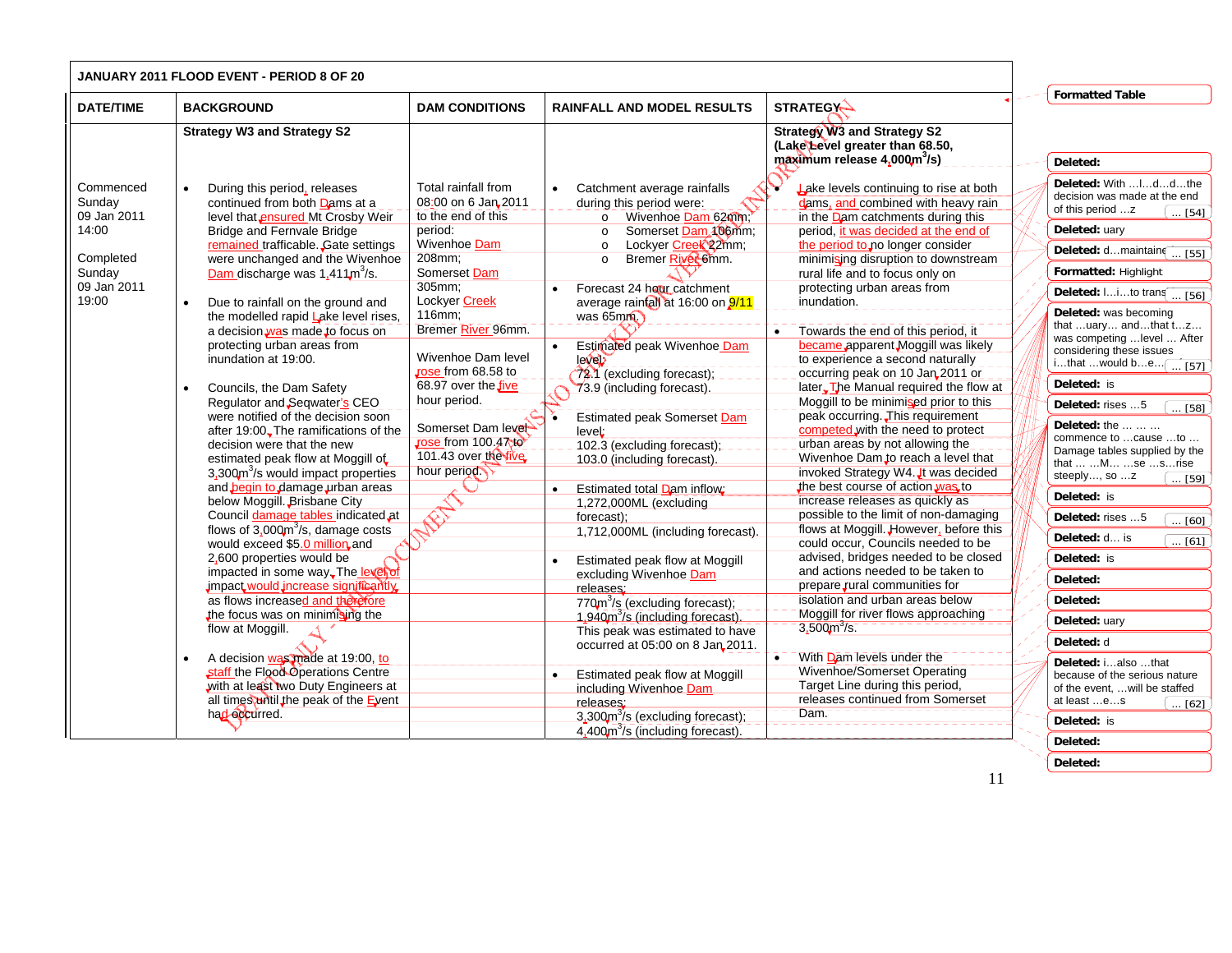|                                                                                            | JANUARY 2011 FLOOD EVENT - PERIOD 9 OF 20                                                                                                                                                                                                                                                                                                                                                                                                                                                                                                                                                                                                                                                                                                                                                                                                                                                                                                                                                                                                                                                                                                                                                                                                             |                                                                                                                                                                                                                                                                                                                                                                              |                                                                                                                                                                                                                                                                                                                                                                                                                                                                                                                                                                                                                                                                                                                                                                                                                                                                                                                                                                                                                           |                                                                                                                                                                                                                                                                                                                                                                                                                                                                                                                                                                                                                                                                                                                                                                                                                                                                                                                                                                                                                                                                                                                                                                                                                                                                                                           |                                                                                                                                                                                                                                                                                                                                                                                                                                                                                                                                                                                                                                                                                                                                                                                                                        |
|--------------------------------------------------------------------------------------------|-------------------------------------------------------------------------------------------------------------------------------------------------------------------------------------------------------------------------------------------------------------------------------------------------------------------------------------------------------------------------------------------------------------------------------------------------------------------------------------------------------------------------------------------------------------------------------------------------------------------------------------------------------------------------------------------------------------------------------------------------------------------------------------------------------------------------------------------------------------------------------------------------------------------------------------------------------------------------------------------------------------------------------------------------------------------------------------------------------------------------------------------------------------------------------------------------------------------------------------------------------|------------------------------------------------------------------------------------------------------------------------------------------------------------------------------------------------------------------------------------------------------------------------------------------------------------------------------------------------------------------------------|---------------------------------------------------------------------------------------------------------------------------------------------------------------------------------------------------------------------------------------------------------------------------------------------------------------------------------------------------------------------------------------------------------------------------------------------------------------------------------------------------------------------------------------------------------------------------------------------------------------------------------------------------------------------------------------------------------------------------------------------------------------------------------------------------------------------------------------------------------------------------------------------------------------------------------------------------------------------------------------------------------------------------|-----------------------------------------------------------------------------------------------------------------------------------------------------------------------------------------------------------------------------------------------------------------------------------------------------------------------------------------------------------------------------------------------------------------------------------------------------------------------------------------------------------------------------------------------------------------------------------------------------------------------------------------------------------------------------------------------------------------------------------------------------------------------------------------------------------------------------------------------------------------------------------------------------------------------------------------------------------------------------------------------------------------------------------------------------------------------------------------------------------------------------------------------------------------------------------------------------------------------------------------------------------------------------------------------------------|------------------------------------------------------------------------------------------------------------------------------------------------------------------------------------------------------------------------------------------------------------------------------------------------------------------------------------------------------------------------------------------------------------------------------------------------------------------------------------------------------------------------------------------------------------------------------------------------------------------------------------------------------------------------------------------------------------------------------------------------------------------------------------------------------------------------|
| <b>DATE/TIME</b>                                                                           | <b>BACKGROUND</b>                                                                                                                                                                                                                                                                                                                                                                                                                                                                                                                                                                                                                                                                                                                                                                                                                                                                                                                                                                                                                                                                                                                                                                                                                                     | <b>DAM</b><br><b>CONDITIONS</b>                                                                                                                                                                                                                                                                                                                                              | <b>RAINFALL AND MODEL RESULTS</b>                                                                                                                                                                                                                                                                                                                                                                                                                                                                                                                                                                                                                                                                                                                                                                                                                                                                                                                                                                                         | <b>STRATEGY-</b>                                                                                                                                                                                                                                                                                                                                                                                                                                                                                                                                                                                                                                                                                                                                                                                                                                                                                                                                                                                                                                                                                                                                                                                                                                                                                          | <b>Formatted Table</b>                                                                                                                                                                                                                                                                                                                                                                                                                                                                                                                                                                                                                                                                                                                                                                                                 |
|                                                                                            | <b>Strategy W3 and Strategy S2</b>                                                                                                                                                                                                                                                                                                                                                                                                                                                                                                                                                                                                                                                                                                                                                                                                                                                                                                                                                                                                                                                                                                                                                                                                                    |                                                                                                                                                                                                                                                                                                                                                                              |                                                                                                                                                                                                                                                                                                                                                                                                                                                                                                                                                                                                                                                                                                                                                                                                                                                                                                                                                                                                                           | <b>Strategy W3 and Strategy S2</b><br>(Lake Level greater than 68.50,                                                                                                                                                                                                                                                                                                                                                                                                                                                                                                                                                                                                                                                                                                                                                                                                                                                                                                                                                                                                                                                                                                                                                                                                                                     | Deleted:                                                                                                                                                                                                                                                                                                                                                                                                                                                                                                                                                                                                                                                                                                                                                                                                               |
|                                                                                            |                                                                                                                                                                                                                                                                                                                                                                                                                                                                                                                                                                                                                                                                                                                                                                                                                                                                                                                                                                                                                                                                                                                                                                                                                                                       |                                                                                                                                                                                                                                                                                                                                                                              |                                                                                                                                                                                                                                                                                                                                                                                                                                                                                                                                                                                                                                                                                                                                                                                                                                                                                                                                                                                                                           | maximum release 4,000m <sup>3</sup> /s)                                                                                                                                                                                                                                                                                                                                                                                                                                                                                                                                                                                                                                                                                                                                                                                                                                                                                                                                                                                                                                                                                                                                                                                                                                                                   |                                                                                                                                                                                                                                                                                                                                                                                                                                                                                                                                                                                                                                                                                                                                                                                                                        |
| Commenced<br>Sunday<br>09 Jan 2011<br>19:00<br>Completed<br>Monday<br>10 Jan 2011<br>01:00 | Agency notifications commenced at<br>07:00, Brisbane City Council, the<br>Dam Safety Regulator and<br>Seqwater's CEO were advised the<br>likely peak flow at Moggill would<br>exceed $3,000 \text{ m}^3\text{/s}$<br>Brisbane City Council damage<br>tables indicated, at flows of<br>3,000m <sup>3</sup> /s, damage costs would<br>exceed \$5.0 million, and 2,600<br>properties would be impacted in<br>some way. The level of impact<br>would increase significantly as<br>flows increased, and therefore the<br>focus was on minimising the flow at<br>Moggill.<br>Fernvale Bridge was closed by<br>police at around 01:00 on 10 Jan.<br>2011. A directive was issued to<br>increases releases from Wivenhoe<br>Dam.<br>Gate settings did not change over<br>this period due to the potential<br>danger to the public associated<br>with inundating Fernvale Bridge<br>from Wivenhoe Dam outflows prior<br>to the bridge being closed to traffic.<br>Councils also required time to<br>prepare for the isolation of rural<br>communities, the onset of urban<br>damage below Moggill and to<br>undertake any necessary<br>evacuations. Wivenhoe Dam<br>discharge was 1,473m <sup>3</sup> /s. All rural<br>bridges below the <b>Dam</b> , with the | Total rainfall from<br>08:00 on 6 Jan.<br>2011 to the end of<br>this period:<br>Wivenhoe Dam<br>232mm:<br>Somerset Dam<br>343mm;<br>Lockyer Creek<br>131mm;<br><b>Bremer River</b><br>102mm.<br><b>Wivenhoe Dam</b><br>level rose from<br>68.97 to 69.97 over<br>the six hour period.<br>Somerset Dam<br>level rose from<br>101.43 to 102.54<br>over the six hour<br>period. | Catchment average rainfalls during<br>this period were:<br>Wivenhoe Dam 24000;<br>$\circ$<br>Somerset Dam 38mm;<br>$\circ$<br>Lockyer Creek 14mm;<br>$\circ$<br>Bremer River 6mm.<br>$\circ$<br>Forecast 24 hour catchment<br>average raintall at 16:00 on 9/11<br>was 65 $\text{mm}$<br>Estimated peak Wivenhoe Dam<br>lever'<br>72.9 (excluding forecast);<br>24.7 (including forecast).<br>Estimated peak Somerset Dam<br>leveL:<br>102.9 (excluding forecast);<br>103.4 (including forecast).<br>Estimated total Dam inflow;<br>1,468,000ML (excluding forecast);<br>1,922,000ML (including forecast).<br>Estimated peak flow at Moggill<br>excluding Wivenhoe Dam releases:<br>820m <sup>3</sup> /s (excluding forecast);<br>$2.000$ m <sup>3</sup> /s (including forecast).<br>This peak was estimated to occur<br>at 16:00 on 10 Jan 2011.<br>Estimated peak flow at Moggill<br>including Wivenhoe Dam releases:<br>$3.240m$ <sup>3</sup> /s (excluding forecast);<br>4,480m <sup>3</sup> /s (including forecast). | Consideration now focused on<br>protecting urban areas from<br>inundation. However, before<br>releases were increased to and<br>above the limit of non-damaging<br>floods at Moggill, Councils and other<br>impacted agencies were notified so<br>appropriate actions could be taken.<br>including any necessary evacuations<br>and the closure of the Mt Crosby<br>Weir Bridge and Fernvale Bridge.<br>The Manual requires the flow at<br>Moggill to be minimised prior to its<br>naturally occurring peak. This<br>requirement was balanced against<br>the need to protect urban areas by<br>releasing water from the <b>Dams</b> in an<br>attempt to keep the Wivenhoe Dam<br>Lake below a level that would invoke<br>Strategy W4. Based on an estimated<br>16 hour travel time between the Dam<br>and Moggill, this did occur.<br>With Dam levels under the<br>$\bullet$<br>Wivenhoe/Somerset Operating<br>Target Line during this period,<br>releases continued from Somerset<br>Dam.<br>Although there was a full awareness<br>of the rainfall forecasts and<br>associated potential flood impacts,<br>the strategy was not to release flows<br>that would cause high level urban<br>inundation until it was certain it could<br>not be avoided. Model results<br>continued to indicate this may be | Deleted: Januarv<br>Deleted: pm The likely<br>peak flow at Moggill of over<br>3000 $m^3$ /s was communicated<br>to the $\dots$<br>$\ldots$ [63]<br>Deleted: was on  areare<br>that can both<br>$\cdot$ [64]<br>Deleted: Damage tables<br>supplied by the that<br>M se s rise steeply<br>SOZ<br>$\dots$ [65]<br>Formatted: Highlight<br>Deleted: is<br>Deleted: z and<br>tdllevel will (<br>$\overline{\ldots}$ [66]<br>Deleted: rises 6<br>$\ldots$ [67]<br>Deleted: is<br>Deleted: rises 6<br>$\overline{ [68]}$<br>Deleted: uary and once this<br>was confirmed a<br>$\ldots$ [69]<br>Deleted: d is<br>$\ldots$ [70]<br>Deleted: d<br>Deleted: No change to<br>gatei  dthe [ [71]<br>Deleted: is<br>Deleted:<br>Deleted:<br>Deleted: iiilli that<br>thiscannot  that $\boxed{ [72]}$<br>Deleted: uary<br>Deleted: is |
|                                                                                            | exception of Mt Crosby Weir Bridge                                                                                                                                                                                                                                                                                                                                                                                                                                                                                                                                                                                                                                                                                                                                                                                                                                                                                                                                                                                                                                                                                                                                                                                                                    |                                                                                                                                                                                                                                                                                                                                                                              |                                                                                                                                                                                                                                                                                                                                                                                                                                                                                                                                                                                                                                                                                                                                                                                                                                                                                                                                                                                                                           | possible.                                                                                                                                                                                                                                                                                                                                                                                                                                                                                                                                                                                                                                                                                                                                                                                                                                                                                                                                                                                                                                                                                                                                                                                                                                                                                                 | Deleted:                                                                                                                                                                                                                                                                                                                                                                                                                                                                                                                                                                                                                                                                                                                                                                                                               |
|                                                                                            | and Fernvale Bridge, were flooded.                                                                                                                                                                                                                                                                                                                                                                                                                                                                                                                                                                                                                                                                                                                                                                                                                                                                                                                                                                                                                                                                                                                                                                                                                    |                                                                                                                                                                                                                                                                                                                                                                              |                                                                                                                                                                                                                                                                                                                                                                                                                                                                                                                                                                                                                                                                                                                                                                                                                                                                                                                                                                                                                           |                                                                                                                                                                                                                                                                                                                                                                                                                                                                                                                                                                                                                                                                                                                                                                                                                                                                                                                                                                                                                                                                                                                                                                                                                                                                                                           | Deleted:                                                                                                                                                                                                                                                                                                                                                                                                                                                                                                                                                                                                                                                                                                                                                                                                               |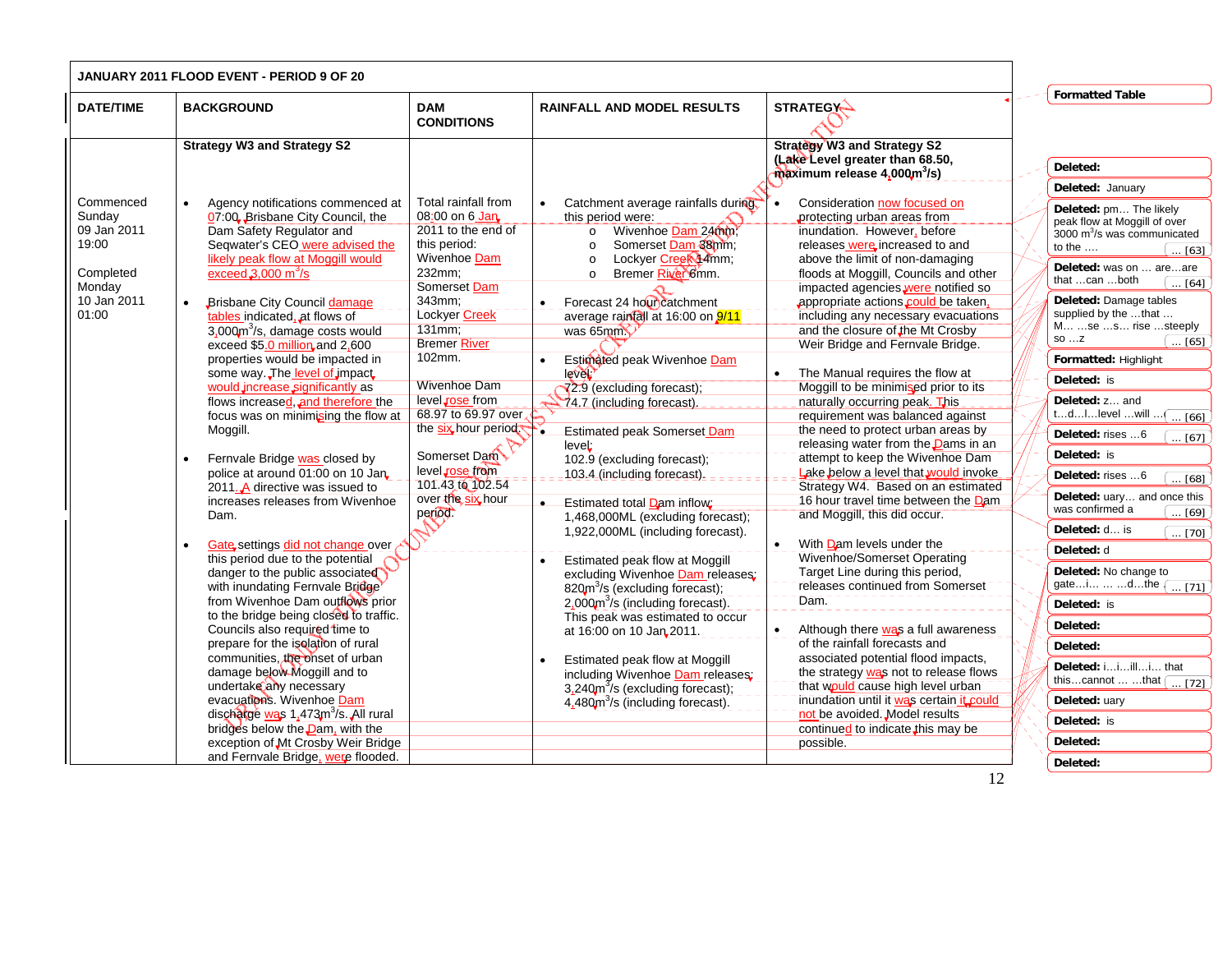|                                                                                            | JANUARY 2011 FLOOD EVENT - PERIOD 10 OF 20                                                                                                                                                                                                                                                                                                                                                                                                                                                                                                                                                                                                                                                                                                                                                                                                                                                                                                                                                                                                                                                                               |                                                                                                                                                                                                                                                                                                                                                                                                          |                                                                                                                                                                                                                                                                                                                                                                                                                                                                                                                                                                                                                                                                                                                                                                                                                                                                                                                                                                                                                                |                                                                                                                                                                                                                                                                                                                                                                                                                                                                                                                                                                                                                                                                                                                                                                                                                                                                                                                                                                                                                                                                                                                                                                                               |                                                                                                                                                                                                                                                                                                                                                                                                                                                                                                                                                                                                                                                            |
|--------------------------------------------------------------------------------------------|--------------------------------------------------------------------------------------------------------------------------------------------------------------------------------------------------------------------------------------------------------------------------------------------------------------------------------------------------------------------------------------------------------------------------------------------------------------------------------------------------------------------------------------------------------------------------------------------------------------------------------------------------------------------------------------------------------------------------------------------------------------------------------------------------------------------------------------------------------------------------------------------------------------------------------------------------------------------------------------------------------------------------------------------------------------------------------------------------------------------------|----------------------------------------------------------------------------------------------------------------------------------------------------------------------------------------------------------------------------------------------------------------------------------------------------------------------------------------------------------------------------------------------------------|--------------------------------------------------------------------------------------------------------------------------------------------------------------------------------------------------------------------------------------------------------------------------------------------------------------------------------------------------------------------------------------------------------------------------------------------------------------------------------------------------------------------------------------------------------------------------------------------------------------------------------------------------------------------------------------------------------------------------------------------------------------------------------------------------------------------------------------------------------------------------------------------------------------------------------------------------------------------------------------------------------------------------------|-----------------------------------------------------------------------------------------------------------------------------------------------------------------------------------------------------------------------------------------------------------------------------------------------------------------------------------------------------------------------------------------------------------------------------------------------------------------------------------------------------------------------------------------------------------------------------------------------------------------------------------------------------------------------------------------------------------------------------------------------------------------------------------------------------------------------------------------------------------------------------------------------------------------------------------------------------------------------------------------------------------------------------------------------------------------------------------------------------------------------------------------------------------------------------------------------|------------------------------------------------------------------------------------------------------------------------------------------------------------------------------------------------------------------------------------------------------------------------------------------------------------------------------------------------------------------------------------------------------------------------------------------------------------------------------------------------------------------------------------------------------------------------------------------------------------------------------------------------------------|
| <b>DATE/TIME</b>                                                                           | <b>BACKGROUND</b>                                                                                                                                                                                                                                                                                                                                                                                                                                                                                                                                                                                                                                                                                                                                                                                                                                                                                                                                                                                                                                                                                                        | <b>DAM CONDITIONS</b>                                                                                                                                                                                                                                                                                                                                                                                    | <b>RAINFALL AND MODEL RESULTS</b>                                                                                                                                                                                                                                                                                                                                                                                                                                                                                                                                                                                                                                                                                                                                                                                                                                                                                                                                                                                              | <b>STRATEGY-</b>                                                                                                                                                                                                                                                                                                                                                                                                                                                                                                                                                                                                                                                                                                                                                                                                                                                                                                                                                                                                                                                                                                                                                                              |                                                                                                                                                                                                                                                                                                                                                                                                                                                                                                                                                                                                                                                            |
|                                                                                            | <b>Strategy W3 and Strategy S2</b><br>Wivenhoe Directives #8 to #10.                                                                                                                                                                                                                                                                                                                                                                                                                                                                                                                                                                                                                                                                                                                                                                                                                                                                                                                                                                                                                                                     |                                                                                                                                                                                                                                                                                                                                                                                                          |                                                                                                                                                                                                                                                                                                                                                                                                                                                                                                                                                                                                                                                                                                                                                                                                                                                                                                                                                                                                                                | <b>Strategy W3 and Strategy S2</b><br>(Lake Level greater than 68.50,<br>maximum release 4,000m <sup>3</sup> /s)                                                                                                                                                                                                                                                                                                                                                                                                                                                                                                                                                                                                                                                                                                                                                                                                                                                                                                                                                                                                                                                                              | Deleted:                                                                                                                                                                                                                                                                                                                                                                                                                                                                                                                                                                                                                                                   |
| Commenced<br>Monday<br>10 Jan 2011<br>01:00<br>Completed<br>Monday<br>10 Jan 2011<br>09:00 | Gates opened continuously at<br>Wivenhoe Dam for eight hours in<br>accordance with standard gate<br>opening sequence at a rate of<br>0.5 metres of opening per hour.<br>Wivenhoe Dam discharge<br>increased from $1,473m3/s$ to<br>2,015m <sup>3</sup> /s. All rural bridges<br>below the Dam were flooded.<br>Further gate openings at<br>Wivenhoe Dam were paused at<br>09:00 in an attempt to allow the<br>Lockyer Creek and Bremer River<br>peaks to pass Moggill, and to<br>restrict Brisbane River flows at<br>Moggill to $3,500\text{m}^3/\text{s}$ . This was<br>achieved following discussions<br>with Brisbane City Council that<br>advised a flow of 3,500m <sup>3</sup> /s at<br>Moggill would fully submerge 322<br>properties and impact, 7,000<br>properties.<br>No gate movements occurred at<br>Somerset Dam during this<br>period, with <b>Dam</b> levels plotting<br>under the Wivenhoe/Somerset<br>Operating Target Line. This<br>meant the only gate movements<br>allowable at Somerset Dam<br>under Strategy S2 would be<br>openings and this did not happen<br>to limit further rises in Wivenhoe | Total rainfall from<br>08:00 on 6 Jan<br>2011 to the end of<br>this period:<br>Wivenhoe Dam<br>244mm;<br>Somerset Dam<br>373mm:<br><b>Lockyer Creek</b><br>143mm;<br><b>Bremer River</b><br>120mm.<br>Wivenhoe Dam<br>level <sub>sose</sub> from<br>69.97 to 71.56 over<br>the eight hour<br>period.<br>Somerset Dam <sup></sup><br>level rose from<br>102.54 to 103.08<br>over the eight hour<br>period | Catchment average rainfalls during<br>this period were:<br>o Wivenhoe Dam 12mm<br>Somerset Dam 30mm<br>$\circ$<br>Lockyer Creek 12mm<br>$\circ$<br>Bremer River 18mm.<br>$\circ$<br>Forecast 24 hour catchment average<br>$\bullet$<br>rainfall at 16:00 on 9/11 was 65mm.<br>Estimated peak Wivenhoe Dam level:<br>72.9 (excluding forecast);<br>74.5 (including forecast).<br><b>Estimated peak Somerset Dam level</b><br>403.1 (excluding forecast);<br>ے<br>103.5 (including forecast).<br>Estimated total Dam inflow:<br>$\bullet$<br>1,531,000ML (excluding forecast);<br>1,985,000ML (including forecast).<br><b>Estimated peak flow at Moggill</b><br>excluding Wivenhoe Dam releases;<br>1,090 $\text{m}^3$ /s (excluding forecast);<br>2,090m <sup>3</sup> /s (including forecast).<br>This peak was estimated to occur at<br>16:00 on 10 Jan 2011.<br><b>Estimated peak flow at Moggill</b><br>including Wivenhoe releases:<br>3,420 $m^3$ /s (excluding forecast);<br>4,680m <sup>3</sup> /s (including forecast). | Consideration was given to protecting<br>urban areas from inundation and<br>minimising urban damage.<br>Due to advice received from Brisbane<br>$\bullet$<br>City Council that a flow of $3.500m^{3}/s$<br>at Moggill would fully submerge 322<br>properties and impact 7,000<br>properties, an attempt was made to<br>remain below this flow level<br>The approach in the Manual which<br>states the intent of Strategy W3 is to<br>limit the flow in the Brisbane River at<br>MoggilLto less than $4.000 \text{m}^3/\text{s}$ , was<br>adopted. Advice received from<br>Brisbane City Council that the upper<br>limit of non-damaging floods was<br>below the $4.000 \text{m}^3/\text{s}$ stated in the<br>Manual was noted and taken into<br>account in the decision making<br>processes.<br>With Dam levels under the<br>Wivenhoe/Somerset Operating<br>Target Line during this period,<br>releases continued from Somerset<br>Dam.<br>Although there was a full awareness<br>$\bullet$<br>of the rainfall forecasts and<br>associated potential flood impacts,<br>the strategy was not to release flows<br>that would cause high level urban<br>inundation until it was certain it could | Deleted: on z<br>$\overline{ [73]}$<br>Deleted: uary<br>Deleted: 8the<br>$\overline{\ldots [74]}$<br>Deleted: the   will r<br>$\overline{\ldots$ [75]<br>Deleted: is    d. $\sqrt{76}$<br>Formatted: Highlight<br>Deleted: is<br>Deleted: that  and this<br>approach<br>$\ldots$ [77]<br>Deleted: rises 8<br>$\ldots$ [78]<br>Deleted: is<br>Deleted: during the event<br>the  m<br>$\ldots$ [79]<br>Deleted:  done the<br>will on<br>$\ldots$ [80]<br>Deleted: d is<br>$\overline{\ldots}$ [81]<br>Deleted: rises 8<br>[82]<br>Deleted: d<br>Deleted: is<br>Deleted:<br>Deleted:<br>Deleted: d  that  was not<br>done<br>$\boxed{ [83]}$<br>Deleted: uary |
|                                                                                            | Dam.                                                                                                                                                                                                                                                                                                                                                                                                                                                                                                                                                                                                                                                                                                                                                                                                                                                                                                                                                                                                                                                                                                                     |                                                                                                                                                                                                                                                                                                                                                                                                          |                                                                                                                                                                                                                                                                                                                                                                                                                                                                                                                                                                                                                                                                                                                                                                                                                                                                                                                                                                                                                                | not be avoided. Model results<br>continued to indicate this may be<br>possible.                                                                                                                                                                                                                                                                                                                                                                                                                                                                                                                                                                                                                                                                                                                                                                                                                                                                                                                                                                                                                                                                                                               | Deleted: iiwill ithat<br>this ann that<br>$\ldots$ [84]<br>Deleted: is<br>Deleted:                                                                                                                                                                                                                                                                                                                                                                                                                                                                                                                                                                         |
|                                                                                            |                                                                                                                                                                                                                                                                                                                                                                                                                                                                                                                                                                                                                                                                                                                                                                                                                                                                                                                                                                                                                                                                                                                          |                                                                                                                                                                                                                                                                                                                                                                                                          |                                                                                                                                                                                                                                                                                                                                                                                                                                                                                                                                                                                                                                                                                                                                                                                                                                                                                                                                                                                                                                |                                                                                                                                                                                                                                                                                                                                                                                                                                                                                                                                                                                                                                                                                                                                                                                                                                                                                                                                                                                                                                                                                                                                                                                               | Deleted:                                                                                                                                                                                                                                                                                                                                                                                                                                                                                                                                                                                                                                                   |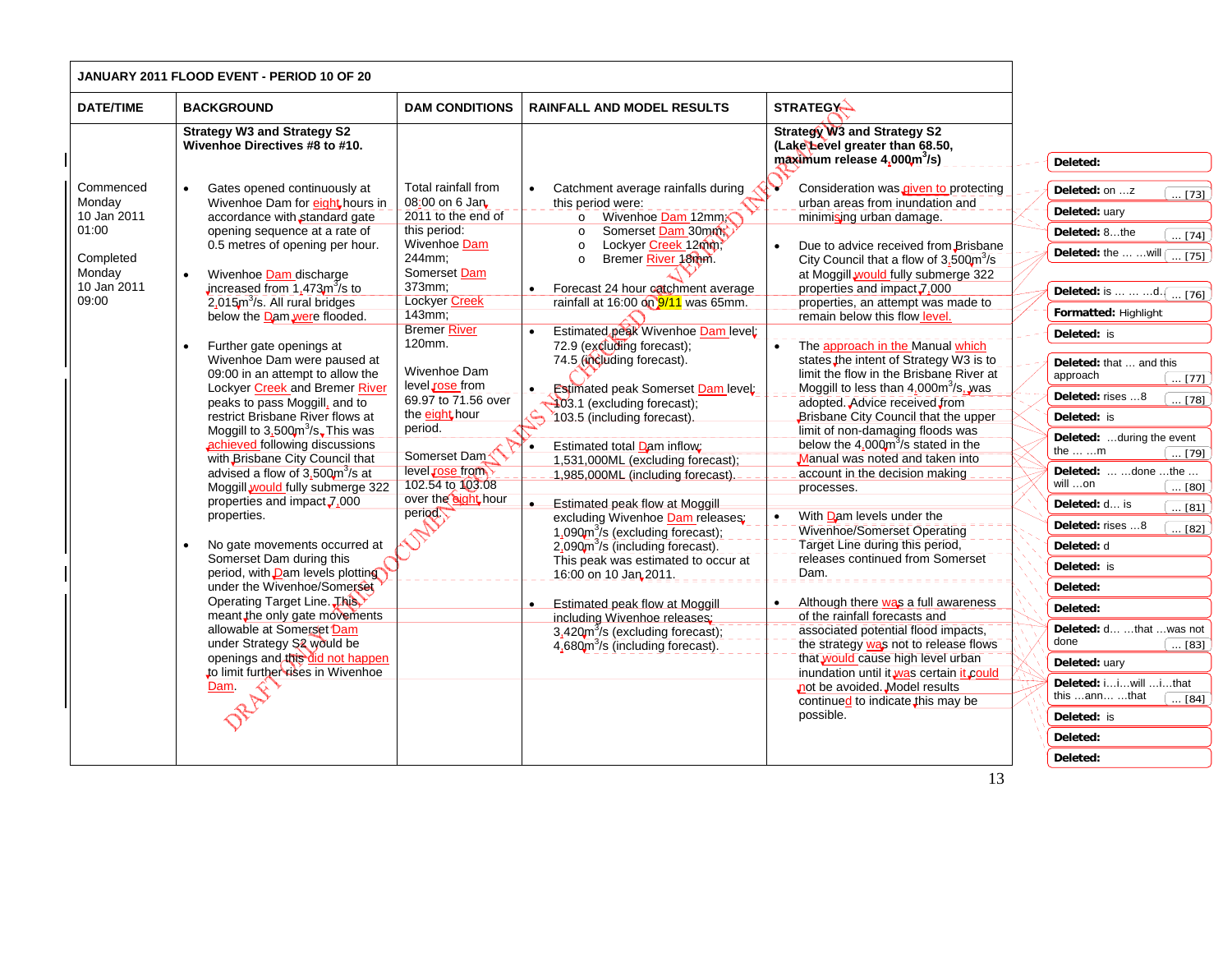|                                                                                            | JANUARY 2011 FLOOD EVENT - PERIOD 11 OF 20                                                                                                                                                                                                                                                                                                                                                                                                                                                                                                                                                                                                                                                                                                                                                                                                                                                                                                                         |                                                                                                                                                                                                                                                                                                                                                                                        |                                                                                                                                                                                                                                                                                                                                                                                                                                                                                                                                                                                                                                                                                                                                                                                                                                                                                                                                                                                                                                                                       |                                                                                                                                                                                                                                                                                                                                                                                                                                                                                                                                                                                                                                                                                                                                                                                                                                                                                                                                                                            |                                                                                                                                                                                                                                                                                                                                                                                                                                                                                                                                                                                                                                                                                                                         |
|--------------------------------------------------------------------------------------------|--------------------------------------------------------------------------------------------------------------------------------------------------------------------------------------------------------------------------------------------------------------------------------------------------------------------------------------------------------------------------------------------------------------------------------------------------------------------------------------------------------------------------------------------------------------------------------------------------------------------------------------------------------------------------------------------------------------------------------------------------------------------------------------------------------------------------------------------------------------------------------------------------------------------------------------------------------------------|----------------------------------------------------------------------------------------------------------------------------------------------------------------------------------------------------------------------------------------------------------------------------------------------------------------------------------------------------------------------------------------|-----------------------------------------------------------------------------------------------------------------------------------------------------------------------------------------------------------------------------------------------------------------------------------------------------------------------------------------------------------------------------------------------------------------------------------------------------------------------------------------------------------------------------------------------------------------------------------------------------------------------------------------------------------------------------------------------------------------------------------------------------------------------------------------------------------------------------------------------------------------------------------------------------------------------------------------------------------------------------------------------------------------------------------------------------------------------|----------------------------------------------------------------------------------------------------------------------------------------------------------------------------------------------------------------------------------------------------------------------------------------------------------------------------------------------------------------------------------------------------------------------------------------------------------------------------------------------------------------------------------------------------------------------------------------------------------------------------------------------------------------------------------------------------------------------------------------------------------------------------------------------------------------------------------------------------------------------------------------------------------------------------------------------------------------------------|-------------------------------------------------------------------------------------------------------------------------------------------------------------------------------------------------------------------------------------------------------------------------------------------------------------------------------------------------------------------------------------------------------------------------------------------------------------------------------------------------------------------------------------------------------------------------------------------------------------------------------------------------------------------------------------------------------------------------|
| <b>DATE/TIME</b>                                                                           | <b>BACKGROUND</b>                                                                                                                                                                                                                                                                                                                                                                                                                                                                                                                                                                                                                                                                                                                                                                                                                                                                                                                                                  | <b>DAM CONDITIONS</b>                                                                                                                                                                                                                                                                                                                                                                  | <b>RAINFALL AND MODEL RESULTS</b>                                                                                                                                                                                                                                                                                                                                                                                                                                                                                                                                                                                                                                                                                                                                                                                                                                                                                                                                                                                                                                     | <b>STRATEGY</b>                                                                                                                                                                                                                                                                                                                                                                                                                                                                                                                                                                                                                                                                                                                                                                                                                                                                                                                                                            |                                                                                                                                                                                                                                                                                                                                                                                                                                                                                                                                                                                                                                                                                                                         |
|                                                                                            | <b>Strategy W3 and Strategy S2</b>                                                                                                                                                                                                                                                                                                                                                                                                                                                                                                                                                                                                                                                                                                                                                                                                                                                                                                                                 |                                                                                                                                                                                                                                                                                                                                                                                        |                                                                                                                                                                                                                                                                                                                                                                                                                                                                                                                                                                                                                                                                                                                                                                                                                                                                                                                                                                                                                                                                       | <b>Strategy W3 and Strategy S2</b><br>(Lake Level greater than 68.50,<br>$\hat{\mathbf{m}}$ aximum release 4,000 $\mathbf{m}^3$ /s)                                                                                                                                                                                                                                                                                                                                                                                                                                                                                                                                                                                                                                                                                                                                                                                                                                        | Deleted:                                                                                                                                                                                                                                                                                                                                                                                                                                                                                                                                                                                                                                                                                                                |
| Commenced<br>Monday<br>10 Jan 2011<br>09:00<br>Completed<br>Monday<br>10 Jan 2011<br>15:00 | Gate settings at Wivenhoe Dam<br>did not change over this period.<br>Wivenhoe Dam discharge was<br>$2.087m3/s$ . All rural bridges<br>below the Dam were flooded.<br>At 15:00, the attempt to restrict<br>Brisbane River flows at Moggill to<br>3.500m <sup>3</sup> /s was abandoned due<br>to rainfall in the Dam<br>catchments. A new target of<br>4.000 m <sup>3</sup> /s was set in accordance<br>with the Manual, on the basis<br>that Strategy W3 intends to limit<br>the flow in the Brisbane River at<br>Moggill to less than $4.000 \text{m}^3/\text{s}$<br>and minimise urban damage.<br>Gate movements at Somerset<br>Dam did not change during this<br>period, with Dam levels plotting<br>under the Wivenhoe/Somerset<br>Operating Target Line. This<br>meant the only gate movements<br>allowable at Somerset Dam<br>under Strategy S2 was openings<br>and this was not done to limit $\triangle$<br>further rises in Wivenhoe Dam<br>Weiss Vivening | Total rainfall from<br>08:00 on 6 Jan<br>2011 to the end of<br>this period:<br><b>Wivenhoe Dam</b><br>274mm;<br>Somerset Dam<br>407mm:<br>Lockyer Creek<br>169mm;<br><b>Bremer River</b><br>149mm.<br>Wivenhoe Dam<br>level rose from<br>71.56 to 72.54 over<br>the six hour period.<br>Somerset Dam <sup></sup><br>level rose from<br>103.08 to 103.43<br>over the six hour<br>period | Catchment average rainfalls during<br>this period were:<br>o Wivenhoe Dam 34mm<br>Somerset Dam 31000.<br>$\circ$<br>Lockyer Creek 2xmm;<br>$\circ$<br>Bremer River 30mm.<br>$\circ$<br>Forecast 24 hour catchment average<br>$\bullet$<br>rainfall at 10:00 on 10/11 was 75mm.<br>Estimated peak Wivenhoe Dam level:<br>73.6 (excluding forecast);<br>75.2 (including forecast).<br>Estimated peak Somerset Dam level:<br>$\bullet$ $\triangle$<br>103.4 (excluding forecast);<br>103.7 (including forecast).<br>Estimated total Dam inflow:<br>$\bullet$<br>-1,708,000ML (excluding forecast);<br>2,162,000ML (including forecast).<br><b>Estimated peak flow at Moggill</b><br>$\bullet$<br>excluding Wivenhoe Dam releases:<br>1,500 $\text{m}^3$ /s (excluding forecast);<br>2,570m <sup>3</sup> /s (including forecast).<br>This peak was estimated to occur at<br>20:00 on 10 Jan 2011.<br>Estimated peak flow at Moggill<br>including Wivenhoe Dam releases;<br>$3,910m$ <sup>3</sup> /s (excluding forecast);<br>5,180m <sup>3</sup> /s (including forecast). | Consideration focused on protecting<br>$\bullet$<br>urban areas from inundation and<br>minimising urban damage.<br>It was decided at 15:00 to attempt to<br>$\bullet$<br>remain below a target flow of around<br>$4,000m^3$ /s at Moggill.<br>The approach in the Manual which<br>$\bullet$<br>states the intent of Strategy W3 is to<br>limit the flow in the Brisbane River at<br>Moggill to less than 4,000 m <sup>3</sup> /s.<br>continued to be followed.<br>With Dam levels under the<br>$\bullet$ $-$<br>Wivenhoe/Somerset Operating<br>Target Line during this period,<br>releases continued from Somerset<br>Dam.<br>Although there was a full awareness<br>$\bullet$<br>of the rainfall forecasts and<br>associated potential flood impacts,<br>the strategy was not to release flows<br>that would cause high level urban<br>inundation until it was certain, it could<br>not be avoided. Model results<br>continued to indicate this may be<br>possible.<br>14 | Deleted: No change to<br>goccurred i<br>$\overline{\ldots$ [85]<br>Deleted: was z<br>[86]<br>Deleted: uary<br>Deleted: A decision was<br>made<br>[87]<br>Deleted:  the being<br>experienced dthe intent<br>of $$ is $$ $$ z<br>. [88]<br>Formatted: Highlight<br>Deleted: Tthat  and<br>this approach<br>$\overline{\ldots$ [89]<br>Deleted: is<br>Deleted: rises 6<br>$\ldots$ [90]<br>Deleted: is<br>Deleted: d<br>Deleted: No goccurred<br>d that would be f<br>$\overline{}$ [91]<br>Deleted: d is<br>$\ldots$ [92]<br>Deleted: rises 6<br>$\overline{}$ [93]<br>Deleted: iiwill ithat<br>this cannot that<br>$[94]$<br>Deleted: is<br>Deleted:<br>Deleted:<br>Deleted: uary<br>Deleted: is<br>Deleted:<br>Deleted: |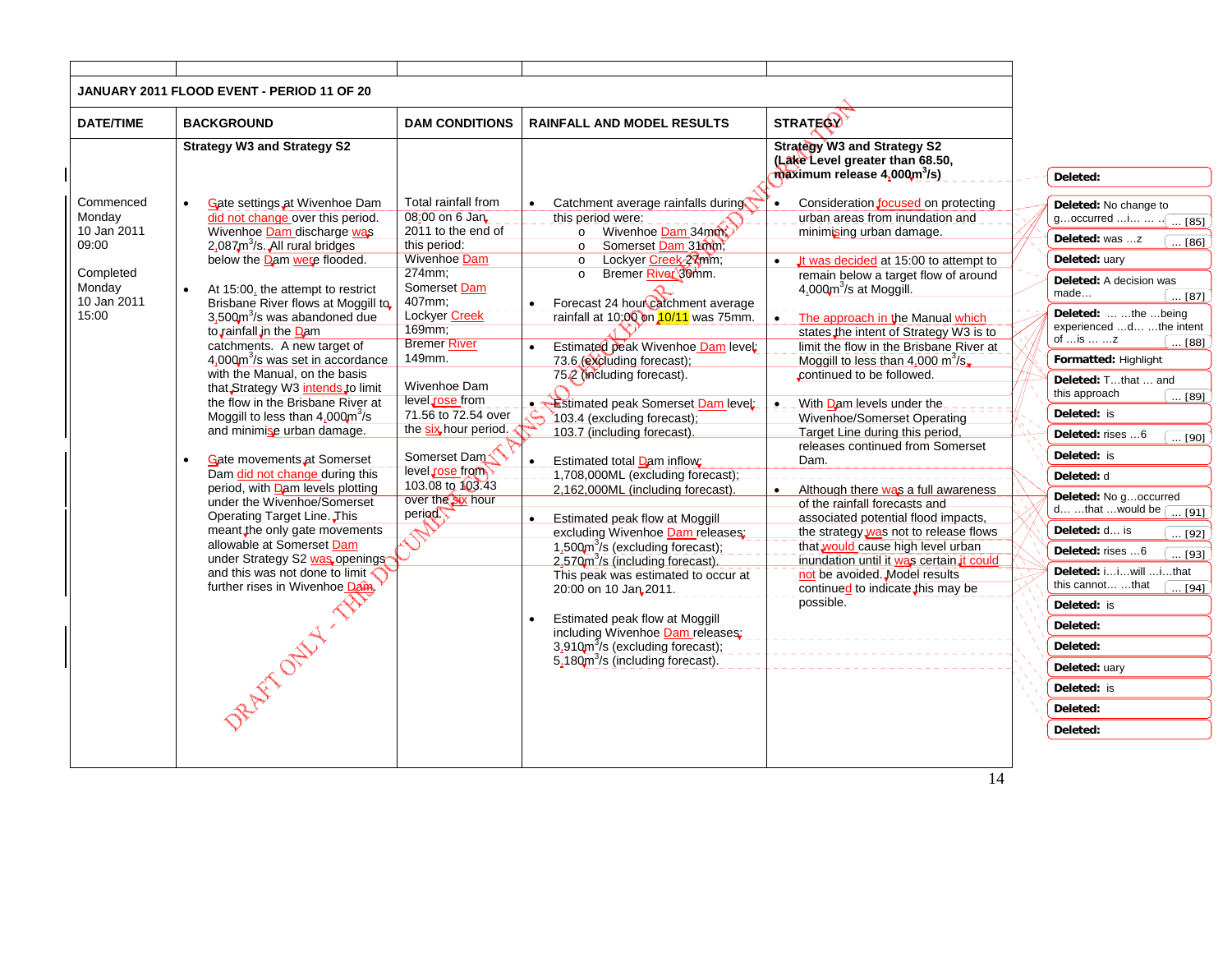| JANUARY 2011 FLOOD EVENT - PERIOD 12 OF 20<br><b>STRATEGY</b><br><b>DATE/TIME</b><br><b>BACKGROUND</b><br><b>DAM CONDITIONS</b><br><b>RAINFALL AND MODEL RESULTS</b><br><b>Strategy W3 and Strategy S2</b><br><b>Strategy W3 and Strategy S2</b><br><b>Wivenhoe Directive #11.</b><br>(Lake Level greater than 68.50,<br>Deleted:<br>$m\alpha$ zimum release 4,000 $m^3$ /s)<br>Deleted: was z<br>$\overline{\ldots$ [95]<br>Total rainfall from<br>Commenced<br>Catchment average rainfalls during<br>Gates opened continuously at<br>Consideration focused on protecting<br>Deleted: uary<br>Monday<br>Wivenhoe Dam for five hours in<br>08:00 on 6 Jan<br>urban areas from inundation and<br>this period were:<br>Deleted: 5accordance<br>2011 to the end of<br>o Wivenhoe Dam 4mm<br>10 Jan 2011<br><b>Jine with standard gate opening</b><br>minimising urban damage.<br>the  is<br>$\ldots$ [96]<br>15:00<br>this period:<br>sequence, at a rate or 1.0 metres<br>Somerset Dam 8mm;<br>$\circ$<br>Deleted:   that   and<br>of opening per hour. Wivenhoe<br>Wivenhoe Dam<br>Lockyer Creel 5mm;<br>$\circ$<br>The target maximum flow at Moggill<br>$\bullet$<br>this approach<br>Completed<br>Dam discharge increased from<br>279mm;<br>Bremer River 3mm.<br>was now $4,000m^3$ /s. The approach in<br>$\circ$<br>[97]<br>2,087 $m^3$ /s to 2,695 $m^3$ /s.<br>Somerset Dam<br>Monday<br>the Manual which states the intent of<br>Deleted: A  in<br>10 Jan 2011<br>415mm;<br>Forecast 24 hour catchment average<br>Strategy W3 is to limit the flow in the<br>accordance with the<br>20:00<br>Lockyer Creek<br>In accordance with the Manual, a<br>rainfall at 16:00 on 10/11 was 38mm.<br>Brisbane River at Moggill to less than<br>Manualthat  is<br>$\ldots$ [98]<br>$174$ <sub>mm</sub> :<br>target of 4,000m <sup>3</sup> /s at Moggill<br>4,000m <sup>3</sup> /s, continued to be followed.<br>Formatted: Highlight<br><b>Bremer River</b><br>was set on the basis of the<br>Estimated peak Wivenhoe level:<br>$\bullet$<br>153mm.<br>intent of Strategy W3 to limit the<br>Deleted: is<br>73.6 (excluding forecast);<br>With dam levels under the<br>$\bullet$<br>flow in the Brisbane River at<br>Wivenhoe/Somerset Operating<br>74.3 (including forecast).<br>Deleted: rises 5<br>. [99]<br>Wivenhoe Dam<br>Moggill to less than $4.000 \text{m}^3/\text{s}$<br>Target Line during this period,<br>level rose from<br>Deleted: is<br>and minimise urban damage.<br>Somerset Dam releases continued.<br>. <b>Estimated peak Somerset level</b> :<br>72.53 to 73.06 over<br>103.5 (excluding forecast);<br>Deleted: releases continued<br>the five hour period.<br>Further gate openings at<br>103.5 (including forecast).<br>The reduced rainfall forecast justified<br>from<br>Wivenhoe Dam were paused at<br>retaining the target of $4,000\text{m}^3\text{/s}$ at<br>Deleted: provides justification<br>Somerset Dam<br>20:00 in an attempt to allow the<br>Moggill, while the Wivenhoe Dam<br>Estimated total dam inflow:<br>to retain  with  ing that<br>level rose from<br>Lockyer Creek and Bremer River<br>peak of 74.3 (including forecast)<br>-1,731,000ML (excluding forecast);<br>iingdan<br>$\ldots$ [100]<br>103.43 to 103.45<br>peaks to pass Moggill and to<br>indicated it may be possible to keep<br>1,982,000ML (including forecast).<br>over the tive hour<br>Deleted: is<br>restrict Brisbane River flows at<br>urban damage within tolerable limits.<br>period<br>Moggill to $4.000m^3/s$ .<br>A discussion was held with the Dam<br><b>Estimated peak flow at Moggill</b><br>$\bullet$<br>Deleted: rises 5<br>[101]<br>Safety Regulator to request<br>excluding Wivenhoe Dam releases;<br>Deleted:<br>No gate movements occurred at<br>permission to exceed a level of 74.0<br>1,500 $\text{m}^3$ /s (excluding forecast);<br>Somerset Dam during this<br>in Wivenhoe Dam for a short period<br>1,840m <sup>3</sup> /s (including forecast).<br>Deleted: is<br>period, with Dam levels plotting<br>(maximum 12 hours) without invoking<br>This peak was estimated to occur at<br>Deleted:<br>under the Wivenhoe/Somerset<br>Strategy W4, if the safety of the Dam<br>20:00 on 10 Jan 2011.<br>Operating Target Line. This<br>could be guaranteed and urban<br>Deleted:<br>limited further rises in Wivenhoe.<br>damage reduced. The Regulator<br>Estimated peak flow at Moggill<br>Deleted: d<br>$\ldots$ [102]<br>agreed with this approach_and<br>including Wivenhoe Dam releases:<br>provided permission<br>Initial advice on a major flash<br>$3.980m3/s$ (excluding forecast);<br>Deleted: uary<br>flood originating in the Lockyer<br>4,470m <sup>3</sup> /s (including forecast).<br>Deleted: is<br>headwaters was received from<br>The strategy continued to not release<br>BoM at $1\sqrt{32}$ . No volume or flow<br>flows that would cause high level<br>Deleted:<br>The extreme rainfall that occurred in<br>$\bullet$<br>urban inundation until it was certain it<br>details were available and<br>Lockyer Creek catchment during this<br>Deleted:<br>could not be avoided. Model results<br>gauges in the area were not<br>period was not recorded in the<br>indicating a significant event.<br>continued to indicate, this may be<br>Deleted: sbe  towill<br>remotely-accessible rain gauges in<br>ithat this can th $\sqrt{103}$<br>The event could not impact on<br>possible.<br>the catchment, and was not indicated<br>the Brisbane River for 24 hours.<br>on the BoM weather radar.<br>Deleted: event the $\boxed{ [104]}$ |  |  |    |  |
|-------------------------------------------------------------------------------------------------------------------------------------------------------------------------------------------------------------------------------------------------------------------------------------------------------------------------------------------------------------------------------------------------------------------------------------------------------------------------------------------------------------------------------------------------------------------------------------------------------------------------------------------------------------------------------------------------------------------------------------------------------------------------------------------------------------------------------------------------------------------------------------------------------------------------------------------------------------------------------------------------------------------------------------------------------------------------------------------------------------------------------------------------------------------------------------------------------------------------------------------------------------------------------------------------------------------------------------------------------------------------------------------------------------------------------------------------------------------------------------------------------------------------------------------------------------------------------------------------------------------------------------------------------------------------------------------------------------------------------------------------------------------------------------------------------------------------------------------------------------------------------------------------------------------------------------------------------------------------------------------------------------------------------------------------------------------------------------------------------------------------------------------------------------------------------------------------------------------------------------------------------------------------------------------------------------------------------------------------------------------------------------------------------------------------------------------------------------------------------------------------------------------------------------------------------------------------------------------------------------------------------------------------------------------------------------------------------------------------------------------------------------------------------------------------------------------------------------------------------------------------------------------------------------------------------------------------------------------------------------------------------------------------------------------------------------------------------------------------------------------------------------------------------------------------------------------------------------------------------------------------------------------------------------------------------------------------------------------------------------------------------------------------------------------------------------------------------------------------------------------------------------------------------------------------------------------------------------------------------------------------------------------------------------------------------------------------------------------------------------------------------------------------------------------------------------------------------------------------------------------------------------------------------------------------------------------------------------------------------------------------------------------------------------------------------------------------------------------------------------------------------------------------------------------------------------------------------------------------------------------------------------------------------------------------------------------------------------------------------------------------------------------------------------------------------------------------------------------------------------------------------------------------------------------------------------------------------------------------------------------------------------------------------------------------------------------------------------------------------------------------------------------------------------------------------------------------------------------------------------------------------------------------------------------------------------------------------------------------------------------------------------------------------------------------------------------------------------------------------------------------------------------------------------------------------------------------------------------------------------------------------------------------------------------------------------------------------------------------------------------------------------------------------------------------------------------------------------------------------------------------------------------------------------------------------------------------------------|--|--|----|--|
|                                                                                                                                                                                                                                                                                                                                                                                                                                                                                                                                                                                                                                                                                                                                                                                                                                                                                                                                                                                                                                                                                                                                                                                                                                                                                                                                                                                                                                                                                                                                                                                                                                                                                                                                                                                                                                                                                                                                                                                                                                                                                                                                                                                                                                                                                                                                                                                                                                                                                                                                                                                                                                                                                                                                                                                                                                                                                                                                                                                                                                                                                                                                                                                                                                                                                                                                                                                                                                                                                                                                                                                                                                                                                                                                                                                                                                                                                                                                                                                                                                                                                                                                                                                                                                                                                                                                                                                                                                                                                                                                                                                                                                                                                                                                                                                                                                                                                                                                                                                                                                                                                                                                                                                                                                                                                                                                                                                                                                                                                                                                                                                     |  |  |    |  |
|                                                                                                                                                                                                                                                                                                                                                                                                                                                                                                                                                                                                                                                                                                                                                                                                                                                                                                                                                                                                                                                                                                                                                                                                                                                                                                                                                                                                                                                                                                                                                                                                                                                                                                                                                                                                                                                                                                                                                                                                                                                                                                                                                                                                                                                                                                                                                                                                                                                                                                                                                                                                                                                                                                                                                                                                                                                                                                                                                                                                                                                                                                                                                                                                                                                                                                                                                                                                                                                                                                                                                                                                                                                                                                                                                                                                                                                                                                                                                                                                                                                                                                                                                                                                                                                                                                                                                                                                                                                                                                                                                                                                                                                                                                                                                                                                                                                                                                                                                                                                                                                                                                                                                                                                                                                                                                                                                                                                                                                                                                                                                                                     |  |  |    |  |
|                                                                                                                                                                                                                                                                                                                                                                                                                                                                                                                                                                                                                                                                                                                                                                                                                                                                                                                                                                                                                                                                                                                                                                                                                                                                                                                                                                                                                                                                                                                                                                                                                                                                                                                                                                                                                                                                                                                                                                                                                                                                                                                                                                                                                                                                                                                                                                                                                                                                                                                                                                                                                                                                                                                                                                                                                                                                                                                                                                                                                                                                                                                                                                                                                                                                                                                                                                                                                                                                                                                                                                                                                                                                                                                                                                                                                                                                                                                                                                                                                                                                                                                                                                                                                                                                                                                                                                                                                                                                                                                                                                                                                                                                                                                                                                                                                                                                                                                                                                                                                                                                                                                                                                                                                                                                                                                                                                                                                                                                                                                                                                                     |  |  |    |  |
|                                                                                                                                                                                                                                                                                                                                                                                                                                                                                                                                                                                                                                                                                                                                                                                                                                                                                                                                                                                                                                                                                                                                                                                                                                                                                                                                                                                                                                                                                                                                                                                                                                                                                                                                                                                                                                                                                                                                                                                                                                                                                                                                                                                                                                                                                                                                                                                                                                                                                                                                                                                                                                                                                                                                                                                                                                                                                                                                                                                                                                                                                                                                                                                                                                                                                                                                                                                                                                                                                                                                                                                                                                                                                                                                                                                                                                                                                                                                                                                                                                                                                                                                                                                                                                                                                                                                                                                                                                                                                                                                                                                                                                                                                                                                                                                                                                                                                                                                                                                                                                                                                                                                                                                                                                                                                                                                                                                                                                                                                                                                                                                     |  |  |    |  |
|                                                                                                                                                                                                                                                                                                                                                                                                                                                                                                                                                                                                                                                                                                                                                                                                                                                                                                                                                                                                                                                                                                                                                                                                                                                                                                                                                                                                                                                                                                                                                                                                                                                                                                                                                                                                                                                                                                                                                                                                                                                                                                                                                                                                                                                                                                                                                                                                                                                                                                                                                                                                                                                                                                                                                                                                                                                                                                                                                                                                                                                                                                                                                                                                                                                                                                                                                                                                                                                                                                                                                                                                                                                                                                                                                                                                                                                                                                                                                                                                                                                                                                                                                                                                                                                                                                                                                                                                                                                                                                                                                                                                                                                                                                                                                                                                                                                                                                                                                                                                                                                                                                                                                                                                                                                                                                                                                                                                                                                                                                                                                                                     |  |  |    |  |
|                                                                                                                                                                                                                                                                                                                                                                                                                                                                                                                                                                                                                                                                                                                                                                                                                                                                                                                                                                                                                                                                                                                                                                                                                                                                                                                                                                                                                                                                                                                                                                                                                                                                                                                                                                                                                                                                                                                                                                                                                                                                                                                                                                                                                                                                                                                                                                                                                                                                                                                                                                                                                                                                                                                                                                                                                                                                                                                                                                                                                                                                                                                                                                                                                                                                                                                                                                                                                                                                                                                                                                                                                                                                                                                                                                                                                                                                                                                                                                                                                                                                                                                                                                                                                                                                                                                                                                                                                                                                                                                                                                                                                                                                                                                                                                                                                                                                                                                                                                                                                                                                                                                                                                                                                                                                                                                                                                                                                                                                                                                                                                                     |  |  |    |  |
|                                                                                                                                                                                                                                                                                                                                                                                                                                                                                                                                                                                                                                                                                                                                                                                                                                                                                                                                                                                                                                                                                                                                                                                                                                                                                                                                                                                                                                                                                                                                                                                                                                                                                                                                                                                                                                                                                                                                                                                                                                                                                                                                                                                                                                                                                                                                                                                                                                                                                                                                                                                                                                                                                                                                                                                                                                                                                                                                                                                                                                                                                                                                                                                                                                                                                                                                                                                                                                                                                                                                                                                                                                                                                                                                                                                                                                                                                                                                                                                                                                                                                                                                                                                                                                                                                                                                                                                                                                                                                                                                                                                                                                                                                                                                                                                                                                                                                                                                                                                                                                                                                                                                                                                                                                                                                                                                                                                                                                                                                                                                                                                     |  |  |    |  |
|                                                                                                                                                                                                                                                                                                                                                                                                                                                                                                                                                                                                                                                                                                                                                                                                                                                                                                                                                                                                                                                                                                                                                                                                                                                                                                                                                                                                                                                                                                                                                                                                                                                                                                                                                                                                                                                                                                                                                                                                                                                                                                                                                                                                                                                                                                                                                                                                                                                                                                                                                                                                                                                                                                                                                                                                                                                                                                                                                                                                                                                                                                                                                                                                                                                                                                                                                                                                                                                                                                                                                                                                                                                                                                                                                                                                                                                                                                                                                                                                                                                                                                                                                                                                                                                                                                                                                                                                                                                                                                                                                                                                                                                                                                                                                                                                                                                                                                                                                                                                                                                                                                                                                                                                                                                                                                                                                                                                                                                                                                                                                                                     |  |  |    |  |
|                                                                                                                                                                                                                                                                                                                                                                                                                                                                                                                                                                                                                                                                                                                                                                                                                                                                                                                                                                                                                                                                                                                                                                                                                                                                                                                                                                                                                                                                                                                                                                                                                                                                                                                                                                                                                                                                                                                                                                                                                                                                                                                                                                                                                                                                                                                                                                                                                                                                                                                                                                                                                                                                                                                                                                                                                                                                                                                                                                                                                                                                                                                                                                                                                                                                                                                                                                                                                                                                                                                                                                                                                                                                                                                                                                                                                                                                                                                                                                                                                                                                                                                                                                                                                                                                                                                                                                                                                                                                                                                                                                                                                                                                                                                                                                                                                                                                                                                                                                                                                                                                                                                                                                                                                                                                                                                                                                                                                                                                                                                                                                                     |  |  |    |  |
|                                                                                                                                                                                                                                                                                                                                                                                                                                                                                                                                                                                                                                                                                                                                                                                                                                                                                                                                                                                                                                                                                                                                                                                                                                                                                                                                                                                                                                                                                                                                                                                                                                                                                                                                                                                                                                                                                                                                                                                                                                                                                                                                                                                                                                                                                                                                                                                                                                                                                                                                                                                                                                                                                                                                                                                                                                                                                                                                                                                                                                                                                                                                                                                                                                                                                                                                                                                                                                                                                                                                                                                                                                                                                                                                                                                                                                                                                                                                                                                                                                                                                                                                                                                                                                                                                                                                                                                                                                                                                                                                                                                                                                                                                                                                                                                                                                                                                                                                                                                                                                                                                                                                                                                                                                                                                                                                                                                                                                                                                                                                                                                     |  |  |    |  |
|                                                                                                                                                                                                                                                                                                                                                                                                                                                                                                                                                                                                                                                                                                                                                                                                                                                                                                                                                                                                                                                                                                                                                                                                                                                                                                                                                                                                                                                                                                                                                                                                                                                                                                                                                                                                                                                                                                                                                                                                                                                                                                                                                                                                                                                                                                                                                                                                                                                                                                                                                                                                                                                                                                                                                                                                                                                                                                                                                                                                                                                                                                                                                                                                                                                                                                                                                                                                                                                                                                                                                                                                                                                                                                                                                                                                                                                                                                                                                                                                                                                                                                                                                                                                                                                                                                                                                                                                                                                                                                                                                                                                                                                                                                                                                                                                                                                                                                                                                                                                                                                                                                                                                                                                                                                                                                                                                                                                                                                                                                                                                                                     |  |  |    |  |
|                                                                                                                                                                                                                                                                                                                                                                                                                                                                                                                                                                                                                                                                                                                                                                                                                                                                                                                                                                                                                                                                                                                                                                                                                                                                                                                                                                                                                                                                                                                                                                                                                                                                                                                                                                                                                                                                                                                                                                                                                                                                                                                                                                                                                                                                                                                                                                                                                                                                                                                                                                                                                                                                                                                                                                                                                                                                                                                                                                                                                                                                                                                                                                                                                                                                                                                                                                                                                                                                                                                                                                                                                                                                                                                                                                                                                                                                                                                                                                                                                                                                                                                                                                                                                                                                                                                                                                                                                                                                                                                                                                                                                                                                                                                                                                                                                                                                                                                                                                                                                                                                                                                                                                                                                                                                                                                                                                                                                                                                                                                                                                                     |  |  |    |  |
|                                                                                                                                                                                                                                                                                                                                                                                                                                                                                                                                                                                                                                                                                                                                                                                                                                                                                                                                                                                                                                                                                                                                                                                                                                                                                                                                                                                                                                                                                                                                                                                                                                                                                                                                                                                                                                                                                                                                                                                                                                                                                                                                                                                                                                                                                                                                                                                                                                                                                                                                                                                                                                                                                                                                                                                                                                                                                                                                                                                                                                                                                                                                                                                                                                                                                                                                                                                                                                                                                                                                                                                                                                                                                                                                                                                                                                                                                                                                                                                                                                                                                                                                                                                                                                                                                                                                                                                                                                                                                                                                                                                                                                                                                                                                                                                                                                                                                                                                                                                                                                                                                                                                                                                                                                                                                                                                                                                                                                                                                                                                                                                     |  |  |    |  |
|                                                                                                                                                                                                                                                                                                                                                                                                                                                                                                                                                                                                                                                                                                                                                                                                                                                                                                                                                                                                                                                                                                                                                                                                                                                                                                                                                                                                                                                                                                                                                                                                                                                                                                                                                                                                                                                                                                                                                                                                                                                                                                                                                                                                                                                                                                                                                                                                                                                                                                                                                                                                                                                                                                                                                                                                                                                                                                                                                                                                                                                                                                                                                                                                                                                                                                                                                                                                                                                                                                                                                                                                                                                                                                                                                                                                                                                                                                                                                                                                                                                                                                                                                                                                                                                                                                                                                                                                                                                                                                                                                                                                                                                                                                                                                                                                                                                                                                                                                                                                                                                                                                                                                                                                                                                                                                                                                                                                                                                                                                                                                                                     |  |  |    |  |
|                                                                                                                                                                                                                                                                                                                                                                                                                                                                                                                                                                                                                                                                                                                                                                                                                                                                                                                                                                                                                                                                                                                                                                                                                                                                                                                                                                                                                                                                                                                                                                                                                                                                                                                                                                                                                                                                                                                                                                                                                                                                                                                                                                                                                                                                                                                                                                                                                                                                                                                                                                                                                                                                                                                                                                                                                                                                                                                                                                                                                                                                                                                                                                                                                                                                                                                                                                                                                                                                                                                                                                                                                                                                                                                                                                                                                                                                                                                                                                                                                                                                                                                                                                                                                                                                                                                                                                                                                                                                                                                                                                                                                                                                                                                                                                                                                                                                                                                                                                                                                                                                                                                                                                                                                                                                                                                                                                                                                                                                                                                                                                                     |  |  |    |  |
|                                                                                                                                                                                                                                                                                                                                                                                                                                                                                                                                                                                                                                                                                                                                                                                                                                                                                                                                                                                                                                                                                                                                                                                                                                                                                                                                                                                                                                                                                                                                                                                                                                                                                                                                                                                                                                                                                                                                                                                                                                                                                                                                                                                                                                                                                                                                                                                                                                                                                                                                                                                                                                                                                                                                                                                                                                                                                                                                                                                                                                                                                                                                                                                                                                                                                                                                                                                                                                                                                                                                                                                                                                                                                                                                                                                                                                                                                                                                                                                                                                                                                                                                                                                                                                                                                                                                                                                                                                                                                                                                                                                                                                                                                                                                                                                                                                                                                                                                                                                                                                                                                                                                                                                                                                                                                                                                                                                                                                                                                                                                                                                     |  |  |    |  |
|                                                                                                                                                                                                                                                                                                                                                                                                                                                                                                                                                                                                                                                                                                                                                                                                                                                                                                                                                                                                                                                                                                                                                                                                                                                                                                                                                                                                                                                                                                                                                                                                                                                                                                                                                                                                                                                                                                                                                                                                                                                                                                                                                                                                                                                                                                                                                                                                                                                                                                                                                                                                                                                                                                                                                                                                                                                                                                                                                                                                                                                                                                                                                                                                                                                                                                                                                                                                                                                                                                                                                                                                                                                                                                                                                                                                                                                                                                                                                                                                                                                                                                                                                                                                                                                                                                                                                                                                                                                                                                                                                                                                                                                                                                                                                                                                                                                                                                                                                                                                                                                                                                                                                                                                                                                                                                                                                                                                                                                                                                                                                                                     |  |  |    |  |
|                                                                                                                                                                                                                                                                                                                                                                                                                                                                                                                                                                                                                                                                                                                                                                                                                                                                                                                                                                                                                                                                                                                                                                                                                                                                                                                                                                                                                                                                                                                                                                                                                                                                                                                                                                                                                                                                                                                                                                                                                                                                                                                                                                                                                                                                                                                                                                                                                                                                                                                                                                                                                                                                                                                                                                                                                                                                                                                                                                                                                                                                                                                                                                                                                                                                                                                                                                                                                                                                                                                                                                                                                                                                                                                                                                                                                                                                                                                                                                                                                                                                                                                                                                                                                                                                                                                                                                                                                                                                                                                                                                                                                                                                                                                                                                                                                                                                                                                                                                                                                                                                                                                                                                                                                                                                                                                                                                                                                                                                                                                                                                                     |  |  |    |  |
|                                                                                                                                                                                                                                                                                                                                                                                                                                                                                                                                                                                                                                                                                                                                                                                                                                                                                                                                                                                                                                                                                                                                                                                                                                                                                                                                                                                                                                                                                                                                                                                                                                                                                                                                                                                                                                                                                                                                                                                                                                                                                                                                                                                                                                                                                                                                                                                                                                                                                                                                                                                                                                                                                                                                                                                                                                                                                                                                                                                                                                                                                                                                                                                                                                                                                                                                                                                                                                                                                                                                                                                                                                                                                                                                                                                                                                                                                                                                                                                                                                                                                                                                                                                                                                                                                                                                                                                                                                                                                                                                                                                                                                                                                                                                                                                                                                                                                                                                                                                                                                                                                                                                                                                                                                                                                                                                                                                                                                                                                                                                                                                     |  |  |    |  |
|                                                                                                                                                                                                                                                                                                                                                                                                                                                                                                                                                                                                                                                                                                                                                                                                                                                                                                                                                                                                                                                                                                                                                                                                                                                                                                                                                                                                                                                                                                                                                                                                                                                                                                                                                                                                                                                                                                                                                                                                                                                                                                                                                                                                                                                                                                                                                                                                                                                                                                                                                                                                                                                                                                                                                                                                                                                                                                                                                                                                                                                                                                                                                                                                                                                                                                                                                                                                                                                                                                                                                                                                                                                                                                                                                                                                                                                                                                                                                                                                                                                                                                                                                                                                                                                                                                                                                                                                                                                                                                                                                                                                                                                                                                                                                                                                                                                                                                                                                                                                                                                                                                                                                                                                                                                                                                                                                                                                                                                                                                                                                                                     |  |  |    |  |
|                                                                                                                                                                                                                                                                                                                                                                                                                                                                                                                                                                                                                                                                                                                                                                                                                                                                                                                                                                                                                                                                                                                                                                                                                                                                                                                                                                                                                                                                                                                                                                                                                                                                                                                                                                                                                                                                                                                                                                                                                                                                                                                                                                                                                                                                                                                                                                                                                                                                                                                                                                                                                                                                                                                                                                                                                                                                                                                                                                                                                                                                                                                                                                                                                                                                                                                                                                                                                                                                                                                                                                                                                                                                                                                                                                                                                                                                                                                                                                                                                                                                                                                                                                                                                                                                                                                                                                                                                                                                                                                                                                                                                                                                                                                                                                                                                                                                                                                                                                                                                                                                                                                                                                                                                                                                                                                                                                                                                                                                                                                                                                                     |  |  |    |  |
|                                                                                                                                                                                                                                                                                                                                                                                                                                                                                                                                                                                                                                                                                                                                                                                                                                                                                                                                                                                                                                                                                                                                                                                                                                                                                                                                                                                                                                                                                                                                                                                                                                                                                                                                                                                                                                                                                                                                                                                                                                                                                                                                                                                                                                                                                                                                                                                                                                                                                                                                                                                                                                                                                                                                                                                                                                                                                                                                                                                                                                                                                                                                                                                                                                                                                                                                                                                                                                                                                                                                                                                                                                                                                                                                                                                                                                                                                                                                                                                                                                                                                                                                                                                                                                                                                                                                                                                                                                                                                                                                                                                                                                                                                                                                                                                                                                                                                                                                                                                                                                                                                                                                                                                                                                                                                                                                                                                                                                                                                                                                                                                     |  |  |    |  |
|                                                                                                                                                                                                                                                                                                                                                                                                                                                                                                                                                                                                                                                                                                                                                                                                                                                                                                                                                                                                                                                                                                                                                                                                                                                                                                                                                                                                                                                                                                                                                                                                                                                                                                                                                                                                                                                                                                                                                                                                                                                                                                                                                                                                                                                                                                                                                                                                                                                                                                                                                                                                                                                                                                                                                                                                                                                                                                                                                                                                                                                                                                                                                                                                                                                                                                                                                                                                                                                                                                                                                                                                                                                                                                                                                                                                                                                                                                                                                                                                                                                                                                                                                                                                                                                                                                                                                                                                                                                                                                                                                                                                                                                                                                                                                                                                                                                                                                                                                                                                                                                                                                                                                                                                                                                                                                                                                                                                                                                                                                                                                                                     |  |  |    |  |
|                                                                                                                                                                                                                                                                                                                                                                                                                                                                                                                                                                                                                                                                                                                                                                                                                                                                                                                                                                                                                                                                                                                                                                                                                                                                                                                                                                                                                                                                                                                                                                                                                                                                                                                                                                                                                                                                                                                                                                                                                                                                                                                                                                                                                                                                                                                                                                                                                                                                                                                                                                                                                                                                                                                                                                                                                                                                                                                                                                                                                                                                                                                                                                                                                                                                                                                                                                                                                                                                                                                                                                                                                                                                                                                                                                                                                                                                                                                                                                                                                                                                                                                                                                                                                                                                                                                                                                                                                                                                                                                                                                                                                                                                                                                                                                                                                                                                                                                                                                                                                                                                                                                                                                                                                                                                                                                                                                                                                                                                                                                                                                                     |  |  |    |  |
|                                                                                                                                                                                                                                                                                                                                                                                                                                                                                                                                                                                                                                                                                                                                                                                                                                                                                                                                                                                                                                                                                                                                                                                                                                                                                                                                                                                                                                                                                                                                                                                                                                                                                                                                                                                                                                                                                                                                                                                                                                                                                                                                                                                                                                                                                                                                                                                                                                                                                                                                                                                                                                                                                                                                                                                                                                                                                                                                                                                                                                                                                                                                                                                                                                                                                                                                                                                                                                                                                                                                                                                                                                                                                                                                                                                                                                                                                                                                                                                                                                                                                                                                                                                                                                                                                                                                                                                                                                                                                                                                                                                                                                                                                                                                                                                                                                                                                                                                                                                                                                                                                                                                                                                                                                                                                                                                                                                                                                                                                                                                                                                     |  |  |    |  |
|                                                                                                                                                                                                                                                                                                                                                                                                                                                                                                                                                                                                                                                                                                                                                                                                                                                                                                                                                                                                                                                                                                                                                                                                                                                                                                                                                                                                                                                                                                                                                                                                                                                                                                                                                                                                                                                                                                                                                                                                                                                                                                                                                                                                                                                                                                                                                                                                                                                                                                                                                                                                                                                                                                                                                                                                                                                                                                                                                                                                                                                                                                                                                                                                                                                                                                                                                                                                                                                                                                                                                                                                                                                                                                                                                                                                                                                                                                                                                                                                                                                                                                                                                                                                                                                                                                                                                                                                                                                                                                                                                                                                                                                                                                                                                                                                                                                                                                                                                                                                                                                                                                                                                                                                                                                                                                                                                                                                                                                                                                                                                                                     |  |  |    |  |
|                                                                                                                                                                                                                                                                                                                                                                                                                                                                                                                                                                                                                                                                                                                                                                                                                                                                                                                                                                                                                                                                                                                                                                                                                                                                                                                                                                                                                                                                                                                                                                                                                                                                                                                                                                                                                                                                                                                                                                                                                                                                                                                                                                                                                                                                                                                                                                                                                                                                                                                                                                                                                                                                                                                                                                                                                                                                                                                                                                                                                                                                                                                                                                                                                                                                                                                                                                                                                                                                                                                                                                                                                                                                                                                                                                                                                                                                                                                                                                                                                                                                                                                                                                                                                                                                                                                                                                                                                                                                                                                                                                                                                                                                                                                                                                                                                                                                                                                                                                                                                                                                                                                                                                                                                                                                                                                                                                                                                                                                                                                                                                                     |  |  |    |  |
|                                                                                                                                                                                                                                                                                                                                                                                                                                                                                                                                                                                                                                                                                                                                                                                                                                                                                                                                                                                                                                                                                                                                                                                                                                                                                                                                                                                                                                                                                                                                                                                                                                                                                                                                                                                                                                                                                                                                                                                                                                                                                                                                                                                                                                                                                                                                                                                                                                                                                                                                                                                                                                                                                                                                                                                                                                                                                                                                                                                                                                                                                                                                                                                                                                                                                                                                                                                                                                                                                                                                                                                                                                                                                                                                                                                                                                                                                                                                                                                                                                                                                                                                                                                                                                                                                                                                                                                                                                                                                                                                                                                                                                                                                                                                                                                                                                                                                                                                                                                                                                                                                                                                                                                                                                                                                                                                                                                                                                                                                                                                                                                     |  |  |    |  |
|                                                                                                                                                                                                                                                                                                                                                                                                                                                                                                                                                                                                                                                                                                                                                                                                                                                                                                                                                                                                                                                                                                                                                                                                                                                                                                                                                                                                                                                                                                                                                                                                                                                                                                                                                                                                                                                                                                                                                                                                                                                                                                                                                                                                                                                                                                                                                                                                                                                                                                                                                                                                                                                                                                                                                                                                                                                                                                                                                                                                                                                                                                                                                                                                                                                                                                                                                                                                                                                                                                                                                                                                                                                                                                                                                                                                                                                                                                                                                                                                                                                                                                                                                                                                                                                                                                                                                                                                                                                                                                                                                                                                                                                                                                                                                                                                                                                                                                                                                                                                                                                                                                                                                                                                                                                                                                                                                                                                                                                                                                                                                                                     |  |  |    |  |
|                                                                                                                                                                                                                                                                                                                                                                                                                                                                                                                                                                                                                                                                                                                                                                                                                                                                                                                                                                                                                                                                                                                                                                                                                                                                                                                                                                                                                                                                                                                                                                                                                                                                                                                                                                                                                                                                                                                                                                                                                                                                                                                                                                                                                                                                                                                                                                                                                                                                                                                                                                                                                                                                                                                                                                                                                                                                                                                                                                                                                                                                                                                                                                                                                                                                                                                                                                                                                                                                                                                                                                                                                                                                                                                                                                                                                                                                                                                                                                                                                                                                                                                                                                                                                                                                                                                                                                                                                                                                                                                                                                                                                                                                                                                                                                                                                                                                                                                                                                                                                                                                                                                                                                                                                                                                                                                                                                                                                                                                                                                                                                                     |  |  |    |  |
|                                                                                                                                                                                                                                                                                                                                                                                                                                                                                                                                                                                                                                                                                                                                                                                                                                                                                                                                                                                                                                                                                                                                                                                                                                                                                                                                                                                                                                                                                                                                                                                                                                                                                                                                                                                                                                                                                                                                                                                                                                                                                                                                                                                                                                                                                                                                                                                                                                                                                                                                                                                                                                                                                                                                                                                                                                                                                                                                                                                                                                                                                                                                                                                                                                                                                                                                                                                                                                                                                                                                                                                                                                                                                                                                                                                                                                                                                                                                                                                                                                                                                                                                                                                                                                                                                                                                                                                                                                                                                                                                                                                                                                                                                                                                                                                                                                                                                                                                                                                                                                                                                                                                                                                                                                                                                                                                                                                                                                                                                                                                                                                     |  |  |    |  |
|                                                                                                                                                                                                                                                                                                                                                                                                                                                                                                                                                                                                                                                                                                                                                                                                                                                                                                                                                                                                                                                                                                                                                                                                                                                                                                                                                                                                                                                                                                                                                                                                                                                                                                                                                                                                                                                                                                                                                                                                                                                                                                                                                                                                                                                                                                                                                                                                                                                                                                                                                                                                                                                                                                                                                                                                                                                                                                                                                                                                                                                                                                                                                                                                                                                                                                                                                                                                                                                                                                                                                                                                                                                                                                                                                                                                                                                                                                                                                                                                                                                                                                                                                                                                                                                                                                                                                                                                                                                                                                                                                                                                                                                                                                                                                                                                                                                                                                                                                                                                                                                                                                                                                                                                                                                                                                                                                                                                                                                                                                                                                                                     |  |  |    |  |
|                                                                                                                                                                                                                                                                                                                                                                                                                                                                                                                                                                                                                                                                                                                                                                                                                                                                                                                                                                                                                                                                                                                                                                                                                                                                                                                                                                                                                                                                                                                                                                                                                                                                                                                                                                                                                                                                                                                                                                                                                                                                                                                                                                                                                                                                                                                                                                                                                                                                                                                                                                                                                                                                                                                                                                                                                                                                                                                                                                                                                                                                                                                                                                                                                                                                                                                                                                                                                                                                                                                                                                                                                                                                                                                                                                                                                                                                                                                                                                                                                                                                                                                                                                                                                                                                                                                                                                                                                                                                                                                                                                                                                                                                                                                                                                                                                                                                                                                                                                                                                                                                                                                                                                                                                                                                                                                                                                                                                                                                                                                                                                                     |  |  |    |  |
|                                                                                                                                                                                                                                                                                                                                                                                                                                                                                                                                                                                                                                                                                                                                                                                                                                                                                                                                                                                                                                                                                                                                                                                                                                                                                                                                                                                                                                                                                                                                                                                                                                                                                                                                                                                                                                                                                                                                                                                                                                                                                                                                                                                                                                                                                                                                                                                                                                                                                                                                                                                                                                                                                                                                                                                                                                                                                                                                                                                                                                                                                                                                                                                                                                                                                                                                                                                                                                                                                                                                                                                                                                                                                                                                                                                                                                                                                                                                                                                                                                                                                                                                                                                                                                                                                                                                                                                                                                                                                                                                                                                                                                                                                                                                                                                                                                                                                                                                                                                                                                                                                                                                                                                                                                                                                                                                                                                                                                                                                                                                                                                     |  |  |    |  |
|                                                                                                                                                                                                                                                                                                                                                                                                                                                                                                                                                                                                                                                                                                                                                                                                                                                                                                                                                                                                                                                                                                                                                                                                                                                                                                                                                                                                                                                                                                                                                                                                                                                                                                                                                                                                                                                                                                                                                                                                                                                                                                                                                                                                                                                                                                                                                                                                                                                                                                                                                                                                                                                                                                                                                                                                                                                                                                                                                                                                                                                                                                                                                                                                                                                                                                                                                                                                                                                                                                                                                                                                                                                                                                                                                                                                                                                                                                                                                                                                                                                                                                                                                                                                                                                                                                                                                                                                                                                                                                                                                                                                                                                                                                                                                                                                                                                                                                                                                                                                                                                                                                                                                                                                                                                                                                                                                                                                                                                                                                                                                                                     |  |  |    |  |
|                                                                                                                                                                                                                                                                                                                                                                                                                                                                                                                                                                                                                                                                                                                                                                                                                                                                                                                                                                                                                                                                                                                                                                                                                                                                                                                                                                                                                                                                                                                                                                                                                                                                                                                                                                                                                                                                                                                                                                                                                                                                                                                                                                                                                                                                                                                                                                                                                                                                                                                                                                                                                                                                                                                                                                                                                                                                                                                                                                                                                                                                                                                                                                                                                                                                                                                                                                                                                                                                                                                                                                                                                                                                                                                                                                                                                                                                                                                                                                                                                                                                                                                                                                                                                                                                                                                                                                                                                                                                                                                                                                                                                                                                                                                                                                                                                                                                                                                                                                                                                                                                                                                                                                                                                                                                                                                                                                                                                                                                                                                                                                                     |  |  |    |  |
|                                                                                                                                                                                                                                                                                                                                                                                                                                                                                                                                                                                                                                                                                                                                                                                                                                                                                                                                                                                                                                                                                                                                                                                                                                                                                                                                                                                                                                                                                                                                                                                                                                                                                                                                                                                                                                                                                                                                                                                                                                                                                                                                                                                                                                                                                                                                                                                                                                                                                                                                                                                                                                                                                                                                                                                                                                                                                                                                                                                                                                                                                                                                                                                                                                                                                                                                                                                                                                                                                                                                                                                                                                                                                                                                                                                                                                                                                                                                                                                                                                                                                                                                                                                                                                                                                                                                                                                                                                                                                                                                                                                                                                                                                                                                                                                                                                                                                                                                                                                                                                                                                                                                                                                                                                                                                                                                                                                                                                                                                                                                                                                     |  |  |    |  |
|                                                                                                                                                                                                                                                                                                                                                                                                                                                                                                                                                                                                                                                                                                                                                                                                                                                                                                                                                                                                                                                                                                                                                                                                                                                                                                                                                                                                                                                                                                                                                                                                                                                                                                                                                                                                                                                                                                                                                                                                                                                                                                                                                                                                                                                                                                                                                                                                                                                                                                                                                                                                                                                                                                                                                                                                                                                                                                                                                                                                                                                                                                                                                                                                                                                                                                                                                                                                                                                                                                                                                                                                                                                                                                                                                                                                                                                                                                                                                                                                                                                                                                                                                                                                                                                                                                                                                                                                                                                                                                                                                                                                                                                                                                                                                                                                                                                                                                                                                                                                                                                                                                                                                                                                                                                                                                                                                                                                                                                                                                                                                                                     |  |  |    |  |
|                                                                                                                                                                                                                                                                                                                                                                                                                                                                                                                                                                                                                                                                                                                                                                                                                                                                                                                                                                                                                                                                                                                                                                                                                                                                                                                                                                                                                                                                                                                                                                                                                                                                                                                                                                                                                                                                                                                                                                                                                                                                                                                                                                                                                                                                                                                                                                                                                                                                                                                                                                                                                                                                                                                                                                                                                                                                                                                                                                                                                                                                                                                                                                                                                                                                                                                                                                                                                                                                                                                                                                                                                                                                                                                                                                                                                                                                                                                                                                                                                                                                                                                                                                                                                                                                                                                                                                                                                                                                                                                                                                                                                                                                                                                                                                                                                                                                                                                                                                                                                                                                                                                                                                                                                                                                                                                                                                                                                                                                                                                                                                                     |  |  |    |  |
|                                                                                                                                                                                                                                                                                                                                                                                                                                                                                                                                                                                                                                                                                                                                                                                                                                                                                                                                                                                                                                                                                                                                                                                                                                                                                                                                                                                                                                                                                                                                                                                                                                                                                                                                                                                                                                                                                                                                                                                                                                                                                                                                                                                                                                                                                                                                                                                                                                                                                                                                                                                                                                                                                                                                                                                                                                                                                                                                                                                                                                                                                                                                                                                                                                                                                                                                                                                                                                                                                                                                                                                                                                                                                                                                                                                                                                                                                                                                                                                                                                                                                                                                                                                                                                                                                                                                                                                                                                                                                                                                                                                                                                                                                                                                                                                                                                                                                                                                                                                                                                                                                                                                                                                                                                                                                                                                                                                                                                                                                                                                                                                     |  |  |    |  |
|                                                                                                                                                                                                                                                                                                                                                                                                                                                                                                                                                                                                                                                                                                                                                                                                                                                                                                                                                                                                                                                                                                                                                                                                                                                                                                                                                                                                                                                                                                                                                                                                                                                                                                                                                                                                                                                                                                                                                                                                                                                                                                                                                                                                                                                                                                                                                                                                                                                                                                                                                                                                                                                                                                                                                                                                                                                                                                                                                                                                                                                                                                                                                                                                                                                                                                                                                                                                                                                                                                                                                                                                                                                                                                                                                                                                                                                                                                                                                                                                                                                                                                                                                                                                                                                                                                                                                                                                                                                                                                                                                                                                                                                                                                                                                                                                                                                                                                                                                                                                                                                                                                                                                                                                                                                                                                                                                                                                                                                                                                                                                                                     |  |  | 15 |  |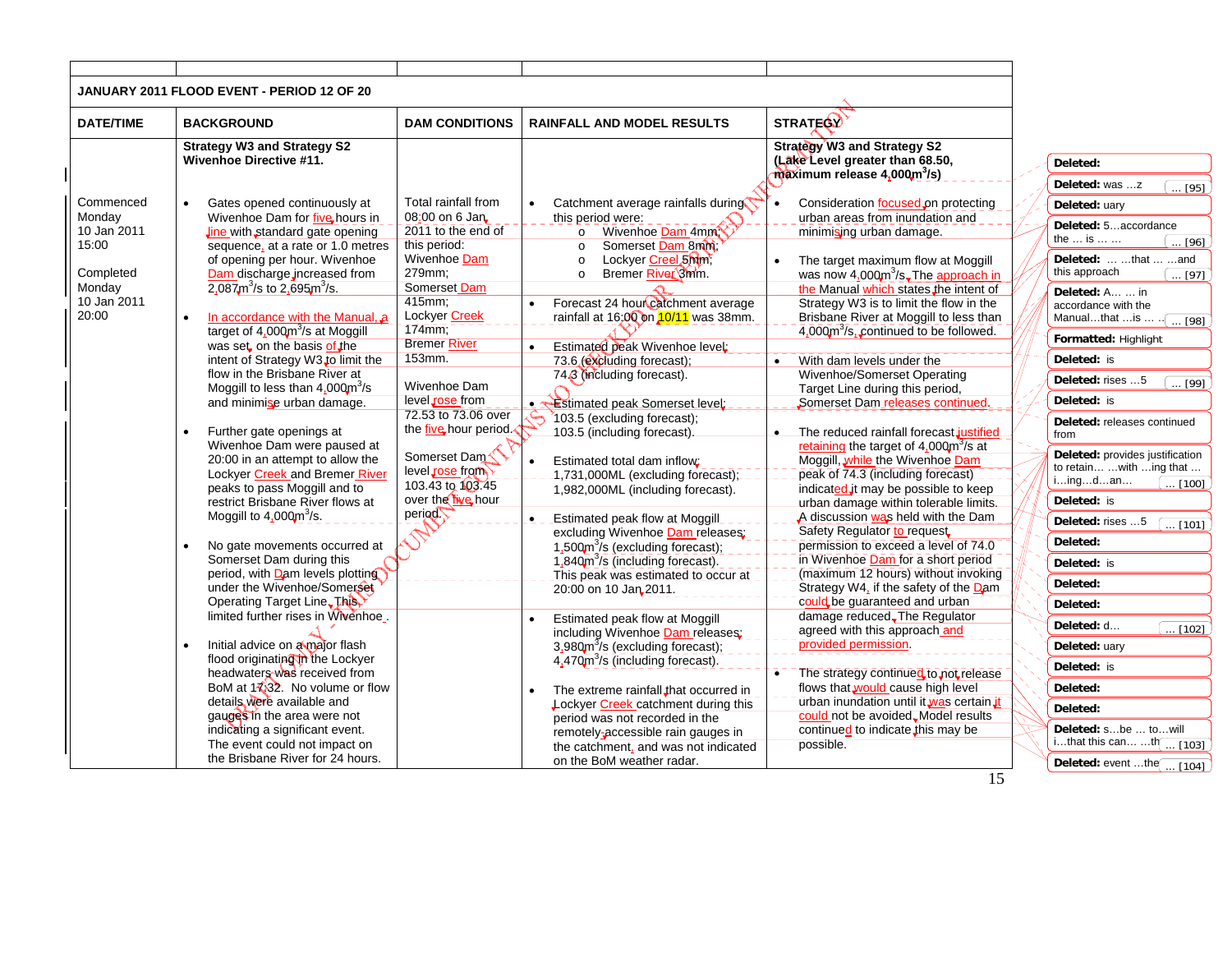|                                                                                             | <b>JANUARY 2011 FLOOD EVENT - PERIOD 13 OF 20</b>                                                                                                                                                                                                                                                                                                                                                                                                                                                                                                                                                                                                                                                                                                                                                                                                                                                                                                                                                                                                                                                                                                                                                                                                                                                                                          |                                                                                                                                                                                                                                                                                                                                                                                                     |                                                                                                                                                                                                                                                                                                                                                                                                                                                                                                                                                                                                                                                                                                                                                                                                                                                                                                                                                                                                 |                                                                                                                                                                                                                                                                                                                                                                                                                                                                                                                                                                                                                                                                                                                                                                                                                                                                                                                                                                                                                                                                                                                                                                                                                                                                                                                                                                                                                                                                          |                                                                                                                                                                                                                                                                                                                                                                                                                                                                                                                                                                                                                                                                                                                                                                                                                                                                          |
|---------------------------------------------------------------------------------------------|--------------------------------------------------------------------------------------------------------------------------------------------------------------------------------------------------------------------------------------------------------------------------------------------------------------------------------------------------------------------------------------------------------------------------------------------------------------------------------------------------------------------------------------------------------------------------------------------------------------------------------------------------------------------------------------------------------------------------------------------------------------------------------------------------------------------------------------------------------------------------------------------------------------------------------------------------------------------------------------------------------------------------------------------------------------------------------------------------------------------------------------------------------------------------------------------------------------------------------------------------------------------------------------------------------------------------------------------|-----------------------------------------------------------------------------------------------------------------------------------------------------------------------------------------------------------------------------------------------------------------------------------------------------------------------------------------------------------------------------------------------------|-------------------------------------------------------------------------------------------------------------------------------------------------------------------------------------------------------------------------------------------------------------------------------------------------------------------------------------------------------------------------------------------------------------------------------------------------------------------------------------------------------------------------------------------------------------------------------------------------------------------------------------------------------------------------------------------------------------------------------------------------------------------------------------------------------------------------------------------------------------------------------------------------------------------------------------------------------------------------------------------------|--------------------------------------------------------------------------------------------------------------------------------------------------------------------------------------------------------------------------------------------------------------------------------------------------------------------------------------------------------------------------------------------------------------------------------------------------------------------------------------------------------------------------------------------------------------------------------------------------------------------------------------------------------------------------------------------------------------------------------------------------------------------------------------------------------------------------------------------------------------------------------------------------------------------------------------------------------------------------------------------------------------------------------------------------------------------------------------------------------------------------------------------------------------------------------------------------------------------------------------------------------------------------------------------------------------------------------------------------------------------------------------------------------------------------------------------------------------------------|--------------------------------------------------------------------------------------------------------------------------------------------------------------------------------------------------------------------------------------------------------------------------------------------------------------------------------------------------------------------------------------------------------------------------------------------------------------------------------------------------------------------------------------------------------------------------------------------------------------------------------------------------------------------------------------------------------------------------------------------------------------------------------------------------------------------------------------------------------------------------|
|                                                                                             |                                                                                                                                                                                                                                                                                                                                                                                                                                                                                                                                                                                                                                                                                                                                                                                                                                                                                                                                                                                                                                                                                                                                                                                                                                                                                                                                            |                                                                                                                                                                                                                                                                                                                                                                                                     |                                                                                                                                                                                                                                                                                                                                                                                                                                                                                                                                                                                                                                                                                                                                                                                                                                                                                                                                                                                                 |                                                                                                                                                                                                                                                                                                                                                                                                                                                                                                                                                                                                                                                                                                                                                                                                                                                                                                                                                                                                                                                                                                                                                                                                                                                                                                                                                                                                                                                                          | Deleted:                                                                                                                                                                                                                                                                                                                                                                                                                                                                                                                                                                                                                                                                                                                                                                                                                                                                 |
| <b>DATE/TIME</b>                                                                            | <b>BACKGROUND</b>                                                                                                                                                                                                                                                                                                                                                                                                                                                                                                                                                                                                                                                                                                                                                                                                                                                                                                                                                                                                                                                                                                                                                                                                                                                                                                                          | <b>DAM CONDITIONS</b>                                                                                                                                                                                                                                                                                                                                                                               | <b>RAINFALL AND MODEL RESULTS</b>                                                                                                                                                                                                                                                                                                                                                                                                                                                                                                                                                                                                                                                                                                                                                                                                                                                                                                                                                               | <b>STRATEGY-</b>                                                                                                                                                                                                                                                                                                                                                                                                                                                                                                                                                                                                                                                                                                                                                                                                                                                                                                                                                                                                                                                                                                                                                                                                                                                                                                                                                                                                                                                         | Deleted: uary                                                                                                                                                                                                                                                                                                                                                                                                                                                                                                                                                                                                                                                                                                                                                                                                                                                            |
|                                                                                             | <b>Strategy W3 and Strategy S2</b>                                                                                                                                                                                                                                                                                                                                                                                                                                                                                                                                                                                                                                                                                                                                                                                                                                                                                                                                                                                                                                                                                                                                                                                                                                                                                                         |                                                                                                                                                                                                                                                                                                                                                                                                     |                                                                                                                                                                                                                                                                                                                                                                                                                                                                                                                                                                                                                                                                                                                                                                                                                                                                                                                                                                                                 | <b>Strategy W3 and Strategy S2</b><br>(Lake Level greater than 68.50,<br>maximum release 4,000m <sup>3</sup> /s)                                                                                                                                                                                                                                                                                                                                                                                                                                                                                                                                                                                                                                                                                                                                                                                                                                                                                                                                                                                                                                                                                                                                                                                                                                                                                                                                                         | Deleted: z s at that<br>and this approach $\boxed{ [105]}$<br>Deleted: Noccurred                                                                                                                                                                                                                                                                                                                                                                                                                                                                                                                                                                                                                                                                                                                                                                                         |
| Commenced<br>Monday<br>10 Jan 2011<br>20:00<br>Completed<br>Tuesday<br>11 Jan 2011<br>04:00 | Gate openings at Wivenhoe Dam<br>were paused at 20:00 in an<br>attempt to restrict flows at<br>Moggill to close to $4.000 \text{m}^3/\text{s}$ .<br>There were no changes to gate<br>settings at Wivenhoe Dam over<br>this period. The Dam discharge<br>was 2.726m <sup>3</sup> /s.<br>In accordance with the Manual, a<br>target flow of $4.000 \text{m}^3/\text{s}$ at<br>Moggill was set on the basis of<br>Strategy W3 to limit the flow in<br>the Brisbane River at Moggill to<br>less than $4.000m^3$ /s, However.<br><b>Brisbane City Council damage</b><br>tables indicated this would still<br>impact 5,325 properties and<br>cause damage exceeding \$47.0<br>million.<br>At 17:32, initial advice was<br>provided about a significant flash<br>flood originating in the Lockyer<br><b>Creek headwaters. Details were</b><br>received at 20:00. The focus<br>was on developing strategies to<br>manage these potential flows,<br>however, as any strategy would<br>involve significantly reducing<br>outflows from Wivenhoe Dam,<br>the strategies were not adopted.<br>During this period the plotted<br>dam levels dritted just above the<br>Wivenhoe/Somerset Operating<br>Target Line. This lead to a<br>decision at 04:00 to start closing<br>down releases from Somerset<br>Dam to limit further rises in<br>Wivenhoe Dam. | Total rainfall from<br>08:00 on 6 Jan<br>2011 to the end of<br>this period:<br>Wivenhoe Dam<br>323mm;<br>Somerset Dam<br>437mm;<br>Lockyer Creek<br>186mm:<br><b>Bremer River</b><br>167mm.<br>Wivenhoe Dam<br>level rose from<br>73.06 to 73.40 over<br>the eight <sub>, hour</sub><br>period.<br>Somerset Dam <sup></sup><br>level fell from<br>103.45 to 103.23<br>over the bight hour<br>period | Catchment average rainfalls during<br>this period were:<br>o Wivenhoe Dam 44mm<br>Somerset Dam 22mm<br>$\circ$<br>Lockyer Creek 12mm,<br>$\circ$<br>Bremer River 14mm.<br>$\circ$<br>Forecast 24 hour catchment average<br>$\bullet$<br>rainfall at 16:00 on 10/11 was 38mm.<br>Estimated peak Wivenhoe level:<br>74.1 (excluding forecast);<br>74.9 (including forecast).<br>. _ Estimated peak Somerset level:<br>403.5 (excluding forecast);<br>103.7 (including forecast).<br>Estimated total dam inflow:<br>2,016,000ML (excluding forecast);<br>2,267,000ML (including forecast).<br>. Detaimated peak-flow at Moggill-<br>excluding Wivenhoe Dam releases:<br>$1,500$ $\mathrm{m}^3$ /s (excluding forecast);<br>1,810m <sup>3</sup> /s (including forecast).<br>This peak was estimated to have<br>occurred at 20:00 on 10 Jan 2011.<br>Estimated peak flow at Moggill<br>including Wivenhoe Dam releases;<br>$4.040m3/s$ (excluding forecast);<br>$4.540m^{3}/s$ (including forecast). | Consideration focused on protecting<br>urban areas from inundation and<br>minimising urban damage. The target<br>maximum flow at Moggill remained<br>$4,000$ <sup>3</sup> /s. The approach in the<br>Manual which states the intent of<br>Strategy W3 is to limit the flow in the<br>Brisbane River at Moggill to less than<br>4,000m <sup>3</sup> /s continued to be followed.<br>Model results showed a peak level in<br>the Dam close to 74.0 was possible,<br>but appeared increasing unlikely.<br>With Dam levels moving above the<br>Wivenhoe/Somerset Operating<br>Target Line during this period, it was<br>decided to begin closing down<br>releases from Somerset Dam to limit<br>further rises in Wivenhoe Dam.<br>Although there was a full awareness<br>of the rainfall forecasts and<br>associated potential flood impacts,<br>the strategy was not to release flows<br>that winuld cause high level urban<br>inundation until it was certain it could<br>not be avoided. Model results<br>continued to indicate that may be<br>possible however, as rainfall<br>continued, the strategy was reviewed<br>each hour At 21:00 the Dam Safety<br>Regulator was asked for permission<br>to exceed a level of 74.0 in Wivenhoe<br>Dam for a short period (maximum 12<br>hours) without invoking Strategy W4,<br>provided the safety of the Dam could<br>be guaranteed. This was considered<br>carefully during the period in view of<br>the continued rainfall. | Wivenhoe i<br>$\ldots$ [106]<br>Formatted: Highlight<br>Deleted: A  i at Moggill<br>in accordance  with the<br>Manual (the intent of  is<br>)    in excess [  [107]<br>Deleted: that dremains<br>is appearing<br>$\ldots$ [108]<br>Deleted: is<br>Deleted: rises 8<br>$\overline{109}$<br>Deleted: da sion is made<br>commence<br>$\ldots$ [110]<br>Deleted: is<br>Deleted: is<br>Deleted: Ion  received at<br>17:32, with<br>deConsiderations were<br>undertaken during this period<br>to developbut beca $\boxed{ [111]}$<br>Deleted: i i I I i that<br>this can this ,although<br>with rainfall is now<br>beingon an ly basis<br>discussion with  is held at<br>21:00 obtaining  (dcan<br>)issue is<br>$\ldots$ [112]<br>Deleted: 8<br>Deleted: is<br>Deleted:<br>Deleted:<br>Deleted: uary<br>Deleted: is<br>Deleted:<br>Deleted:<br>Deleted: adcom $\boxed{ [113]}$ |

 $\overline{\phantom{0}}$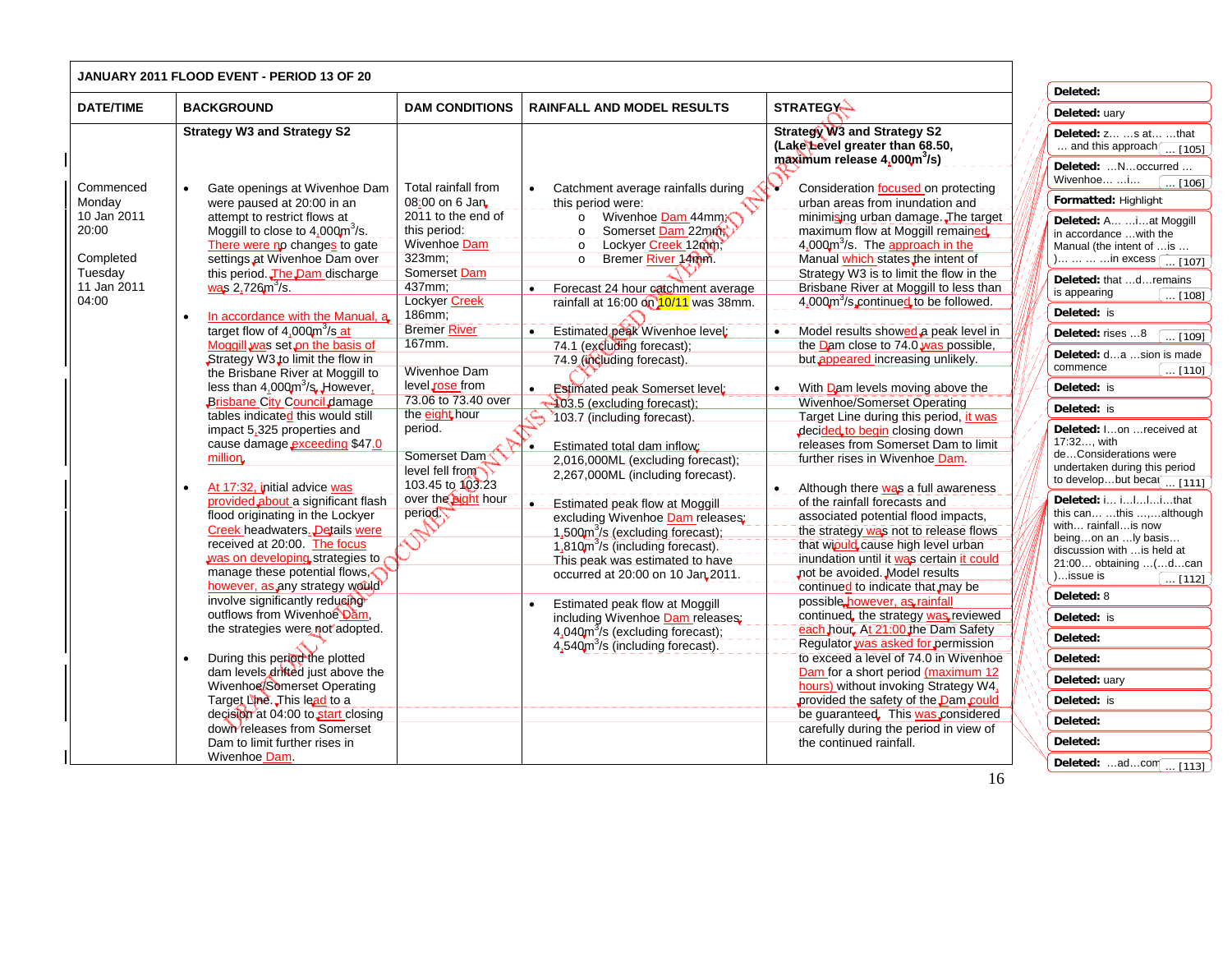| JANUARY 2011 FLOOD EVENT - PERIOD 14 OF 20                                                   |                                                                                                                                                                                                                                                                                                                                                                                                                                                                                                                                                                                                                                                                                                                                                                                                                                                                                                                                                                                                                                                                                                                                                    |                                                                                                                                                                                                                                                                                                                                                                           |                                                                                                                                                                                                                                                                                                                                                                                                                                                                                                                                                                                                                                                                                                                                                                      |                                                                                                                                                                                                                                                                                                                                                                                                                                                                                                                                                                                                                                                                                                                                                                                                                                                                                                                                                                                        |                                                                                                                                                                                                                                                                                                                                                                                                                                                                                                                                                                                                                                                                                                 |
|----------------------------------------------------------------------------------------------|----------------------------------------------------------------------------------------------------------------------------------------------------------------------------------------------------------------------------------------------------------------------------------------------------------------------------------------------------------------------------------------------------------------------------------------------------------------------------------------------------------------------------------------------------------------------------------------------------------------------------------------------------------------------------------------------------------------------------------------------------------------------------------------------------------------------------------------------------------------------------------------------------------------------------------------------------------------------------------------------------------------------------------------------------------------------------------------------------------------------------------------------------|---------------------------------------------------------------------------------------------------------------------------------------------------------------------------------------------------------------------------------------------------------------------------------------------------------------------------------------------------------------------------|----------------------------------------------------------------------------------------------------------------------------------------------------------------------------------------------------------------------------------------------------------------------------------------------------------------------------------------------------------------------------------------------------------------------------------------------------------------------------------------------------------------------------------------------------------------------------------------------------------------------------------------------------------------------------------------------------------------------------------------------------------------------|----------------------------------------------------------------------------------------------------------------------------------------------------------------------------------------------------------------------------------------------------------------------------------------------------------------------------------------------------------------------------------------------------------------------------------------------------------------------------------------------------------------------------------------------------------------------------------------------------------------------------------------------------------------------------------------------------------------------------------------------------------------------------------------------------------------------------------------------------------------------------------------------------------------------------------------------------------------------------------------|-------------------------------------------------------------------------------------------------------------------------------------------------------------------------------------------------------------------------------------------------------------------------------------------------------------------------------------------------------------------------------------------------------------------------------------------------------------------------------------------------------------------------------------------------------------------------------------------------------------------------------------------------------------------------------------------------|
| <b>DATE/TIME</b>                                                                             | <b>BACKGROUND</b>                                                                                                                                                                                                                                                                                                                                                                                                                                                                                                                                                                                                                                                                                                                                                                                                                                                                                                                                                                                                                                                                                                                                  | <b>DAM CONDITIONS</b>                                                                                                                                                                                                                                                                                                                                                     | <b>RAINFALL AND MODEL RESULTS</b>                                                                                                                                                                                                                                                                                                                                                                                                                                                                                                                                                                                                                                                                                                                                    | <b>STRATEGY-</b>                                                                                                                                                                                                                                                                                                                                                                                                                                                                                                                                                                                                                                                                                                                                                                                                                                                                                                                                                                       |                                                                                                                                                                                                                                                                                                                                                                                                                                                                                                                                                                                                                                                                                                 |
|                                                                                              | <b>Transition from Strategy W3 to</b><br><b>Strategy W4; and Strategy S2</b><br><b>Wivenhoe Directive #12.</b><br>Somerset Directive #6.                                                                                                                                                                                                                                                                                                                                                                                                                                                                                                                                                                                                                                                                                                                                                                                                                                                                                                                                                                                                           |                                                                                                                                                                                                                                                                                                                                                                           |                                                                                                                                                                                                                                                                                                                                                                                                                                                                                                                                                                                                                                                                                                                                                                      | <b>Strategy W4 and Strategy S2</b><br>(Lake level predicted to exceed 74.00,<br>no maximum release rate)                                                                                                                                                                                                                                                                                                                                                                                                                                                                                                                                                                                                                                                                                                                                                                                                                                                                               | Deleted: L                                                                                                                                                                                                                                                                                                                                                                                                                                                                                                                                                                                                                                                                                      |
| Commenced<br>Tuesday<br>11 Jan 2011<br>04:00<br>Completed<br>Tuesday<br>11 Jan 2011<br>08:00 | Extreme intense rainfall<br>$\bullet$<br>(estimated after the event to<br>exceed 1 in 500 year<br>intensities) commenced on and<br>close to the Wivenhoe Dam lake<br>area during this period. If the<br>centroid of this rainfall was<br>located further east or south, it<br>may have been possible to avoid<br>transition to Strategy W4.<br>Because the extreme intense<br>rainfall was occurring on and<br>close to the Dam rather than in<br>the northern areas of the Dam<br>catchment, response time was<br>minimised and quick action had<br>to be taken to protect the safety<br>of the Dam, Accordingly, at<br>08:00, a decision was made to<br>transition to Strategy W4.<br>Significant urban damage was<br>not to be avoided and the Dam<br>Safety Regulator, Seqwater's<br>CEO and the Councils were<br>advised<br>Gate settings were not changed<br>at Wivenhoe Dam over this<br>period. Wivenhoe Dam discharge<br>was $2.8323/s$ .<br>Sluice gate openings at<br>$\bullet$<br>Somerset Dam were reduced<br>from five to two as the plotted<br>dam levels had drifted just above<br>the Wivenhoe/Somerset<br>Operating Target Line. | Total rainfall from<br>08:00 on 6 Jan.<br>2011 to the end of<br>this period:<br>Wivenhoe Dam<br>356mm;<br>Somerset Dam<br>483mm;<br>Lockyer Creek<br>240mm:<br><b>Bremer River</b><br>183mm.<br>Wivenhoe Dam<br>level rose from<br>73.40 to 73.70 over<br>the four hour<br>period.<br>Somerset Dam<br>level rose from<br>103.23 (0103.46<br>over the four hour<br>period. | Catchment average rainfalls during<br>this period were:<br>Wivenhoe Dam 33mm<br>$\circ$<br>Wivenhoe Dam (local)<br>$\circ$<br>78mm:<br>Somerset Dam 46mm;<br>$\circ$<br>Lockyer Creek 54mm;<br>$\circ$<br>Bremer River 16mm.<br>$\circ$<br>Forecast 24 hour catchment average<br>rainfall at 16:00 on 10/11 was 38mm.<br>Estimated peak Wivenhoe level:<br>74,5 (excluding forecast);<br>25.1 (including forecast)<br><b>Estimated peak Somerset Dam level</b><br>$\rightarrow$<br>103.9 (excluding forecast);<br>104.2 (including forecast).<br>Estimated total dam inflow:<br>2,210,000ML (excluding forecast);<br>2,460,000ML (including forecast).<br>Estimated peak flow at Moggill<br>including Wivenhoe Dam releases:<br>5,870 $m^3$ /s (excluding forecast). | At 08:00, model results showed<br>restricting the peak level in the Dam<br>close to 74.0 was no longer possible<br>due to the high intensity rainfall<br>experienced over this period.<br>At 08:00 it was decided to transition<br>$\bullet$<br>to Strategy W4 and the Dam Safety<br>Regulator, Seqwater's CEO and<br>Councils were advised. It was now<br>apparent significant urban damage<br>resulting from releases from<br>Wivenhoe Dam could not be avoided<br>due to the extreme intense rainfall<br>(estimated after the event to exceed<br>1 in 500 year intensities) that<br>commenced on and close to the<br>Wivenhoe Dam lake area during this<br>period.<br><b>P</b> _ _ As dam levels moved above the<br>Wivenhoe/Somerset Operating<br>Target Line during this period.<br>releases from Somerset Dam were<br>progressively closed down to limit<br>further rises in Wivenhoe Dam<br>(sluices were closed down at hourly<br>intervals in accordance with the<br>Manual). | Deleted: uary<br>Deleted: that d $\sqrt{114}$<br>Deleted: L<br>Deleted:<br>Deleted: a decision is made<br>tothe are  of this<br>decisionthat<br>[115] ]<br>Formatted: Highlight<br>Formatted: Highlight<br>Deleted: is<br>Deleted: ddizsmus<br>t be quickly prevent a<br>situation arising during which<br>d is put at riski can<br>now Tare  of this<br>development<br>$\ldots$ [116] ]<br>Deleted: rises 4<br>$\ldots$ [117]<br>Deleted: is<br>Deleted: rises 4<br>$\ldots$ [118]<br>Deleted: With ing $\boxed{ [119]}$<br>Deleted: is<br>Deleted: is<br>Deleted:<br>Deleted: No change to<br>goccurred $\begin{bmatrix} 120 \end{bmatrix}$<br>Deleted: During this period<br>sare52<br>[121] |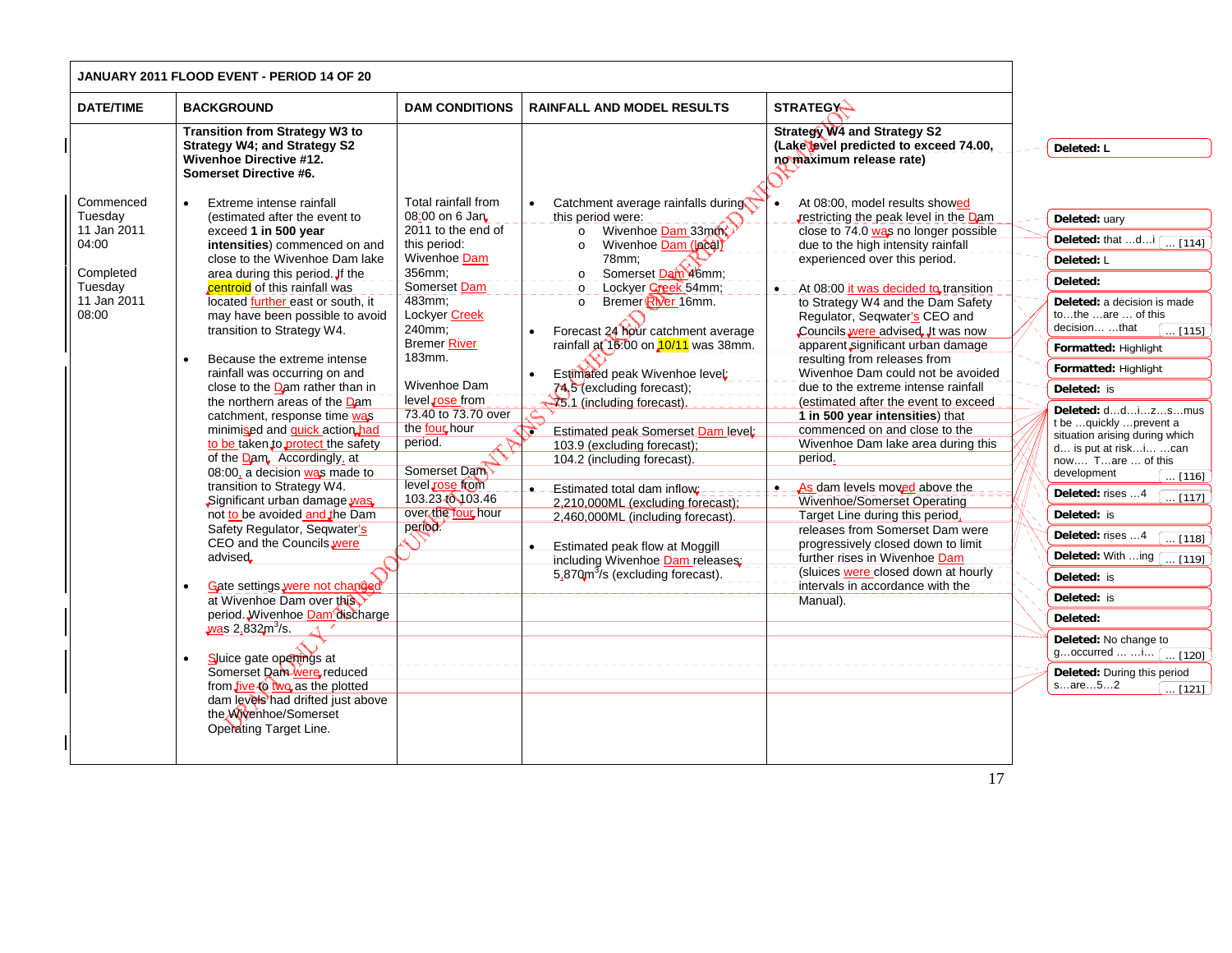| JANUARY 2011 FLOOD EVENT - PERIOD 15 OF 20                                                   |                                                                                                                                                                                                                                                                                                                                                                                                                                                                                                                                                                                                                                                                                                                                                                                                                                                                                                                                                                                                                                                                                                                                                                                                                                                                                                                                                                    |                                                                                                                                                                                                                                                                                                                                                                        |                                                                                                                                                                                                                                                                                                                                                                                                                                                                                                                                                                                                                                                                                                                                                                                                                                                                                                                                                                                                                                                                                                                                          |                                                                                                                                                                                                                                                                                                                                                                                                                                                                                                                                                                                                                                                                                                                                                                                                                                                                                                    |                                                                                                                                                                                                                                                                                                                                                                                                                                                                                                                                                                                                                                                                                                  |
|----------------------------------------------------------------------------------------------|--------------------------------------------------------------------------------------------------------------------------------------------------------------------------------------------------------------------------------------------------------------------------------------------------------------------------------------------------------------------------------------------------------------------------------------------------------------------------------------------------------------------------------------------------------------------------------------------------------------------------------------------------------------------------------------------------------------------------------------------------------------------------------------------------------------------------------------------------------------------------------------------------------------------------------------------------------------------------------------------------------------------------------------------------------------------------------------------------------------------------------------------------------------------------------------------------------------------------------------------------------------------------------------------------------------------------------------------------------------------|------------------------------------------------------------------------------------------------------------------------------------------------------------------------------------------------------------------------------------------------------------------------------------------------------------------------------------------------------------------------|------------------------------------------------------------------------------------------------------------------------------------------------------------------------------------------------------------------------------------------------------------------------------------------------------------------------------------------------------------------------------------------------------------------------------------------------------------------------------------------------------------------------------------------------------------------------------------------------------------------------------------------------------------------------------------------------------------------------------------------------------------------------------------------------------------------------------------------------------------------------------------------------------------------------------------------------------------------------------------------------------------------------------------------------------------------------------------------------------------------------------------------|----------------------------------------------------------------------------------------------------------------------------------------------------------------------------------------------------------------------------------------------------------------------------------------------------------------------------------------------------------------------------------------------------------------------------------------------------------------------------------------------------------------------------------------------------------------------------------------------------------------------------------------------------------------------------------------------------------------------------------------------------------------------------------------------------------------------------------------------------------------------------------------------------|--------------------------------------------------------------------------------------------------------------------------------------------------------------------------------------------------------------------------------------------------------------------------------------------------------------------------------------------------------------------------------------------------------------------------------------------------------------------------------------------------------------------------------------------------------------------------------------------------------------------------------------------------------------------------------------------------|
| <b>DATE/TIME</b>                                                                             | <b>BACKGROUND</b>                                                                                                                                                                                                                                                                                                                                                                                                                                                                                                                                                                                                                                                                                                                                                                                                                                                                                                                                                                                                                                                                                                                                                                                                                                                                                                                                                  | <b>DAM CONDITIONS</b>                                                                                                                                                                                                                                                                                                                                                  | <b>RAINFALL AND MODEL RESULTS</b>                                                                                                                                                                                                                                                                                                                                                                                                                                                                                                                                                                                                                                                                                                                                                                                                                                                                                                                                                                                                                                                                                                        | <b>STRATEGY-</b>                                                                                                                                                                                                                                                                                                                                                                                                                                                                                                                                                                                                                                                                                                                                                                                                                                                                                   |                                                                                                                                                                                                                                                                                                                                                                                                                                                                                                                                                                                                                                                                                                  |
|                                                                                              | <b>Strategy W4 and Strategy S2</b><br>Wivenhoe Directive #12 to #14.<br>Somerset Directive #7.                                                                                                                                                                                                                                                                                                                                                                                                                                                                                                                                                                                                                                                                                                                                                                                                                                                                                                                                                                                                                                                                                                                                                                                                                                                                     |                                                                                                                                                                                                                                                                                                                                                                        |                                                                                                                                                                                                                                                                                                                                                                                                                                                                                                                                                                                                                                                                                                                                                                                                                                                                                                                                                                                                                                                                                                                                          | <b>Strategy W4 and Strategy S2</b><br>(Lake level predicted to exceed 74.00,<br>no maximum release rate)                                                                                                                                                                                                                                                                                                                                                                                                                                                                                                                                                                                                                                                                                                                                                                                           | Deleted: L                                                                                                                                                                                                                                                                                                                                                                                                                                                                                                                                                                                                                                                                                       |
| Commenced<br>Tuesday<br>11 Jan 2011<br>08:00<br>Completed<br>Tuesday<br>11 Jan 2011<br>13:00 | Extreme intense rainfall<br>(estimated after the event to<br>exceed 1 in 500 year<br>intensities) continued on and<br>close to the Wivenhoe Dam lake<br>area during this period. If the<br>centroid of this rainfall was<br>located <u>further</u> east or south, it<br>may have been possible to avoid<br>transition to Strategy W4.<br>Because the extreme intense<br>rainfall was occurring on and<br>close to the <b>Dam</b> rather than in<br>the northern areas of the Dam<br>catchment, response time was<br>minimised and <b>quick</b> action had<br>to be taken to protect the safety<br>of the Dam. Once Strategy W4<br>is invoked, the Manual requires<br>the opening of gates in<br>accordance with standard<br>sequences until the storage level<br>of Wivenhoe Dam begins to fall.<br>Accordingly gates were opened<br>continuously at Wivenhoe Dam<br>for five hours in accordance with<br>the standard gate opening<br>sequence at an average rate of<br>2.0 metres of opening per hour.<br>This increased the <b>Dam</b><br>discharge from 2,758m <sup>3</sup> /s to<br>4,250m <sup>3</sup> /s. The threshold limit for<br>urban damage had been<br>exceeded and the Lake level<br>continued to rise.<br>During this period Somerset Dam<br>sluice gate openings were closed<br>to limit rises in Wivenhoe Dam in<br>accordance with Strategy S2. | Total rainfall from<br>08:00 on 6 Jan<br>2011 to the end of<br>this period:<br>Wivenhoe Dam<br>382mm;<br>Somerset Dam<br>570mm;<br>Lockyer Creek<br>287mm;<br><b>Bremer River</b><br>237mm.<br>Wivenhoe Dam<br>level rose from<br>73.70 to 74.39 over<br>the five hour period.<br>Somerset Dam<br>level rose from<br>103.46 to 103.83<br>over the five hour<br>period. | Catchment average rainfalls during<br>$\bullet$<br>this period were:<br>Wivenhoe Dam 27mm<br>$\circ$<br>Wivenhoe Dam (local)<br>$\Omega$<br>85mm;<br>Somerset Dam-86mm;<br>$\circ$<br>Lockyer Creek 47mm;<br>$\circ$<br>Bremer River 55mm.<br>$\circ$<br>Forecast 24 hour catchment average<br>rainfall at $10.00$ on $11/11$ was<br>100mm. $\bigcap$<br>• A portion of the extreme intense<br>rainfall in the Dam catchment fell in<br>an un-gauged area (e.g. on the Dam<br>lake area) which made it difficult for<br>the model to accurately predict lake<br>level rises. Accordingly, operations<br>at Wivenhoe Dam commenced gauge<br>board readings every 30 minutes<br>during this period and relayed this<br>information to the Flood Operations<br>Centre by telephone.<br>Estimated peak Wivenhoe Dam level:<br>$\bullet$<br>75.0 (excluding forecast);<br>76.2 (including forecast).<br>Estimated peak Somerset Dam level<br>$\bullet$<br>104.8 (excluding forecast);<br>105.7 (including forecast).<br>Estimated total Dam inflow is:<br>$\bullet$<br>2,506,000ML (excluding forecast);<br>3,123,000ML (including forecast). | The strategy was to protect the<br>structural safety of the Dam.<br>The Manual requires actions under<br>$\bullet$<br>Strategy W4 to ensure Wivenhoe<br>Dam gate openings occur in<br>accordance with standard sequences<br>until the storage level of Wivenhoe<br>Dam begins to fall.<br>The Dam level continued to rise at<br>13:00. During this period, a Dam<br>Operator relayed Wivenhoe Dam<br>gauge board readings to the Flood<br>Operations Centre every 30 minutes.<br>All four Duty Engineers were present<br>in the Flood Operations Centre and<br>flood operations decisions were<br>made every half hour upon receipt of<br>the gauge board readings.<br>• With Dam levels above the<br>Wivenhoe/Somerset Operating<br>Target Line during this period,<br>releases from Somerset Dam were<br>closed down (all sluices closed at<br>10:00) to limit further rises in<br>Wivenhoe Dam. | Deleted: uary<br>Deleted: d<br>Deleted: L<br>Deleted: be thatar $\boxed{ [122]}$<br>Deleted:<br>Formatted: Highlight<br>Deleted: dwas<br>ingdecommenced to be<br>on aly basis once  from<br>Wivenhoe Dam were [ [123]<br>Formatted: Highlight<br>Deleted: iddizs<br>must quickly<br>dare5sd<br>sls<br>$\left[\ldots\left[124\right]\right]$<br>Deleted: rises 5<br>$\sqrt{125}$<br>Deleted: dwas<br>fallingdand thisresulted<br>in difficulties in the  being<br>able to during this period<br>dam  taking  ing  [126]<br>Deleted: rises 5<br>[127]<br>Deleted: dare<br>$\ldots$ [128]<br>Deleted: is<br>Deleted: is<br>Deleted: d<br>Deleted: at Somerset Dam<br>are off<br>$\overline{}$ [129] |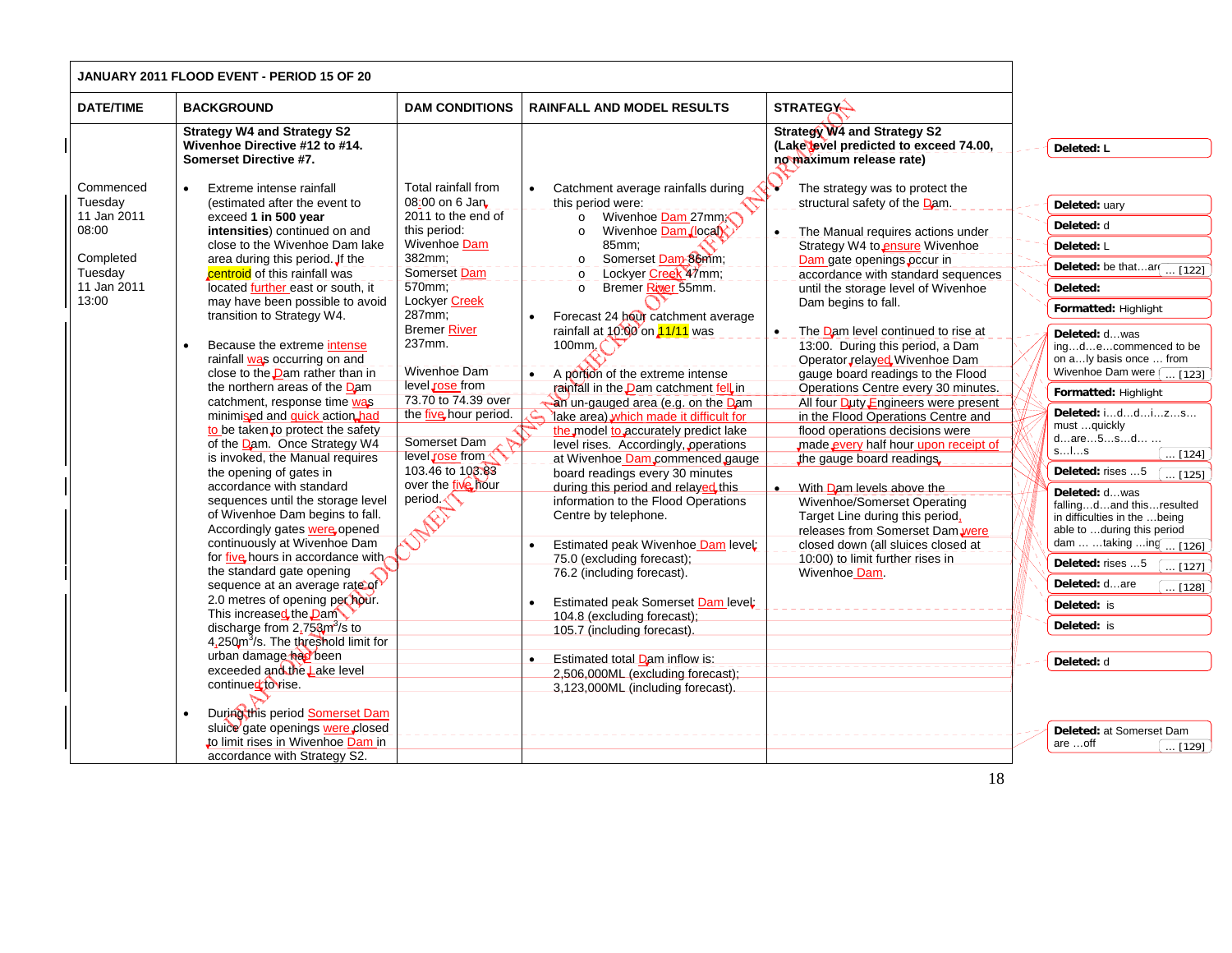| JANUARY 2011 FLOOD EVENT - PERIOD 16 OF 20                                                   |                                                                                                                                                                                                                                                                                                                                                                                                                                                                                                                                                                                                                                                                                                                                                                                                                   |                                                                                                                                                                                                                                                                                                                                                                                                     |                                                                                                                                                                                                                                                                                                                                                                                                                                                                                                                                                                                                                                                                                                                                                                                                                                                                                                                                                                                                                                                                                                |                                                                                                                                                                                                                                                                                                                                                                                                                                                                                                                                                                                                                                                                                                                                                                                                                                                                                                                                                  |                                                                                                                                                                                                                                                                                                                                                                                                                                                                                                                                                                                                                                                                      |
|----------------------------------------------------------------------------------------------|-------------------------------------------------------------------------------------------------------------------------------------------------------------------------------------------------------------------------------------------------------------------------------------------------------------------------------------------------------------------------------------------------------------------------------------------------------------------------------------------------------------------------------------------------------------------------------------------------------------------------------------------------------------------------------------------------------------------------------------------------------------------------------------------------------------------|-----------------------------------------------------------------------------------------------------------------------------------------------------------------------------------------------------------------------------------------------------------------------------------------------------------------------------------------------------------------------------------------------------|------------------------------------------------------------------------------------------------------------------------------------------------------------------------------------------------------------------------------------------------------------------------------------------------------------------------------------------------------------------------------------------------------------------------------------------------------------------------------------------------------------------------------------------------------------------------------------------------------------------------------------------------------------------------------------------------------------------------------------------------------------------------------------------------------------------------------------------------------------------------------------------------------------------------------------------------------------------------------------------------------------------------------------------------------------------------------------------------|--------------------------------------------------------------------------------------------------------------------------------------------------------------------------------------------------------------------------------------------------------------------------------------------------------------------------------------------------------------------------------------------------------------------------------------------------------------------------------------------------------------------------------------------------------------------------------------------------------------------------------------------------------------------------------------------------------------------------------------------------------------------------------------------------------------------------------------------------------------------------------------------------------------------------------------------------|----------------------------------------------------------------------------------------------------------------------------------------------------------------------------------------------------------------------------------------------------------------------------------------------------------------------------------------------------------------------------------------------------------------------------------------------------------------------------------------------------------------------------------------------------------------------------------------------------------------------------------------------------------------------|
| <b>DATE/TIME</b>                                                                             | <b>BACKGROUND</b>                                                                                                                                                                                                                                                                                                                                                                                                                                                                                                                                                                                                                                                                                                                                                                                                 | <b>DAM CONDITIONS</b>                                                                                                                                                                                                                                                                                                                                                                               | <b>RAINFALL AND MODEL RESULTS</b>                                                                                                                                                                                                                                                                                                                                                                                                                                                                                                                                                                                                                                                                                                                                                                                                                                                                                                                                                                                                                                                              | <b>STRATEGY-</b>                                                                                                                                                                                                                                                                                                                                                                                                                                                                                                                                                                                                                                                                                                                                                                                                                                                                                                                                 |                                                                                                                                                                                                                                                                                                                                                                                                                                                                                                                                                                                                                                                                      |
|                                                                                              | <b>Strategy W4 and Strategy S2</b><br>Wivenhoe Directive #12 to #14.                                                                                                                                                                                                                                                                                                                                                                                                                                                                                                                                                                                                                                                                                                                                              |                                                                                                                                                                                                                                                                                                                                                                                                     |                                                                                                                                                                                                                                                                                                                                                                                                                                                                                                                                                                                                                                                                                                                                                                                                                                                                                                                                                                                                                                                                                                | <b>Strategy W4 and Strategy S2</b><br>(Lake level predicted to exceed 74.00,<br>no maximum release rate)                                                                                                                                                                                                                                                                                                                                                                                                                                                                                                                                                                                                                                                                                                                                                                                                                                         | Deleted: L                                                                                                                                                                                                                                                                                                                                                                                                                                                                                                                                                                                                                                                           |
| Commenced<br>Tuesday<br>11 Jan 2011<br>13:00<br>Completed<br>Tuesday<br>11 Jan 2011<br>19:00 | Extreme rapid lake level rises in<br>Wivenhoe Dam continued during<br>this period. The QPF issued at<br>16:00 was for a catchment<br>average rainfall of 75mm over<br>the next 24 hours.<br>Gates were opened continuously<br>at Wivenhoe Dam for six hours in<br>accordance with Strategy W4<br>and the standard gate opening<br>sequence at an average rate of<br>4.5 metres of opening per hour.<br>Wivenhoe Dam discharge was<br>increased from $4,250\text{m}^3\text{/s}$ to<br>7,464m <sup>3</sup> /s. Significant damage to<br>urban areas below Moggill could<br>not be avoided. Estimated peak<br>inflow during this period<br>$exceeded$ $12,000m3/s$ .<br>No releases were made from<br>Somerset Dam to limit increases<br>in Wivenhoe Dam in accordance<br>with Strategy S2.<br>DRAFT OF ST. THIS DOG | Total rainfall from<br>08:00 on 6 Jan<br>2011 to the end of<br>this period:<br><b>Wivenhoe Dam</b><br>397mm;<br>Somerset Dam<br>610mm:<br><b>Lockyer Creek</b><br>325mm;<br><b>Bremer River</b><br>278mm.<br>Wivenhoe Dam<br>level rose from<br>74.39 to 74.97 over<br>the six hour period.<br>Somerset Dam<br>level rose from<br>103.83 to 104.60<br>over the six hour<br>period $\sqrt{\sqrt{ }}$ | Catchment average rainfalls during<br>this period were:<br>Wivenhoe Dam 15mm<br>$\Omega$<br>Wivenhoe Dam (local)<br>$\circ$<br>35mm:<br>Somerset Dam 40mm;<br>$\circ$<br>Lockyer Creek 38mm;<br>$\circ$<br>Bremer River 40mm.<br>$\circ$<br>Forecast 24 hour catchment average<br>rainfall at 16:00 on 11/11 was 75mm.<br>However, catchment average rainfalls<br>totals this period were:<br>Wivenhoe Dam 8mm;<br>Wivenhoe Dam (local)<br>$\circ$<br>13mm<br>Somerset Dam 19mm;<br>$\circ$<br>Lockyer Creek 9mm;<br>$\circ$<br>Bremer River 8mm.<br>$\circ$<br>A portion of the extremely intense<br>rainfall in the Dam catchment fell in<br>an un-gauged area (e.g. on the dam<br>lake area) which made it difficult for<br>the model to accurately predict lake<br>level rises.<br>Estimated peak Wivenhoe level;<br>75.0 (excluding forecast);<br>75.2 (including forecast).<br>Estimated peak Somerset Dam level:<br>105.2 (excluding forecast);<br>105.9 (including forecast).<br>Estimated total dam inflow;<br>2,659,000ML (excluding forecast);<br>3,289,000ML (including forecast). | The strategy was to protect the<br>structural safety of the Dam.<br>The Manual requires actions under<br>Strategy W4 to ensure Wivenhoe<br>Dam gate openings occur in<br>accordance with standard sequences<br>until the storage level of Wivenhoe<br>Dam begins to fall.<br>The lake level in both Dams<br>$\bullet$<br>continued to rise during this period.<br>A Dam operator relayed Wivenhoe<br>Dam gauge board readings to the<br>Flood Operations Centre every 30<br>minutes. All four Duty Engineers<br>were present in the Flood Operations<br>Centre and decisions were made<br>every half hour upon receipt of the<br>gauge board readings.<br>With Dam levels above the<br>Wivenhoe/Somerset Operating<br>Target Line during this period no<br>releases were made from Somerset<br>Dam to limit further rises in Wivenhoe<br>Dam<br>The water level in Wivenhoe Dam<br>peaked at 19:00 on 11 Jan 2011 at<br><mark>.74.97m AHD</mark> | Deleted: uary<br>Deleted: d<br>Deleted: i<br>$\ldots$ [130]<br>Deleted: L<br>Deleted: be thatar $\boxed{ [131]}$<br>Deleted: are 6<br>$\ldots$ [132]<br>Formatted: Highlight<br>Deleted: ddwas<br>ingdebeing on a<br>ly basis once were<br>received<br>$\ldots$ [133]<br>Deleted: rises 6<br>$\ldots$ [134]<br>Deleted: i  cannot<br>is in excess of<br>$\overline{}$ [135]<br>Deleted: L<br>Deleted: rises 6<br>$\ldots$ [136]<br>Deleted: dhad<br>aenand this resulted in<br>iesin being able $t$ $\boxed{ [137]}$<br>Deleted: dare maq  [138]<br>Deleted: are<br>Deleted: is<br>Deleted: uary<br>Formatted: Highlight<br>Deleted: is<br>Deleted: is<br>Deleted: ¶ |
|                                                                                              |                                                                                                                                                                                                                                                                                                                                                                                                                                                                                                                                                                                                                                                                                                                                                                                                                   |                                                                                                                                                                                                                                                                                                                                                                                                     |                                                                                                                                                                                                                                                                                                                                                                                                                                                                                                                                                                                                                                                                                                                                                                                                                                                                                                                                                                                                                                                                                                | 19                                                                                                                                                                                                                                                                                                                                                                                                                                                                                                                                                                                                                                                                                                                                                                                                                                                                                                                                               | ſ                                                                                                                                                                                                                                                                                                                                                                                                                                                                                                                                                                                                                                                                    |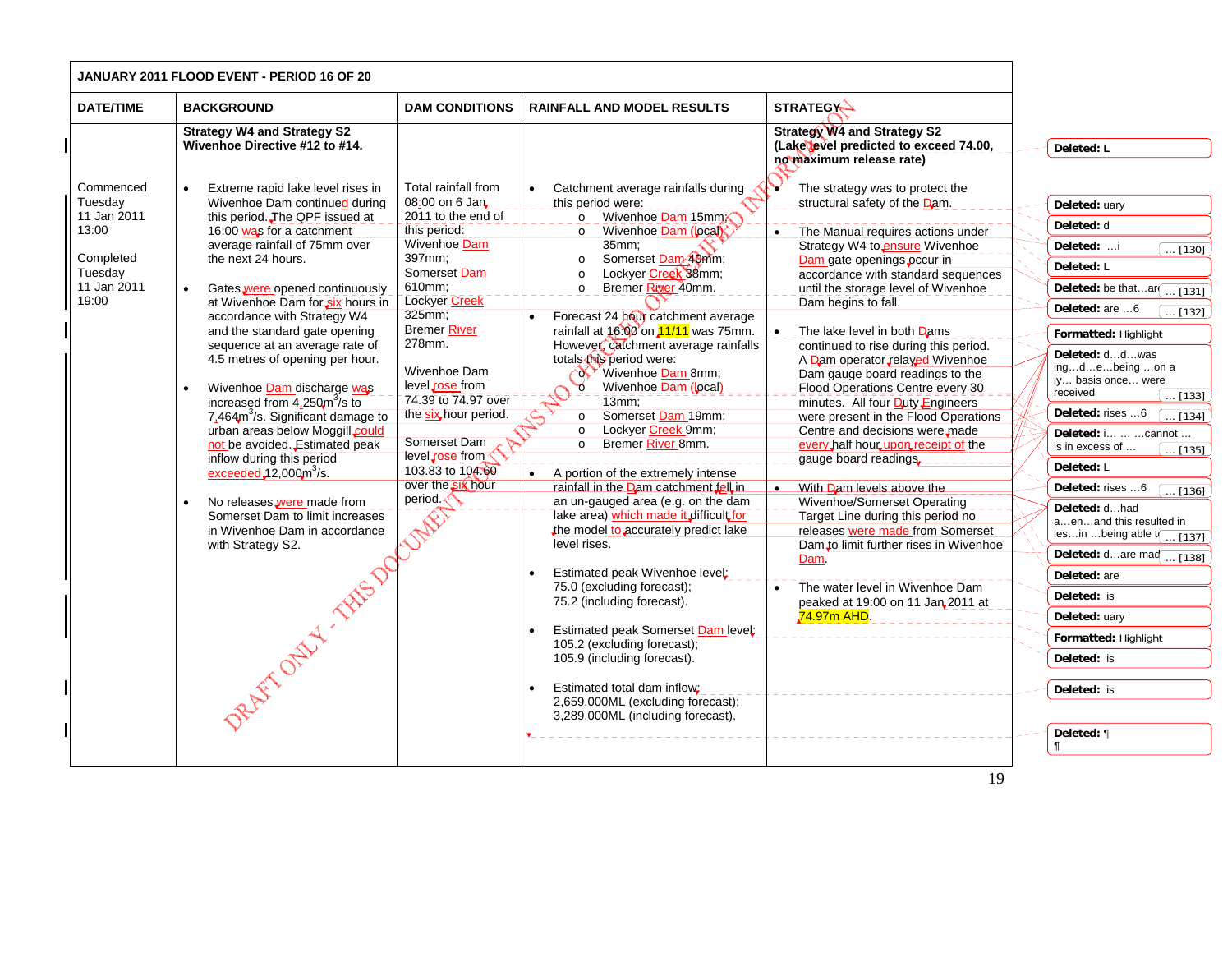|                                                                                              | <b>JANUARY 2011 FLOOD EVENT - PERIOD 17 OF 20</b>                                                                                                                                                                                                                                                                                                                                                                                                                                                                                                                                                                                                                                                                                                                          |                                                                                                                                                                                                                                                                                                                                                                                                                                                    |                                                                                                                                                                                                                                                                                                                                                                                                                                                                                                                                                                                                                                                                                                                                                                                                                                                  |                                                                                                                                                                                                                                                                                                                                                                                                                                                                                                                                                                                                                                                                                                                                                                                                                                                                                                                                                                                   |                                                                                                                                                                                                                                                                                                                                                                                                                                                                                                                                                                                                                                                                                                                                                                                                                         |
|----------------------------------------------------------------------------------------------|----------------------------------------------------------------------------------------------------------------------------------------------------------------------------------------------------------------------------------------------------------------------------------------------------------------------------------------------------------------------------------------------------------------------------------------------------------------------------------------------------------------------------------------------------------------------------------------------------------------------------------------------------------------------------------------------------------------------------------------------------------------------------|----------------------------------------------------------------------------------------------------------------------------------------------------------------------------------------------------------------------------------------------------------------------------------------------------------------------------------------------------------------------------------------------------------------------------------------------------|--------------------------------------------------------------------------------------------------------------------------------------------------------------------------------------------------------------------------------------------------------------------------------------------------------------------------------------------------------------------------------------------------------------------------------------------------------------------------------------------------------------------------------------------------------------------------------------------------------------------------------------------------------------------------------------------------------------------------------------------------------------------------------------------------------------------------------------------------|-----------------------------------------------------------------------------------------------------------------------------------------------------------------------------------------------------------------------------------------------------------------------------------------------------------------------------------------------------------------------------------------------------------------------------------------------------------------------------------------------------------------------------------------------------------------------------------------------------------------------------------------------------------------------------------------------------------------------------------------------------------------------------------------------------------------------------------------------------------------------------------------------------------------------------------------------------------------------------------|-------------------------------------------------------------------------------------------------------------------------------------------------------------------------------------------------------------------------------------------------------------------------------------------------------------------------------------------------------------------------------------------------------------------------------------------------------------------------------------------------------------------------------------------------------------------------------------------------------------------------------------------------------------------------------------------------------------------------------------------------------------------------------------------------------------------------|
| <b>DATE/TIME</b>                                                                             | <b>BACKGROUND</b>                                                                                                                                                                                                                                                                                                                                                                                                                                                                                                                                                                                                                                                                                                                                                          | <b>DAM CONDITIONS</b>                                                                                                                                                                                                                                                                                                                                                                                                                              | <b>RAINFALL AND MODEL RESULTS</b>                                                                                                                                                                                                                                                                                                                                                                                                                                                                                                                                                                                                                                                                                                                                                                                                                | <b>STRATEGY</b>                                                                                                                                                                                                                                                                                                                                                                                                                                                                                                                                                                                                                                                                                                                                                                                                                                                                                                                                                                   |                                                                                                                                                                                                                                                                                                                                                                                                                                                                                                                                                                                                                                                                                                                                                                                                                         |
|                                                                                              | <b>Strategy W4 and Strategy S2</b><br>Wivenhoe Directive #15 to #24.                                                                                                                                                                                                                                                                                                                                                                                                                                                                                                                                                                                                                                                                                                       |                                                                                                                                                                                                                                                                                                                                                                                                                                                    |                                                                                                                                                                                                                                                                                                                                                                                                                                                                                                                                                                                                                                                                                                                                                                                                                                                  | <b>Strategy W4 and Strategy S2</b><br>(Lake level predicted to exceed 74.00,<br>no maximum release rate)                                                                                                                                                                                                                                                                                                                                                                                                                                                                                                                                                                                                                                                                                                                                                                                                                                                                          | Deleted: L                                                                                                                                                                                                                                                                                                                                                                                                                                                                                                                                                                                                                                                                                                                                                                                                              |
| Commenced<br>Tuesday<br>11 Jan 2011<br>19:00<br>Completed<br>Tuesday<br>11 Jan 2011<br>21:00 | Gate settings at Wivenhoe Dam<br>did not change over this period.<br>Wivenhoe Dam discharge is<br>7,458 $m^3$ /s.<br>The lake level in Wivenhoe Dam<br>stabilised and then fell slightly at<br>21:00. At the same time a<br>decision was made to close<br>down the gates as quickly as<br>possible to reduce urban flood<br>impacts. This decision require.<br>gate openings below minimum<br>recommended settings, however,<br>it was made in an attempt to<br>minimise urban damage below<br>Moggill (an objective that has to<br>be considered under Strategy<br>W4). Gates would have been re-<br>opened if further lake level rises<br>were experienced.<br>In accordance with Strategy S2,<br>there were no releases made<br>from Somerset Dam.<br>REATTORELY TANSON | Total rainfall from<br>08:00 on 6 Jan<br>2011 to the end of<br>this period:<br><b>Wivenhoe Dam</b><br>398mm;<br>Somerset Dam<br>610mm;<br>Lockyer Creek<br>326mm:<br><b>Bremer River</b><br>278mm.<br>During this two hour<br>period, the lake<br>level in Wivenhoe<br>Dam stabilised at<br>74.97 and then $f$ <b>ell</b><br>slightly to 74.95 at<br>21:00.<br>Somerset Dam<br>level rose from<br>104\60 to 104.78<br>over the two hour<br>period. | Catchment average rainfalls during<br>$\bullet$<br>this period were:<br>Wivenhoe Dam 1mm<br>$\circ$<br>Somerset Dam 1mm<br>$\circ$<br>Lockyer Creek Mm;<br>$\circ$<br>o Bremer River 1mm.<br>Forecast 24 hour catchment average<br>$\bullet$<br>rainfall at 16:00 on 11/11 was 75mm.<br>A portion of the extreme intense<br>rainfall in the Dam catchment fell in<br>an un-gauged area (e.g. on the dam<br>lake area) which made it difficult for<br>the model to accurately predict lake<br>level behaviour.<br>۰.<br>Estimated peak Wivenhoe Dam level:<br>75.0 (excluding forecast);<br>75.2 (including forecast).<br>Estimated peak Somerset Dam level:<br>-105.2 (excluding forecast);<br>105.9 (including forecast).<br>Estimated total Dam inflow:<br>$\bullet$<br>2,659,000ML (excluding forecast);<br>3,289,000ML (including forecast). | The strategy was to protect the<br>$\bullet$<br>structural safety of the Dam.<br>The Manual requires actions under<br>Strategy W4 to ensure Wivenhoe<br>Dam gate openings occur at the<br>minimum intervals and sequences<br>until the storage level of Wivenhoe<br>Dam begins to fall.<br>The Dam level stabilised during this<br>period and then fell slightly at 21:00.<br>A Dam operator relayed Wivenhoe<br>Dam gauge board readings to the<br>Flood Operations Centre every 30<br>minutes. All four Duty Engineers<br>were present in the Flood Operations<br>Centre and decisions were made<br>every half hour upon receipt of the<br>gauge board readings.<br>With Dam levels above the<br>$\bullet$<br>Wivenhoe/Somerset Operating<br>Target Line during this period, no<br>releases were made from Somerset<br>Dam to limit further rises in Wivenhoe<br>Dam<br>The water level in Wivenhoe Dam<br>$\bullet$<br>peaked at 19:00 on 11 Jan 2011 at<br><b>74.97m AHD.</b> | Deleted: No change to<br>goccurred<br>$\ldots$ [139]<br>Deleted: target d<br>[140]<br>Deleted: uary<br>Deleted: be thata $\boxed{ [141]}$<br>Deleted: dzsas A<br>commence  ing is taken at<br>21:00 s;izwhich is<br>$must \dots$<br>$\ldots$ [142]<br><b>Comment [MSOffice1]: Sho</b><br>uld this wording be identical to<br>previous tables?<br>Formatted: Highlight<br>Deleted: dzdwas<br>ingdebeing on a ly<br>basis once were re $\sqrt{143}$<br>Deleted: dhad<br>aenand this continued<br>to result inies in being<br>able to<br>$\ldots$ [144]<br>Deleted: 2zsa [ [145]<br>Deleted: is<br>Deleted: dare maq $\frac{1}{146}$<br>Deleted: is<br>Deleted: rises 2<br>$\ldots$ [147]<br>Deleted: Nare  in<br>accordance with Strat[ [148]<br>Deleted: d is<br>$\ldots$ [149]<br>Deleted: uary<br>Formatted: Highlight |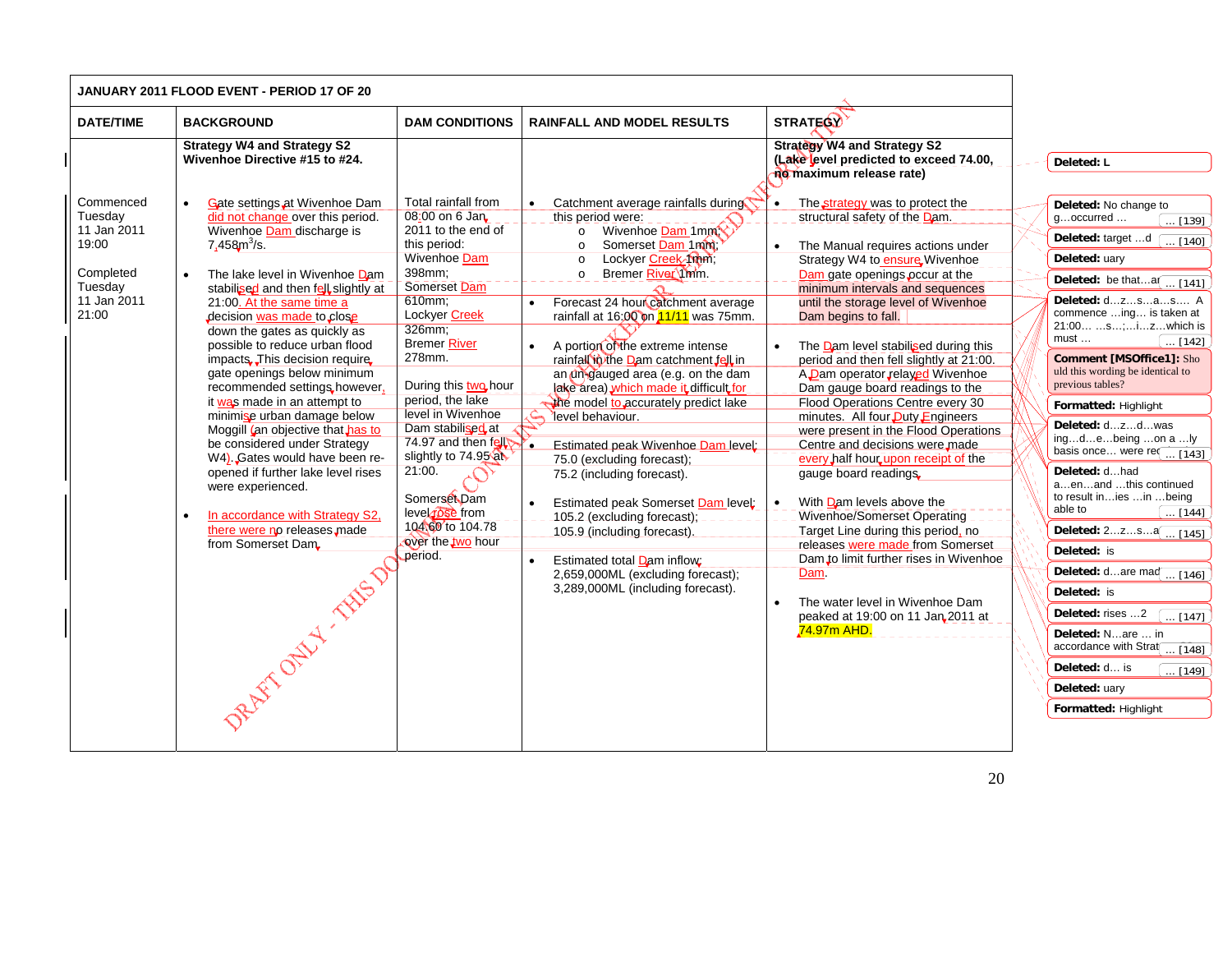| JANUARY 2011 FLOOD EVENT - PERIOD 18 OF 20                                                     |                                                                                                                                                                                                                                                                                                                                                                                                                                                                                                                                                                                                                                                                                                                                                                                                                                                                                                                                                                               |                                                                                                                                                                                                                                                                                                                                                                            |                                                                                                                                                                                                                                                                                                                                                                                                                                                                                                                                                                                                       |                                                                                                                                                                                                                                                                                                                                                                                                                                                                                                                                                                                                                                                                                                                                                                                                                                                                                                                                                                                                                |  |                                                                                                                                                                                                                                                                                                                                                                                                                                                                                                                                                                                                               |
|------------------------------------------------------------------------------------------------|-------------------------------------------------------------------------------------------------------------------------------------------------------------------------------------------------------------------------------------------------------------------------------------------------------------------------------------------------------------------------------------------------------------------------------------------------------------------------------------------------------------------------------------------------------------------------------------------------------------------------------------------------------------------------------------------------------------------------------------------------------------------------------------------------------------------------------------------------------------------------------------------------------------------------------------------------------------------------------|----------------------------------------------------------------------------------------------------------------------------------------------------------------------------------------------------------------------------------------------------------------------------------------------------------------------------------------------------------------------------|-------------------------------------------------------------------------------------------------------------------------------------------------------------------------------------------------------------------------------------------------------------------------------------------------------------------------------------------------------------------------------------------------------------------------------------------------------------------------------------------------------------------------------------------------------------------------------------------------------|----------------------------------------------------------------------------------------------------------------------------------------------------------------------------------------------------------------------------------------------------------------------------------------------------------------------------------------------------------------------------------------------------------------------------------------------------------------------------------------------------------------------------------------------------------------------------------------------------------------------------------------------------------------------------------------------------------------------------------------------------------------------------------------------------------------------------------------------------------------------------------------------------------------------------------------------------------------------------------------------------------------|--|---------------------------------------------------------------------------------------------------------------------------------------------------------------------------------------------------------------------------------------------------------------------------------------------------------------------------------------------------------------------------------------------------------------------------------------------------------------------------------------------------------------------------------------------------------------------------------------------------------------|
| <b>DATE/TIME</b>                                                                               | <b>BACKGROUND</b>                                                                                                                                                                                                                                                                                                                                                                                                                                                                                                                                                                                                                                                                                                                                                                                                                                                                                                                                                             | <b>DAM CONDITIONS</b>                                                                                                                                                                                                                                                                                                                                                      | <b>RAINFALL AND MODEL RESULTS</b>                                                                                                                                                                                                                                                                                                                                                                                                                                                                                                                                                                     | <b>STRATEGY-</b>                                                                                                                                                                                                                                                                                                                                                                                                                                                                                                                                                                                                                                                                                                                                                                                                                                                                                                                                                                                               |  |                                                                                                                                                                                                                                                                                                                                                                                                                                                                                                                                                                                                               |
|                                                                                                | <b>Strategy W4 and Strategy S2</b><br>Wivenhoe Directive #25 to #34.                                                                                                                                                                                                                                                                                                                                                                                                                                                                                                                                                                                                                                                                                                                                                                                                                                                                                                          |                                                                                                                                                                                                                                                                                                                                                                            |                                                                                                                                                                                                                                                                                                                                                                                                                                                                                                                                                                                                       | <b>Strategy W4 and Strategy S2</b><br>(Lake level predicted to exceed 74.00,<br>no maximum release rate)                                                                                                                                                                                                                                                                                                                                                                                                                                                                                                                                                                                                                                                                                                                                                                                                                                                                                                       |  | Deleted: L                                                                                                                                                                                                                                                                                                                                                                                                                                                                                                                                                                                                    |
| Commenced<br>Tuesday<br>11 Jan 2011<br>21:00<br>Completed<br>Wednesday<br>12 Jan 2011<br>08:00 | During this period, Wivenhoe<br>$\bullet$<br>Dam gates were closed as<br>quickly as possible without<br>causing rises in the Lake level.<br>This was done to reduce urban<br>flood impacts downstream. This<br>decision required gate openings<br>below minimum recommended<br>settings and was made in an<br>attempt to minimise urban<br>damage below Moggill (an<br>objective that must be<br>considered under this Strategy).<br>Gates were closed continuously<br>$\bullet$<br>at Wivenhoe Dam for 11 hours in<br>accordance with the standard<br>gate closing sequence, at an<br>average rate of just over 3.6<br>metres of opening per hour.<br>Wivenhoe Dam discharge was<br>decreased from $7,464m3/s$ to<br>$2.547m3/s$ . All rural bridges<br>below the dam remained flooded<br>and significant damage to urban<br>areas below Moggill <b>pccurred</b><br>No releases were made from<br>$\bullet$<br>Somerset Dam in accordance<br>with Strategy S2.<br>RAYT OFFER | Total rainfall from<br>08:00 on 6 Jan<br>2011 to the end of<br>this period:<br>Wivenhoe Dam<br>399mm;<br>Somerset Dam<br>613mm;<br>Lockyer Creek<br>328mm;<br><b>Bremer River</b><br>279mm.<br>Wivenhoe Dam<br>level fell from 74.97<br>to 74.78 over the 11<br>hour period.<br>Somerset Dam<br>level rose from<br>104.78 to 105.11<br>over the 11 hour<br>period <b>T</b> | Catchment average rainfalls during<br>this period were:<br>Wivenhoe Dam 1mm<br>$\circ$<br>Somerset Dam 3mm<br>$\circ$<br>Lockyer Creek 3m<br>$\circ$<br>Bremer River 10<br>$\circ$<br>Forecast 24 hour catchment average<br>rainfall at 16:00 on $11/11$ was 75mm.<br>Estimated peak Wivenhoe Dam level:<br>75.0 (excluding forecast);<br>75.0 (including forecast).<br><b>Estimated peak Somerset Dam level:</b><br>$\bullet$<br>405.1 (excluding forecast);<br>105.1 (including forecast).<br>Estimated total Dam inflow:<br>2,650,000ML (excluding forecast):<br>2,650,000ML (including forecast). | The strategy was to protect the<br>structural safety of the Dam.<br>The Manual requires actions under<br>Strategy W4 to ensure Wivenhoe<br>Dam gate openings occur at the<br>minimum intervals and sequences<br>until the storage level of Wivenhoe<br>Dam begins to fall. As the lake level<br>was falling slightly, a decision was<br>made to quickly reduce releases from<br>Wivenhoe Dam to as low a level as<br>possible, to minimise urban damage<br>below Moggill.<br>It was calculated that reducing to a<br>discharge of $2.547 \text{m}^3/\text{s}$ from<br>Wivenhoe Dam would:<br>Not increase the downstream<br>$Q_$<br>flood peak;<br>Not cause the water level in<br>Wivenhoe Dam to rise and:<br>Allow the Dam to be drained<br>$\circ$<br>back to FSL in seven days, in<br>accordance with the Manual.<br>With Dam levels above the<br>Wivenhoe/Somerset Operating<br>Target Line during this period, no<br>releases were made from Somerset<br>Dam to limit further rises in Wivenhoe<br>Dam. |  | Deleted: target d<br>$\overline{}$ [150]<br>Deleted: uary<br>Deleted: areoff  I These<br>actions are takens;<br>however itizwh $\boxed{ [151]}$<br>Deleted: be that $a$ $\boxed{ [152]}$<br><b>Comment [MSOffice2]:</b> Kee<br>p in line with previous tables?<br>Formatted: Highlight<br>Deleted: Because as<br>quickly and z<br>$\ldots$ [153]<br>Deleted: is<br>Deleted: falls<br>Deleted: is<br>Deleted:<br>Deleted: d is<br>$\ldots$ [154]<br>Deleted: rises<br>Deleted: i   has  not<br>been avoided<br>$\overline{\ldots}$ [155]<br>Deleted: d7<br>[156] ]<br>Deleted: dare maq  [157]<br>Deleted: are |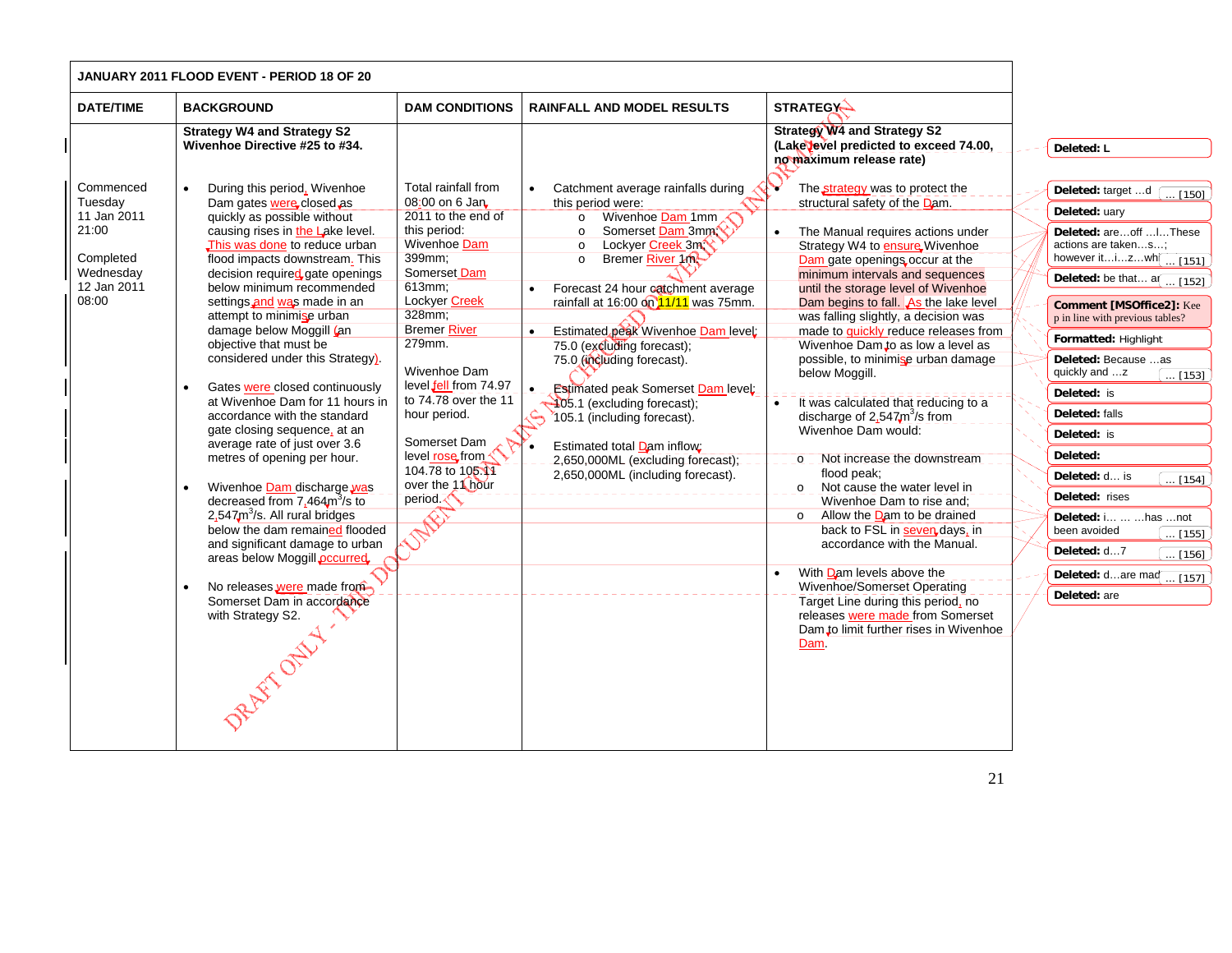|                                                                                                 | JANUARY 2011 FLOOD EVENT - PERIOD 19 OF 20                                                                                                                                                                                                                                                                                                                                                                                                                                                                                                                                                                                                                                                                                                                                                               |                                                                                                                                                                                                                                                                                                                                                                  |                                                                                                                                                                                                                                                            |                                                                                                                                                                                                                                                                                                                                                                                                                                                                                                                                                                                                                                                                                                                                                                                                                                                                                                                                                                                                                                                                                                                                                                                                                                              |                                                                                                                                                                                                                                                                                                                                                                                                                                                                                                |
|-------------------------------------------------------------------------------------------------|----------------------------------------------------------------------------------------------------------------------------------------------------------------------------------------------------------------------------------------------------------------------------------------------------------------------------------------------------------------------------------------------------------------------------------------------------------------------------------------------------------------------------------------------------------------------------------------------------------------------------------------------------------------------------------------------------------------------------------------------------------------------------------------------------------|------------------------------------------------------------------------------------------------------------------------------------------------------------------------------------------------------------------------------------------------------------------------------------------------------------------------------------------------------------------|------------------------------------------------------------------------------------------------------------------------------------------------------------------------------------------------------------------------------------------------------------|----------------------------------------------------------------------------------------------------------------------------------------------------------------------------------------------------------------------------------------------------------------------------------------------------------------------------------------------------------------------------------------------------------------------------------------------------------------------------------------------------------------------------------------------------------------------------------------------------------------------------------------------------------------------------------------------------------------------------------------------------------------------------------------------------------------------------------------------------------------------------------------------------------------------------------------------------------------------------------------------------------------------------------------------------------------------------------------------------------------------------------------------------------------------------------------------------------------------------------------------|------------------------------------------------------------------------------------------------------------------------------------------------------------------------------------------------------------------------------------------------------------------------------------------------------------------------------------------------------------------------------------------------------------------------------------------------------------------------------------------------|
| <b>DATE/TIME</b>                                                                                | <b>BACKGROUND</b>                                                                                                                                                                                                                                                                                                                                                                                                                                                                                                                                                                                                                                                                                                                                                                                        | <b>DAM CONDITIONS</b>                                                                                                                                                                                                                                                                                                                                            | <b>RAINFALL AND MODEL RESULTS</b>                                                                                                                                                                                                                          | <b>STRATEGY-</b>                                                                                                                                                                                                                                                                                                                                                                                                                                                                                                                                                                                                                                                                                                                                                                                                                                                                                                                                                                                                                                                                                                                                                                                                                             |                                                                                                                                                                                                                                                                                                                                                                                                                                                                                                |
|                                                                                                 | Transition from Strategy W4 to the<br><b>Drain Down Phase</b><br>Somerset Directives #8 to #9.                                                                                                                                                                                                                                                                                                                                                                                                                                                                                                                                                                                                                                                                                                           |                                                                                                                                                                                                                                                                                                                                                                  |                                                                                                                                                                                                                                                            | <b>Drain Down Phase</b><br>(Stored floodwaters emptied from the<br>dam in seven days)                                                                                                                                                                                                                                                                                                                                                                                                                                                                                                                                                                                                                                                                                                                                                                                                                                                                                                                                                                                                                                                                                                                                                        |                                                                                                                                                                                                                                                                                                                                                                                                                                                                                                |
| Commenced<br>Wednesday<br>12 Jan 2011<br>08:00<br>Completed<br>Thursday<br>13 Jan 2011<br>12:00 | Wivenhoe Dam gate settings did<br>not change over this period.<br>Wivenhoe Dam discharge was<br>2,534m <sup>3</sup> /s and all rural bridges<br>below the Dam remained<br>flooded.<br>Releases from Somerset Dam<br>began during this period as the<br>plotted Dam levels fell below the<br>Wivenhoe/Somerset Operating<br>Target Line. These actions were<br>undertaken in accordance with<br>Strategy S2 and to allow the<br>D'Aquilar Highway to be re-<br>opened as soon as possible.<br><b>Releases from Somerset Dam</b><br>continued even though plotted<br>Dam levels later rose above the<br>Wivenhoe/Somerset Operating<br>Target Line during this period, to<br>allow the Dam to be drained<br>back to FSL in seven days, in<br>accordance with the Manual.<br>Retrit only 1 Times of Chatter | Total rainfall from<br>$08:00$ on 6 Jan<br>2011 to the end of<br>this period:<br>Wivenhoe Dam<br>401mm;<br>Somerset Dam<br>619mm;<br>Lockver Creek<br>330mm;<br><b>Bremer River</b><br>280mm.<br>Wivenhoe Dam<br>level fell from 74.78<br>to 74.61 over the 28<br>hour period.<br><b>Somerset Dam</b><br>level fell from<br>105.11 to 103.96<br>over the 28 hour | Catchment average rainfalls during<br>this period were:<br>o Wivenhoe Dam 2mm:<br>Somerset Dam 6mm<br>$\circ$<br>Lockyer Creek 6mm<br>$\circ$<br>Bremer River 6mm<br>$\circ$<br>Forecast 24 hour catchment average<br>rainfall at 10:00 on 12/11 was 10mm. | During this period the strategy<br>Y<br>transitioned from Strategy W4. The<br>target was to protect the structural<br>safety of the dam to the Drain Down<br>Phase of the Eyent.<br>Once the Drain Down Phase<br>$\bullet$<br>commenced, the target was to<br>release stored floodwaters from the<br>Dam within seven days of the flood<br>peak passing through the dams,<br>while controlling downstream<br>impacts. Considerations impacting<br>the duration and timing of the Drain<br>Down Phase in this instance<br>included:<br>Causing no renewed increases<br>$\circ$<br>in river levels below the $D$ am<br>(except where they were<br>unavoidable due to tidal<br>influences):<br>Maintaining an adequate<br>$\circ$<br>release rate to ensure<br>temporary pumps providing<br>water supplies to the Lowood<br>area could continue to operate;<br>Minimising bank slumping<br>$\circ$<br>impacts along the river,<br>particularly in key areas such<br>as Coronation Drive (as<br>requested by Brisbane City<br>Council);<br>Re-opening Brisbane Valley<br>$\circ$<br><b>Highway and key rural bridges</b><br>as quickly as possible;<br>Achieving Full Supply Levels in<br>$\circ$<br>the Dams at the conclusion of<br>the Event. | Deleted: No change to gate<br>settings occurred at i<br>Ad<br>$\ldots$ [158]<br>Deleted: uary<br>Deleted: , during which<br>the $i$ ,e<br>. [159]<br>Deleted: commenced d<br>Edreleases from<br>Somerset dam continued<br>d7<br>$\ldots$ [160]<br>Formatted: Highlight<br>Deleted: d7  0 [ [161]<br>Deleted: falls<br>Deleted: d<br>$\boxed{ [162]}$<br>Deleted: falls<br>Deleted: that the<br>Deleted: zfrom t<br>$\dots$ [163]<br>Deleted: the h<br>$\boxed{164}$<br>Deleted: fsld.<br>[165] |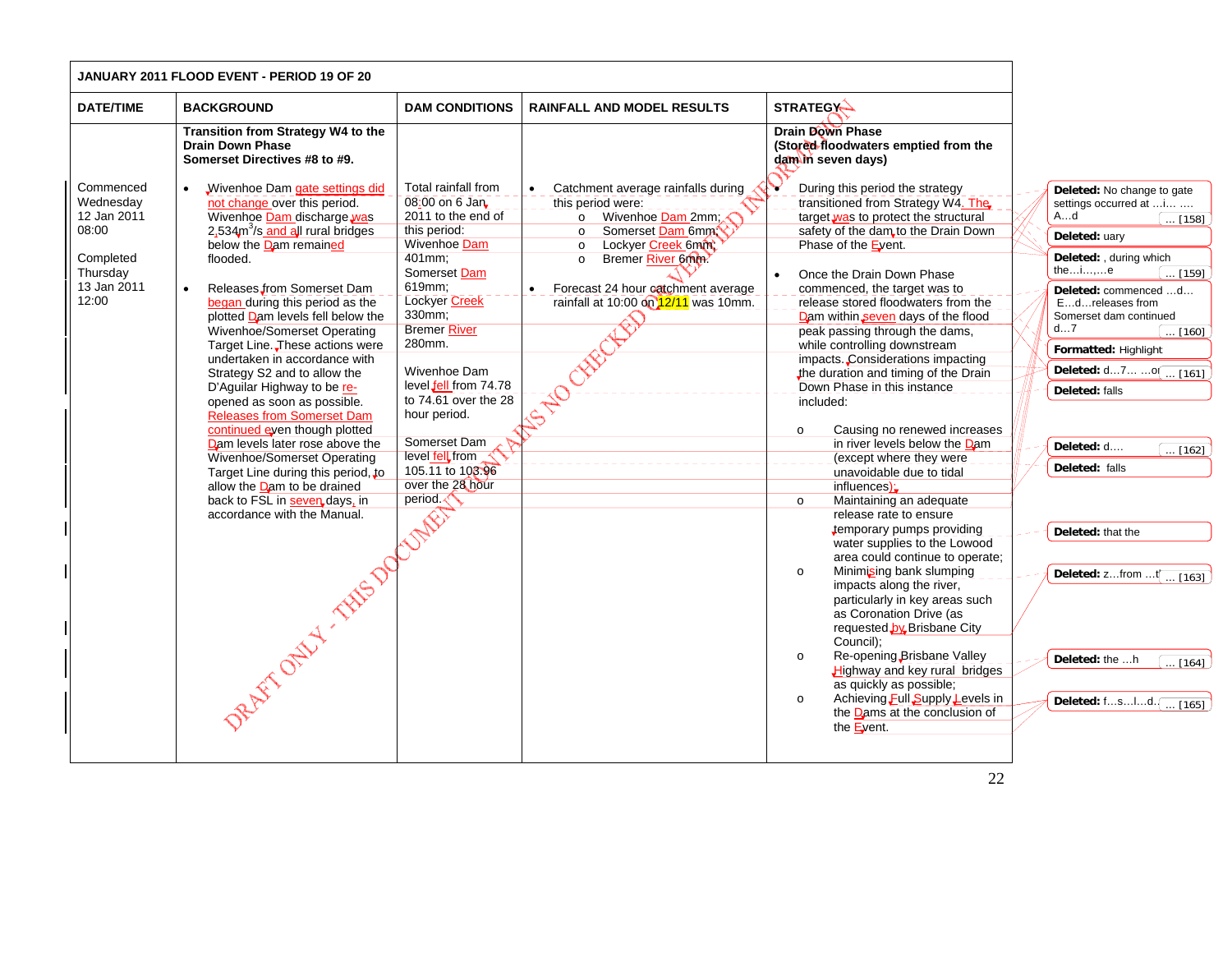|                                                | JANUARY 2011 FLOOD EVENT - PERIOD 20 OF 20                                                                                                                                                                                                                                                                                                                                                                              |                                                                                                                                                                                                                                                                                    |                                                                                                                                                                 |                                                                                                                                                                                                                                                                                                                                                                                                                                                                                                                                                                                                                                                                                                                                                                                                                       |                                                                                                                                                                                                                                                                                                                           |
|------------------------------------------------|-------------------------------------------------------------------------------------------------------------------------------------------------------------------------------------------------------------------------------------------------------------------------------------------------------------------------------------------------------------------------------------------------------------------------|------------------------------------------------------------------------------------------------------------------------------------------------------------------------------------------------------------------------------------------------------------------------------------|-----------------------------------------------------------------------------------------------------------------------------------------------------------------|-----------------------------------------------------------------------------------------------------------------------------------------------------------------------------------------------------------------------------------------------------------------------------------------------------------------------------------------------------------------------------------------------------------------------------------------------------------------------------------------------------------------------------------------------------------------------------------------------------------------------------------------------------------------------------------------------------------------------------------------------------------------------------------------------------------------------|---------------------------------------------------------------------------------------------------------------------------------------------------------------------------------------------------------------------------------------------------------------------------------------------------------------------------|
| <b>DATE/TIME</b>                               | <b>BACKGROUND</b>                                                                                                                                                                                                                                                                                                                                                                                                       | <b>DAM CONDITIONS</b>                                                                                                                                                                                                                                                              | <b>RAINFALL AND MODEL RESULTS</b>                                                                                                                               | <b>STRATEGY</b>                                                                                                                                                                                                                                                                                                                                                                                                                                                                                                                                                                                                                                                                                                                                                                                                       |                                                                                                                                                                                                                                                                                                                           |
| Commenced<br>Thursday<br>13 Jan 2011<br>12:00  | <b>Drain Down Phase</b><br>Wivenhoe Directives #35 to #62<br>Somerset Directives #10 to #13.<br>During this period, releases from<br>$\bullet$<br>Wivenhoe Dam were increased<br>as the peaks from Lockyer Creek<br>and Bremer River subside.<br>Downstream impacts were                                                                                                                                                | Total rainfall from<br>08:00 on 6 Jan<br>2011 to the end of<br>this period:<br>Wivenhoe Dam                                                                                                                                                                                        | Catchment average rainfalls during<br>this six day period were:<br>Wivenhoe Dam 14mm<br>$\circ$<br>Somerset Dam 7mm<br>$\circ$<br>Lockyer Creek 7mm<br>$\Omega$ | <b>Drain Down Phase</b><br>During this period the target was to<br>release stored floodwaters from the<br>Dam within seven days of the flood<br>peak passing through the <b>Dams</b> ,<br>while controlling downstream                                                                                                                                                                                                                                                                                                                                                                                                                                                                                                                                                                                                | Deleted: uary<br>Deleted: are<br>Deleted: the<br>Deleted: d<br>Deleted: 7                                                                                                                                                                                                                                                 |
| Completed<br>Wednesday<br>19 Jan 2011<br>12:00 | controlled to ensure that, at no<br>time during this phase.<br>downstream water levels, rose,<br>except if impacted by tidal<br>influences.<br>During this period, stored flood<br>water in Somerset Dam was<br>drained into Wivenhoe Dam in<br>accordance with the drain down<br>target of seven days.<br>Importance was placed on<br>opening the D'Aguilar Highway<br>as soon as possible.<br>2 AFT OFFER TAILS DOCK! | 415mm;<br>Somerset Dam<br>626mm;<br>Lockyer Creek<br>337mm:<br><b>Bremer River</b><br>288mm.<br>Wivenhoe Dam<br>level fell from 74.61<br>to 66.89 over the<br>six day period.<br>Somerset Dam<br>level fell from<br>103.96 to 99.00<br>over the six day<br>period.<br><b>NAMES</b> | Bremer River 8000<br>$\circ$<br>$\mathbb{R}^{3}$                                                                                                                | impacts. Considerations impacting<br>the duration and timing of the Drain<br>Down Phase in this instance<br>included:<br>Causing no renewed increases<br>$\circ$<br>in river levels below the Dam<br>(except where unavoidable due<br>to tidal influences):<br>Maintaining an adequate<br>$\circ$<br>release rate to ensure<br>temporary pumps providing<br>water supplies to the Lowood<br>area could continue to operate;<br>Minimising bank slumping<br>$\circ$<br>impacts along the river,<br>particularly in key areas such<br>as Coronation Drive (as<br>requested by Brisbane City<br>Council);<br>Re-opening Brisbane Valley<br>$\circ$<br>Highway and key rural bridges<br>as quickly as possible;<br>Achieving Full Supply Levels in<br>$\circ$<br>the $\frac{D}{2}$ ams at the conclusion of<br>the Event. | Deleted: d<br>Deleted: are<br>Deleted:<br>Deleted: do<br>Deleted: on<br>Deleted: rise<br>Deleted: d<br>Deleted: they were<br>Deleted: i<br>Deleted: .<br>Deleted: falls<br>Deleted: 6<br>Deleted: that the<br>Deleted: i<br>Deleted: falls<br>Deleted: z<br>Deleted: 6<br>Deleted: from the<br>Deleted: the<br>Deleted: h |
|                                                |                                                                                                                                                                                                                                                                                                                                                                                                                         |                                                                                                                                                                                                                                                                                    |                                                                                                                                                                 |                                                                                                                                                                                                                                                                                                                                                                                                                                                                                                                                                                                                                                                                                                                                                                                                                       | Deleted: f<br>Deleted: s<br>Deleted: I<br>Deleted: d                                                                                                                                                                                                                                                                      |

**Deleted:** e

 $\overline{\phantom{0}}$ 

—<br>—<br>—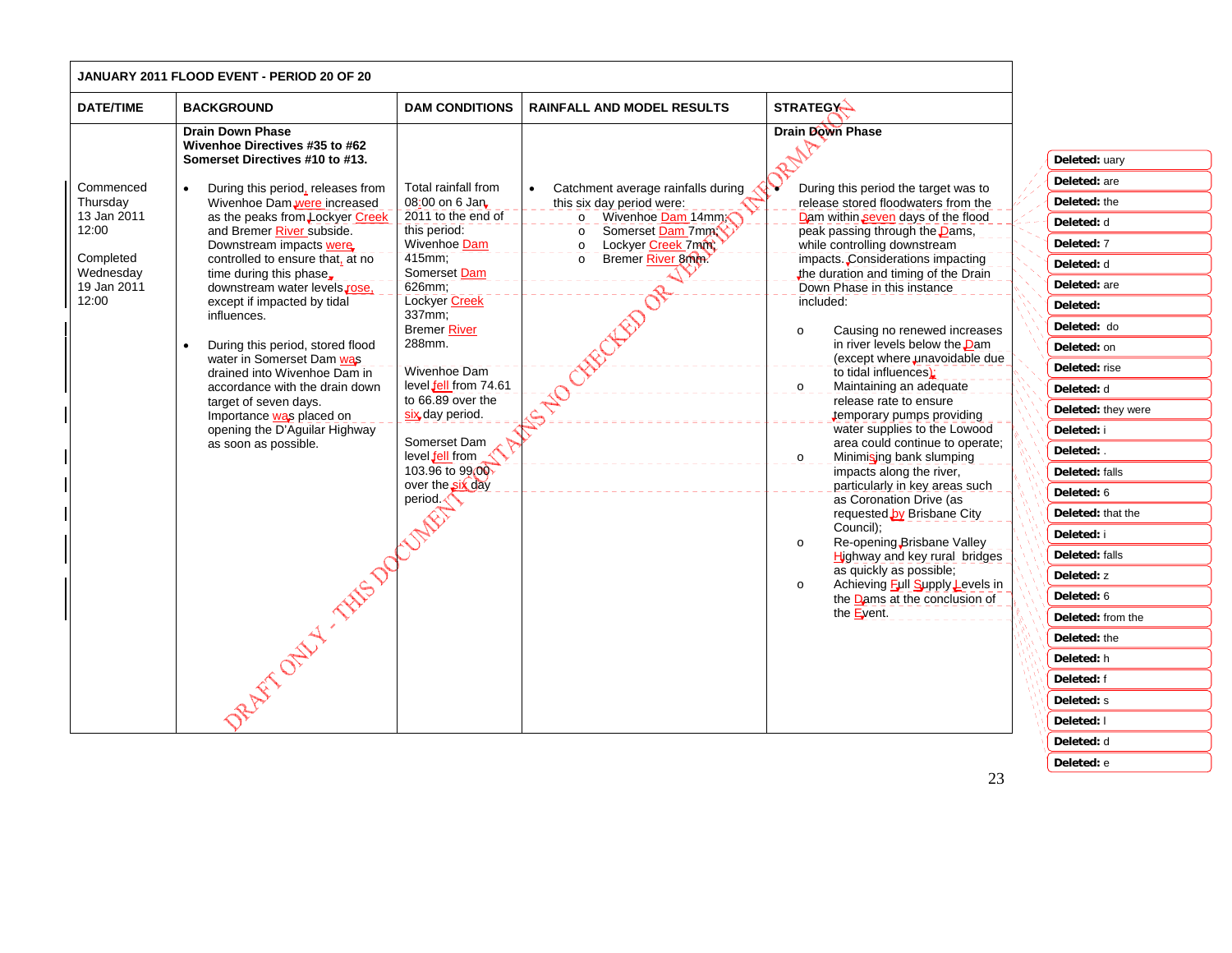| Page 4: [1] Deleted<br>are   | 11/02/2011 10:05:00 AM |
|------------------------------|------------------------|
| Page 4: [1] Deleted          | 11/02/2011 9:57:00 AM  |
| Page 4: [1] Deleted<br>will  | 11/02/2011 10:05:00 AM |
| Page 4: [2] Deleted          | 10/02/2011 2:50:00 PM  |
| Page 4: [2] Deleted          | 11/02/2011 9:58:00 AM  |
| Page 4: [3] Deleted<br>is    | 10/02/2011 2:46:00 PM  |
| Page 4: [3] Deleted          | 10/02/2011 2:47:00 PM  |
| Page 4: [4] Deleted          | 10/02/2011 2:50:00 PM  |
| Page 4: [4] Deleted          | 11/02/2011 9:58:00 AM  |
| Page 4: [5] Deleted          | 11/02/2011 9:58:00 AM  |
| Page 4: [5] Deleted<br>3/s   | 11/02/2011 10:01:00 AM |
| Page 4: [6] Deleted          | 11/02/2011 9:58:00 AM  |
| Page 4: [6] Deleted<br>3/s   | 11/02/2011 10:01:00 AM |
| Page 4: [7] Deleted          | 11/02/2011 9:58:00 AM  |
| Page 4: [7] Deleted<br>3/s   | 11/02/2011 10:01:00 AM |
| Page 4: [8] Deleted          | 11/02/2011 9:58:00 AM  |
| Page 4: [8] Deleted<br>3/s   | 11/02/2011 10:02:00 AM |
| Page 4: [9] Deleted          | 11/02/2011 9:58:00 AM  |
| Page 4: [9] Deleted<br>3/s   | 11/02/2011 10:02:00 AM |
| Page 4: [10] Deleted         | 11/02/2011 9:58:00 AM  |
| Page 4: [10] Deleted<br>3/s  | 11/02/2011 10:02:00 AM |
| Page 6: [11] Deleted<br>о    | 11/02/2011 10:07:00 AM |
| Page 6: [11] Deleted<br>s    | 11/02/2011 10:07:00 AM |
| Page 6: [11] Deleted<br>that | 10/02/2011 2:53:00 PM  |
| Page 6: [11] Deleted<br>will | 11/02/2011 10:07:00 AM |
| Page 6: [11] Deleted         | 11/02/2011 10:08:00 AM |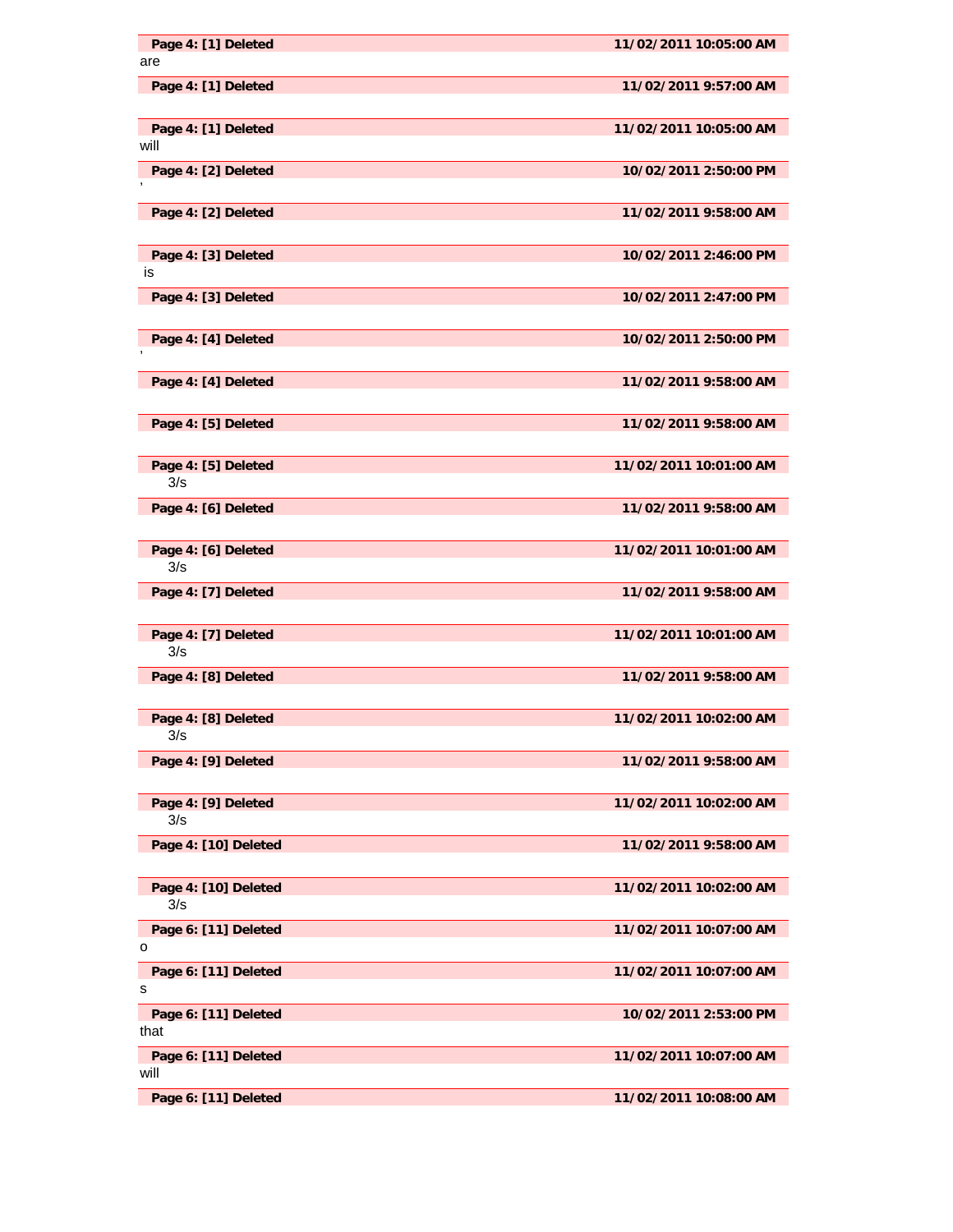| was                                         |                        |
|---------------------------------------------|------------------------|
| Page 6: [12] Deleted<br>has                 | 11/02/2011 10:14:00 AM |
| Page 6: [12] Deleted<br>o                   | 11/02/2011 10:14:00 AM |
| Page 6: [12] Deleted<br>that                | 10/02/2011 2:56:00 PM  |
| Page 6: [12] Deleted<br>will                | 11/02/2011 10:14:00 AM |
| Page 6: [12] Deleted<br>d                   | 11/02/2011 10:14:00 AM |
| Page 6: [13] Deleted<br>rises               | 11/02/2011 10:14:00 AM |
| Page 6: [13] Deleted<br>6                   | 10/02/2011 2:55:00 PM  |
| Page 6: [14] Deleted<br>are                 | 11/02/2011 10:08:00 AM |
| Page 6: [14] Deleted<br>will                | 11/02/2011 10:08:00 AM |
| Page 6: [14] Deleted                        | 11/02/2011 10:11:00 AM |
| Page 6: [14] Deleted                        | 11/02/2011 10:11:00 AM |
| Page 6: [14] Deleted<br>be                  | 11/02/2011 10:10:00 AM |
|                                             |                        |
| Page 6: [14] Deleted<br>d                   | 11/02/2011 10:11:00 AM |
| Page 6: [14] Deleted                        | 11/02/2011 10:11:00 AM |
| The timing of release commencement was also |                        |
| Page 6: [14] Deleted<br>maintaining         | 10/02/2011 2:55:00 PM  |
| Page 6: [14] Deleted<br>able                | 11/02/2011 10:12:00 AM |
| Page 6: [14] Deleted                        | 11/02/2011 10:23:00 AM |
| Page 6: [15] Deleted<br>rises               | 11/02/2011 10:14:00 AM |
| Page 6: [15] Deleted<br>6                   | 10/02/2011 2:55:00 PM  |
| Page 6: [16] Deleted<br>is                  | 10/02/2011 2:56:00 PM  |
| Page 6: [16] Deleted                        | 11/02/2011 10:03:00 AM |
| Page 6: [17] Deleted<br>ı                   | 10/02/2011 2:55:00 PM  |
| Page 6: [17] Deleted<br>s                   | 11/02/2011 10:12:00 AM |
| Page 7: [18] Deleted<br>s                   | 11/02/2011 10:20:00 AM |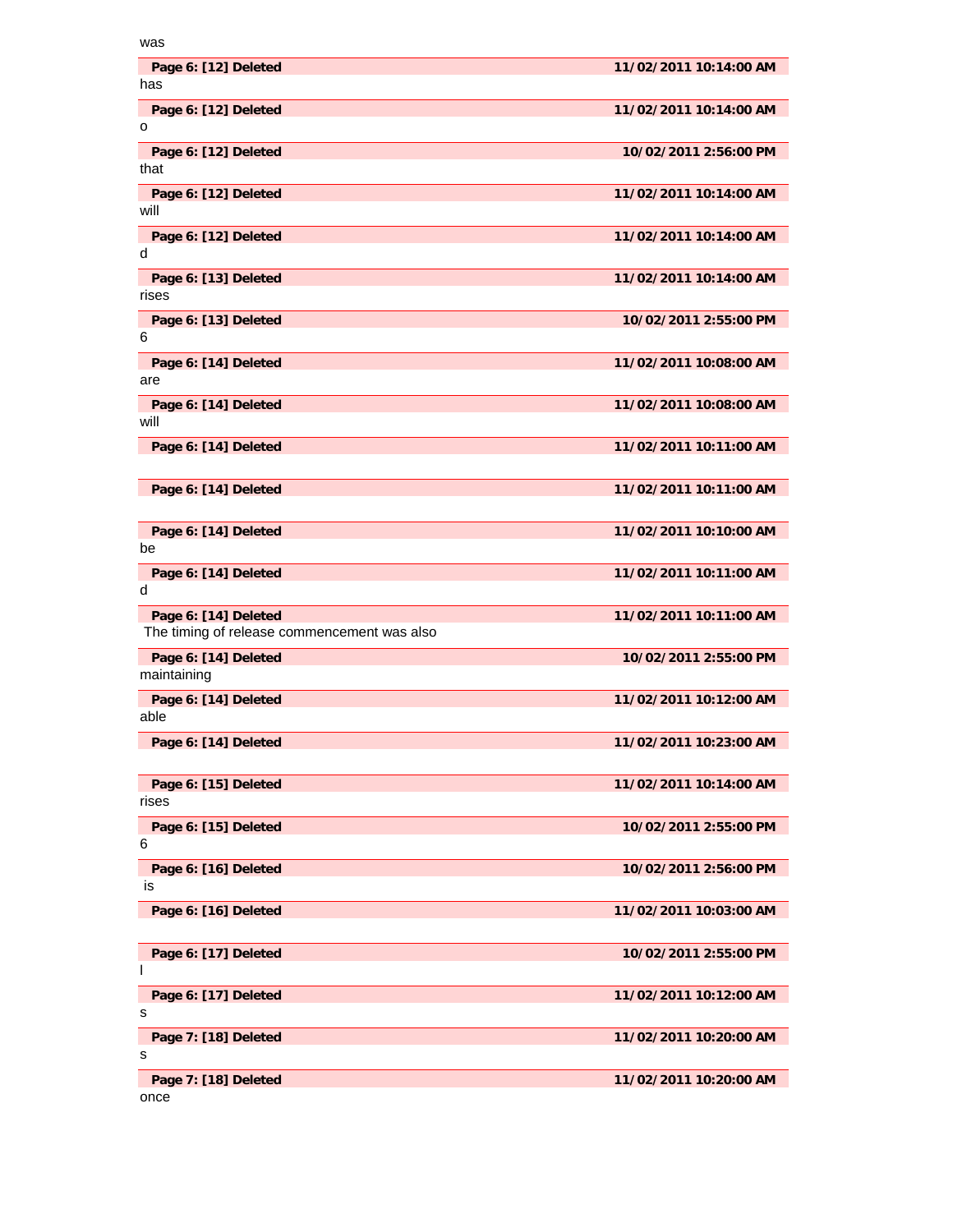| Page 7: [18] Deleted             | 11/02/2011 10:20:00 AM |
|----------------------------------|------------------------|
| o                                |                        |
| Page 7: [18] Deleted             | 10/02/2011 3:08:00 PM  |
| that the                         |                        |
| Page 7: [18] Deleted             | 11/02/2011 10:20:00 AM |
| Ť                                |                        |
| Page 7: [18] Deleted             | 11/02/2011 10:20:00 AM |
| cannot                           |                        |
| Page 7: [18] Deleted             | 11/02/2011 10:22:00 AM |
|                                  |                        |
| Page 7: [19] Deleted             | 11/02/2011 10:16:00 AM |
| once                             |                        |
| Page 7: [19] Deleted             | 11/02/2011 10:16:00 AM |
| s                                |                        |
| Page 7: [20] Deleted             | 11/02/2011 10:16:00 AM |
| once                             |                        |
|                                  |                        |
| Page 7: [20] Deleted<br>o        | 11/02/2011 10:17:00 AM |
|                                  |                        |
| Page 7: [20] Deleted<br>that the | 10/02/2011 2:57:00 PM  |
|                                  |                        |
| Page 7: [20] Deleted             | 11/02/2011 10:17:00 AM |
| ill                              |                        |
| Page 7: [20] Deleted             | 11/02/2011 10:17:00 AM |
|                                  |                        |
| Page 7: [20] Deleted             | 11/02/2011 10:17:00 AM |
| meet the intent of               |                        |
| Page 7: [20] Deleted             | 10/02/2011 2:59:00 PM  |
| s                                |                        |
| Page 7: [20] Deleted             | 11/02/2011 10:17:00 AM |
|                                  |                        |
| Page 7: [20] Deleted             | 11/02/2011 10:17:00 AM |
|                                  |                        |
| Page 7: [20] Deleted             | 10/02/2011 2:57:00 PM  |
|                                  |                        |
| Page 7: [20] Deleted             | 11/02/2011 10:17:00 AM |
|                                  |                        |
| Page 7: [20] Deleted             | 11/02/2011 10:17:00 AM |
|                                  |                        |
|                                  |                        |
| Page 7: [20] Deleted<br>d        | 10/02/2011 2:57:00 PM  |
|                                  |                        |
| Page 7: [20] Deleted             | 11/02/2011 10:22:00 AM |
|                                  |                        |
| Page 7: [21] Deleted             | 11/02/2011 10:20:00 AM |
| е                                |                        |
| Page 7: [21] Deleted             | 11/02/2011 10:20:00 AM |
| s                                |                        |
| Page 7: [21] Deleted             | 11/02/2011 10:20:00 AM |
|                                  |                        |
| Page 7: [21] Deleted             | 11/02/2011 10:20:00 AM |
|                                  |                        |
| Page 7: [22] Deleted             | 10/02/2011 3:00:00 PM  |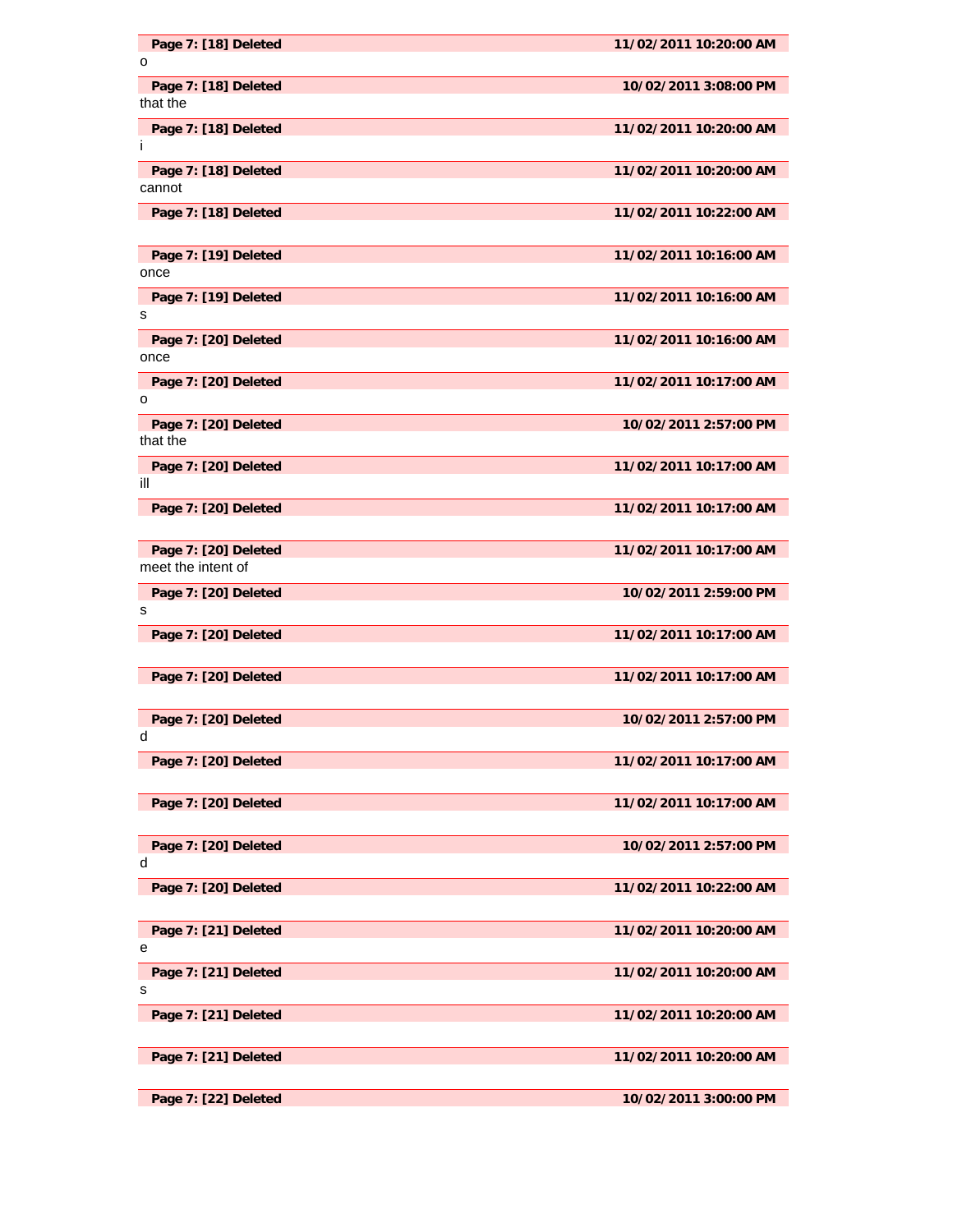| d                                          |                        |
|--------------------------------------------|------------------------|
| Page 7: [22] Deleted<br>is                 | 10/02/2011 3:00:00 PM  |
| Page 7: [23] Deleted                       | 11/02/2011 10:22:00 AM |
| Page 7: [23] Deleted<br>s                  | 11/02/2011 10:20:00 AM |
| Page 7: [23] Deleted<br>consideration of   | 11/02/2011 10:21:00 AM |
| Page 7: [23] Deleted                       | 11/02/2011 10:21:00 AM |
| Page 7: [23] Deleted<br>during this period | 11/02/2011 10:21:00 AM |
| Page 7: [23] Deleted<br>z                  | 10/02/2011 3:08:00 PM  |
| Page 7: [23] Deleted<br>endeavoring        | 10/02/2011 3:08:00 PM  |
| Page 7: [23] Deleted<br>maintain           | 10/02/2011 3:08:00 PM  |
| Page 7: [23] Deleted                       | 11/02/2011 10:22:00 AM |
| Page 7: [24] Deleted                       | 11/02/2011 10:19:00 AM |
| Page 7: [24] Deleted                       | 11/02/2011 10:22:00 AM |
| Page 7: [25] Deleted<br>that               | 10/02/2011 3:08:00 PM  |
| Page 7: [25] Deleted<br>d                  | 10/02/2011 3:09:00 PM  |
| Page 7: [26] Deleted<br>was                | 11/02/2011 10:28:00 AM |
| Page 7: [26] Deleted<br>uary               | 10/02/2011 3:01:00 PM  |
| Page 7: [26] Deleted                       | 11/02/2011 10:22:00 AM |
| Page 7: [27] Deleted<br>uary               | 10/02/2011 2:58:00 PM  |
| Page 7: [27] Deleted<br>İ                  | 11/02/2011 10:18:00 AM |
| Page 7: [27] Deleted                       | 11/02/2011 10:18:00 AM |
| Page 7: [27] Deleted                       | 11/02/2011 10:18:00 AM |
| Page 7: [27] Deleted<br>d                  | 10/02/2011 2:58:00 PM  |
| Page 7: [27] Deleted<br>the                | 10/02/2011 2:58:00 PM  |
| Page 7: [27] Deleted<br>are                | 11/02/2011 10:23:00 AM |
| Page 7: [28] Deleted<br>is                 | 10/02/2011 3:01:00 PM  |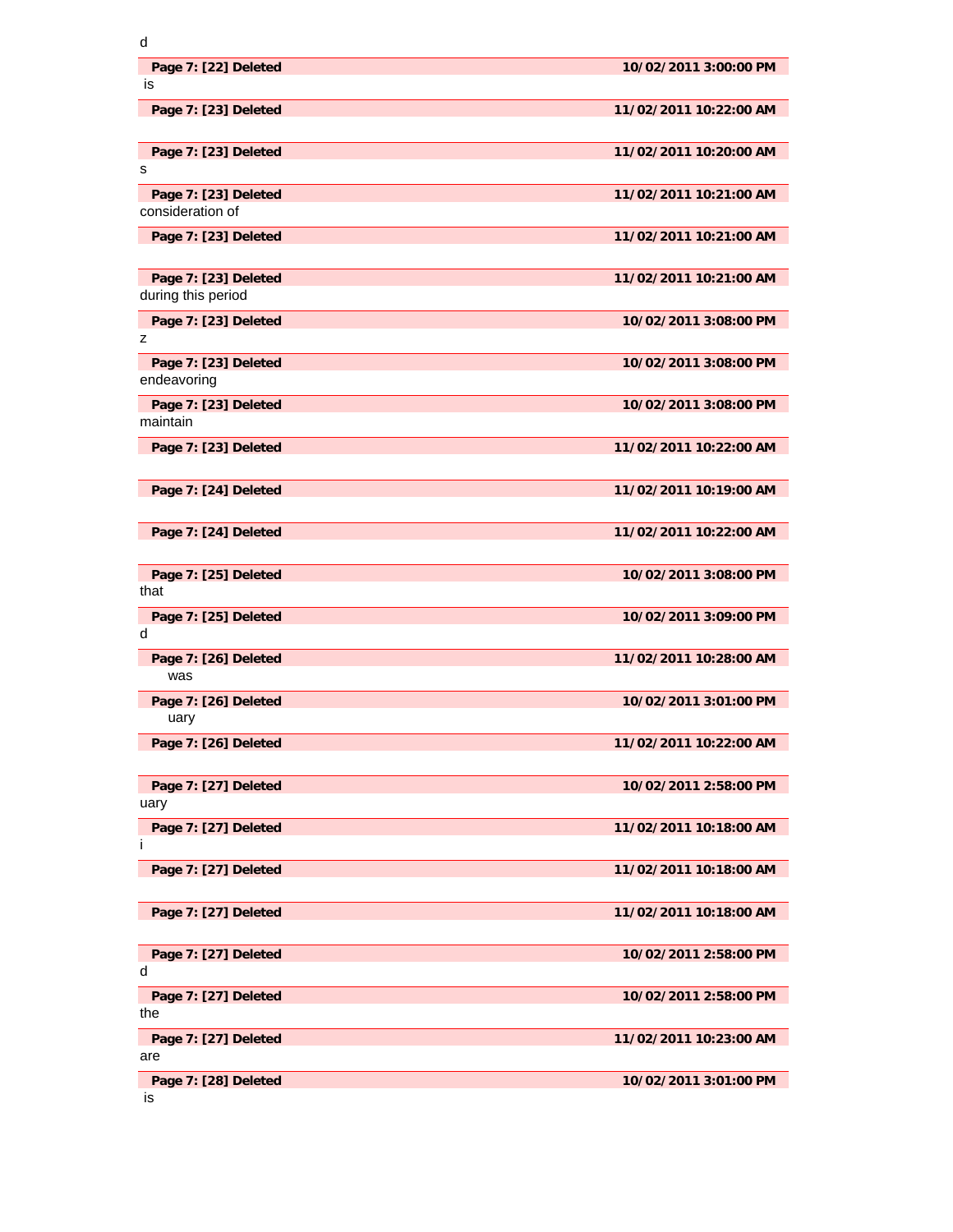| Page 7: [28] Deleted                     | 10/02/2011 3:01:00 PM  |
|------------------------------------------|------------------------|
| Page 7: [28] Deleted                     | 11/02/2011 10:19:00 AM |
| Page 8: [29] Deleted<br>s                | 11/02/2011 10:25:00 AM |
| Page 8: [29] Deleted                     | 11/02/2011 10:25:00 AM |
| Page 8: [29] Deleted                     | 11/02/2011 10:25:00 AM |
| Page 8: [30] Deleted                     | 11/02/2011 10:23:00 AM |
| Page 8: [30] Deleted<br>is               | 11/02/2011 10:23:00 AM |
| Page 8: [30] Deleted                     | 11/02/2011 10:23:00 AM |
| Page 8: [30] Deleted<br>d                | 10/02/2011 3:09:00 PM  |
| Page 8: [30] Deleted<br>are              | 11/02/2011 10:23:00 AM |
| Page 8: [31] Deleted<br>s                | 11/02/2011 10:25:00 AM |
| Page 8: [31] Deleted<br>consideration of | 11/02/2011 10:25:00 AM |
| Page 8: [31] Deleted                     | 11/02/2011 10:25:00 AM |
| Page 8: [31] Deleted<br>I.               | 10/02/2011 3:11:00 PM  |
| Page 8: [31] Deleted<br>z                | 10/02/2011 3:12:00 PM  |
| Page 8: [31] Deleted<br>maintain         | 10/02/2011 3:12:00 PM  |
| Page 8: [32] Deleted<br>d                | 10/02/2011 3:10:00 PM  |
| Page 8: [32] Deleted<br>IS               | 10/02/2011 3:10:00 PM  |
| Page 8: [33] Deleted<br>L                | 10/02/2011 3:12:00 PM  |
| Page 8: [33] Deleted<br>d                | 10/02/2011 3:12:00 PM  |
| Page 8: [34] Deleted<br>was              | 11/02/2011 10:28:00 AM |
| Page 8: [34] Deleted<br>uary             | 10/02/2011 3:10:00 PM  |
| Page 8: [35] Deleted<br>IS               | 10/02/2011 3:10:00 PM  |
| Page 8: [35] Deleted                     | 11/02/2011 10:24:00 AM |
| Page 8: [35] Deleted                     | 11/02/2011 10:25:00 AM |
| Page 9: [36] Deleted                     | 11/02/2011 10:31:00 AM |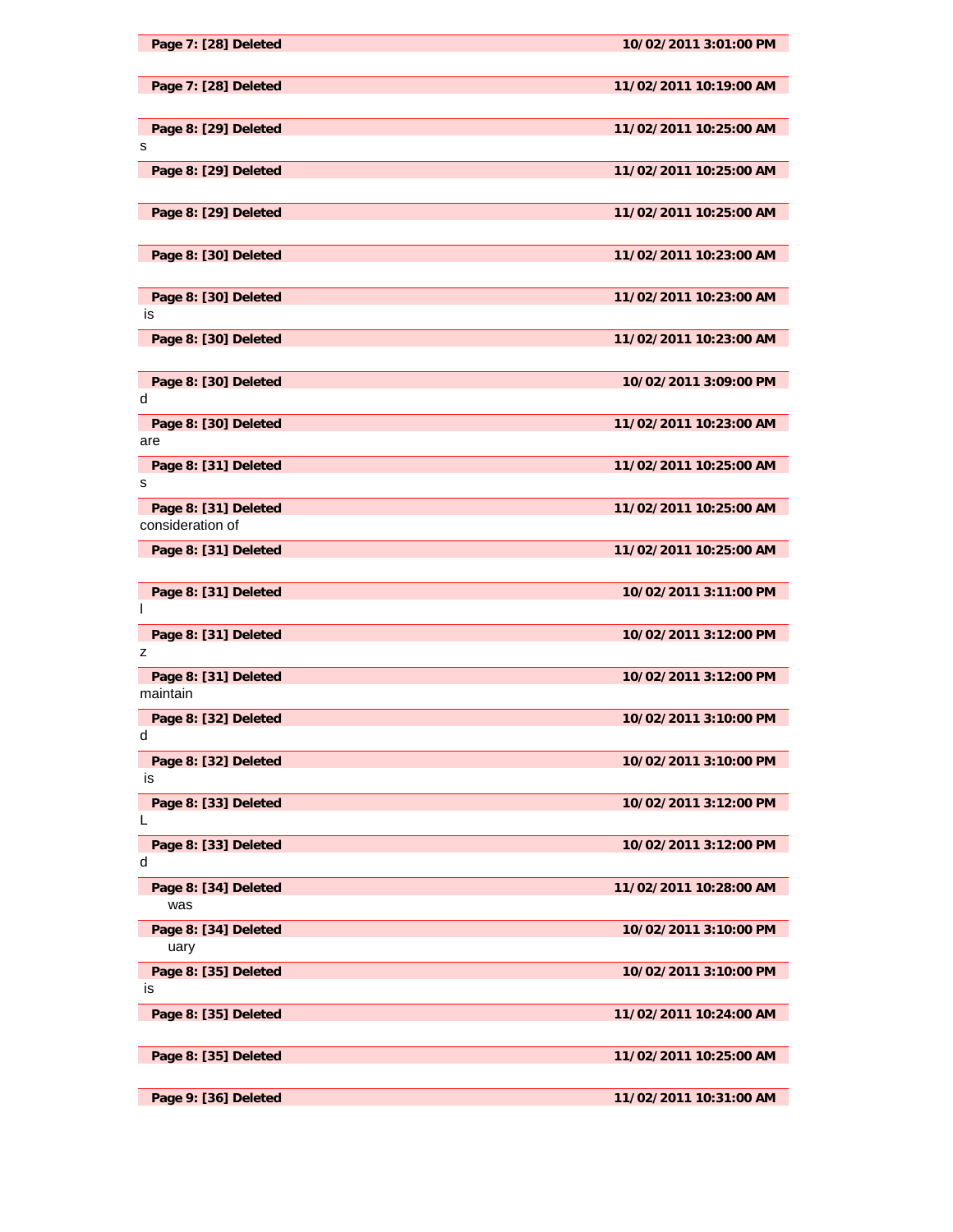| Page 9: [36] Deleted                     | 11/02/2011 10:31:00 AM |
|------------------------------------------|------------------------|
| Page 9: [36] Deleted                     | 11/02/2011 10:31:00 AM |
| Page 9: [37] Deleted                     | 11/02/2011 10:31:00 AM |
| s                                        |                        |
| Page 9: [37] Deleted<br>consideration of | 11/02/2011 10:31:00 AM |
| Page 9: [37] Deleted                     | 11/02/2011 10:31:00 AM |
| Page 9: [37] Deleted                     | 10/02/2011 3:16:00 PM  |
| T                                        |                        |
| Page 9: [37] Deleted<br>z                | 10/02/2011 3:16:00 PM  |
|                                          | 10/02/2011 3:16:00 PM  |
| Page 9: [37] Deleted<br>maintain         |                        |
| Page 9: [38] Deleted                     | 11/02/2011 10:27:00 AM |
|                                          |                        |
| Page 9: [38] Deleted                     | 11/02/2011 10:27:00 AM |
|                                          |                        |
| Page 9: [39] Deleted<br>falls            | 11/02/2011 10:27:00 AM |
| Page 9: [39] Deleted                     | 10/02/2011 3:13:00 PM  |
| 7                                        |                        |
| Page 9: [40] Deleted                     | 10/02/2011 3:13:00 PM  |
| d                                        |                        |
| Page 9: [40] Deleted<br>are              | 11/02/2011 10:27:00 AM |
| Page 9: [41] Deleted<br>d                | 10/02/2011 3:14:00 PM  |
| Page 9: [41] Deleted                     | 10/02/2011 3:14:00 PM  |
| is                                       |                        |
| Page 9: [42] Deleted<br>falls            | 11/02/2011 10:27:00 AM |
| Page 9: [42] Deleted                     | 10/02/2011 3:13:00 PM  |
| 7                                        |                        |
| Page 9: [43] Deleted<br>L                | 10/02/2011 3:17:00 PM  |
| Page 9: [43] Deleted                     | 11/02/2011 10:32:00 AM |
| d                                        |                        |
| Page 9: [44] Deleted                     | 11/02/2011 10:28:00 AM |
| was                                      |                        |
| Page 9: [44] Deleted<br>uary             | 10/02/2011 3:15:00 PM  |
| Page 9: [45] Deleted                     | 10/02/2011 3:16:00 PM  |
| is                                       |                        |
| Page 9: [45] Deleted                     | 11/02/2011 10:32:00 AM |
|                                          |                        |
| Page 10: [46] Deleted                    | 10/02/2011 3:20:00 PM  |
|                                          |                        |

s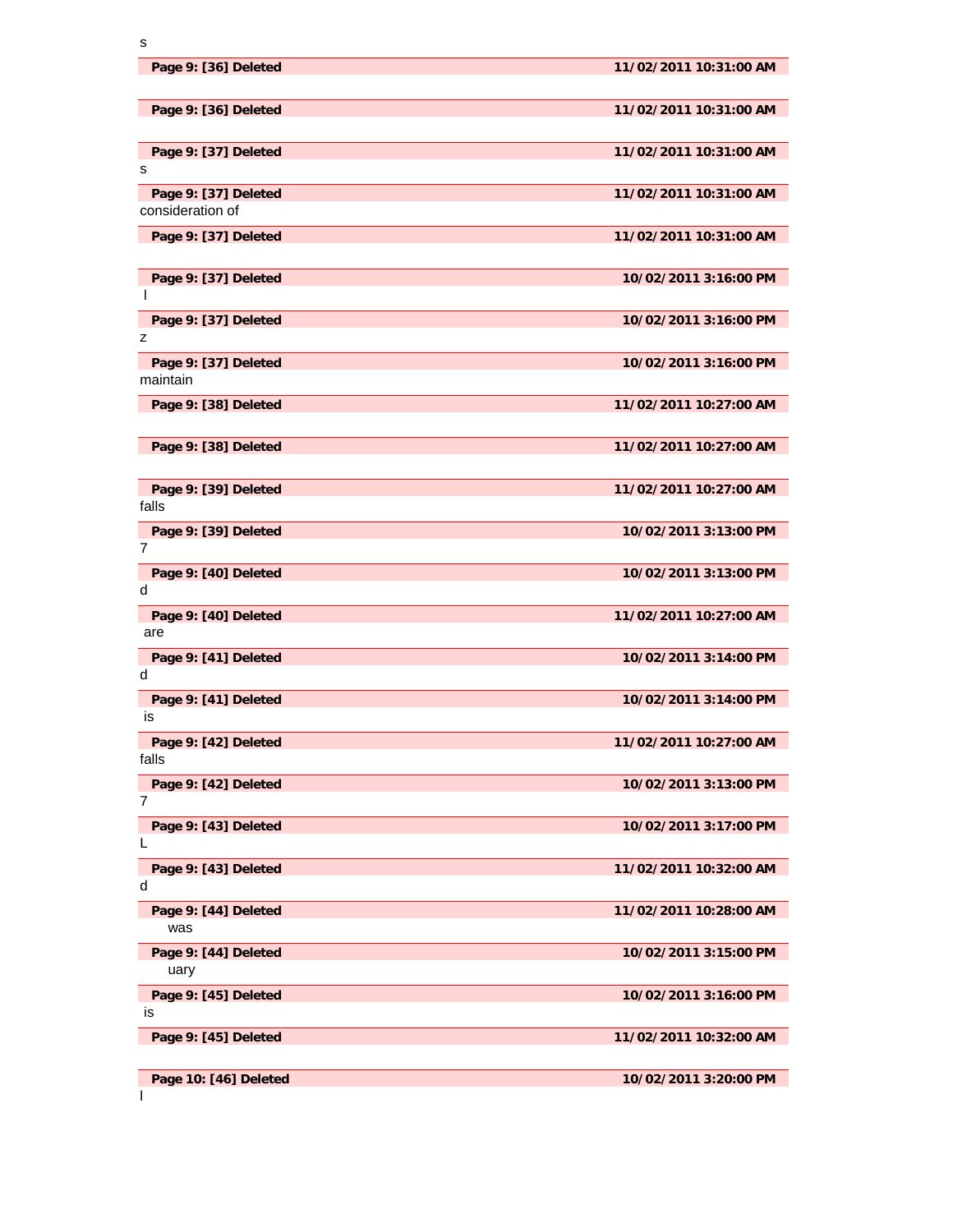| Page 10: [46] Deleted<br>d                 | 10/02/2011 3:20:00 PM  |
|--------------------------------------------|------------------------|
|                                            |                        |
| Page 10: [46] Deleted<br>d                 | 10/02/2011 3:20:00 PM  |
| Page 10: [46] Deleted                      | 11/02/2011 10:34:00 AM |
| Page 10: [46] Deleted<br>Ť                 | 11/02/2011 10:34:00 AM |
|                                            | 10/02/2011 3:20:00 PM  |
| Page 10: [46] Deleted<br>the consideration |                        |
| Page 10: [46] Deleted                      | 10/02/2011 3:20:00 PM  |
| z                                          |                        |
| Page 10: [47] Deleted                      | 11/02/2011 10:33:00 AM |
| Page 10: [47] Deleted                      | 11/02/2011 10:33:00 AM |
| Page 10: [48] Deleted<br>O                 | 10/02/2011 3:20:00 PM  |
| Page 10: [48] Deleted                      | 10/02/2011 3:21:00 PM  |
| е                                          |                        |
| Page 10: [48] Deleted<br>е                 | 10/02/2011 3:21:00 PM  |
| Page 10: [48] Deleted                      | 11/02/2011 10:35:00 AM |
| Page 10: [48] Deleted                      | 10/02/2011 3:21:00 PM  |
| z                                          |                        |
| Page 10: [48] Deleted<br>maintain          | 10/02/2011 3:21:00 PM  |
| Page 10: [49] Deleted<br>rises             | 11/02/2011 10:33:00 AM |
| Page 10: [49] Deleted<br>6                 | 11/02/2011 10:33:00 AM |
| Page 10: [49] Deleted                      | 11/02/2011 10:33:00 AM |
| Page 10: [50] Deleted<br>d                 | 10/02/2011 3:19:00 PM  |
| Page 10: [50] Deleted<br>is                | 10/02/2011 3:19:00 PM  |
| Page 10: [51] Deleted<br>d                 | 10/02/2011 3:17:00 PM  |
| Page 10: [51] Deleted<br>are               | 11/02/2011 10:33:00 AM |
| Page 10: [52] Deleted                      | 11/02/2011 10:33:00 AM |
| rises                                      |                        |
| Page 10: [52] Deleted<br>6                 | 11/02/2011 10:33:00 AM |
| Page 10: [53] Deleted                      | 10/02/2011 3:20:00 PM  |
| is                                         |                        |
| Page 10: [53] Deleted                      | 11/02/2011 10:34:00 AM |
| Page 11: [54] Deleted                      | 11/02/2011 10:39:00 AM |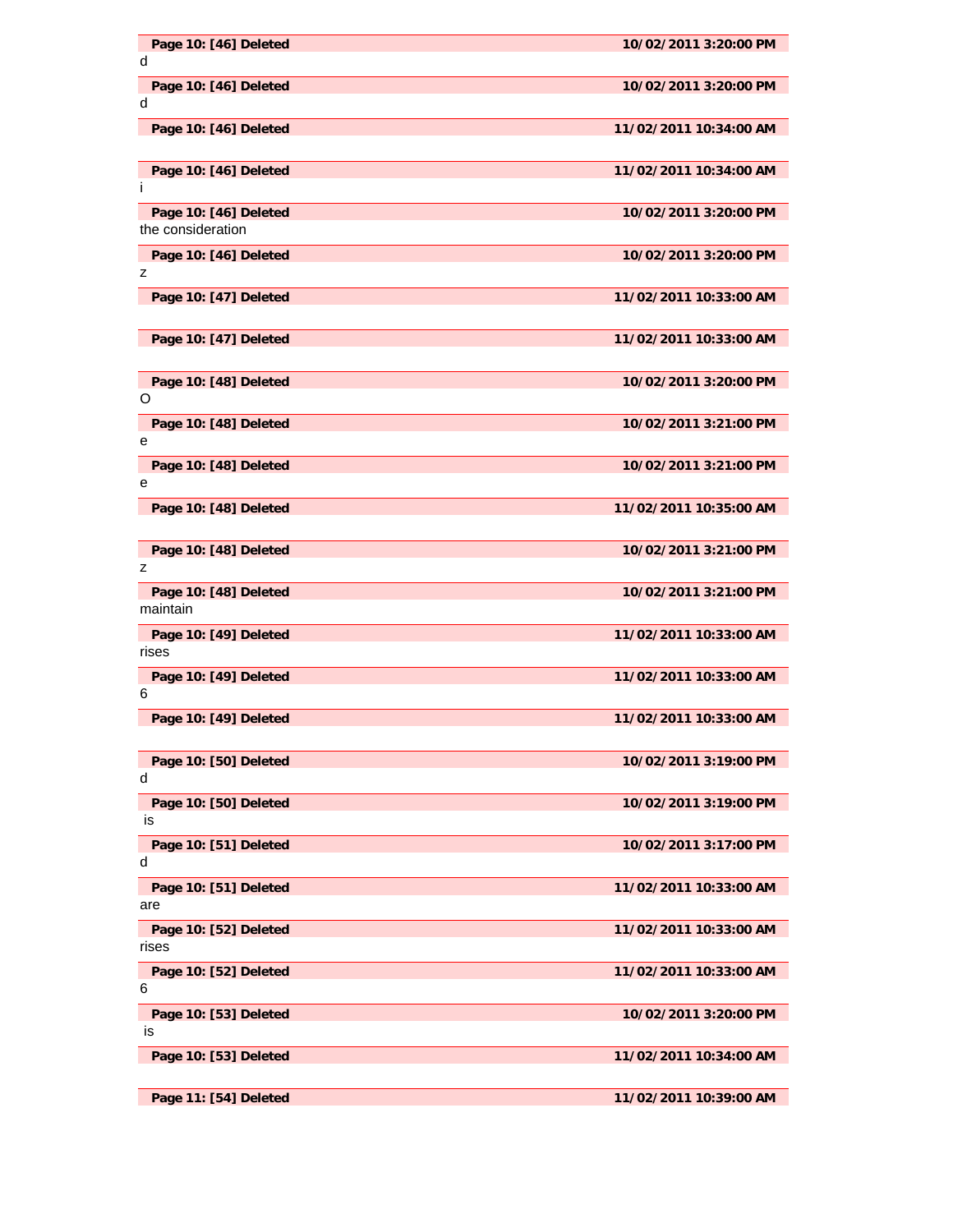With

| Page 11: [54] Deleted                                                    | 10/02/2011 3:27:00 PM  |
|--------------------------------------------------------------------------|------------------------|
| Page 11: [54] Deleted<br>d                                               | 10/02/2011 3:27:00 PM  |
| Page 11: [54] Deleted<br>d                                               | 10/02/2011 3:27:00 PM  |
| Page 11: [54] Deleted<br>the decision was made at the end of this period | 11/02/2011 10:39:00 AM |
| Page 11: [54] Deleted<br>z                                               | 10/02/2011 3:28:00 PM  |
| Page 11: [55] Deleted<br>d                                               | 10/02/2011 3:21:00 PM  |
| Page 11: [55] Deleted<br>maintained                                      | 10/02/2011 3:21:00 PM  |
| Page 11: [55] Deleted                                                    | 11/02/2011 10:36:00 AM |
| Page 11: [55] Deleted                                                    | 11/02/2011 10:36:00 AM |
| Page 11: [56] Deleted<br>I                                               | 10/02/2011 3:22:00 PM  |
| Page 11: [56] Deleted<br>Ť                                               | 11/02/2011 10:36:00 AM |
| Page 11: [56] Deleted<br>to transition                                   | 11/02/2011 10:36:00 AM |
| Page 11: [57] Deleted<br>was becoming                                    | 11/02/2011 10:40:00 AM |
| Page 11: [57] Deleted<br>that                                            | 10/02/2011 3:28:00 PM  |
| Page 11: [57] Deleted<br>uary                                            | 10/02/2011 3:29:00 PM  |
| Page 11: [57] Deleted<br>and                                             | 10/02/2011 3:29:00 PM  |
| Page 11: [57] Deleted<br>that t                                          | 10/02/2011 3:29:00 PM  |
| Page 11: [57] Deleted<br>z                                               | 10/02/2011 3:29:00 PM  |
| Page 11: [57] Deleted                                                    | 11/02/2011 10:41:00 AM |
| Page 11: [57] Deleted<br>was competing                                   | 11/02/2011 10:41:00 AM |
| Page 11: [57] Deleted<br>level                                           | 11/02/2011 10:41:00 AM |
| Page 11: [57] Deleted<br>After considering these issues i                | 11/02/2011 10:41:00 AM |
| Page 11: [57] Deleted<br>that                                            | 10/02/2011 3:29:00 PM  |
| Page 11: [57] Deleted<br>would b                                         | 11/02/2011 10:41:00 AM |
| Page 11: [57] Deleted                                                    | 11/02/2011 10:41:00 AM |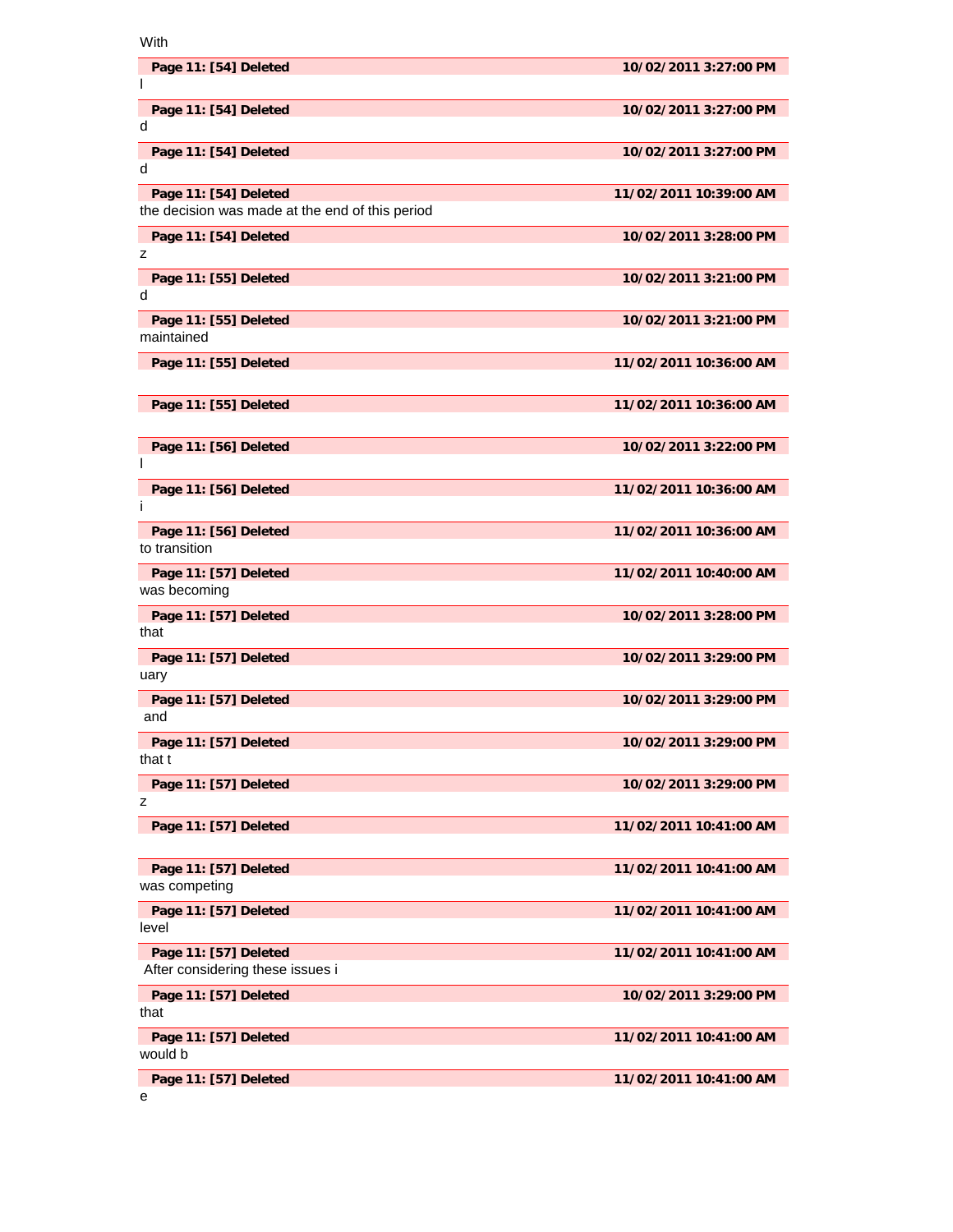| Page 11: [57] Deleted                                  | 11/02/2011 10:41:00 AM |
|--------------------------------------------------------|------------------------|
| Page 11: [57] Deleted<br>for                           | 10/02/2011 3:30:00 PM  |
| Page 11: [57] Deleted                                  | 11/02/2011 10:42:00 AM |
| Page 11: [58] Deleted<br>rises                         | 11/02/2011 10:38:00 AM |
| Page 11: [58] Deleted<br>5                             | 10/02/2011 3:26:00 PM  |
| Page 11: [59] Deleted<br>the                           | 10/02/2011 3:22:00 PM  |
| Page 11: [59] Deleted                                  | 11/02/2011 10:36:00 AM |
| Page 11: [59] Deleted                                  | 11/02/2011 10:36:00 AM |
| Page 11: [59] Deleted                                  | 11/02/2011 10:36:00 AM |
| Page 11: [59] Deleted<br>commence to                   | 10/02/2011 3:22:00 PM  |
| Page 11: [59] Deleted<br>cause                         | 10/02/2011 3:23:00 PM  |
| Page 11: [59] Deleted<br>to                            | 10/02/2011 3:23:00 PM  |
| Page 11: [59] Deleted<br>Damage tables supplied by the | 11/02/2011 10:37:00 AM |
| Page 11: [59] Deleted<br>that                          | 11/02/2011 10:37:00 AM |
| Page 11: [59] Deleted                                  | 11/02/2011 10:37:00 AM |
| Page 11: [59] Deleted<br>м                             | 10/02/2011 3:23:00 PM  |
| Page 11: [59] Deleted                                  | 11/02/2011 10:37:00 AM |
| Page 11: [59] Deleted<br>se                            | 11/02/2011 10:37:00 AM |
| Page 11: [59] Deleted<br>s                             | 11/02/2011 10:38:00 AM |
| Page 11: [59] Deleted<br>rise                          | 10/02/2011 3:24:00 PM  |
| Page 11: [59] Deleted<br>steeply                       | 10/02/2011 3:24:00 PM  |
| Page 11: [59] Deleted<br>, so                          | 10/02/2011 3:24:00 PM  |
| Page 11: [59] Deleted<br>z                             | 10/02/2011 3:24:00 PM  |
| Page 11: [60] Deleted<br>rises                         | 11/02/2011 10:38:00 AM |
| Page 11: [60] Deleted<br>5                             | 10/02/2011 3:26:00 PM  |
| Page 11: [61] Deleted                                  | 10/02/2011 3:26:00 PM  |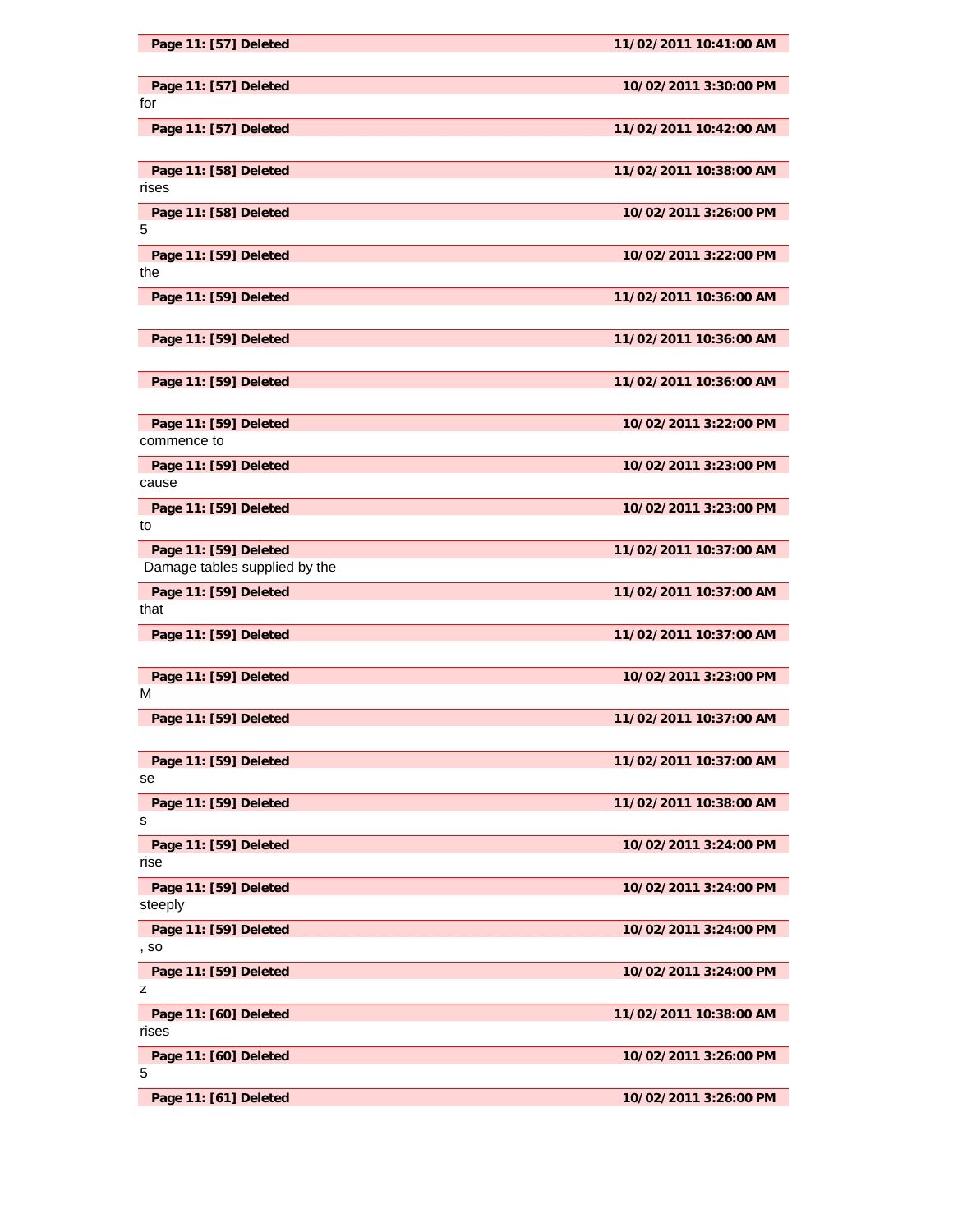| ۰<br>٠ |
|--------|
|        |
|        |
|        |
|        |

| Page 11: [61] Deleted<br>is<br>Page 11: [62] Deleted<br>п<br>Page 11: [62] Deleted<br>also<br>Page 11: [62] Deleted | 10/02/2011 3:27:00 PM<br>11/02/2011 10:38:00 AM<br>10/02/2011 3:24:00 PM |
|---------------------------------------------------------------------------------------------------------------------|--------------------------------------------------------------------------|
|                                                                                                                     |                                                                          |
|                                                                                                                     |                                                                          |
|                                                                                                                     |                                                                          |
| that because of the serious nature of the event,                                                                    | 10/02/2011 3:25:00 PM                                                    |
| Page 11: [62] Deleted<br>will be staffed                                                                            | 10/02/2011 3:25:00 PM                                                    |
| Page 11: [62] Deleted<br>at least                                                                                   | 10/02/2011 3:25:00 PM                                                    |
| Page 11: [62] Deleted<br>е                                                                                          | 10/02/2011 3:25:00 PM                                                    |
| Page 11: [62] Deleted<br>s                                                                                          | 11/02/2011 10:38:00 AM                                                   |
| Page 12: [63] Deleted<br>pm                                                                                         | 10/02/2011 3:40:00 PM                                                    |
| Page 12: [63] Deleted<br>The likely peak flow at Moggill of over 3000 $m3/s$ was communicated to the                | 11/02/2011 10:43:00 AM                                                   |
| Page 12: [63] Deleted                                                                                               | 11/02/2011 10:44:00 AM                                                   |
| Page 12: [64] Deleted<br>was on                                                                                     | 11/02/2011 10:48:00 AM                                                   |
| Page 12: [64] Deleted<br>are                                                                                        | 11/02/2011 10:48:00 AM                                                   |
| Page 12: [64] Deleted<br>are                                                                                        | 11/02/2011 10:49:00 AM                                                   |
| Page 12: [64] Deleted<br>that                                                                                       | 10/02/2011 3:47:00 PM                                                    |
| Page 12: [64] Deleted<br>can                                                                                        | 11/02/2011 10:49:00 AM                                                   |
| Page 12: [64] Deleted<br>both                                                                                       | 10/02/2011 3:48:00 PM                                                    |
| Page 12: [65] Deleted<br>Damage tables supplied by the                                                              | 11/02/2011 10:44:00 AM                                                   |
| Page 12: [65] Deleted<br>that                                                                                       | 11/02/2011 10:44:00 AM                                                   |
| Page 12: [65] Deleted                                                                                               | 11/02/2011 10:44:00 AM                                                   |
| Page 12: [65] Deleted<br>м                                                                                          | 10/02/2011 3:40:00 PM                                                    |
| Page 12: [65] Deleted                                                                                               | 11/02/2011 10:45:00 AM                                                   |
| Page 12: [65] Deleted                                                                                               | 11/02/2011 10:45:00 AM                                                   |
| se                                                                                                                  |                                                                          |
| Page 12: [65] Deleted<br>s                                                                                          | 11/02/2011 10:45:00 AM                                                   |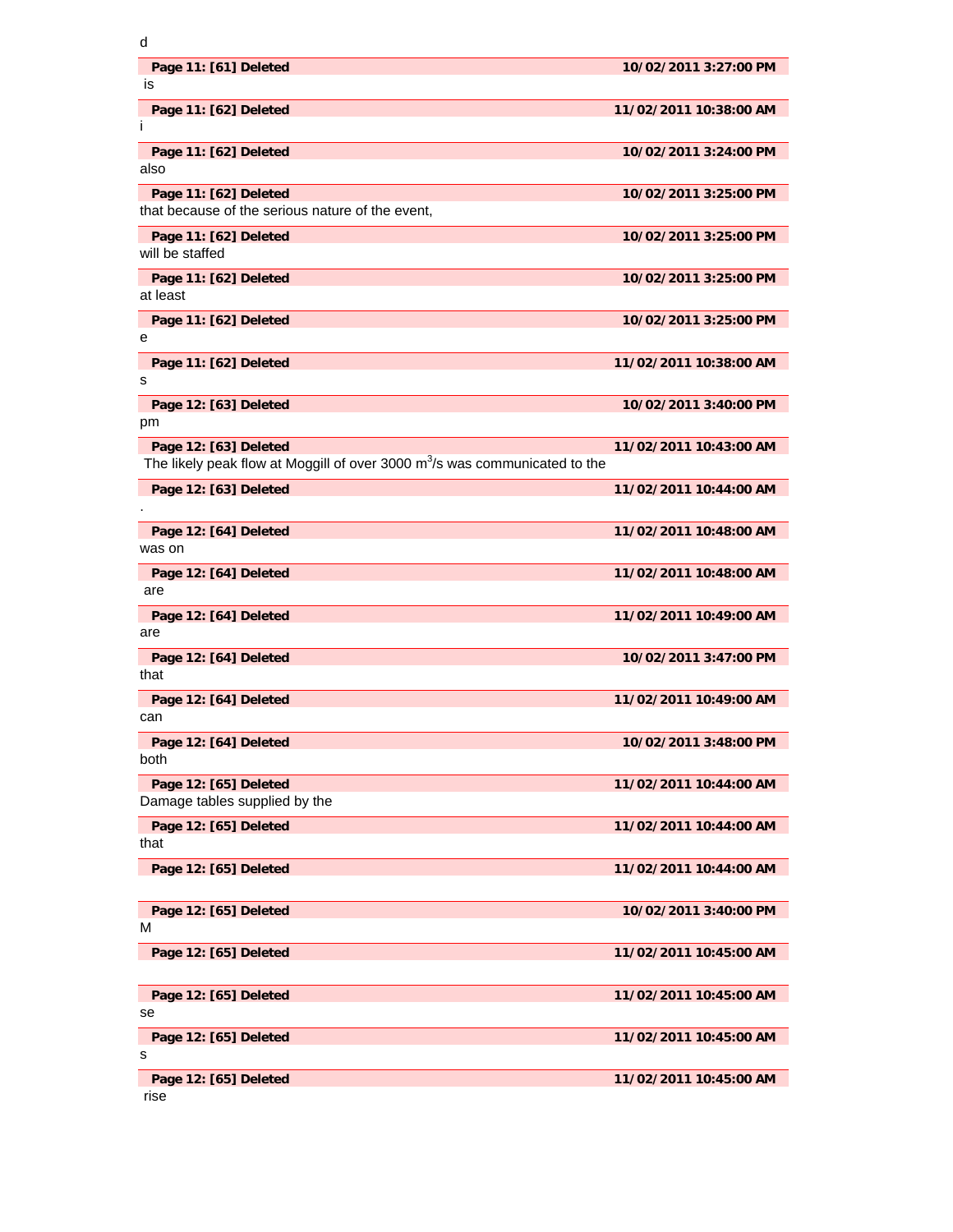| Page 12: [65] Deleted<br>steeply                       | 10/02/2011 3:41:00 PM  |
|--------------------------------------------------------|------------------------|
| Page 12: [65] Deleted<br>so                            | 10/02/2011 3:41:00 PM  |
| Page 12: [65] Deleted<br>z                             | 10/02/2011 3:40:00 PM  |
| Page 12: [66] Deleted<br>z                             | 10/02/2011 3:48:00 PM  |
| Page 12: [66] Deleted<br>and t                         | 11/02/2011 10:49:00 AM |
| Page 12: [66] Deleted<br>d                             | 10/02/2011 3:48:00 PM  |
| Page 12: [66] Deleted<br>I.                            | 10/02/2011 3:48:00 PM  |
| Page 12: [66] Deleted<br>level                         | 11/02/2011 10:50:00 AM |
| Page 12: [66] Deleted<br>will                          | 11/02/2011 10:50:00 AM |
| Page 12: [66] Deleted<br>d                             | 10/02/2011 3:48:00 PM  |
| Page 12: [67] Deleted<br>rises                         | 11/02/2011 10:47:00 AM |
| Page 12: [67] Deleted<br>6                             | 10/02/2011 3:44:00 PM  |
| Page 12: [68] Deleted<br>rises                         | 11/02/2011 10:47:00 AM |
| Page 12: [68] Deleted<br>6                             | 10/02/2011 3:44:00 PM  |
| Page 12: [69] Deleted<br>uary                          | 10/02/2011 3:41:00 PM  |
| Page 12: [69] Deleted<br>and once this was confirmed a | 11/02/2011 10:45:00 AM |
| Page 12: [70] Deleted<br>d                             | 10/02/2011 3:46:00 PM  |
| Page 12: [70] Deleted<br>is                            | 10/02/2011 3:46:00 PM  |
| Page 12: [71] Deleted<br>No change to gate             | 10/02/2011 3:41:00 PM  |
| Page 12: [71] Deleted<br>Ť                             | 11/02/2011 10:46:00 AM |
| Page 12: [71] Deleted                                  | 11/02/2011 10:47:00 AM |
| Page 12: [71] Deleted                                  | 11/02/2011 10:47:00 AM |
| Page 12: [71] Deleted<br>d                             | 10/02/2011 3:43:00 PM  |
| Page 12: [71] Deleted<br>the                           | 10/02/2011 3:43:00 PM  |
| Page 12: [71] Deleted<br>ar                            | 11/02/2011 10:47:00 AM |
|                                                        |                        |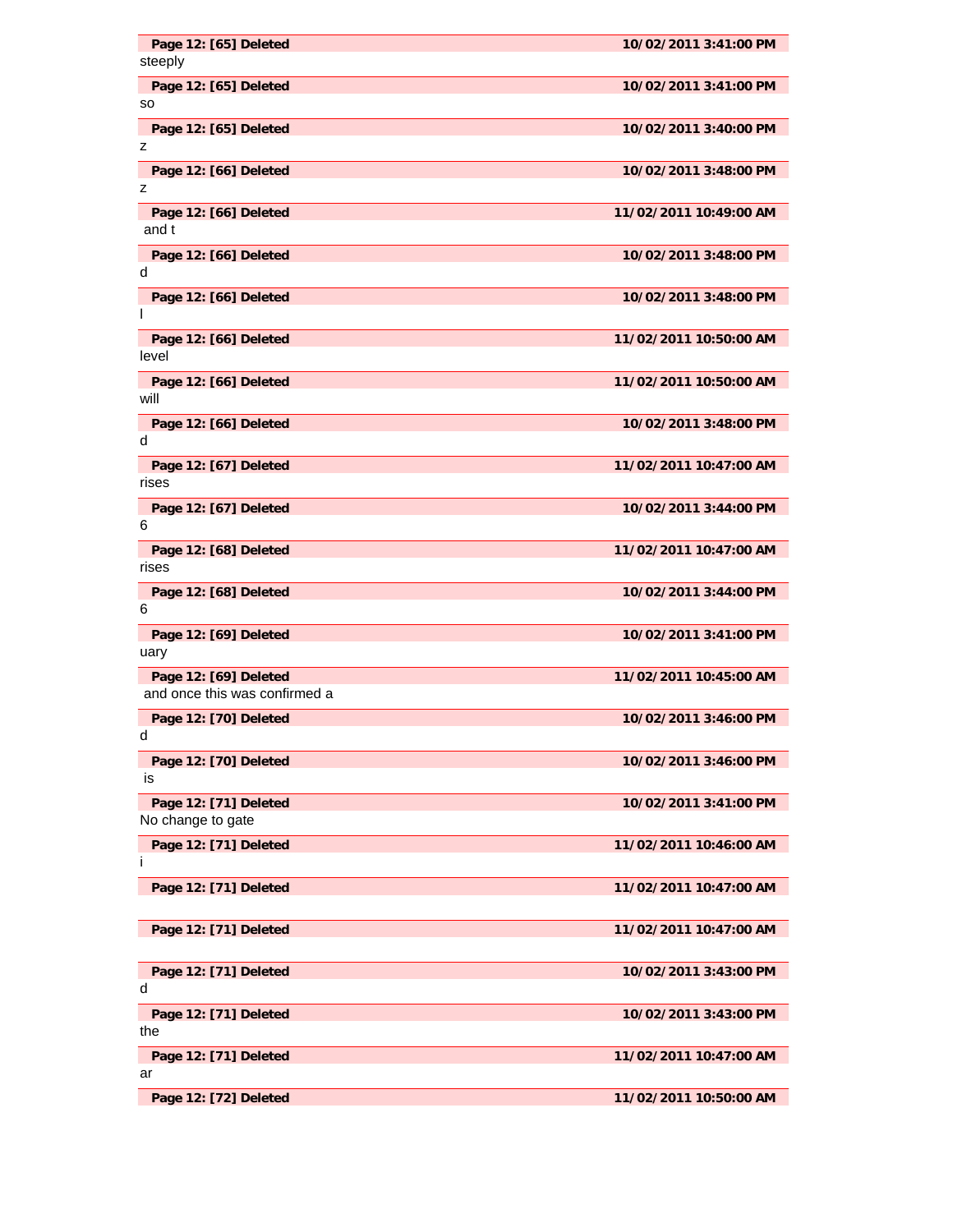| T                               |                        |
|---------------------------------|------------------------|
| Page 12: [72] Deleted           | 11/02/2011 10:50:00 AM |
| L                               |                        |
| Page 12: [72] Deleted<br>ill    | 11/02/2011 10:50:00 AM |
| Page 12: [72] Deleted           | 11/02/2011 10:50:00 AM |
| Ť                               |                        |
| Page 12: [72] Deleted           | 11/02/2011 10:50:00 AM |
| that this                       |                        |
| Page 12: [72] Deleted<br>cannot | 11/02/2011 10:50:00 AM |
| Page 12: [72] Deleted           | 11/02/2011 10:50:00 AM |
|                                 |                        |
| Page 12: [72] Deleted           | 11/02/2011 10:51:00 AM |
| that                            |                        |
| Page 13: [73] Deleted<br>on     | 10/02/2011 3:56:00 PM  |
| Page 13: [73] Deleted           | 10/02/2011 3:57:00 PM  |
| z                               |                        |
| Page 13: [74] Deleted<br>8      | 10/02/2011 3:53:00 PM  |
| Page 13: [74] Deleted           | 11/02/2011 10:56:00 AM |
| the                             |                        |
| Page 13: [75] Deleted           | 11/02/2011 11:00:00 AM |
| the                             |                        |
| Page 13: [75] Deleted           | 11/02/2011 11:00:00 AM |
| Page 13: [75] Deleted           | 11/02/2011 11:00:00 AM |
| will                            |                        |
| Page 13: [75] Deleted           | 10/02/2011 3:59:00 PM  |
| on                              |                        |
| Page 13: [76] Deleted<br>is     | 11/02/2011 10:56:00 AM |
| Page 13: [76] Deleted           | 11/02/2011 10:56:00 AM |
|                                 |                        |
| Page 13: [76] Deleted           | 11/02/2011 10:56:00 AM |
| Page 13: [76] Deleted           | 10/02/2011 3:54:00 PM  |
| d                               |                        |
| Page 13: [76] Deleted           | 11/02/2011 10:57:00 AM |
| ar                              |                        |
| Page 13: [77] Deleted<br>that   | 11/02/2011 11:15:00 AM |
| Page 13: [77] Deleted           | 11/02/2011 11:15:00 AM |
| and this approach               |                        |
| Page 13: [78] Deleted           | 11/02/2011 10:58:00 AM |
| rises                           |                        |
| Page 13: [78] Deleted<br>8      | 10/02/2011 3:55:00 PM  |
| Page 13: [79] Deleted           | 11/02/2011 11:03:00 AM |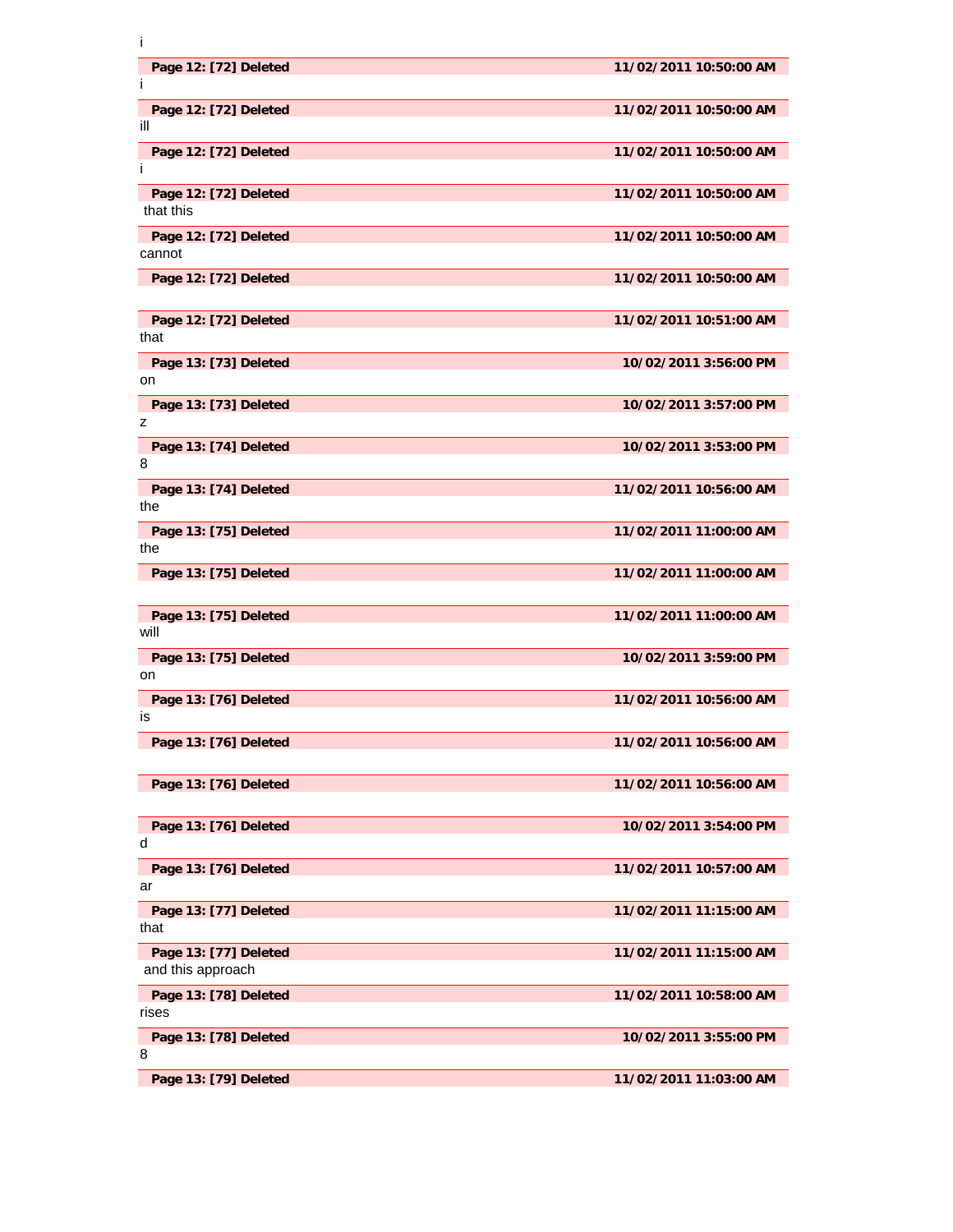| Page 13: [79] Deleted<br>during the event | 11/02/2011 11:03:00 AM |
|-------------------------------------------|------------------------|
| Page 13: [79] Deleted                     | 11/02/2011 11:01:00 AM |
| the                                       |                        |
| Page 13: [79] Deleted                     | 11/02/2011 11:01:00 AM |
| Page 13: [79] Deleted                     | 10/02/2011 3:59:00 PM  |
| m                                         |                        |
| Page 13: [80] Deleted                     | 11/02/2011 10:57:00 AM |
| Page 13: [80] Deleted                     | 11/02/2011 10:57:00 AM |
| Page 13: [80] Deleted<br>done             | 10/02/2011 3:54:00 PM  |
| Page 13: [80] Deleted<br>the              | 11/02/2011 10:57:00 AM |
| Page 13: [80] Deleted                     | 11/02/2011 10:57:00 AM |
| Page 13: [80] Deleted<br>will             | 11/02/2011 10:57:00 AM |
| Page 13: [80] Deleted<br>on               | 10/02/2011 3:54:00 PM  |
| Page 13: [81] Deleted<br>d                | 10/02/2011 3:56:00 PM  |
| Page 13: [81] Deleted<br>is               | 10/02/2011 3:56:00 PM  |
| Page 13: [82] Deleted<br>rises            | 11/02/2011 10:59:00 AM |
| Page 13: [82] Deleted<br>8                | 10/02/2011 3:55:00 PM  |
| Page 13: [83] Deleted<br>d                | 10/02/2011 3:54:00 PM  |
| Page 13: [83] Deleted                     | 11/02/2011 10:58:00 AM |
| Page 13: [83] Deleted<br>that             | 10/02/2011 3:55:00 PM  |
| Page 13: [83] Deleted<br>was not done     | 11/02/2011 10:58:00 AM |
| Page 13: [84] Deleted<br>Ť                | 11/02/2011 11:04:00 AM |
| Page 13: [84] Deleted<br>Ť                | 11/02/2011 11:04:00 AM |
| Page 13: [84] Deleted<br>will             | 11/02/2011 11:04:00 AM |
| Page 13: [84] Deleted<br>T                | 11/02/2011 11:05:00 AM |
| Page 13: [84] Deleted<br>that this        | 11/02/2011 11:05:00 AM |
| Page 13: [84] Deleted<br>ann              | 11/02/2011 11:05:00 AM |
| Page 13: [84] Deleted                     | 11/02/2011 11:04:00 AM |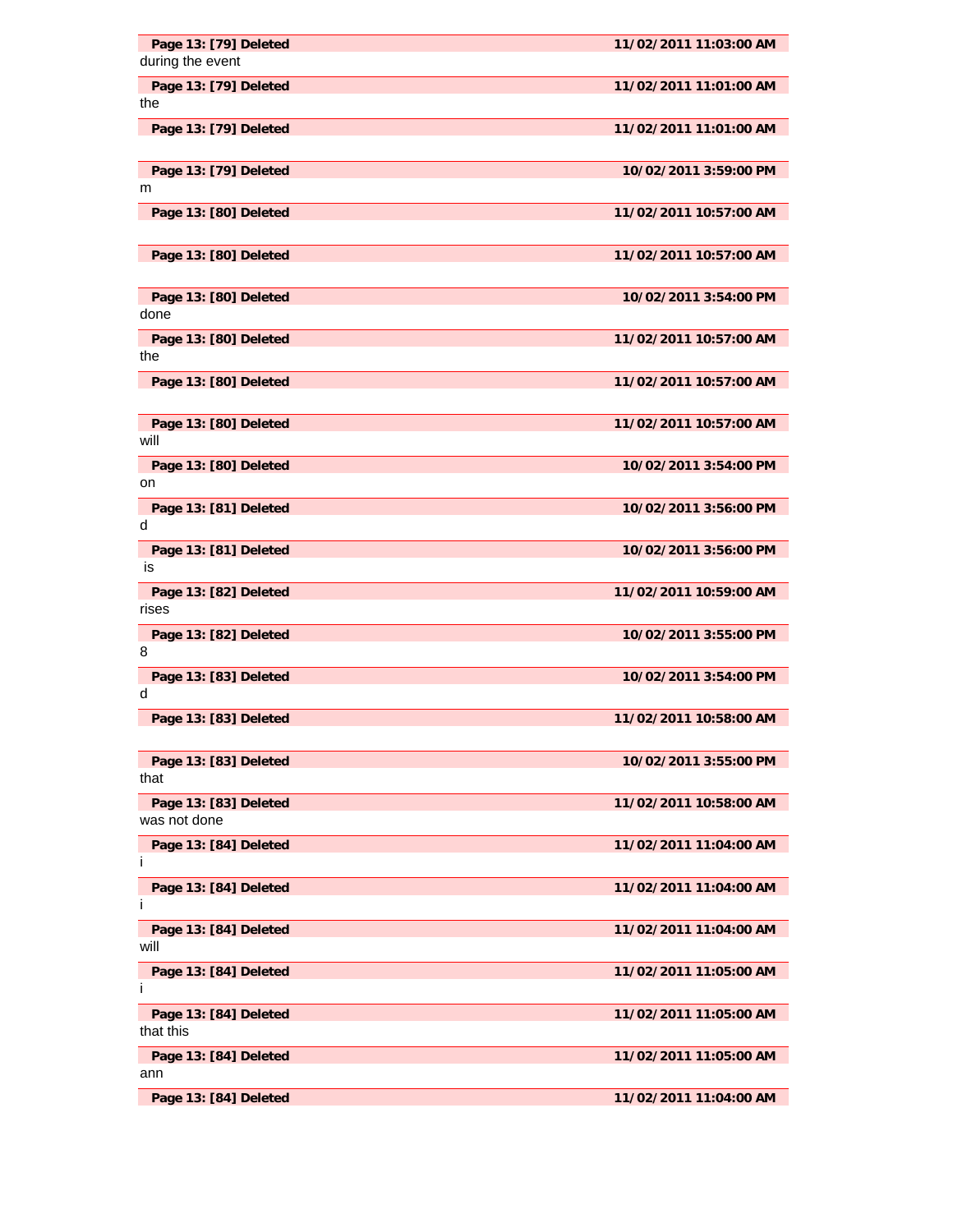| Page 13: [84] Deleted<br>that                | 11/02/2011 11:05:00 AM |
|----------------------------------------------|------------------------|
| Page 14: [85] Deleted<br>No change to g      | 10/02/2011 4:01:00 PM  |
| Page 14: [85] Deleted<br>occurred            | 10/02/2011 4:01:00 PM  |
| Page 14: [85] Deleted<br>Ť                   | 11/02/2011 11:06:00 AM |
| Page 14: [85] Deleted                        | 11/02/2011 11:06:00 AM |
| Page 14: [85] Deleted                        | 11/02/2011 11:06:00 AM |
| Page 14: [85] Deleted<br>d                   | 10/02/2011 4:01:00 PM  |
| Page 14: [85] Deleted<br>ar                  | 11/02/2011 11:06:00 AM |
| Page 14: [86] Deleted<br>was                 | 11/02/2011 11:10:00 AM |
| Page 14: [86] Deleted<br>z                   | 10/02/2011 4:04:00 PM  |
| Page 14: [87] Deleted<br>A decision was made | 11/02/2011 11:10:00 AM |
| Page 14: [87] Deleted                        | 11/02/2011 11:10:00 AM |
| Page 14: [88] Deleted                        | 11/02/2011 11:07:00 AM |
| Page 14: [88] Deleted                        | 11/02/2011 11:07:00 AM |
| Page 14: [88] Deleted<br>the                 | 11/02/2011 11:07:00 AM |
| Page 14: [88] Deleted<br>being experienced   | 11/02/2011 11:07:00 AM |
| Page 14: [88] Deleted<br>d                   | 10/02/2011 4:01:00 PM  |
| Page 14: [88] Deleted                        | 11/02/2011 11:07:00 AM |
| Page 14: [88] Deleted<br>the intent of       | 11/02/2011 11:08:00 AM |
| Page 14: [88] Deleted<br>is                  | 11/02/2011 11:08:00 AM |
| Page 14: [88] Deleted                        | 11/02/2011 11:08:00 AM |
| Page 14: [88] Deleted<br>z                   | 10/02/2011 4:02:00 PM  |
| Page 14: [89] Deleted<br>т                   | 11/02/2011 11:11:00 AM |
| Page 14: [89] Deleted<br>that                | 10/02/2011 4:05:00 PM  |
| Page 14: [89] Deleted<br>and                 | 11/02/2011 11:11:00 AM |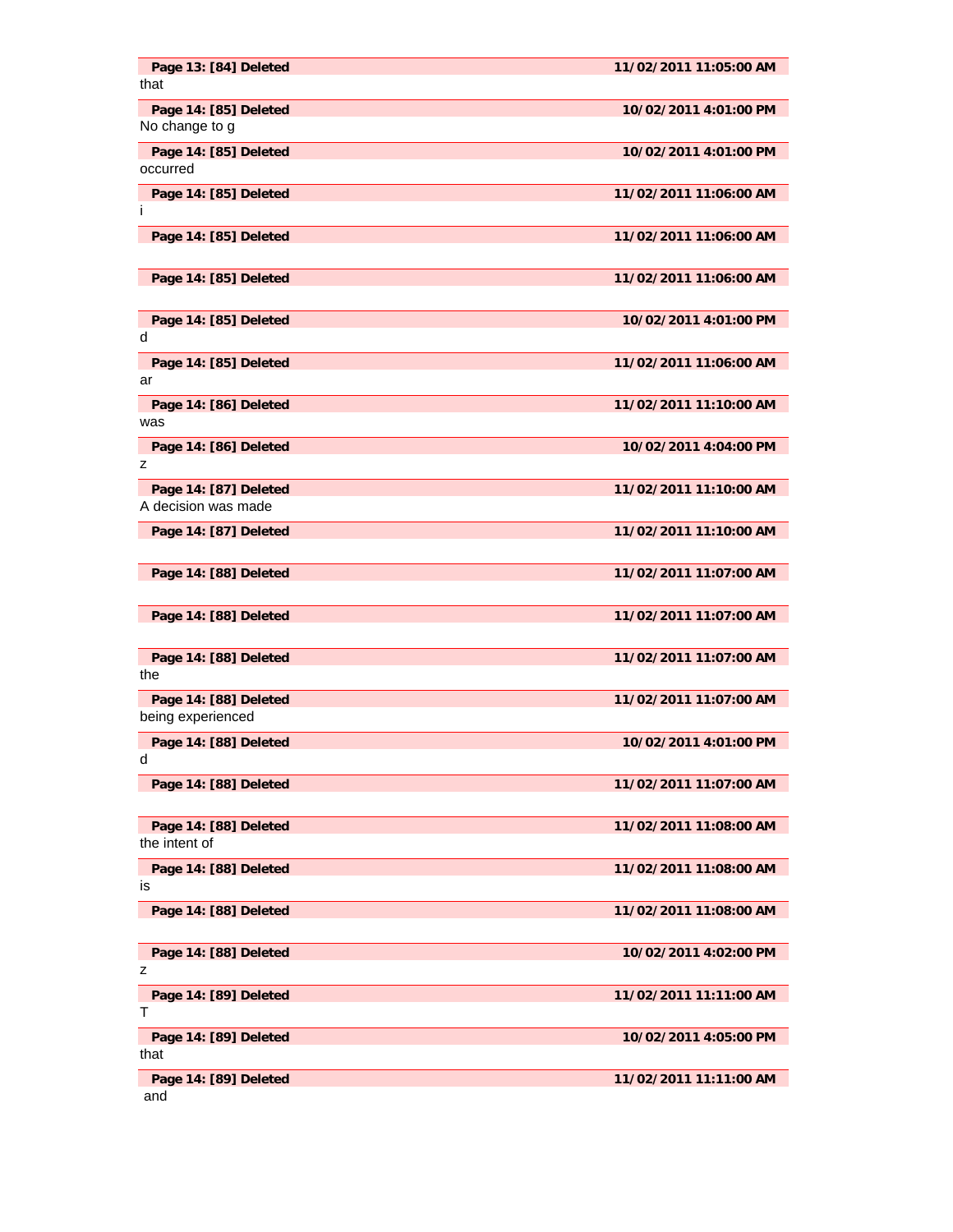| Page 14: [89] Deleted<br>this approach    | 11/02/2011 11:11:00 AM |
|-------------------------------------------|------------------------|
| Page 14: [90] Deleted<br>rises            | 11/02/2011 11:09:00 AM |
| Page 14: [90] Deleted<br>6                | 10/02/2011 4:03:00 PM  |
| Page 14: [91] Deleted                     | 10/02/2011 4:02:00 PM  |
| No g<br>Page 14: [91] Deleted             | 10/02/2011 4:02:00 PM  |
| occurred<br>Page 14: [91] Deleted         | 10/02/2011 4:02:00 PM  |
| d<br>Page 14: [91] Deleted                | 11/02/2011 11:08:00 AM |
|                                           |                        |
| Page 14: [91] Deleted<br>that             | 10/02/2011 4:02:00 PM  |
| Page 14: [91] Deleted<br>would be         | 11/02/2011 11:08:00 AM |
| Page 14: [92] Deleted<br>d                | 10/02/2011 4:03:00 PM  |
| Page 14: [92] Deleted<br>is               | 10/02/2011 4:03:00 PM  |
| Page 14: [93] Deleted<br>rises            | 11/02/2011 11:09:00 AM |
| Page 14: [93] Deleted                     | 10/02/2011 4:03:00 PM  |
| 6<br>Page 14: [94] Deleted                | 11/02/2011 11:15:00 AM |
| j.<br>Page 14: [94] Deleted               | 11/02/2011 11:15:00 AM |
| i<br>Page 14: [94] Deleted                | 11/02/2011 11:15:00 AM |
| will<br>Page 14: [94] Deleted             | 11/02/2011 11:15:00 AM |
|                                           |                        |
| Page 14: [94] Deleted<br>that this cannot | 11/02/2011 11:15:00 AM |
| Page 14: [94] Deleted                     | 11/02/2011 11:15:00 AM |
| Page 14: [94] Deleted<br>that             | 11/02/2011 11:15:00 AM |
| Page 15: [95] Deleted<br>was              | 11/02/2011 11:21:00 AM |
| Page 15: [95] Deleted<br>z                | 11/02/2011 11:21:00 AM |
| Page 15: [96] Deleted<br>5                | 10/02/2011 4:20:00 PM  |
| Page 15: [96] Deleted<br>accordance       | 11/02/2011 11:18:00 AM |
| Page 15: [96] Deleted<br>the              | 11/02/2011 11:19:00 AM |
| Page 15: [96] Deleted                     | 11/02/2011 11:18:00 AM |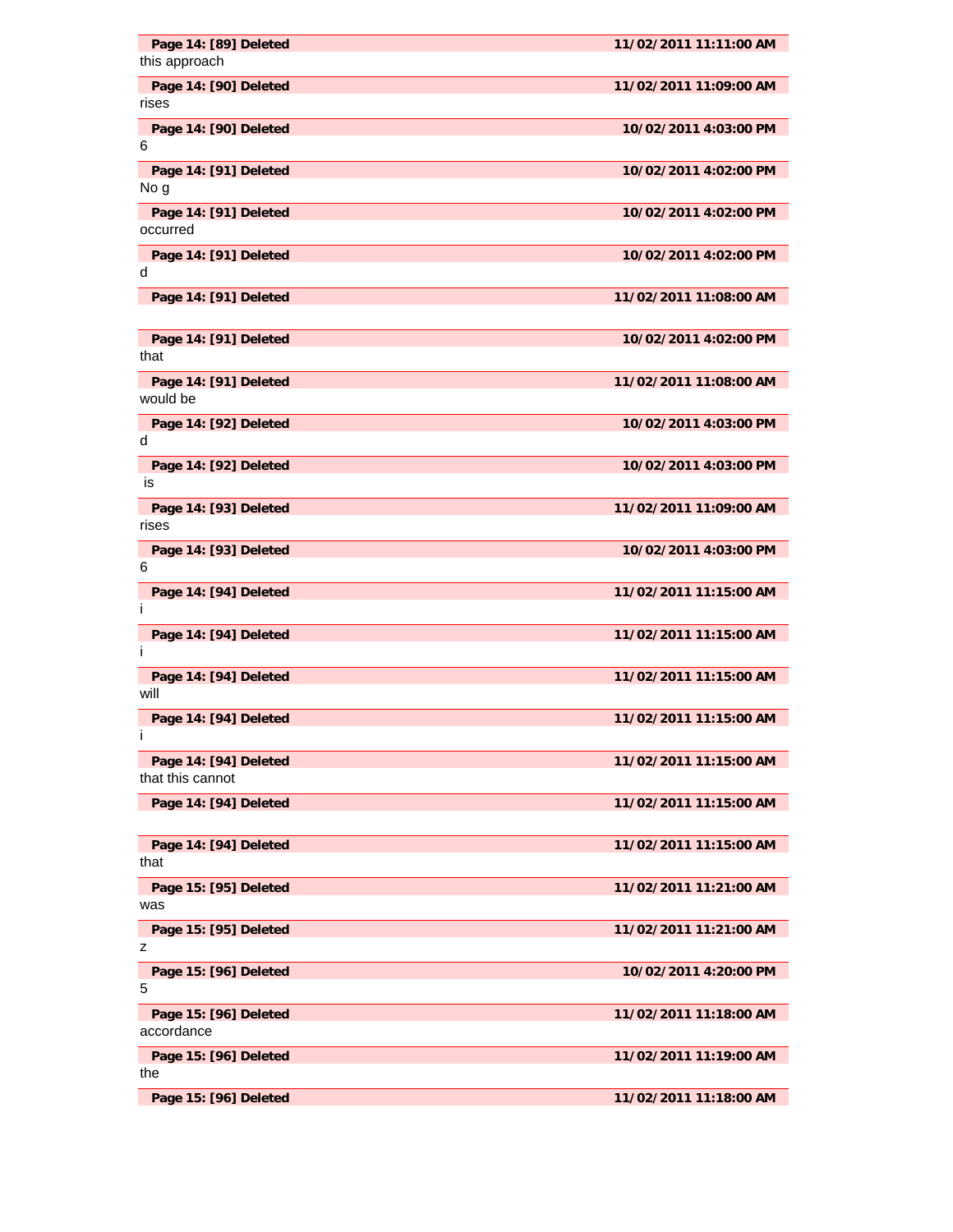| ł<br>×<br>M.<br>۰. |
|--------------------|

| Page 15: [96] Deleted                                      | 11/02/2011 11:16:00 AM |
|------------------------------------------------------------|------------------------|
| Page 15: [96] Deleted                                      | 11/02/2011 11:16:00 AM |
| Page 15: [97] Deleted                                      | 11/02/2011 11:21:00 AM |
| Page 15: [97] Deleted                                      | 11/02/2011 11:21:00 AM |
| Page 15: [97] Deleted<br>that                              | 11/02/2011 11:22:00 AM |
| Page 15: [97] Deleted                                      | 11/02/2011 11:22:00 AM |
| Page 15: [97] Deleted<br>and this approach                 | 11/02/2011 11:22:00 AM |
| Page 15: [98] Deleted<br>A                                 | 11/02/2011 11:16:00 AM |
| Page 15: [98] Deleted                                      | 11/02/2011 11:16:00 AM |
| Page 15: [98] Deleted<br>in accordance with the Manual     | 11/02/2011 11:17:00 AM |
| Page 15: [98] Deleted<br>that                              | 11/02/2011 11:17:00 AM |
| Page 15: [98] Deleted<br>is                                | 11/02/2011 11:17:00 AM |
| Page 15: [98] Deleted                                      | 11/02/2011 11:17:00 AM |
| Page 15: [98] Deleted<br>z                                 | 11/02/2011 11:17:00 AM |
| Page 15: [99] Deleted<br>rises                             | 11/02/2011 11:19:00 AM |
| Page 15: [99] Deleted<br>5                                 | 11/02/2011 11:19:00 AM |
| Page 15: [100] Deleted<br>provides justification to retain | 11/02/2011 11:23:00 AM |
| Page 15: [100] Deleted                                     | 11/02/2011 11:23:00 AM |
| Page 15: [100] Deleted<br>with                             | 11/02/2011 11:23:00 AM |
| Page 15: [100] Deleted<br>ing that                         | 11/02/2011 11:23:00 AM |
| Page 15: [100] Deleted                                     | 11/02/2011 11:24:00 AM |
| Page 15: [100] Deleted<br>Ť                                | 11/02/2011 11:24:00 AM |
| Page 15: [100] Deleted<br>ing                              | 11/02/2011 11:24:00 AM |
| Page 15: [100] Deleted<br>d                                | 11/02/2011 11:25:00 AM |
| Page 15: [100] Deleted<br>an                               | 11/02/2011 11:25:00 AM |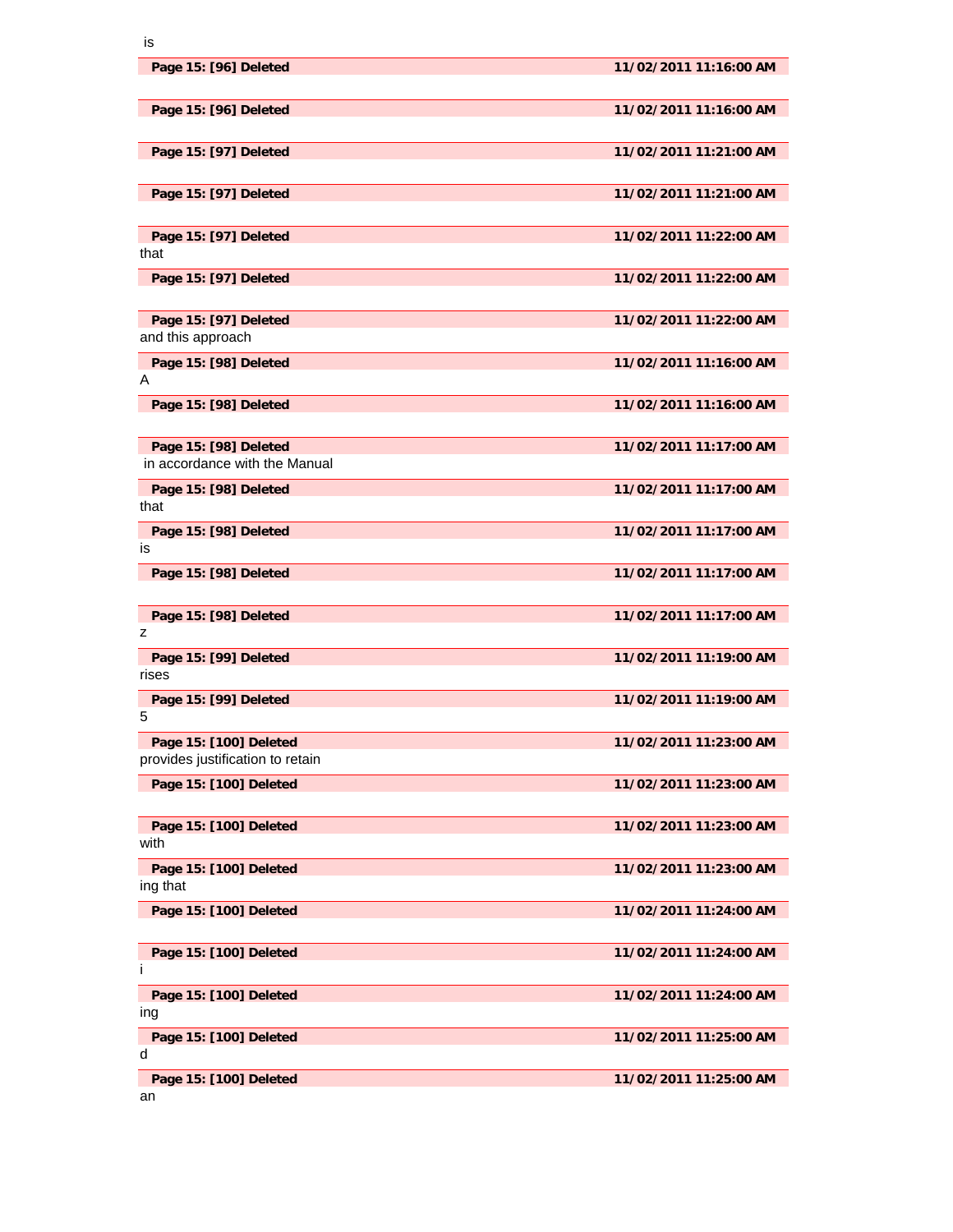| Page 15: [100] Deleted                      | 11/02/2011 11:25:00 AM |
|---------------------------------------------|------------------------|
| Page 15: [101] Deleted<br>rises             | 11/02/2011 11:19:00 AM |
| Page 15: [101] Deleted<br>5                 | 11/02/2011 11:19:00 AM |
| Page 15: [102] Deleted<br>d                 | 11/02/2011 11:18:00 AM |
| Page 15: [102] Deleted                      | 11/02/2011 11:18:00 AM |
| Page 15: [103] Deleted<br>s                 | 11/02/2011 11:25:00 AM |
| Page 15: [103] Deleted<br>be                | 11/02/2011 11:25:00 AM |
| Page 15: [103] Deleted<br>to                | 11/02/2011 11:25:00 AM |
| Page 15: [103] Deleted<br>will              | 11/02/2011 11:25:00 AM |
| Page 15: [103] Deleted<br>Ť                 | 11/02/2011 11:26:00 AM |
| Page 15: [103] Deleted<br>that this can     | 11/02/2011 11:26:00 AM |
| Page 15: [103] Deleted                      | 11/02/2011 11:26:00 AM |
| Page 15: [103] Deleted<br>that              | 11/02/2011 11:26:00 AM |
| Page 15: [104] Deleted<br>event             | 11/02/2011 11:21:00 AM |
| Page 15: [104] Deleted<br>the               | 11/02/2011 11:21:00 AM |
| Page 15: [104] Deleted                      | 11/02/2011 11:21:00 AM |
| Page 16: [105] Deleted<br>z                 | 11/02/2011 12:07:00 PM |
| Page 16: [105] Deleted                      | 11/02/2011 12:07:00 PM |
| Page 16: [105] Deleted<br>s at              | 11/02/2011 12:07:00 PM |
| Page 16: [105] Deleted                      | 11/02/2011 12:07:00 PM |
| Page 16: [105] Deleted<br>that              | 11/02/2011 12:08:00 PM |
| Page 16: [105] Deleted                      | 11/02/2011 12:07:00 PM |
| Page 16: [105] Deleted<br>and this approach | 11/02/2011 12:08:00 PM |
| Page 16: [105] Deleted<br>s                 | 11/02/2011 12:08:00 PM |
| Page 16: [106] Deleted                      | 11/02/2011 11:26:00 AM |
| Page 16: [106] Deleted                      | 11/02/2011 11:26:00 AM |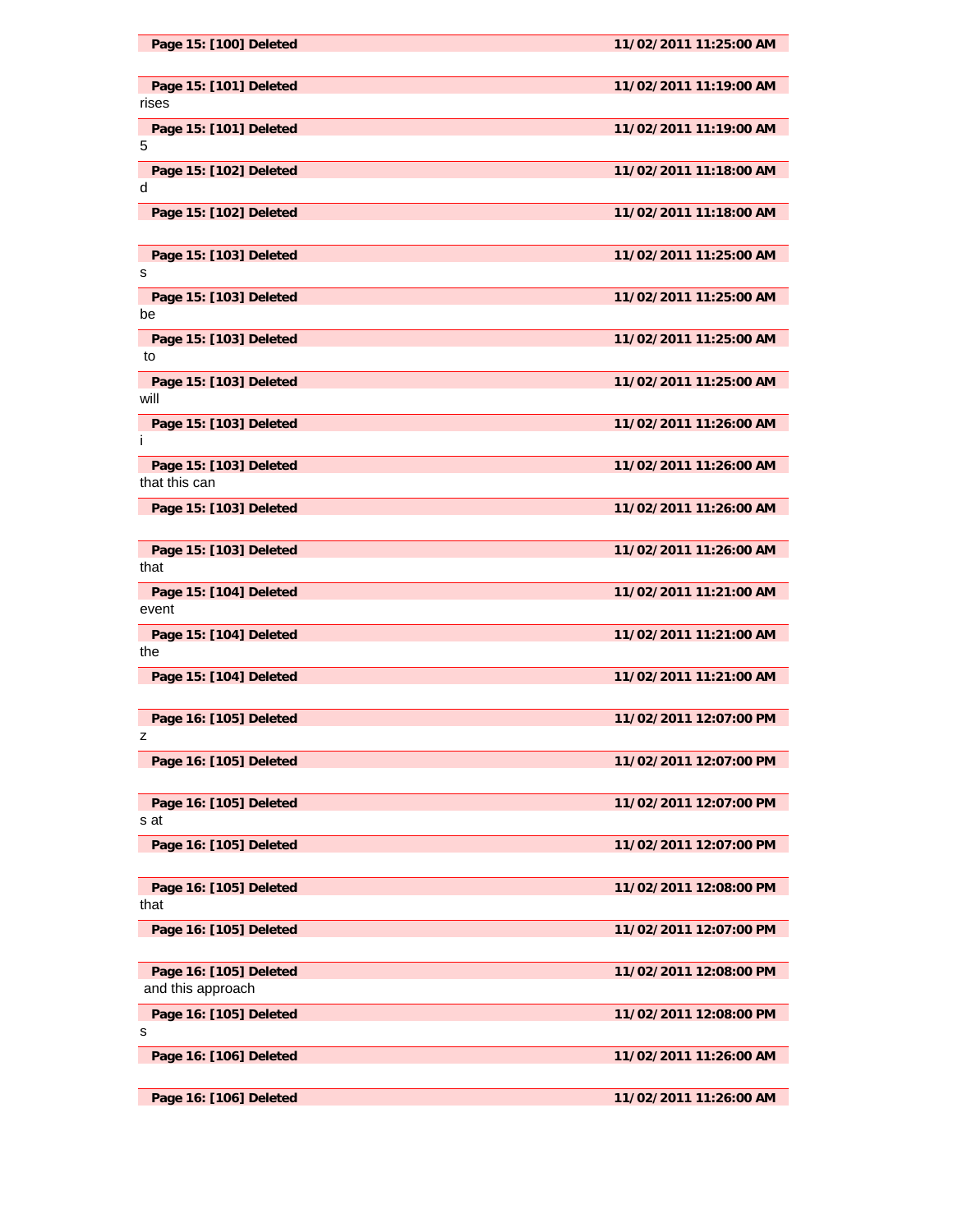| N                                                        |                        |
|----------------------------------------------------------|------------------------|
| Page 16: [106] Deleted<br>occurred                       | 11/02/2011 11:27:00 AM |
| Page 16: [106] Deleted<br>Wivenhoe                       | 11/02/2011 11:27:00 AM |
| Page 16: [106] Deleted                                   | 11/02/2011 11:27:00 AM |
| Page 16: [106] Deleted<br>Ť                              | 11/02/2011 11:27:00 AM |
| Page 16: [106] Deleted                                   | 11/02/2011 11:27:00 AM |
| Page 16: [107] Deleted<br>A                              | 11/02/2011 11:27:00 AM |
| Page 16: [107] Deleted                                   | 11/02/2011 11:27:00 AM |
| Page 16: [107] Deleted<br>Ť                              | 11/02/2011 11:27:00 AM |
| Page 16: [107] Deleted<br>at Moggill in accordance       | 11/02/2011 11:28:00 AM |
| Page 16: [107] Deleted<br>with the Manual (the intent of | 11/02/2011 11:28:00 AM |
| Page 16: [107] Deleted<br>is                             | 11/02/2011 11:28:00 AM |
| Page 16: [107] Deleted                                   | 11/02/2011 11:28:00 AM |
| Page 16: [107] Deleted<br>$\mathcal{E}$                  | 11/02/2011 11:28:00 AM |
| Page 16: [107] Deleted                                   | 11/02/2011 11:31:00 AM |
| Page 16: [107] Deleted                                   | 11/02/2011 11:29:00 AM |
| Page 16: [107] Deleted                                   | 11/02/2011 11:29:00 AM |
| Page 16: [107] Deleted<br>in excess of                   | 11/02/2011 11:31:00 AM |
| Page 16: [107] Deleted<br>м                              | 11/02/2011 11:29:00 AM |
| Page 16: [108] Deleted<br>that                           | 11/02/2011 12:09:00 PM |
| Page 16: [108] Deleted<br>d                              | 11/02/2011 12:09:00 PM |
| Page 16: [108] Deleted<br>remains                        | 11/02/2011 12:09:00 PM |
| Page 16: [108] Deleted<br>is appearing                   | 11/02/2011 12:09:00 PM |
| Page 16: [109] Deleted<br>rises                          | 11/02/2011 12:05:00 PM |
| Page 16: [109] Deleted<br>8                              | 11/02/2011 12:05:00 PM |
| Page 16: [110] Deleted                                   | 11/02/2011 12:09:00 PM |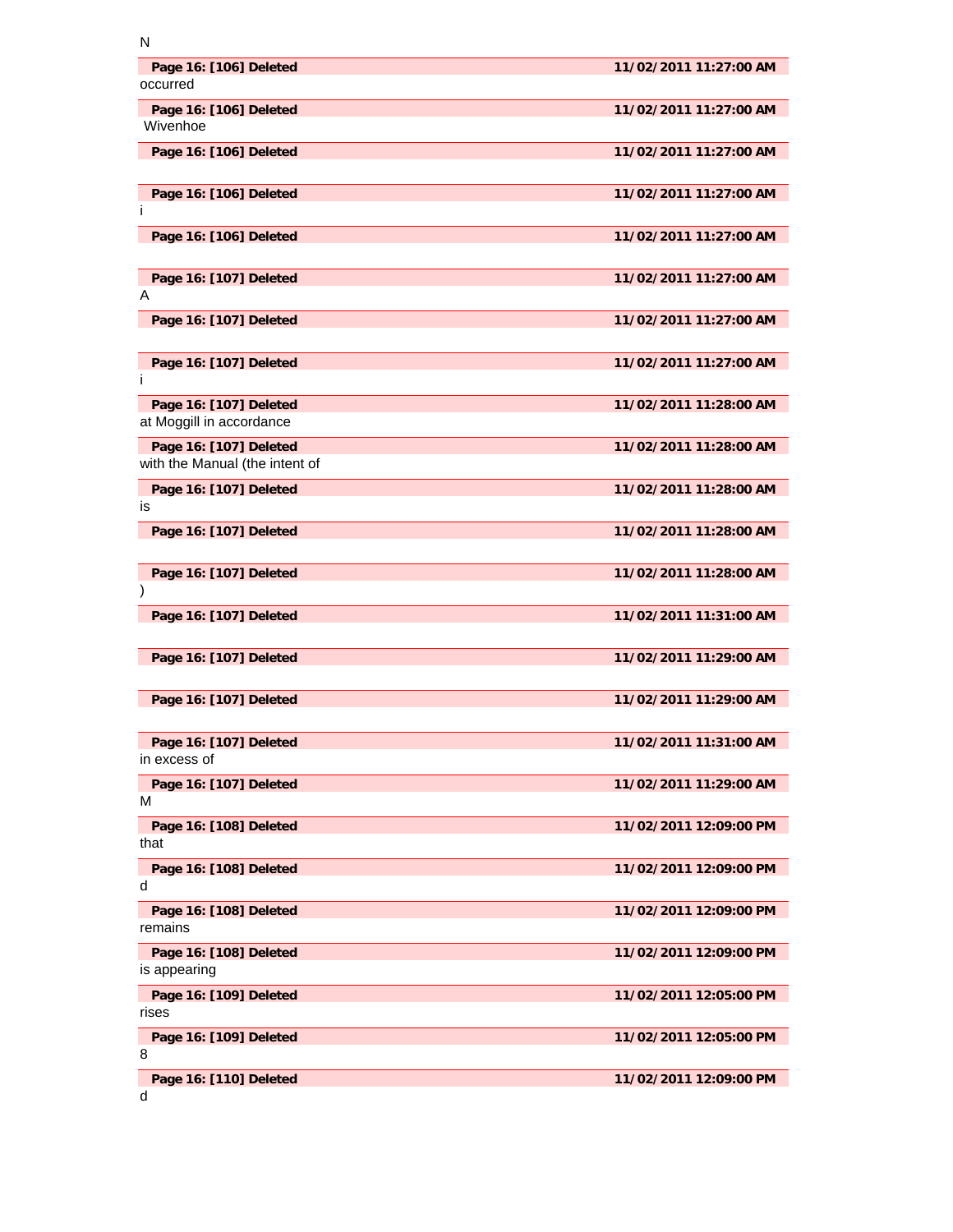| Page 16: [110] Deleted                                                      | 11/02/2011 12:10:00 PM |
|-----------------------------------------------------------------------------|------------------------|
| a                                                                           |                        |
| Page 16: [110] Deleted<br>sion is made commence                             | 11/02/2011 12:10:00 PM |
| Page 16: [111] Deleted                                                      | 11/02/2011 11:42:00 AM |
| Page 16: [111] Deleted<br>on                                                | 11/02/2011 12:00:00 PM |
| Page 16: [111] Deleted<br>received at 17:32                                 | 11/02/2011 11:42:00 AM |
| Page 16: [111] Deleted<br>, with de                                         | 11/02/2011 11:32:00 AM |
| Page 16: [111] Deleted<br>Considerations were undertaken during this period | 11/02/2011 12:01:00 PM |
| Page 16: [111] Deleted<br>to develop                                        | 11/02/2011 12:03:00 PM |
| Page 16: [111] Deleted<br>but because                                       | 11/02/2011 12:02:00 PM |
| Page 16: [112] Deleted<br>Ť                                                 | 11/02/2011 12:10:00 PM |
| Page 16: [112] Deleted<br>Ť                                                 | 11/02/2011 12:11:00 PM |
| Page 16: [112] Deleted<br><sup>1</sup>                                      | 11/02/2011 12:11:00 PM |
| Page 16: [112] Deleted<br>I                                                 | 11/02/2011 12:11:00 PM |
| Page 16: [112] Deleted<br>Ť                                                 | 11/02/2011 12:11:00 PM |
| Page 16: [112] Deleted<br>that this can                                     | 11/02/2011 12:11:00 PM |
| Page 16: [112] Deleted                                                      | 11/02/2011 12:11:00 PM |
| Page 16: [112] Deleted<br>this                                              | 11/02/2011 12:11:00 PM |
| Page 16: [112] Deleted                                                      | 11/02/2011 12:12:00 PM |
| Page 16: [112] Deleted<br>although                                          | 11/02/2011 12:12:00 PM |
| Page 16: [112] Deleted<br>with                                              | 11/02/2011 12:12:00 PM |
| Page 16: [112] Deleted<br>rainfall                                          | 11/02/2011 12:12:00 PM |
| Page 16: [112] Deleted<br>is now being                                      | 11/02/2011 12:12:00 PM |
| Page 16: [112] Deleted<br>on an                                             | 11/02/2011 12:13:00 PM |
| Page 16: [112] Deleted<br>ly basis                                          | 11/02/2011 12:13:00 PM |
| Page 16: [112] Deleted<br>discussion with                                   | 11/02/2011 12:13:00 PM |
| Page 16: [112] Deleted                                                      | 11/02/2011 12:13:00 PM |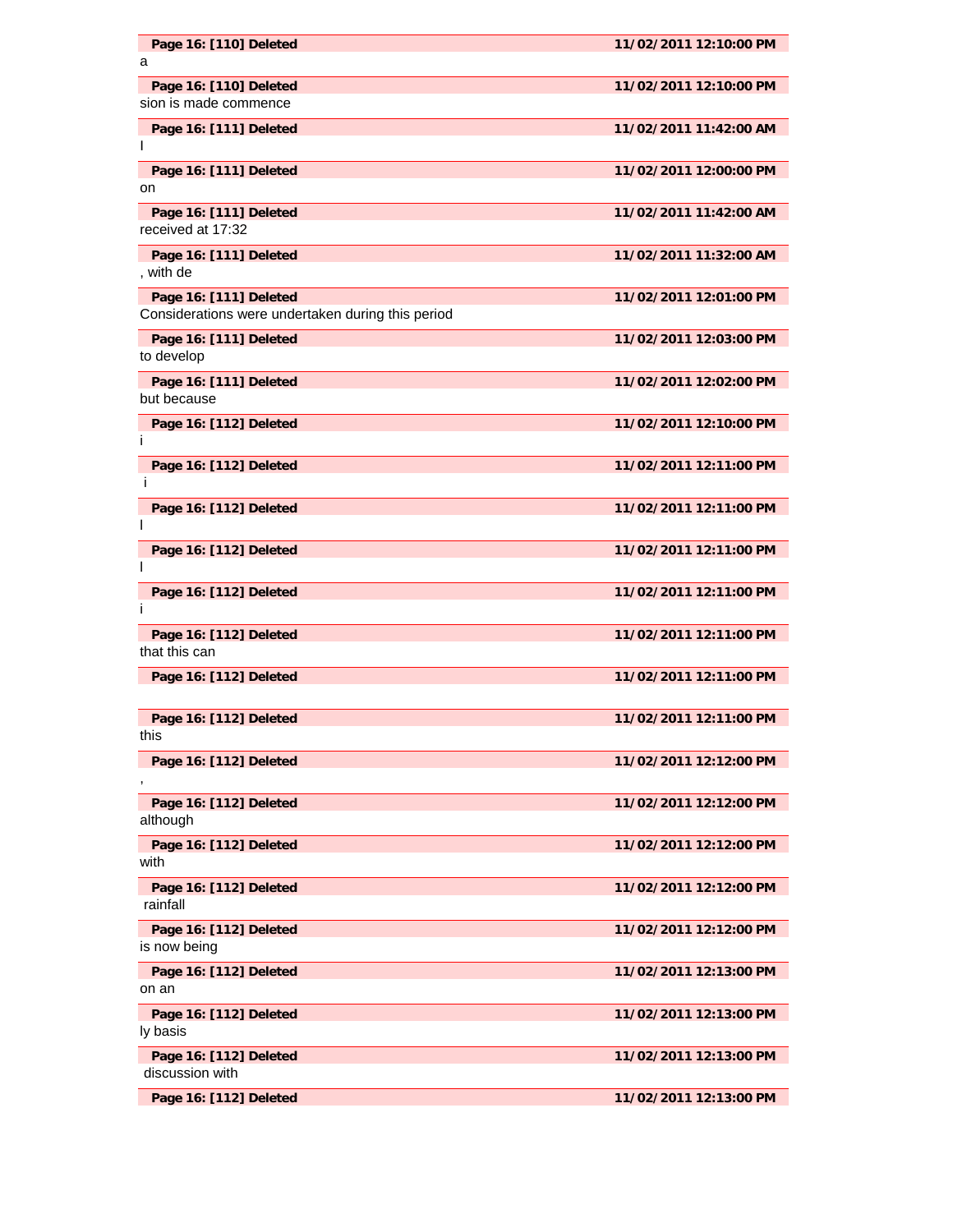| Page 16: [112] Deleted<br>obtaining             | 11/02/2011 12:13:00 PM |
|-------------------------------------------------|------------------------|
| Page 16: [112] Deleted                          | 11/02/2011 12:14:00 PM |
| Page 16: [112] Deleted<br>d                     | 11/02/2011 12:14:00 PM |
| Page 16: [112] Deleted<br>can                   | 11/02/2011 12:14:00 PM |
| Page 16: [112] Deleted                          | 11/02/2011 12:14:00 PM |
| Page 16: [112] Deleted<br>issue is              | 11/02/2011 12:14:00 PM |
| Page 16: [113] Deleted                          | 11/02/2011 12:03:00 PM |
| Page 16: [113] Deleted<br>ad                    | 11/02/2011 12:03:00 PM |
| Page 16: [113] Deleted<br>commence              | 11/02/2011 12:04:00 PM |
| Page 17: [114] Deleted<br>that                  | 11/02/2011 12:22:00 PM |
| Page 17: [114] Deleted<br>d                     | 11/02/2011 12:22:00 PM |
| Page 17: [114] Deleted<br>T                     | 11/02/2011 12:22:00 PM |
| Page 17: [115] Deleted<br>a decision is made to | 11/02/2011 12:23:00 PM |
| Page 17: [115] Deleted<br>the                   | 11/02/2011 12:24:00 PM |
| Page 17: [115] Deleted<br>are                   | 11/02/2011 12:23:00 PM |
| Page 17: [115] Deleted<br>of this decision      | 11/02/2011 12:23:00 PM |
| Page 17: [115] Deleted                          | 11/02/2011 12:24:00 PM |
| Page 17: [115] Deleted<br>that                  | 11/02/2011 12:24:00 PM |
| Page 17: [116] Deleted<br>d                     | 11/02/2011 12:15:00 PM |
| Page 17: [116] Deleted<br>d                     | 11/02/2011 12:15:00 PM |
| Page 17: [116] Deleted<br>Ť                     | 11/02/2011 12:16:00 PM |
| Page 17: [116] Deleted<br>z                     | 11/02/2011 12:16:00 PM |
| Page 17: [116] Deleted<br>s                     | 11/02/2011 12:16:00 PM |
| Page 17: [116] Deleted<br>must be               | 11/02/2011 12:16:00 PM |
| Page 17: [116] Deleted<br>quickly               | 11/02/2011 12:16:00 PM |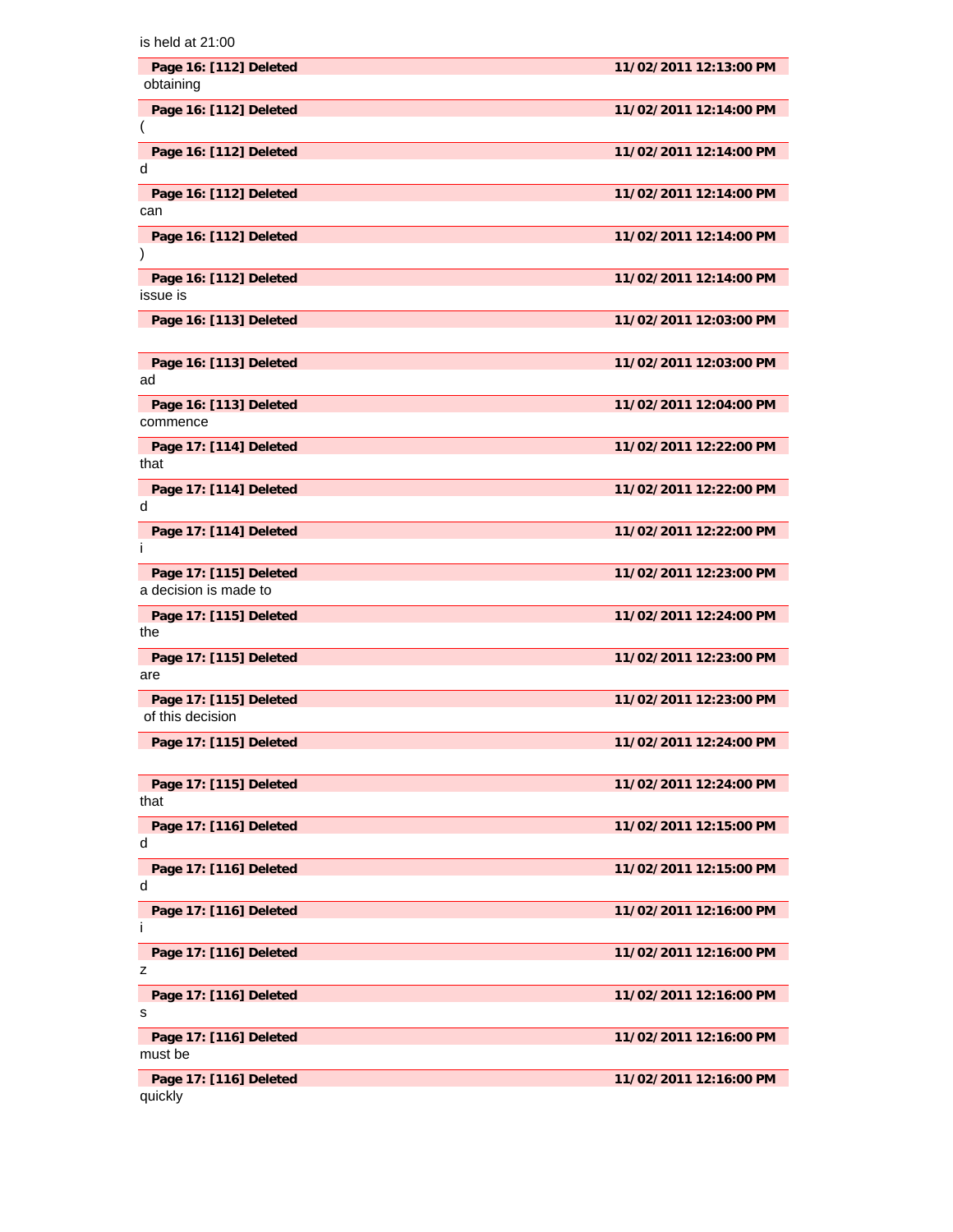| Page 17: [116] Deleted<br>prevent a situation arising during which | 11/02/2011 2:55:00 PM  |
|--------------------------------------------------------------------|------------------------|
|                                                                    |                        |
| Page 17: [116] Deleted<br>d                                        | 11/02/2011 12:16:00 PM |
| Page 17: [116] Deleted<br>is put at risk                           | 11/02/2011 12:16:00 PM |
| Page 17: [116] Deleted<br>Ť                                        | 11/02/2011 12:17:00 PM |
| Page 17: [116] Deleted                                             | 11/02/2011 12:17:00 PM |
| Page 17: [116] Deleted<br>can                                      | 11/02/2011 12:17:00 PM |
| Page 17: [116] Deleted<br>now                                      | 11/02/2011 12:17:00 PM |
| Page 17: [116] Deleted<br>T                                        | 11/02/2011 12:18:00 PM |
| Page 17: [116] Deleted<br>are                                      | 11/02/2011 12:18:00 PM |
| Page 17: [116] Deleted<br>of this development                      | 11/02/2011 12:18:00 PM |
| Page 17: [117] Deleted<br>rises                                    | 11/02/2011 12:21:00 PM |
| Page 17: [117] Deleted<br>4                                        | 11/02/2011 12:21:00 PM |
| Page 17: [118] Deleted<br>rises                                    | 11/02/2011 12:21:00 PM |
| Page 17: [118] Deleted<br>4                                        | 11/02/2011 12:21:00 PM |
| Page 17: [119] Deleted<br>With                                     | 11/02/2011 2:52:00 PM  |
| Page 17: [119] Deleted<br>ing                                      | 11/02/2011 2:52:00 PM  |
| Page 17: [120] Deleted<br>No change to g                           | 11/02/2011 12:18:00 PM |
| Page 17: [120] Deleted<br>occurred                                 | 11/02/2011 12:18:00 PM |
| Page 17: [120] Deleted                                             | 11/02/2011 12:18:00 PM |
| Page 17: [120] Deleted<br>Ť                                        | 11/02/2011 12:19:00 PM |
| Page 17: [120] Deleted                                             | 11/02/2011 12:19:00 PM |
| Page 17: [121] Deleted<br>During this period s                     | 11/02/2011 12:19:00 PM |
| Page 17: [121] Deleted<br>are                                      | 11/02/2011 12:19:00 PM |
| Page 17: [121] Deleted<br>5                                        | 11/02/2011 12:19:00 PM |
| Page 17: [121] Deleted<br>2                                        | 11/02/2011 12:19:00 PM |
| Page 18: [122] Deleted                                             | 11/02/2011 3:11:00 PM  |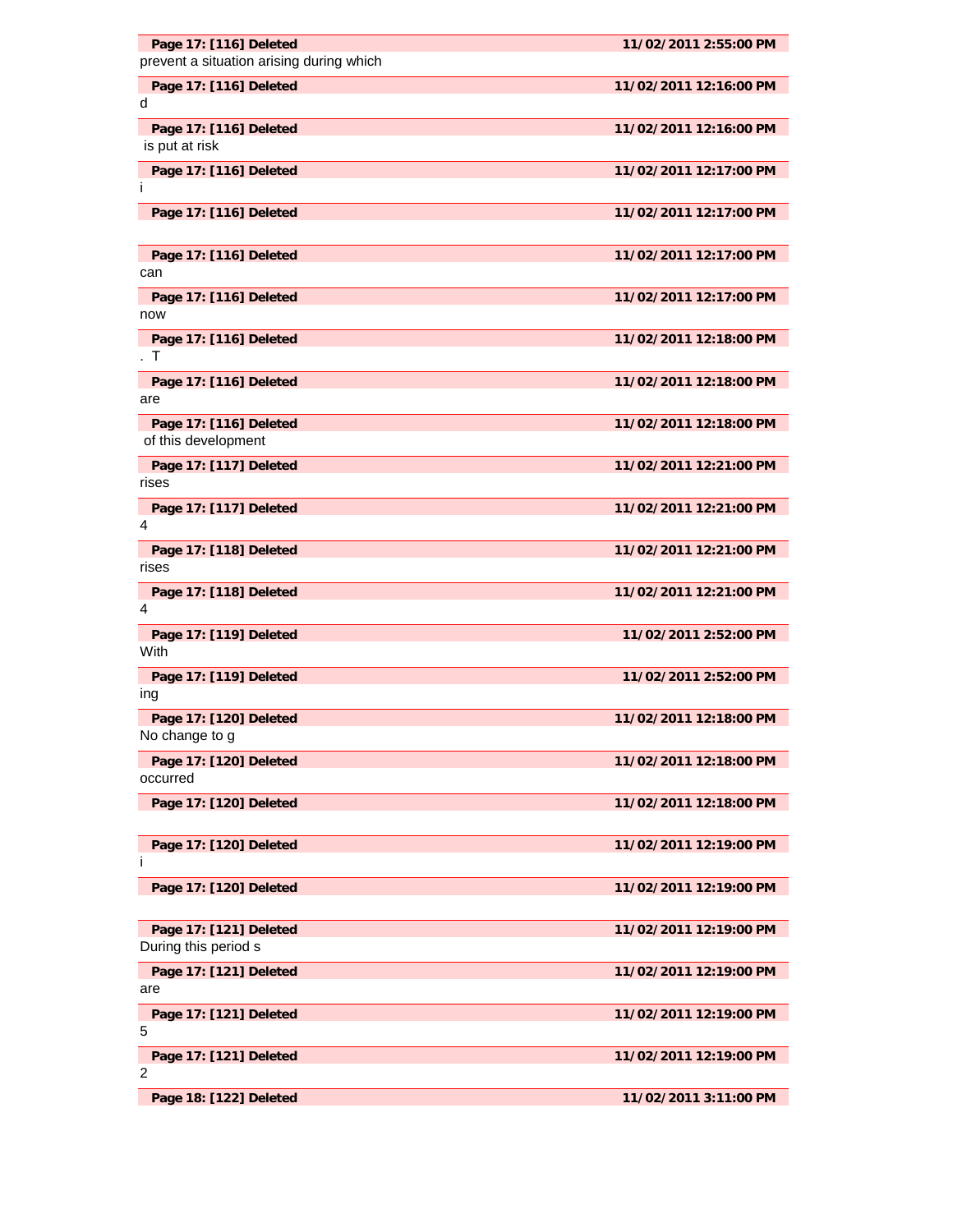| be that                                                   |                       |
|-----------------------------------------------------------|-----------------------|
| Page 18: [122] Deleted<br>are to                          | 11/02/2011 3:11:00 PM |
| Page 18: [123] Deleted<br>d                               | 11/02/2011 3:04:00 PM |
| Page 18: [123] Deleted<br>was                             | 11/02/2011 3:04:00 PM |
| Page 18: [123] Deleted<br>ing                             | 11/02/2011 3:04:00 PM |
| Page 18: [123] Deleted<br>d                               | 11/02/2011 3:04:00 PM |
| Page 18: [123] Deleted<br>е                               | 11/02/2011 3:04:00 PM |
| Page 18: [123] Deleted<br>commenced to be                 | 11/02/2011 3:05:00 PM |
| Page 18: [123] Deleted<br>on a                            | 11/02/2011 3:05:00 PM |
| Page 18: [123] Deleted<br>ly basis once                   | 11/02/2011 3:05:00 PM |
| Page 18: [123] Deleted<br>from Wivenhoe Dam were received | 11/02/2011 3:05:00 PM |
| Page 18: [124] Deleted<br>Ť                               | 11/02/2011 2:54:00 PM |
| Page 18: [124] Deleted<br>d                               | 11/02/2011 2:54:00 PM |
| Page 18: [124] Deleted<br>d                               | 11/02/2011 2:54:00 PM |
| Page 18: [124] Deleted<br>Ť                               | 11/02/2011 2:54:00 PM |
| Page 18: [124] Deleted<br>z                               | 11/02/2011 2:54:00 PM |
| Page 18: [124] Deleted<br>s                               | 11/02/2011 2:54:00 PM |
| Page 18: [124] Deleted<br>must                            | 11/02/2011 2:54:00 PM |
| Page 18: [124] Deleted<br>quickly                         | 11/02/2011 2:54:00 PM |
| Page 18: [124] Deleted<br>d                               | 11/02/2011 2:55:00 PM |
| Page 18: [124] Deleted<br>are                             | 11/02/2011 2:55:00 PM |
| Page 18: [124] Deleted<br>5                               | 11/02/2011 2:55:00 PM |
| Page 18: [124] Deleted<br>s                               | 11/02/2011 2:56:00 PM |
| Page 18: [124] Deleted<br>d                               | 11/02/2011 2:56:00 PM |
| Page 18: [124] Deleted                                    | 11/02/2011 2:56:00 PM |
| Page 18: [124] Deleted                                    | 11/02/2011 2:56:00 PM |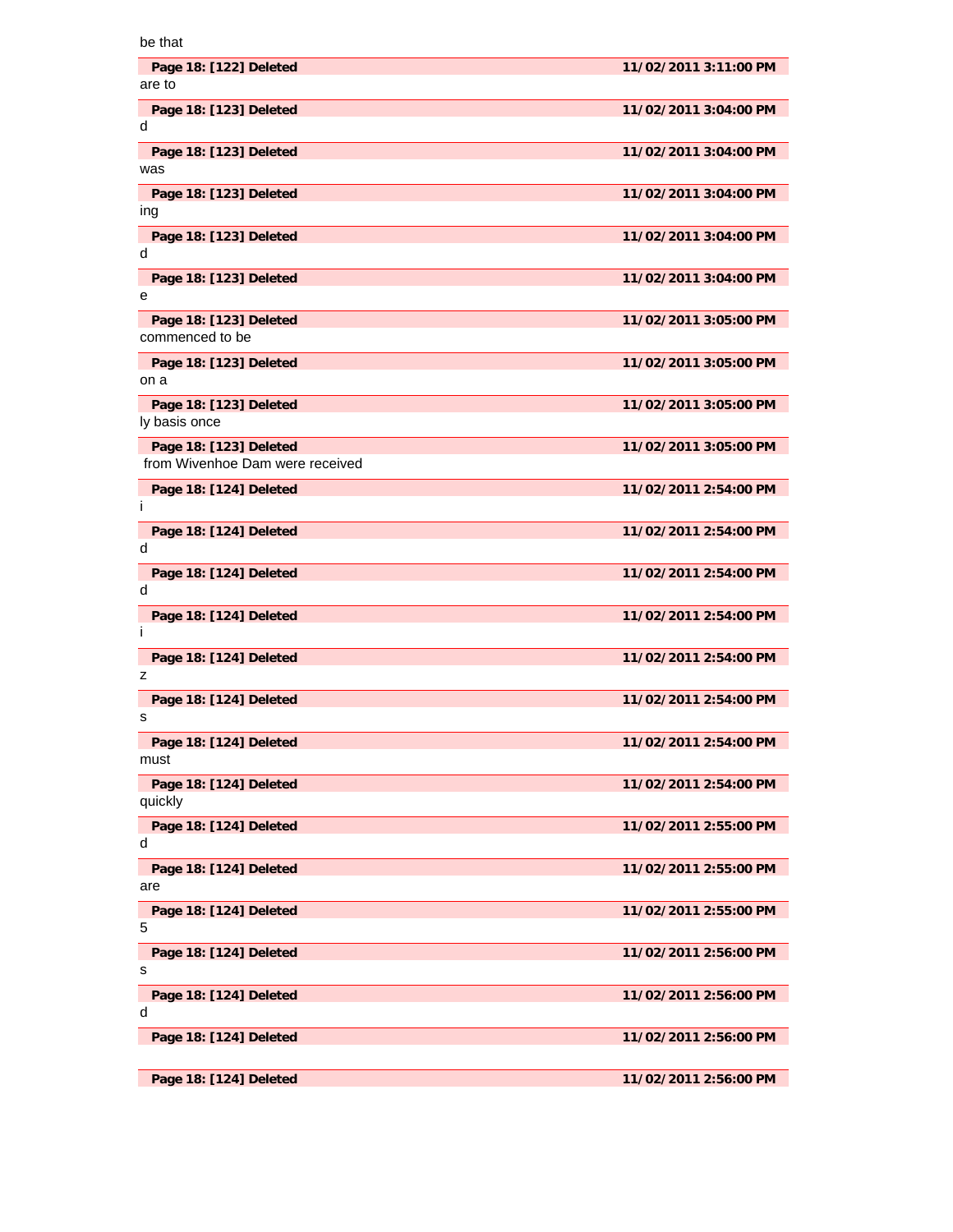| Page 18: [124] Deleted<br>s                      | 11/02/2011 2:56:00 PM |
|--------------------------------------------------|-----------------------|
| Page 18: [124] Deleted                           | 11/02/2011 2:56:00 PM |
| I.                                               |                       |
| Page 18: [124] Deleted<br>s                      | 11/02/2011 2:56:00 PM |
| Page 18: [125] Deleted                           | 11/02/2011 2:58:00 PM |
| rises<br>Page 18: [125] Deleted                  | 11/02/2011 2:58:00 PM |
| 5                                                |                       |
| Page 18: [126] Deleted<br>d                      | 11/02/2011 2:59:00 PM |
| Page 18: [126] Deleted                           | 11/02/2011 3:00:00 PM |
| was falling                                      |                       |
| Page 18: [126] Deleted<br>d                      | 11/02/2011 2:59:00 PM |
| Page 18: [126] Deleted<br>and this               | 11/02/2011 2:59:00 PM |
| Page 18: [126] Deleted                           | 11/02/2011 3:01:00 PM |
| resulted in difficulties in the                  |                       |
| Page 18: [126] Deleted<br>being able to          | 11/02/2011 3:01:00 PM |
| Page 18: [126] Deleted<br>during this period dam | 11/02/2011 3:01:00 PM |
| Page 18: [126] Deleted                           | 11/02/2011 3:02:00 PM |
|                                                  |                       |
| Page 18: [126] Deleted<br>taking                 | 11/02/2011 3:02:00 PM |
| Page 18: [126] Deleted<br>ing                    | 11/02/2011 3:02:00 PM |
| Page 18: [127] Deleted<br>rises                  | 11/02/2011 2:58:00 PM |
| Page 18: [127] Deleted<br>5                      | 11/02/2011 2:58:00 PM |
| Page 18: [128] Deleted<br>d                      | 11/02/2011 3:05:00 PM |
| Page 18: [128] Deleted<br>are                    | 11/02/2011 3:05:00 PM |
| Page 18: [129] Deleted<br>at Somerset Dam are    | 11/02/2011 2:57:00 PM |
| Page 18: [129] Deleted<br>off                    | 11/02/2011 2:57:00 PM |
| Page 19: [130] Deleted                           | 11/02/2011 3:06:00 PM |
| Page 19: [130] Deleted<br>Ť                      | 11/02/2011 3:06:00 PM |
| Page 19: [131] Deleted<br>be that                | 11/02/2011 3:10:00 PM |
| Page 19: [131] Deleted<br>are to                 | 11/02/2011 3:11:00 PM |
| Page 19: [132] Deleted                           | 11/02/2011 3:06:00 PM |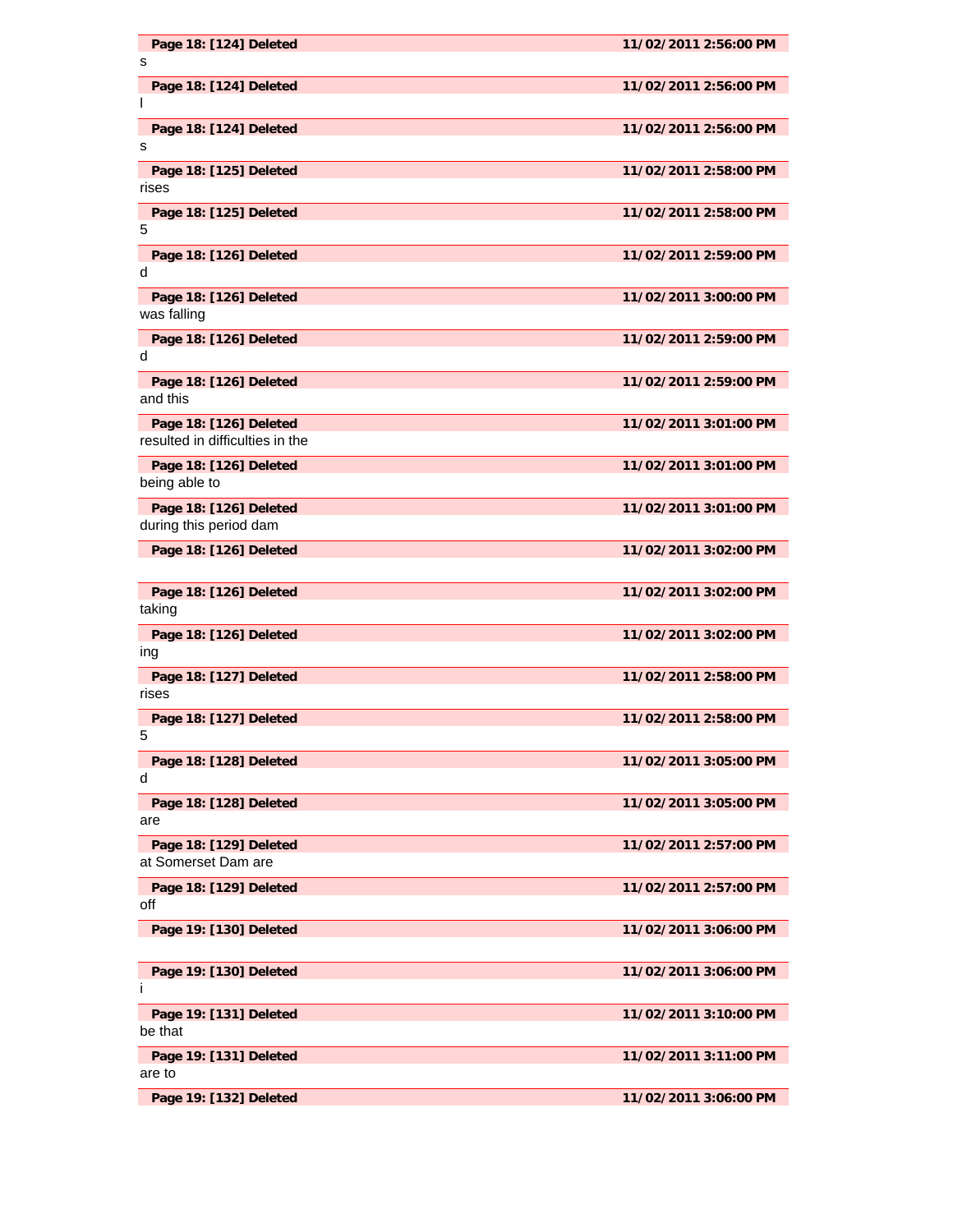| are                                       |                       |
|-------------------------------------------|-----------------------|
| Page 19: [132] Deleted<br>6               | 11/02/2011 3:06:00 PM |
| Page 19: [133] Deleted<br>d               | 11/02/2011 3:11:00 PM |
| Page 19: [133] Deleted<br>d               | 11/02/2011 3:11:00 PM |
| Page 19: [133] Deleted<br>was             | 11/02/2011 3:12:00 PM |
| Page 19: [133] Deleted<br>ing             | 11/02/2011 3:12:00 PM |
| Page 19: [133] Deleted<br>d               | 11/02/2011 3:12:00 PM |
| Page 19: [133] Deleted<br>е               | 11/02/2011 3:12:00 PM |
| Page 19: [133] Deleted<br>being           | 11/02/2011 3:12:00 PM |
| Page 19: [133] Deleted<br>on a            | 11/02/2011 3:12:00 PM |
| Page 19: [133] Deleted<br>Iу              | 11/02/2011 3:12:00 PM |
| Page 19: [133] Deleted<br>basis once      | 11/02/2011 3:12:00 PM |
| Page 19: [133] Deleted<br>were received   | 11/02/2011 3:12:00 PM |
| Page 19: [134] Deleted<br>rises           | 11/02/2011 3:08:00 PM |
| Page 19: [134] Deleted<br>6               | 11/02/2011 3:08:00 PM |
| Page 19: [135] Deleted<br>Ť               | 11/02/2011 3:06:00 PM |
| Page 19: [135] Deleted                    | 11/02/2011 3:07:00 PM |
| Page 19: [135] Deleted                    | 11/02/2011 3:07:00 PM |
| Page 19: [135] Deleted<br>cannot          | 11/02/2011 3:07:00 PM |
| Page 19: [135] Deleted                    | 11/02/2011 3:07:00 PM |
| Page 19: [135] Deleted<br>is in excess of | 11/02/2011 3:07:00 PM |
| Page 19: [135] Deleted                    | 11/02/2011 3:07:00 PM |
| Page 19: [136] Deleted<br>rises           | 11/02/2011 3:08:00 PM |
| Page 19: [136] Deleted<br>6               | 11/02/2011 3:08:00 PM |
| Page 19: [137] Deleted<br>d               | 11/02/2011 3:09:00 PM |
| Page 19: [137] Deleted<br>had             | 11/02/2011 3:09:00 PM |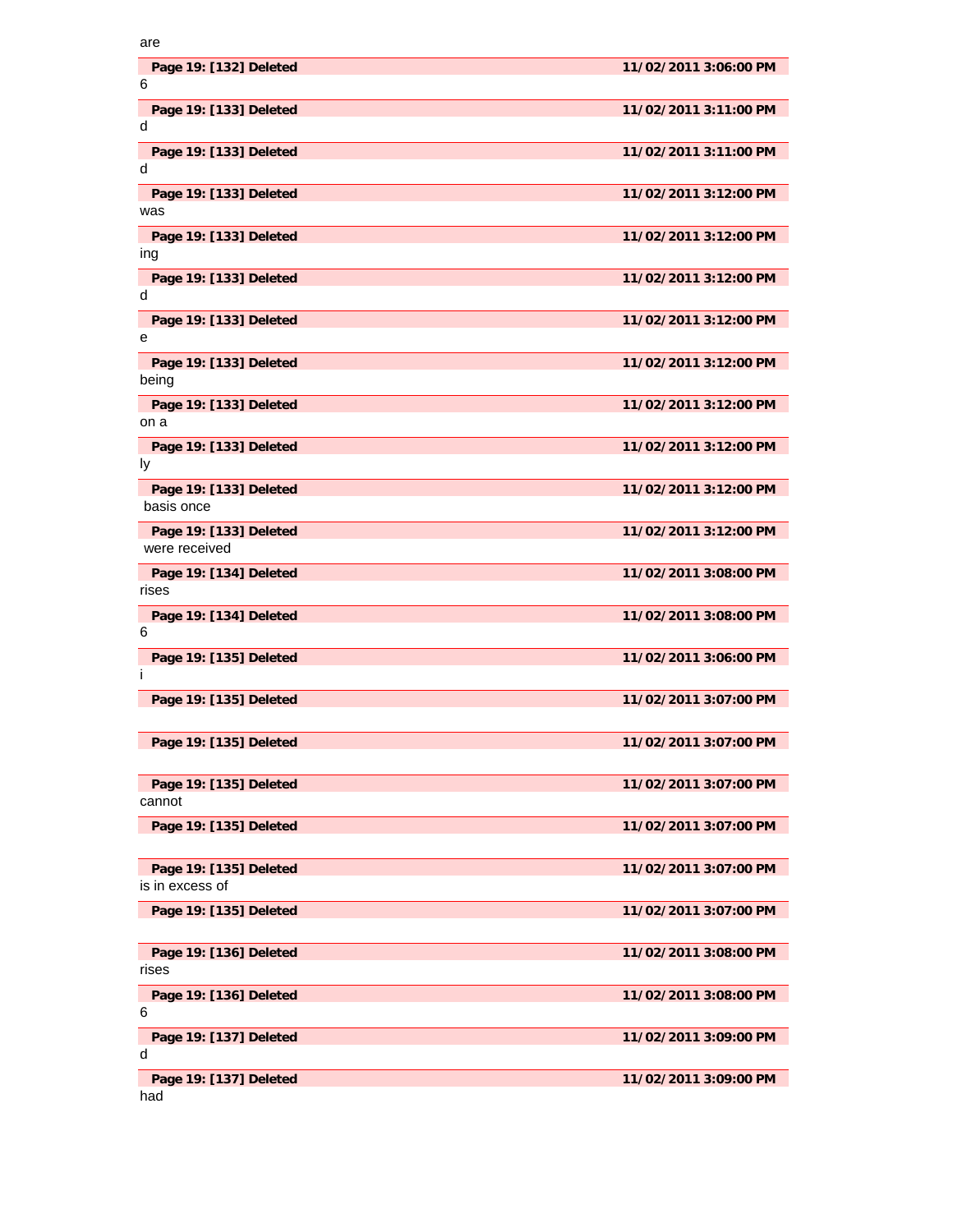| Page 19: [137] Deleted                         | 11/02/2011 3:09:00 PM |
|------------------------------------------------|-----------------------|
| a                                              |                       |
| Page 19: [137] Deleted<br>en                   | 11/02/2011 3:09:00 PM |
| Page 19: [137] Deleted<br>and this resulted in | 11/02/2011 3:09:00 PM |
| Page 19: [137] Deleted<br>ies                  | 11/02/2011 3:09:00 PM |
| Page 19: [137] Deleted                         | 11/02/2011 3:09:00 PM |
| in                                             |                       |
| Page 19: [137] Deleted<br>being able to        | 11/02/2011 3:10:00 PM |
| Page 19: [138] Deleted<br>d                    | 11/02/2011 3:13:00 PM |
| Page 19: [138] Deleted<br>are made             | 11/02/2011 3:13:00 PM |
| Page 20: [139] Deleted<br>No change to g       | 11/02/2011 3:14:00 PM |
| Page 20: [139] Deleted<br>occurred             | 11/02/2011 3:14:00 PM |
| Page 20: [139] Deleted                         | 11/02/2011 3:14:00 PM |
| Page 20: [140] Deleted<br>target               | 11/02/2011 3:20:00 PM |
| Page 20: [140] Deleted<br>d                    | 11/02/2011 3:20:00 PM |
| Page 20: [141] Deleted<br>be that              | 11/02/2011 3:20:00 PM |
| Page 20: [141] Deleted<br>are to               | 11/02/2011 3:20:00 PM |
| Page 20: [142] Deleted<br>d                    | 11/02/2011 3:14:00 PM |
| Page 20: [142] Deleted<br>z                    | 11/02/2011 3:14:00 PM |
| Page 20: [142] Deleted<br>s                    | 11/02/2011 3:14:00 PM |
| Page 20: [142] Deleted<br>a                    | 11/02/2011 3:14:00 PM |
| Page 20: [142] Deleted<br>s                    | 11/02/2011 3:14:00 PM |
| Page 20: [142] Deleted<br>. A                  | 11/02/2011 3:15:00 PM |
| Page 20: [142] Deleted<br>commence             | 11/02/2011 3:15:00 PM |
| Page 20: [142] Deleted<br>ıng                  | 11/02/2011 3:15:00 PM |
| Page 20: [142] Deleted<br>is taken at 21:00    | 11/02/2011 3:16:00 PM |
| Page 20: [142] Deleted                         | 11/02/2011 3:16:00 PM |
| Page 20: [142] Deleted                         | 11/02/2011 3:16:00 PM |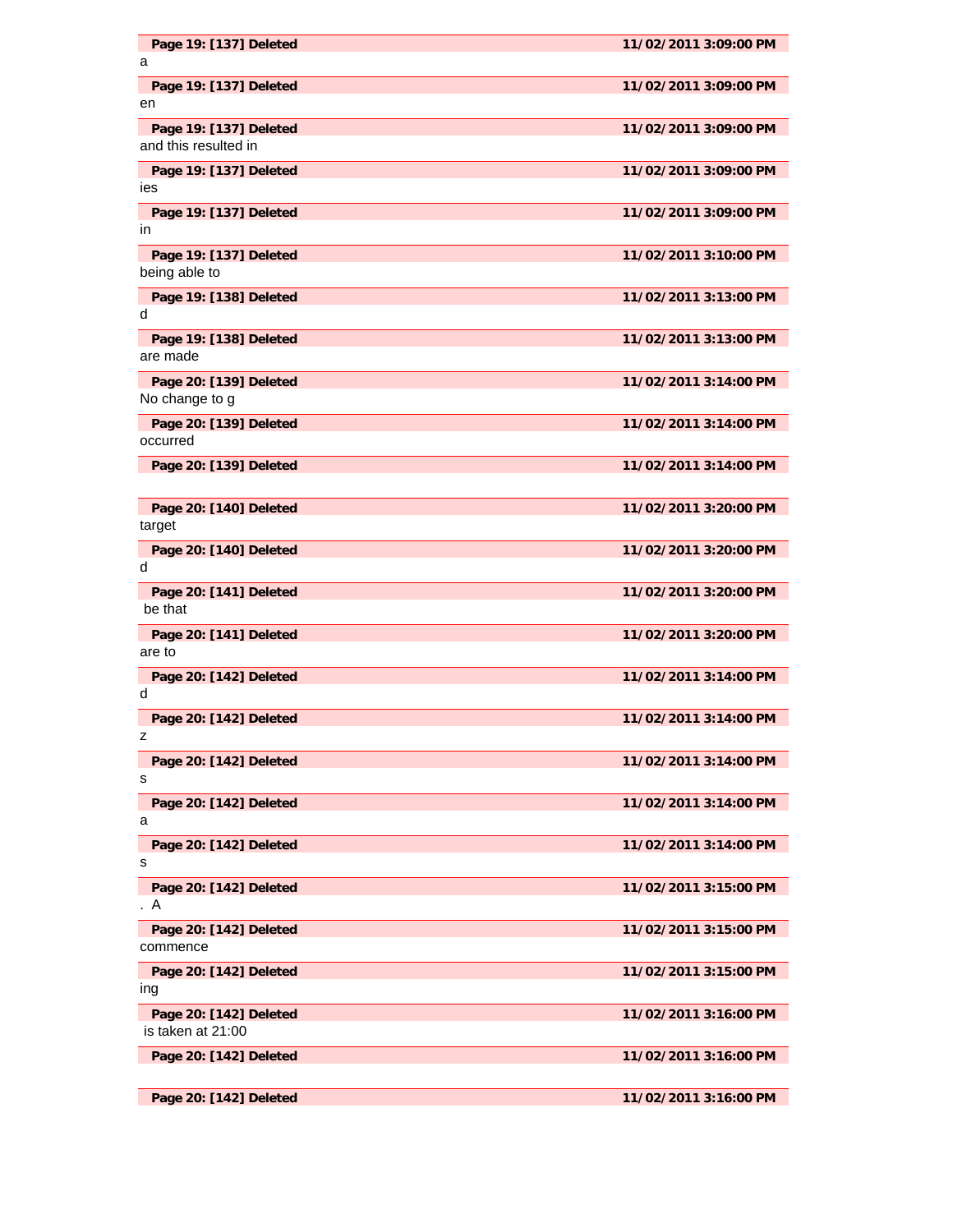| s                                                     |                       |
|-------------------------------------------------------|-----------------------|
| Page 20: [142] Deleted<br>-2                          | 11/02/2011 3:16:00 PM |
| Page 20: [142] Deleted<br>Ť                           | 11/02/2011 3:16:00 PM |
| Page 20: [142] Deleted<br>z                           | 11/02/2011 3:16:00 PM |
| Page 20: [142] Deleted<br>which is                    | 11/02/2011 3:16:00 PM |
| Page 20: [142] Deleted<br>must                        | 11/02/2011 3:16:00 PM |
| Page 20: [142] Deleted                                | 11/02/2011 3:16:00 PM |
| Page 20: [143] Deleted<br>d                           | 11/02/2011 3:21:00 PM |
| Page 20: [143] Deleted<br>z                           | 11/02/2011 3:21:00 PM |
| Page 20: [143] Deleted<br>d                           | 11/02/2011 3:21:00 PM |
| Page 20: [143] Deleted<br>was                         | 11/02/2011 3:21:00 PM |
| Page 20: [143] Deleted<br>ing                         | 11/02/2011 3:21:00 PM |
| Page 20: [143] Deleted<br>d                           | 11/02/2011 3:21:00 PM |
| Page 20: [143] Deleted<br>е                           | 11/02/2011 3:21:00 PM |
| Page 20: [143] Deleted<br>being                       | 11/02/2011 3:22:00 PM |
| Page 20: [143] Deleted<br>on a                        | 11/02/2011 3:22:00 PM |
| Page 20: [143] Deleted<br>ly basis once               | 11/02/2011 3:22:00 PM |
| Page 20: [143] Deleted<br>were received               | 11/02/2011 3:22:00 PM |
| Page 20: [144] Deleted<br>d                           | 11/02/2011 3:18:00 PM |
| Page 20: [144] Deleted<br>had                         | 11/02/2011 3:18:00 PM |
| Page 20: [144] Deleted<br>a                           | 11/02/2011 3:18:00 PM |
| Page 20: [144] Deleted<br>en                          | 11/02/2011 3:18:00 PM |
| Page 20: [144] Deleted<br>and                         | 11/02/2011 3:18:00 PM |
| Page 20: [144] Deleted<br>this continued to result in | 11/02/2011 3:18:00 PM |
| Page 20: [144] Deleted<br>ies                         | 11/02/2011 3:19:00 PM |
| Page 20: [144] Deleted                                | 11/02/2011 3:19:00 PM |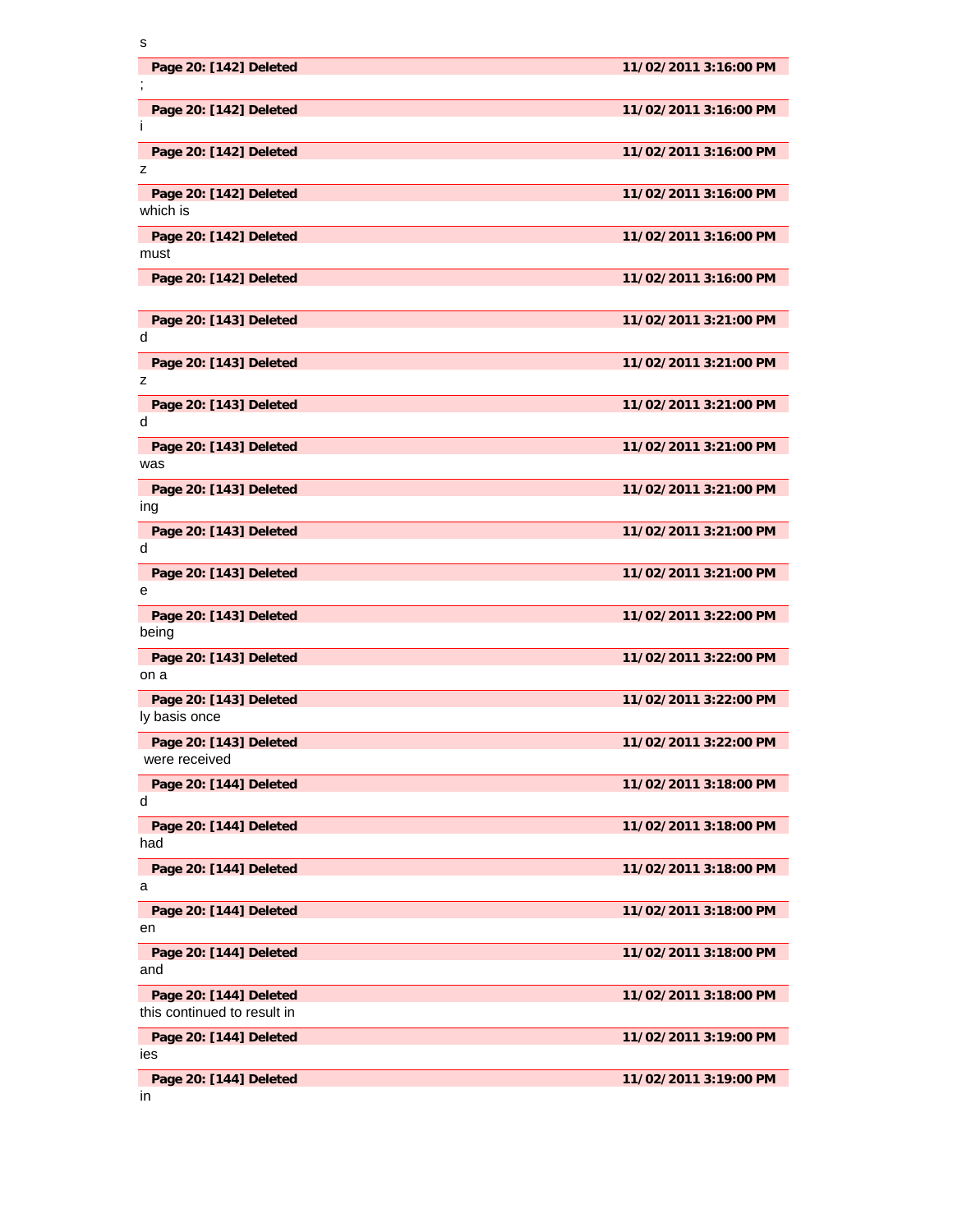| Page 20: [144] Deleted                                   | 11/02/2011 3:19:00 PM |
|----------------------------------------------------------|-----------------------|
| being able to                                            |                       |
| Page 20: [145] Deleted<br>2                              | 11/02/2011 3:17:00 PM |
| Page 20: [145] Deleted<br>z                              | 11/02/2011 3:17:00 PM |
| Page 20: [145] Deleted<br>s                              | 11/02/2011 3:17:00 PM |
| Page 20: [145] Deleted                                   | 11/02/2011 3:17:00 PM |
| a<br>Page 20: [145] Deleted                              | 11/02/2011 3:17:00 PM |
| s                                                        |                       |
| Page 20: [146] Deleted<br>d                              | 11/02/2011 3:22:00 PM |
| Page 20: [146] Deleted<br>are made                       | 11/02/2011 3:23:00 PM |
| Page 20: [147] Deleted<br>rises                          | 11/02/2011 3:18:00 PM |
| Page 20: [147] Deleted<br>2                              | 11/02/2011 3:18:00 PM |
| Page 20: [148] Deleted<br>N                              | 11/02/2011 3:17:00 PM |
| Page 20: [148] Deleted<br>are                            | 11/02/2011 3:16:00 PM |
| Page 20: [148] Deleted<br>in accordance with Strategy S2 | 11/02/2011 3:17:00 PM |
| Page 20: [149] Deleted<br>d                              | 11/02/2011 3:19:00 PM |
| Page 20: [149] Deleted<br>is                             | 11/02/2011 3:19:00 PM |
| Page 21: [150] Deleted<br>target                         | 11/02/2011 3:29:00 PM |
| Page 21: [150] Deleted<br>d                              | 11/02/2011 3:29:00 PM |
| Page 21: [151] Deleted<br>are                            | 11/02/2011 3:24:00 PM |
| Page 21: [151] Deleted<br>off                            | 11/02/2011 3:24:00 PM |
| Page 21: [151] Deleted<br>I.                             | 11/02/2011 3:24:00 PM |
| Page 21: [151] Deleted<br>These actions are taken        | 11/02/2011 3:25:00 PM |
| Page 21: [151] Deleted<br>s                              | 11/02/2011 3:24:00 PM |
| Page 21: [151] Deleted<br>; however it                   | 11/02/2011 3:24:00 PM |
| Page 21: [151] Deleted                                   | 11/02/2011 3:25:00 PM |
| Ť                                                        |                       |
| Page 21: [151] Deleted<br>z                              | 11/02/2011 3:25:00 PM |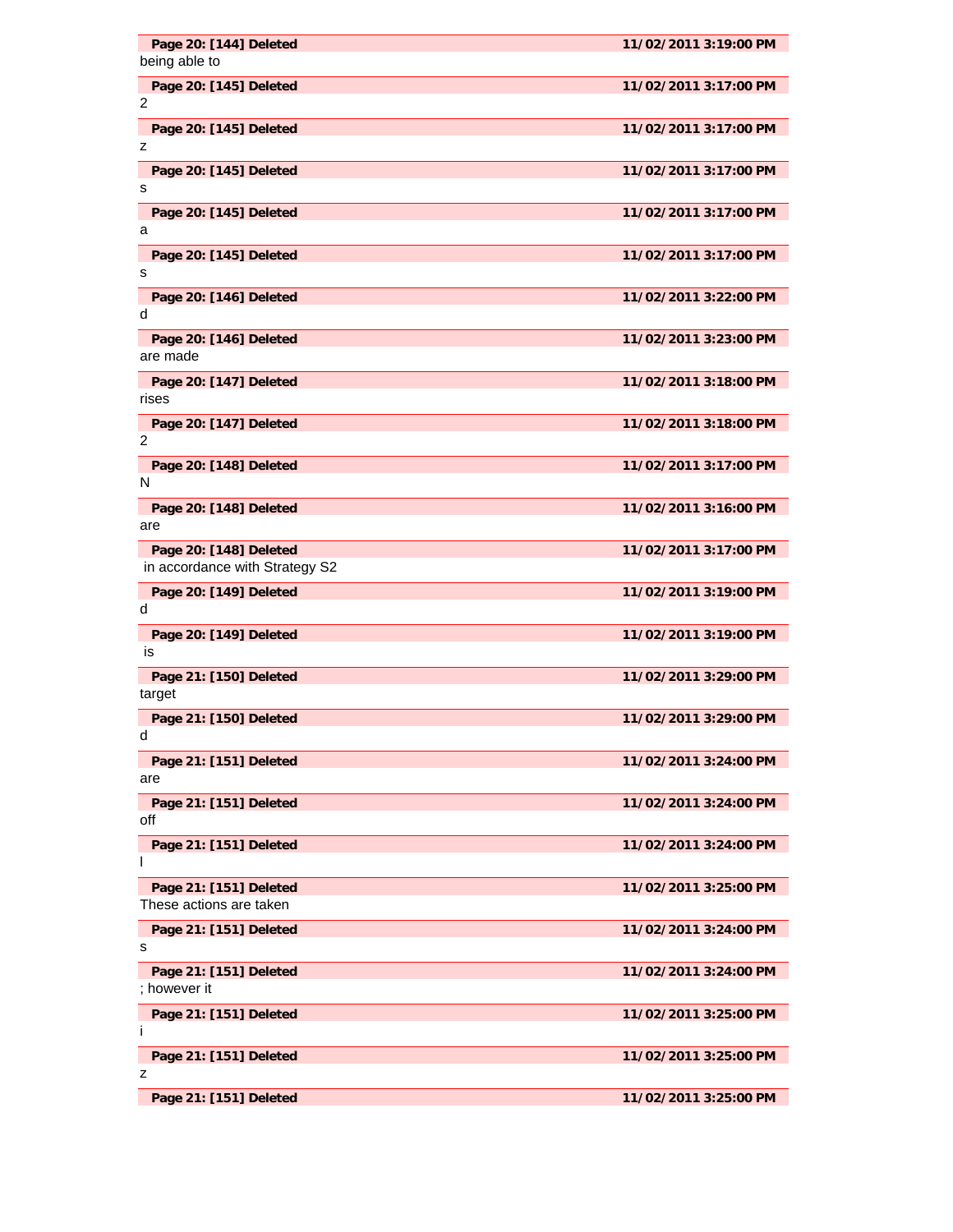| which is                                                         |                       |
|------------------------------------------------------------------|-----------------------|
| Page 21: [152] Deleted<br>be that                                | 11/02/2011 3:29:00 PM |
| Page 21: [152] Deleted<br>are to                                 | 11/02/2011 3:29:00 PM |
| Page 21: [153] Deleted<br><b>Because</b>                         | 11/02/2011 3:30:00 PM |
| Page 21: [153] Deleted<br>as quickly and                         | 11/02/2011 3:30:00 PM |
| Page 21: [153] Deleted<br>z                                      | 11/02/2011 3:31:00 PM |
| Page 21: [154] Deleted<br>d                                      | 11/02/2011 3:28:00 PM |
| Page 21: [154] Deleted<br>is                                     | 11/02/2011 3:28:00 PM |
| Page 21: [155] Deleted<br>Ť                                      | 11/02/2011 3:26:00 PM |
| Page 21: [155] Deleted                                           | 11/02/2011 3:26:00 PM |
| Page 21: [155] Deleted                                           | 11/02/2011 3:26:00 PM |
| Page 21: [155] Deleted<br>has                                    | 11/02/2011 3:27:00 PM |
| Page 21: [155] Deleted<br>not been avoided                       | 11/02/2011 3:27:00 PM |
| Page 21: [156] Deleted<br>d                                      | 11/02/2011 3:31:00 PM |
| Page 21: [156] Deleted<br>7                                      | 11/02/2011 3:31:00 PM |
| Page 21: [157] Deleted<br>d                                      | 11/02/2011 3:31:00 PM |
| Page 21: [157] Deleted<br>are made                               | 11/02/2011 3:32:00 PM |
| Page 22: [158] Deleted<br>No change to gate settings occurred at | 11/02/2011 3:32:00 PM |
| Page 22: [158] Deleted<br>Ť                                      | 11/02/2011 3:32:00 PM |
| Page 22: [158] Deleted                                           | 11/02/2011 3:32:00 PM |
| Page 22: [158] Deleted<br>A                                      | 11/02/2011 3:32:00 PM |
| Page 22: [158] Deleted<br>d                                      | 11/02/2011 3:32:00 PM |
| Page 22: [159] Deleted<br>, during which the                     | 11/02/2011 3:37:00 PM |
| Page 22: [159] Deleted<br>j.                                     | 11/02/2011 3:37:00 PM |
| Page 22: [159] Deleted                                           | 11/02/2011 3:37:00 PM |
| Page 22: [159] Deleted                                           | 11/02/2011 3:37:00 PM |